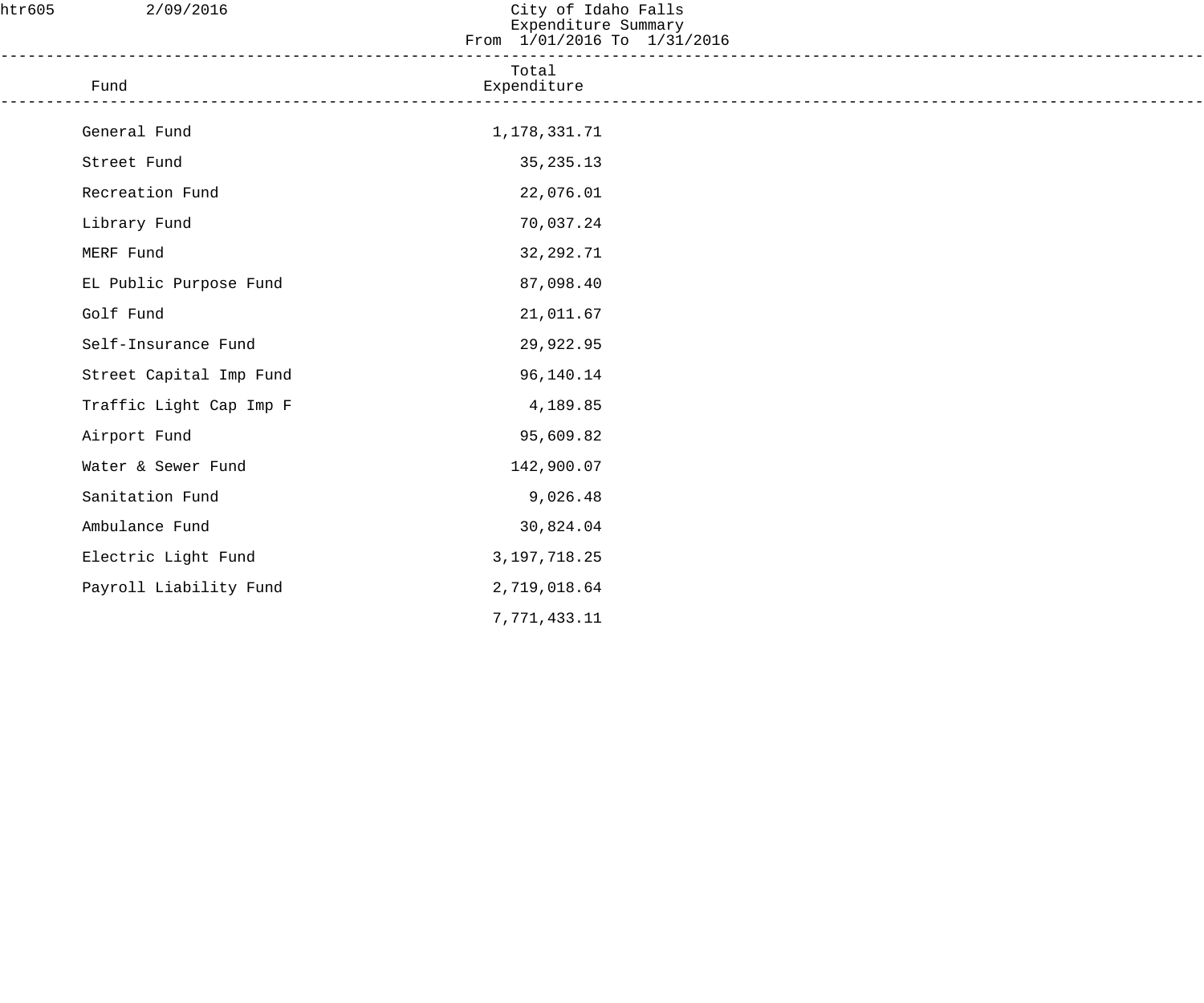### Htr603 2/09/16 City Of Idaho Falls Page 1 OPERATING EXPENSES PAID From 1/01/2016 To 1/31/2016

| Check<br>Number | Vendor<br>Name                 |           | Amount Description            |     | Fund                 |  |
|-----------------|--------------------------------|-----------|-------------------------------|-----|----------------------|--|
|                 |                                |           |                               |     |                      |  |
| 0039638         | IDAHO FALLS (UTILITY), CITY OF |           | 80,641.05 BOOK 97 FOR 12/2015 |     | 001 Non Departmental |  |
| 0039638         | IDAHO FALLS (UTILITY), CITY OF | 32.38     | BOOK 97 FOR 12/2015           |     | 001 Parks            |  |
| 0039638         | IDAHO FALLS (UTILITY), CITY OF | 276.77    | BOOK 97 FOR 12/2015           | 001 | Cemeteries           |  |
| 0039638         | IDAHO FALLS (UTILITY), CITY OF | 4,397.12  | BOOK 97 FOR 12/2015           | 010 | Streets              |  |
| 0039638         | IDAHO FALLS (UTILITY), CITY OF | 7,245.45  | BOOK 97 FOR 12/2015           |     | 060 Airport          |  |
| 0039638         | IDAHO FALLS (UTILITY), CITY OF | 1,606.14  | BOOK 97 FOR 12/2015           | 061 | Water                |  |
| 0039638         | IDAHO FALLS (UTILITY), CITY OF | 35,864.84 | BOOK 97 FOR 12/2015           |     | 061 Water            |  |
| 0039638         | IDAHO FALLS (UTILITY), CITY OF | 361.72    | BOOK 97 FOR 12/2015           |     | 061 Sewer            |  |
| 0039638         | IDAHO FALLS (UTILITY), CITY OF | 16,803.64 | BOOK 97 FOR 12/2015           | 061 | Sewer                |  |
| 0039638         | IDAHO FALLS (UTILITY), CITY OF | 1,813.83  | BOOK 97 FOR 12/2015           | 061 | Sewer                |  |
| 0039638         | IDAHO FALLS (UTILITY), CITY OF | 7,599.46  | BOOK 97 FOR 12/2015           | 061 | Sewer                |  |
| 0039638         | IDAHO FALLS (UTILITY), CITY OF | 2,776.97  | BOOK 97 FOR 12/2015           |     | 064 Electric         |  |
| 0039638         | IDAHO FALLS (UTILITY), CITY OF | 7,451.13  | BOOK 97 FOR 12/2015           |     | 064 Electric         |  |
| 0039638         | IDAHO FALLS (UTILITY), CITY OF | 1,482.70  | BOOK 97 FOR 12/2015           | 062 | Sanitation           |  |
| 0039638         | IDAHO FALLS (UTILITY), CITY OF | 6,346.61  | BOOK 97 FOR 12/2015           |     | 011 Recreation       |  |
| 0039638         | IDAHO FALLS (UTILITY), CITY OF | 5,433.79  | BOOK 97 FOR 12/2015           |     | 012 Library          |  |
| 0039638         | IDAHO FALLS (UTILITY), CITY OF | 317.61    | BOOK 97 FOR 12/2015           |     | 018 Golf Courses     |  |
| 0039638         | IDAHO FALLS (UTILITY), CITY OF | 1,335.04  | BOOK 97 FOR 12/2015           |     | 018 Golf Courses     |  |
| 0039638         | IDAHO FALLS (UTILITY), CITY OF | 966.62    | BOOK 97 FOR 12/2015           |     | 018 Golf Courses     |  |
| 0039638         | IDAHO FALLS (UTILITY), CITY OF | 533.18    | BOOK 97 FOR 12/2015           |     | 018 Golf Courses     |  |
| 0039638         | IDAHO FALLS (UTILITY), CITY OF | 960.80    | BOOK 97 FOR 12/2015           |     | 018 Golf Courses     |  |
| 0039639         | VANESSA GREENER-BURNSIDE       | 200.00    | 2013 ICUA YOUTH RALLY         |     | 064 Electric         |  |
| 0039640         | CHRIS FREDERICKSEN             | 187.00    | C FREDERICKSEN ADVANCE        | 001 |                      |  |
| 0039641         | IDAHO FALLS CITY/PETTY CASH    | 1,661.11  | REIMBURSE PETTY CASH          | 001 |                      |  |
| 0039642         | IDAHO FALLS CITY/MISC FUND     | 50.00     | SAGE LAKES MAINTENANCE        | 018 |                      |  |
| 0039643         | ERIC ROSE                      | 686.00    | $E$ ROSE + 1 ADVANCE          | 001 |                      |  |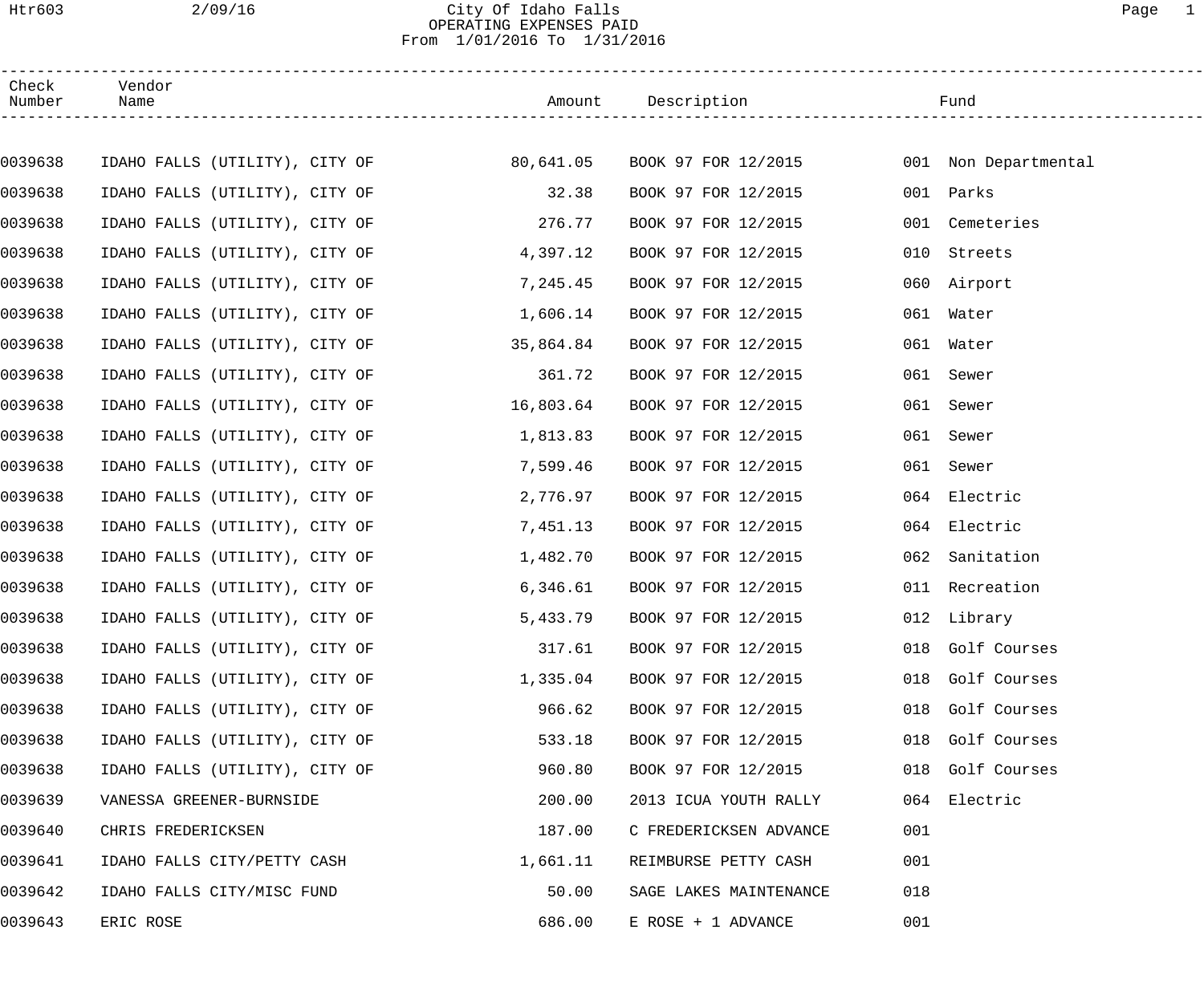## Htr603 2/09/16 City Of Idaho Falls Page 2 OPERATING EXPENSES PAID From 1/01/2016 To 1/31/2016

| Check<br>Number | Vendor<br>Name                 |            | Amount Description         |     | Fund                 |
|-----------------|--------------------------------|------------|----------------------------|-----|----------------------|
|                 |                                |            |                            |     |                      |
| 0039644         | POCATELLO, CITY OF             | 400.00     | JED LEWIS REGISTRATION     | 001 |                      |
| 0039645         | WELLS FARGO BANK               | 10,014.69  | WELLS FARGO CC PAYMENT     | 001 |                      |
| 0039645         | WELLS FARGO BANK               | 99.00      | WELLS FARGO CC PAYMENT     |     | 001 Mayor            |
| 0039645         | WELLS FARGO BANK               | 15.00      | WELLS FARGO CC PAYMENT     |     | 001 Mayor            |
| 0039645         | WELLS FARGO BANK               | 25.08      | WELLS FARGO CC PAYMENT     |     | 001 Mayor            |
| 0039645         | WELLS FARGO BANK               | 345.94     | WELLS FARGO CC PAYMENT     |     | 001 Data Processing  |
| 0039645         | WELLS FARGO BANK               | 365.53     | WELLS FARGO CC PAYMENT     |     | 001 Non Departmental |
| 0039645         | WELLS FARGO BANK               | 20.00      | WELLS FARGO CC PAYMENT     |     | 001 Non Departmental |
| 0039646         | UAMPS                          | 370,706.79 | UAMPS POWER BILL 11/15     | 064 |                      |
| 0039647         | IDAHO FALLS, CITY OF           | 150.00     | RETIREE GIFT ALLEN HALL    |     | 001 Police           |
| 0039648         | FARR'S JEWELRY                 | 400.00     | DISPLAY CASES              |     | 001 Fire             |
| 0039649         | IDAHO STATE TAX COMMISSION     | 14,481.47  | IDAHO SALES AND USE TAX    | 001 |                      |
| 0039650         | DELTA DENTAL PLAN OF IDAHO INC | 60,903.14  | EMP/CITY DENTAL INSURANCE  | 080 |                      |
| 0039651         | BLUE CROSS OF IDAHO            | 800,858.46 | EMP/CITY HEALTH INSURANCE  | 080 |                      |
| 0039652         | IDAHO FALLS CITY/PETTY CASH    | 1,460.64   | REIMBURSE PETTY CASH       | 001 |                      |
| 0039653         | CENTURYLINK                    | 779.37     | LD, INTERNET, CONFERENCING | 001 |                      |
| 0039654         | AMERICAN TRAINCO               | 3,960.00   | TOM ROWE & JARED LERWILL   | 001 |                      |
| 0039655         | MARK MCBRIDE                   | 227.00     | M MCBRIDE TRAVEL ADVANCE   | 001 |                      |
| 0039657         | TOM ROWE                       | 1,479.00   | T ROWE, J LERWILL TRAVEL   | 001 |                      |
| 0039658         | DANA BRIGGS                    | 456.00     | D BRIGGS TRAVEL            | 001 |                      |
| 0039659         | DAVE COFFEY                    | 968.00     | TA# FD-207                 | 001 |                      |
| 0039660         | CENTURYLINK                    | 1,284.85   | T1 LINES (3 ACCOUNTS)      | 001 |                      |
| 0039661         | HRA VEBA TRUST                 | 63,751.22  | VEBA CONTRIBUTIONS         | 080 |                      |
| 0039663         | UNITED WAY OF IDAHO FALLS      | 2.00       | UNITED WAY EMPLOYEE CONTR  | 080 |                      |
| 0039663         | SCENIC FALLS FEDERAL CREDIT    | 54,965.04  | CREDIT UNION DEDUCTIONS    | 080 |                      |
| 0039663         | SCENIC FALLS FEDERAL CREDIT    | 292.00     | MEA DUES                   | 080 |                      |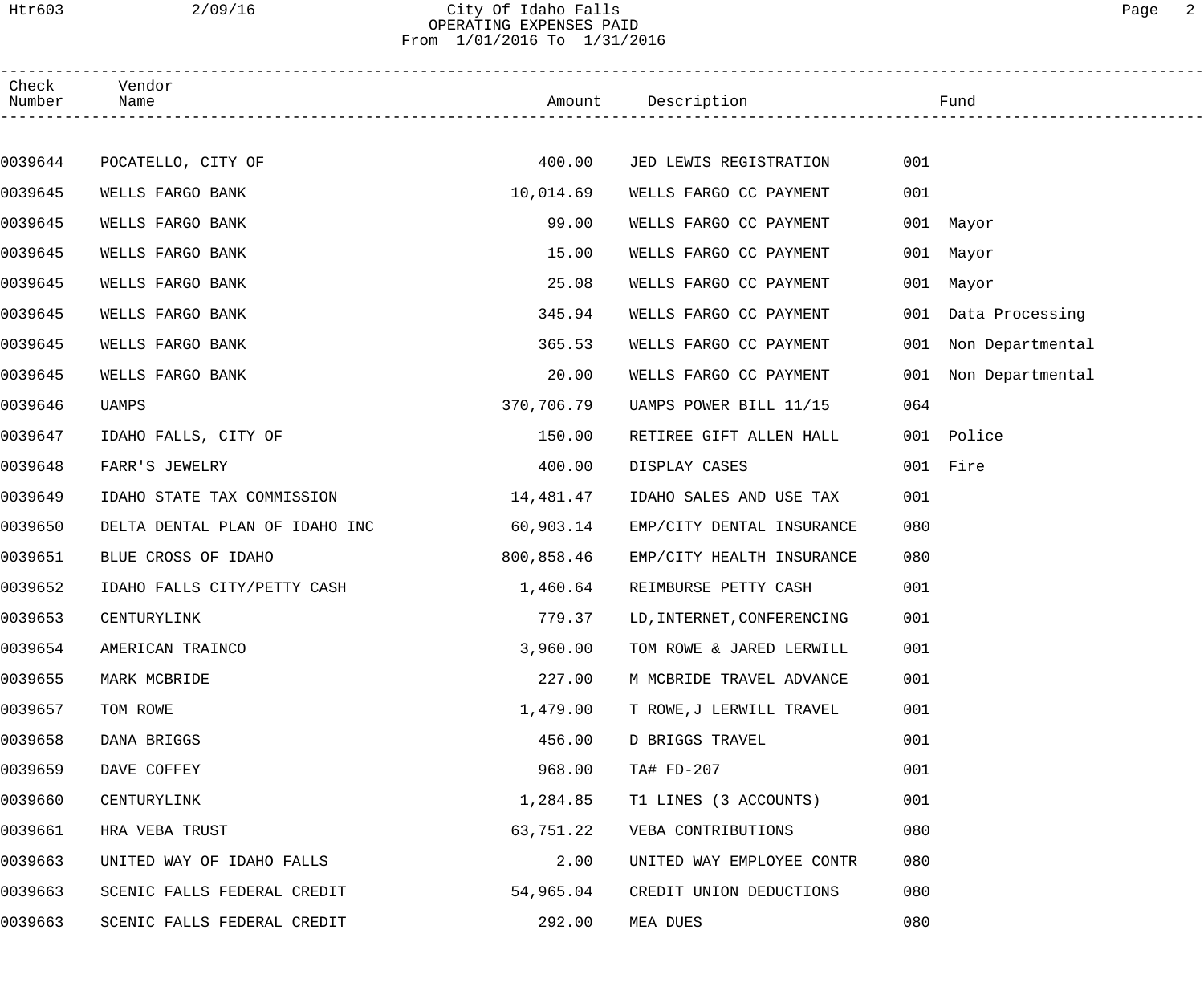## Htr603 2/09/16 City Of Idaho Falls Page 3 OPERATING EXPENSES PAID From 1/01/2016 To 1/31/2016

| Check<br>Number | Vendor<br>Name                   |            | Amount Description                   | Fund |  |
|-----------------|----------------------------------|------------|--------------------------------------|------|--|
|                 |                                  |            |                                      |      |  |
| 0039664         | IDAHO FALLS CITY-PAYROLL         | 2,677.16   | POLICE VEHICLE BENEFIT               | 080  |  |
| 0039665         | IDAHO FALLS CITY-PAYROLL         | 49,838.17  | WORKERS COMPENSATION                 | 080  |  |
| 0039666         | IDAHO FALLS CITY-PAYROLL         | 124,383.32 | FED W/H                              | 080  |  |
| 0039666         | IDAHO FALLS CITY-PAYROLL         | 71,995.60  | FICA W/H                             | 080  |  |
| 0039666         | IDAHO FALLS CITY-PAYROLL         | 71,995.60  | FICA -CITY                           | 080  |  |
| 0039666         | IDAHO FALLS CITY-PAYROLL         | 20,926.59  | MED W/H                              | 080  |  |
| 0039666         | IDAHO FALLS CITY-PAYROLL         | 20,926.59  | MED- CITY                            | 080  |  |
| 0039667         | IDAHO STATE TAX COMMISSION       | 55,882.00  | STATE TAX W/H                        | 080  |  |
| 0039668         | DATAPATH FINANCIAL SERVICES, INC | 2,724.61   | HSA EMPLOYEE CONTRIBUTION            | 080  |  |
| 0039668         | DATAPATH FINANCIAL SERVICES, INC | 2,000.00   | HSA EMPLOYER CONTRIBUTION            | 080  |  |
| 0039669         | AMERICAN INSURANCE SERVICE       | 2,428.28   | FSA CONTRIBUTIONS                    | 080  |  |
| 0039669         | AMERICAN INSURANCE SERVICE       | 152.00     | FSA MONTHLY FEE                      | 080  |  |
| 0039670         | VARIABLE ANNUITY LIFE            | 12,825.38  | 457 CONTRIBUTIONS                    | 080  |  |
| 0039670         | VARIABLE ANNUITY LIFE            | 815.00     | 457 ROTH CONTRIBUTIONS               | 080  |  |
| 0039671         | AMERICAN FUNDS SERVICE COMPANY   | 325.00     | 457 CONTRIBUTIONS                    | 080  |  |
| 0039672         | LINE CONSTRUCTION BENEFIT FUND   | 5,920.00   | IBEW EMPLOYEE HRA CONTR              | 080  |  |
| 0039673         | LINE CONSTRUCTION BENEFIT FUND   |            | 42, 233.28 ELECTRIC HEALTH INSURANCE | 080  |  |
| 0039674         | IDAHO FALLS CITY-PAYROLL         | 108,112.81 | PERS-EMPLOYEE SHARE                  | 080  |  |
| 0039674         | IDAHO FALLS CITY-PAYROLL         | 183,063.14 | PERS-CITY SHARE                      | 080  |  |
| 0039674         | IDAHO FALLS CITY-PAYROLL         | 86,830.06  | 401K/FIRE DEFFERED 401K              | 080  |  |
| 0039674         | IDAHO FALLS CITY-PAYROLL         | 3,569.91   | PERSI LOAN                           | 080  |  |
| 0039675         | IDAHO FALLS CITY/PETTY CASH      | 1,439.62   | PETTY CASH REIMBURSEMENT             | 001  |  |
| 0039676         | DAVE HANNENMAN                   | 149.00     | TA#FD-209 D HANNENMAN TRV            | 001  |  |
| 0039677         | RONNIE CAMPBELL                  | 357.00     | TA#PRD-154R TRAVEL ADV               | 001  |  |
| 0039678         | G OLSON & N CUNNINGHAM           | 1,380.00   | TA#PW-142 TRAVEL ADVANCE             | 001  |  |
| 0039679         | COLBY SCHOLES                    | 323.00     | TA#IFP-692 TRAVEL ADVANCE            | 001  |  |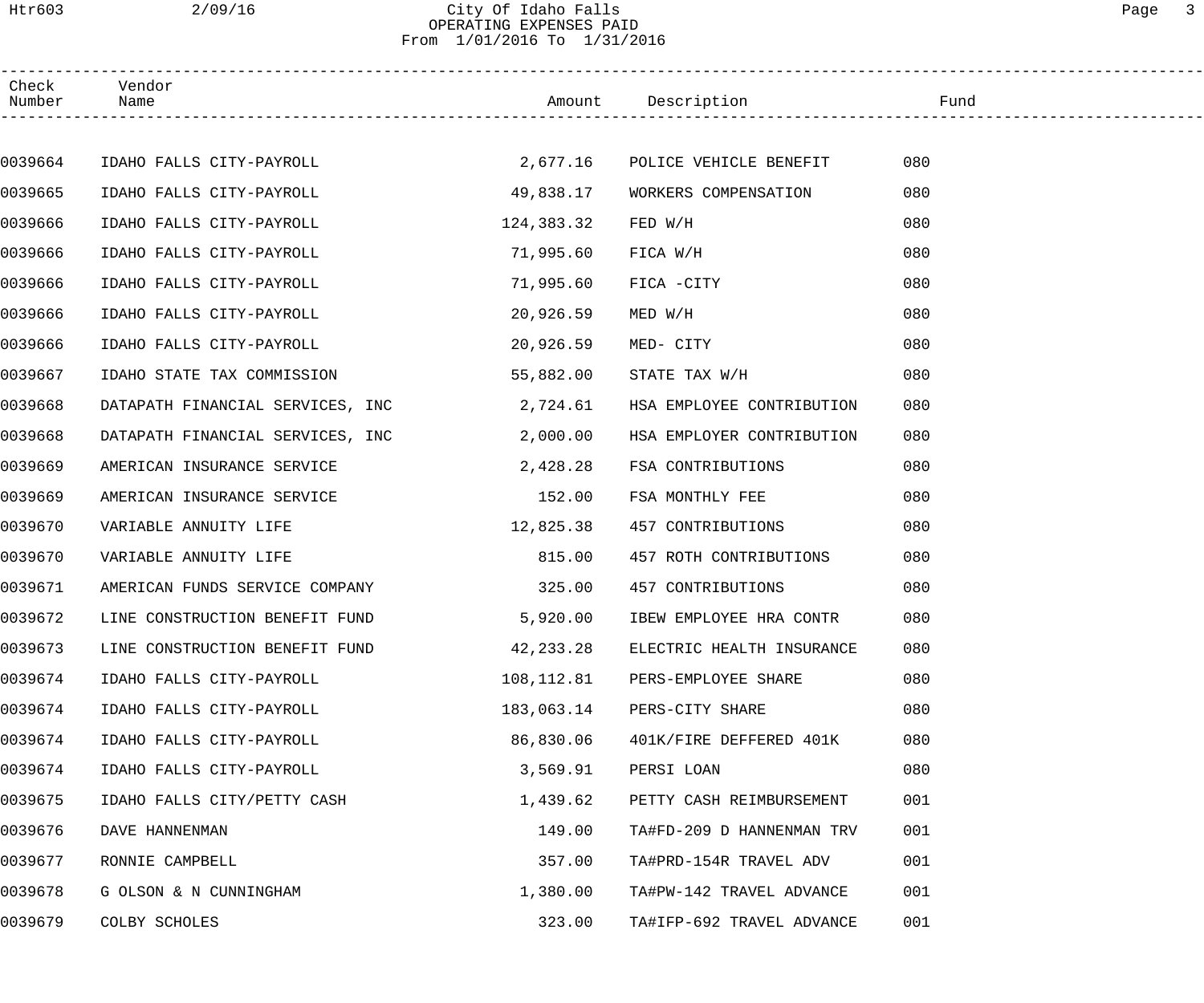### Htr603 2/09/16 City Of Idaho Falls Page 4 OPERATING EXPENSES PAID From 1/01/2016 To 1/31/2016

| Check<br>Number | Vendor<br>Name                   |              | Amount Description        | <u>and the state of the state of the state of the state of the state of the state of the state of the state of th</u> |  |
|-----------------|----------------------------------|--------------|---------------------------|-----------------------------------------------------------------------------------------------------------------------|--|
|                 |                                  |              |                           |                                                                                                                       |  |
| 0039680         | MARK HAGEDORN                    | 1,215.65     | TA#MS-157 TRACEL REIMBURS | 001                                                                                                                   |  |
| 0039681         | CRAIG DAVIS                      | 340.84       | TA#AP-33 TRAVEL REIMBURSE | 001                                                                                                                   |  |
| 0039682         | JOSH ROOS                        | 1,103.00     | TA#IFP-681 TRAVEL ADVANCE | 001                                                                                                                   |  |
| 0039683         | BONNEVILLE POWER ADMIN.-IF       | 261,296.00   | BPA TRANSMISSION BILL     | 064                                                                                                                   |  |
| 0039684         | BONNEVILLE POWER ADMIN.-IF       | 2,213,148.00 | BPA POWER BILL            | 064                                                                                                                   |  |
| 0039685         | MALIN REYNOLDS                   | 152.00       | TA#PD-512 TRAVEL ADVANCE  | 001                                                                                                                   |  |
| 0039686         | IDAHO FALLS CITY/PETTY CASH      | 1,527.05     | REIMBURSE PETTY CASH      | 001                                                                                                                   |  |
| 0039687         | AVIATION SECURITY CLEARINGHOUSE  | 5,000.00     | STA ASSESMENT FEES        | 060 Airport                                                                                                           |  |
| 0039688         | CENTURYLINK                      | 248.61       | DID CHARGES JAN 10 2016   | 001                                                                                                                   |  |
| 0039689         | BRAD CRAMER                      | 1,177.00     | LODGING REIMBURSEMENT     | 001                                                                                                                   |  |
| 0039690         | ERIC DAY                         | 332.00       | TRAVEL ADVANCE            | 001                                                                                                                   |  |
| 0039691         | JEFFREY THOMASON                 | 776.00       | TRAVEL ADVANCE            | 001                                                                                                                   |  |
| 0039692         | DARRELL WEST                     | 302.00       | TRAVEL ADVANCE            | 001                                                                                                                   |  |
| 0039693         | DAVE HANNENMAN                   | 622.00       | TRAVEL ADVANCE            | 001                                                                                                                   |  |
| 0039694         | MARK SPRAKTES                    | 2,012.00     | TRAVEL ADVANCE            | 001                                                                                                                   |  |
| 0039695         | BILL ARSENAULT                   | 72.00        | TRAVEL ADVANCE            | 001                                                                                                                   |  |
| 0039696         | CHET PUGMIRE                     | 160.00       | TRAVEL ADVANCE            | 001                                                                                                                   |  |
| 0039697         | IDAHO FALLS CITY/PETTY CASH      | 1,537.62     | REIMBURSE PETTY CASH      | 001                                                                                                                   |  |
| 0039698         | CABELA'S GOVERNMENT SALES        | 150.00       | RETIREE KEVIN KNIGHTON GF | 064 Electric                                                                                                          |  |
| 0039699         | PAT MCKENNA                      | 32.19        | TRAVEL REIMBURSEMENT      | 001                                                                                                                   |  |
| 0039700         | WID RITCHIE                      | 291.51       | TRAVEL REIMBURSEMENT      | 001                                                                                                                   |  |
| 0039701         | IDAHO ABATEMENT & INSULATION LLC | 732.99       | REIBURSE-PERFORMANCE BOND | 001                                                                                                                   |  |
| 0039702         | AMERICAN FUNDS SERVICE COMPANY   | 325.00       | 457 CONTRIBUTIONS-012916  | 080                                                                                                                   |  |
| 0039703         | VARIABLE ANNUITY LIFE            | 12,825.38    | 457                       | 080                                                                                                                   |  |
| 0039703         | VARIABLE ANNUITY LIFE            | 890.00       | 457 ROTH                  | 080                                                                                                                   |  |
| 0039704         | AMERICAN INSURANCE SERVICE       | 2,428.28     | FSA CONTRIBUTIONS 1292016 | 080                                                                                                                   |  |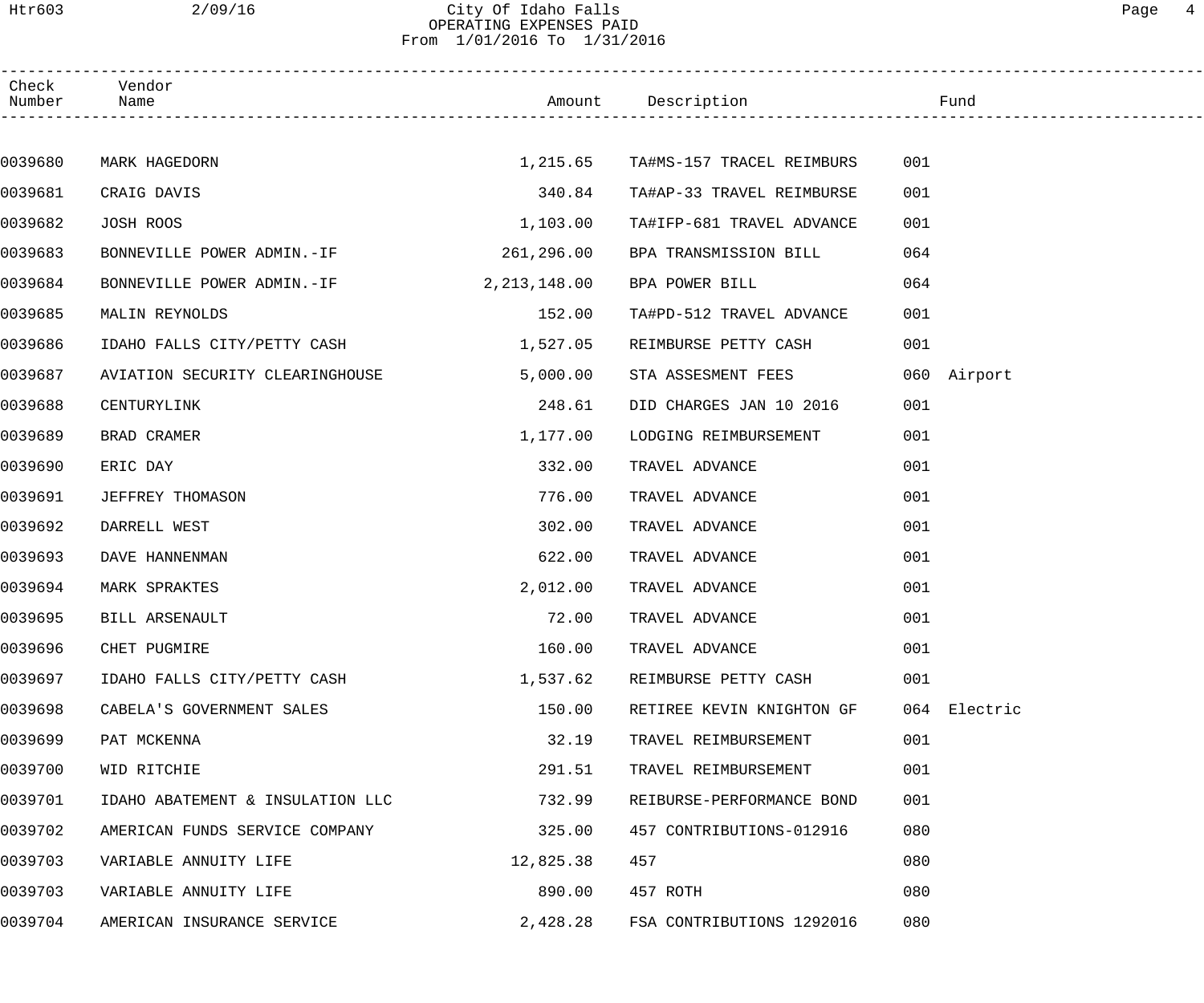## Htr603 2/09/16 City Of Idaho Falls Page 5 OPERATING EXPENSES PAID From 1/01/2016 To 1/31/2016

| Check<br>Number | Vendor<br>Name                                                         |            | Amount Description        | in the state of the state of the state of the state of the state of the state of the state of the state of the |  |
|-----------------|------------------------------------------------------------------------|------------|---------------------------|----------------------------------------------------------------------------------------------------------------|--|
|                 |                                                                        |            |                           |                                                                                                                |  |
| 0039705         | DATAPATH FINANCIAL SERVICES, INC<br>2,749.61 HSA-EMPLOYEE CONTR.012916 |            |                           | 080                                                                                                            |  |
| 0039706         | IDAHO STATE TAX COMMISSION                                             | 59,484.00  | STATE TAX W/H FOR 012916  | 080                                                                                                            |  |
| 0039707         | IDAHO FALLS CITY-PAYROLL                                               | 132,090.59 | FED W/H                   | 080                                                                                                            |  |
| 0039707         | IDAHO FALLS CITY-PAYROLL                                               | 73,882.67  | FICA W/H                  | 080                                                                                                            |  |
| 0039707         | IDAHO FALLS CITY-PAYROLL                                               | 73,882.67  | FICA -CITY                | 080                                                                                                            |  |
| 0039707         | IDAHO FALLS CITY-PAYROLL                                               | 21,980.10  | MED. W/H                  | 080                                                                                                            |  |
| 0039707         | IDAHO FALLS CITY-PAYROLL                                               | 21,980.10  | MED.-CITY                 | 080                                                                                                            |  |
| 0039708         | IDAHO FALLS CITY-PAYROLL                                               | 48,243.18  | WORKERS COMP FOR 012916   | 080                                                                                                            |  |
| 0039709         | SCENIC FALLS FEDERAL CREDIT                                            | 54,514.54  | CREDIT UNION DEDUCT 12916 | 080                                                                                                            |  |
| 0039710         | UNITED WAY OF IDAHO FALLS                                              | 2.00       | UNITED WAY EMPLOYEE CONTR | 080                                                                                                            |  |
| 0039711         | IDAHO FALLS CITY-PAYROLL                                               | 109,580.73 | PERS EMPLOYEE SHARE       | 080                                                                                                            |  |
| 0039711         | IDAHO FALLS CITY-PAYROLL                                               | 184,985.01 | PERS CITY SHARE           | 080                                                                                                            |  |
| 0039711         | IDAHO FALLS CITY-PAYROLL                                               | 65,208.51  | 401K/FIRE DEFERRED 401K   | 080                                                                                                            |  |
| 0039711         | IDAHO FALLS CITY-PAYROLL                                               | 3,569.91   | PERSI LOAN                | 080                                                                                                            |  |
| 0039712         | IDAHO STATE TAX COMMISSION                                             | 6,513.84   | IDAHO SALES TAX JAN.2016  | 001                                                                                                            |  |
| 0039713         | EICAP/EASTERN IDAHO COMMUNITY                                          | 1,350.03   | UTILITY DONATION 012016   | 001                                                                                                            |  |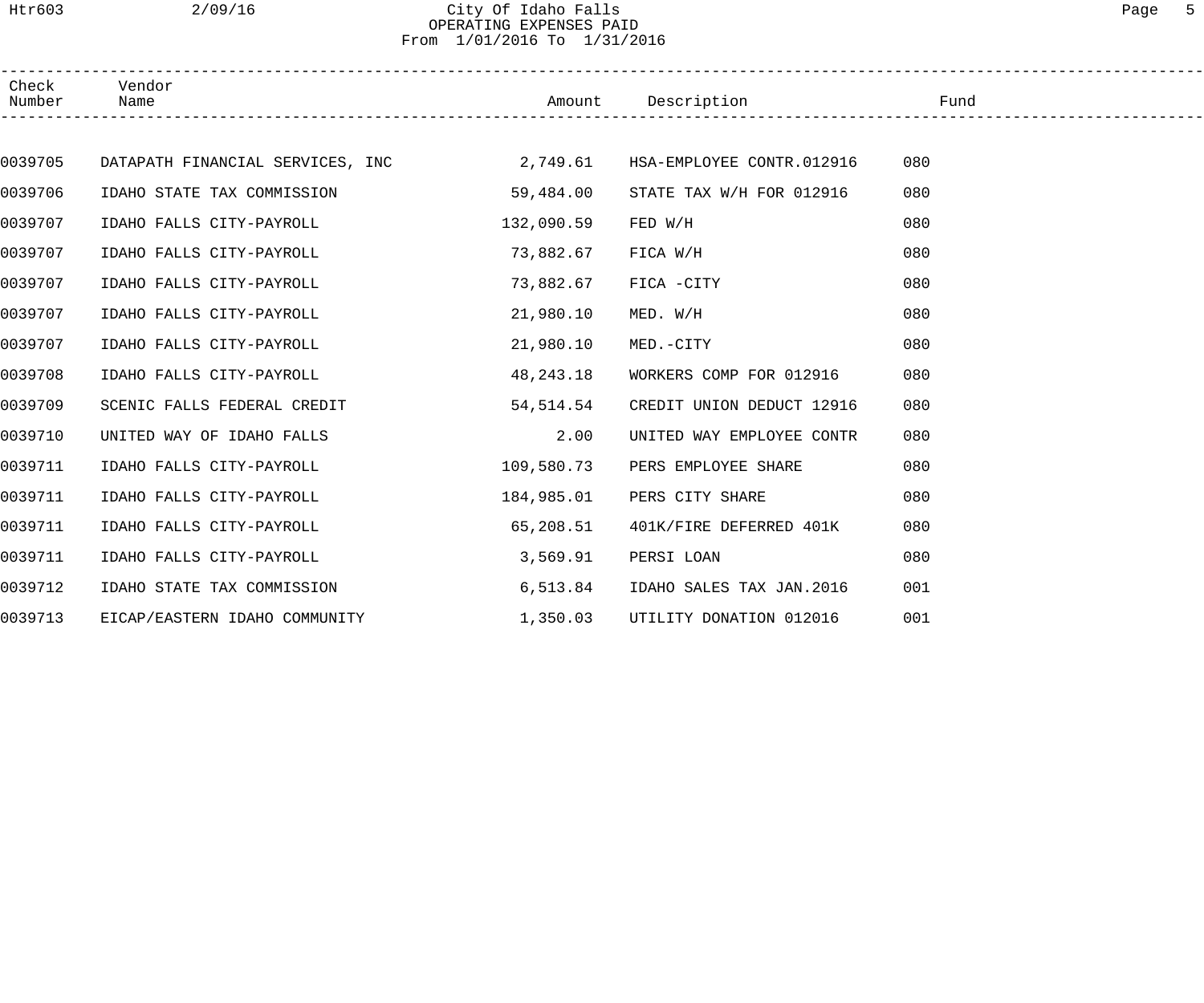# City Of Idaho Falls Summary of Operating Expenses By Fund From 1/01/2016 To 1/31/2016

------------------------------------------------------------------------------------------------------------------------------------

| $\mathbf{1}$ | General Fund           | 144,562.83   |
|--------------|------------------------|--------------|
| 10           | Street Fund            | 4,397.12     |
| 11           | Recreation Fund        | 6,346.61     |
| 12           | Library Fund           | 5,433.79     |
| 18           | Golf Fund              | 4, 163. 25   |
| 60           | Airport Fund           | 12, 245.45   |
| 61           | Water & Sewer Fund     | 64,049.63    |
| 62           | Sanitation Fund        | 1,482.70     |
| 64           | Electric Light Fund    | 2,855,728.89 |
| 80           | Payroll Liability Fund | 2,719,018.64 |
|              |                        | 5,817,428.91 |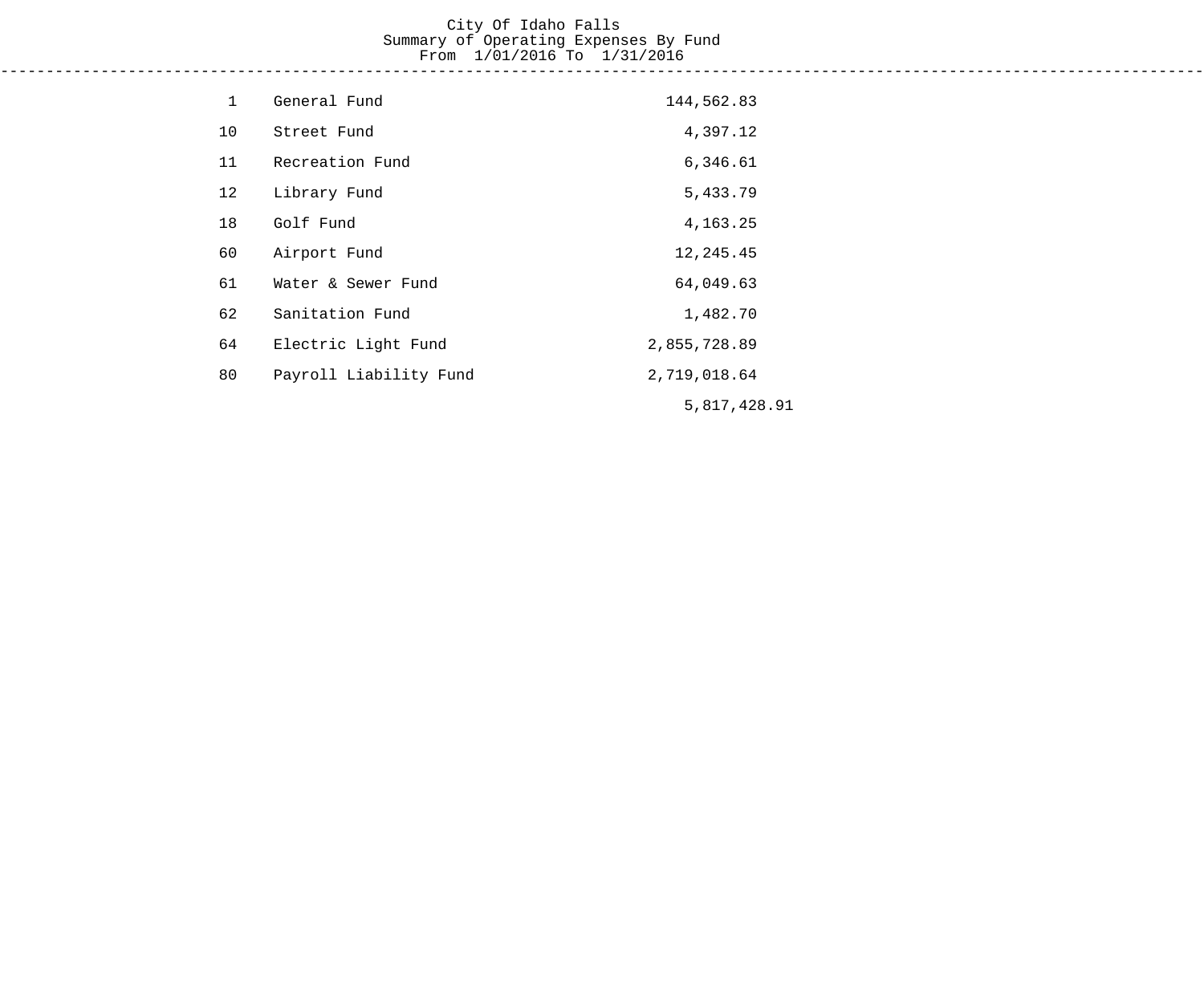### Htr606 2/09/16 City Of Idaho Falls Page 1 ELECTRONIC FUND TRANSFERS From 1/01/2016 To 1/31/2016

| Check<br>Number | Vendor<br>Name                 |          | Amount Description        |     | Fund                         |  |
|-----------------|--------------------------------|----------|---------------------------|-----|------------------------------|--|
|                 |                                |          |                           |     |                              |  |
| 0013615         | BONNEVILLE BLUEPRINT SUPPLY    | 9.38     | PINK MARKING PAINT (2 CAN |     | 001 Public Works Engineering |  |
| 0013615         | BONNEVILLE BLUEPRINT SUPPLY    | 12.75    | NAILS (1 BX)              |     | 001 Public Works Engineering |  |
| 0013615         | BONNEVILLE BLUEPRINT SUPPLY    | 39.90    | TAPE MEASURE              | 064 | Electric                     |  |
| 0013616         | BYBEE EXCAVATION, LLC          | 3,305.50 | RENTAL                    |     | 001 Public Works-Streets     |  |
| 0013617         | CDW GOVERNMENT, INC.           | 351.24   | FIRE DEPARTMENT MISC.     |     | 001 Fire                     |  |
| 0013617         | CDW GOVERNMENT, INC.           | 1,407.45 | FIRE DEPARTMENT MISC.     |     | 001 Fire                     |  |
| 0013618         | CLEARS, INC.                   | 30.00    | SERVICES/MISCELLANEOUS    |     | 001 Police                   |  |
| 0013619         | CONRAD & BISCHOFF, INC.        | 83.80    | FUEL AND ADDITIVES        |     | 001 General Services         |  |
| 0013620         | ELECTRICAL WHOLESALE SUPPLY CO | 9.75     | ELECTRICAL EQUIP/SUPPLIES |     | 001 General Services         |  |
| 0013620         | ELECTRICAL WHOLESALE SUPPLY CO | 9.75     | ELECTRICAL EQUIP/SUPPLIES |     | 001 General Services         |  |
| 0013620         | ELECTRICAL WHOLESALE SUPPLY CO | 395.25   | ELECTRICAL EQUIP/SUPPLIES |     | 001 General Services         |  |
| 0013620         | ELECTRICAL WHOLESALE SUPPLY CO | 54.11    | ELECTRICAL EQUIP/SUPPLIES |     | 001 General Services         |  |
| 0013620         | ELECTRICAL WHOLESALE SUPPLY CO | 28.33    | ELECTRICAL EQUIP/SUPPLIES |     | 001 General Services         |  |
| 0013620         | ELECTRICAL WHOLESALE SUPPLY CO | 69.55    | ELECTRICAL EQUIP/SUPPLIES |     | 001 General Services         |  |
| 0013620         | ELECTRICAL WHOLESALE SUPPLY CO | 23.02    | ELECTRICAL EQUIP/SUPPLIES |     | 001 General Services         |  |
| 0013620         | ELECTRICAL WHOLESALE SUPPLY CO | 24.77    | ELECTRICAL EQUIP/SUPPLIES |     | 001 General Services         |  |
| 0013620         | ELECTRICAL WHOLESALE SUPPLY CO | 108.42   | ELECTRICAL EQUIP/SUPPLIES |     | 001 General Services         |  |
| 0013620         | ELECTRICAL WHOLESALE SUPPLY CO | 7.67     | ELECTRICAL EQUIP/SUPPLIES |     | 001 General Services         |  |
| 0013620         | ELECTRICAL WHOLESALE SUPPLY CO | 18.18    | ELECTRICAL EQUIP/SUPPLIES |     | 001 General Services         |  |
| 0013620         | ELECTRICAL WHOLESALE SUPPLY CO | 78.54    | ELECTRICAL EQUIP/SUPPLIES |     | 001 General Services         |  |
| 0013620         | ELECTRICAL WHOLESALE SUPPLY CO | 17.22    | SAFETY EQUIPMENT          |     | 001 General Services         |  |
| 0013620         | ELECTRICAL WHOLESALE SUPPLY CO | 24.23    | ELECTRICAL EQUIP/SUPPLIES |     | 001 General Services         |  |
| 0013620         | ELECTRICAL WHOLESALE SUPPLY CO | 22.59    | ELECTRICAL EQUIP/SUPPLIES |     | 001 General Services         |  |
| 0013620         | ELECTRICAL WHOLESALE SUPPLY CO | 24.73    | ELECTRICAL EQUIP/SUPPLIES |     | 001 General Services         |  |
| 0013620         | ELECTRICAL WHOLESALE SUPPLY CO | 198.00   | ELECTRICAL EQUIP/SUPPLIES |     | 001 General Services         |  |
| 0013620         | ELECTRICAL WHOLESALE SUPPLY CO | 36.42    | FREIGHT                   |     | 001 General Services         |  |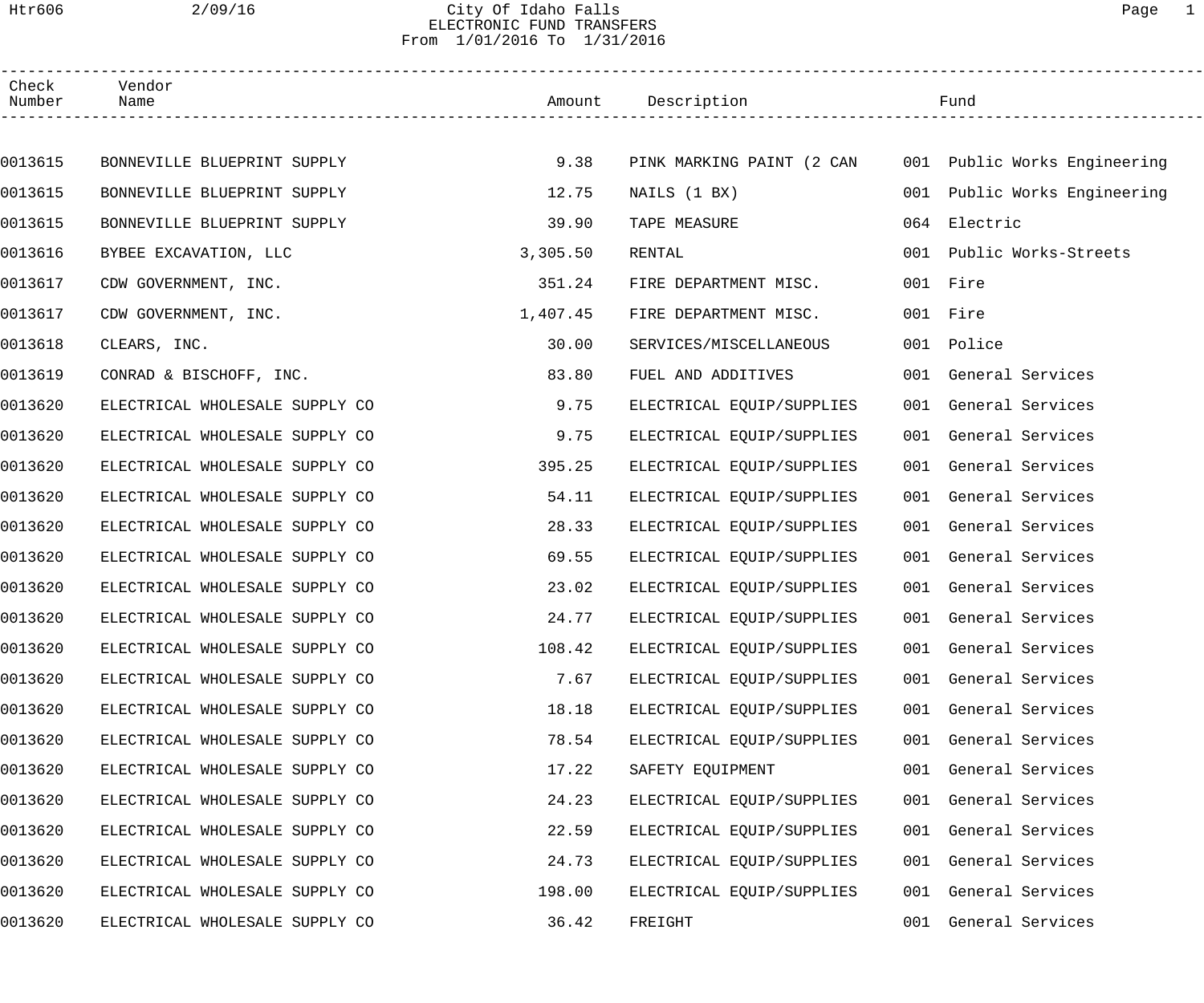## Htr606 2/09/16 City Of Idaho Falls Page 2 ELECTRONIC FUND TRANSFERS From 1/01/2016 To 1/31/2016

| Check<br>Number | Vendor<br>Name                 |           | Amount Description                             |     | Fund                 |  |
|-----------------|--------------------------------|-----------|------------------------------------------------|-----|----------------------|--|
|                 |                                |           |                                                |     |                      |  |
| 0013620         | ELECTRICAL WHOLESALE SUPPLY CO | 2.67      | ELECTRICAL EQUIP/SUPPLIES 001 General Services |     |                      |  |
| 0013620         | ELECTRICAL WHOLESALE SUPPLY CO | 6.08      | ELECTRICAL EQUIP/SUPPLIES                      |     | 001 General Services |  |
| 0013620         | ELECTRICAL WHOLESALE SUPPLY CO | 125.66    | ELECTRICAL EQUIP/SUPPLIES                      |     | 001 General Services |  |
| 0013620         | ELECTRICAL WHOLESALE SUPPLY CO | 8.43      | ELECTRICAL EQUIP/SUPPLIES                      |     | 001 General Services |  |
| 0013620         | ELECTRICAL WHOLESALE SUPPLY CO | 8.56      | ELECTRICAL EQUIP/SUPPLIES                      |     | 001 General Services |  |
| 0013620         | ELECTRICAL WHOLESALE SUPPLY CO | 10.37     | ELECTRICAL EQUIP/SUPPLIES                      |     | 001 General Services |  |
| 0013620         | ELECTRICAL WHOLESALE SUPPLY CO | 59.63     | ELECTRICAL EQUIP/SUPPLIES                      |     | 001 General Services |  |
| 0013621         | I.E. PRODUCTIONS               | 3,000.00  | PROMOTION ITEMS                                |     | 001 Non Departmental |  |
| 0013621         | I.E. PRODUCTIONS               | 1,687.50  | PROMOTION ITEMS                                |     | 001 Non Departmental |  |
| 0013622         | IDAHO FALLS SCHOOL DISTRICT 91 | 5,400.00  | MISCELLANEOUS PRODUCTS                         |     | 001 Non Departmental |  |
| 0013623         | INTERMOUNTAIN CLAIMS, INC.     | 13,850.99 | REFUND 12/14/15-12/27/15                       | 019 | Self-Insurance       |  |
| 0013624         | K/M SERVICE COMPANY            | 840.00    | CONSTRUCTION JOB/CONTRACT                      |     | 064 Electric         |  |
| 0013624         | K/M SERVICE COMPANY            | 580.00    | CONSTRUCTION JOB/CONTRACT                      |     | 064 Electric         |  |
| 0013625         | MY-T-BRITE AND SPRAY, LLC      | 243.00    | AIRPORT MAINTENANCE                            |     | 060 Airport          |  |
| 0013626         | PORTER'S OFFICE PRODUCTS       | 43.95     | OFFICE SUPPLIES, GENERAL                       |     | 001 Parks            |  |
| 0013626         | PORTER'S OFFICE PRODUCTS       | 466.26    | OFFICE SUPPLIES, GENERAL                       |     | 001 Parks            |  |
| 0013626         | PORTER'S OFFICE PRODUCTS       | 117.96-   | OFFICE SUPPLIES, GENERAL                       |     | 001 Parks            |  |
| 0013626         | PORTER'S OFFICE PRODUCTS       | 89.45     | OFFICE SUPPLIES, GENERAL                       |     | 001 Parks            |  |
| 0013626         | PORTER'S OFFICE PRODUCTS       | $272.44-$ | OFFICE SUPPLIES, GENERAL                       |     | 001 Parks            |  |
| 0013626         | PORTER'S OFFICE PRODUCTS       | 35.78     | OFFICE SUPPLIES, GENERAL                       |     | 001 Parks            |  |
| 0013626         | PORTER'S OFFICE PRODUCTS       | 44.23     | OFFICE SUPPLIES, GENERAL                       |     | 064 Electric         |  |
| 0013626         | PORTER'S OFFICE PRODUCTS       | 240.08    | APPLIANCES                                     |     | 064 Electric         |  |
| 0013626         | PORTER'S OFFICE PRODUCTS       | 2.73      | OFFICE SUPPLIES, GENERAL                       |     | 064 Electric         |  |
| 0013626         | PORTER'S OFFICE PRODUCTS       | 334.49    | OFFICE SUPPLIES, GENERAL                       |     | 001 Parks            |  |
| 0013626         | PORTER'S OFFICE PRODUCTS       | 147.54    | OFFICE SUPPLIES, GENERAL                       |     | 001 Parks            |  |
| 0013626         | PORTER'S OFFICE PRODUCTS       | 188.06    | OFFICE SUPPLIES, GENERAL                       |     | 001 Parks            |  |
|                 |                                |           |                                                |     |                      |  |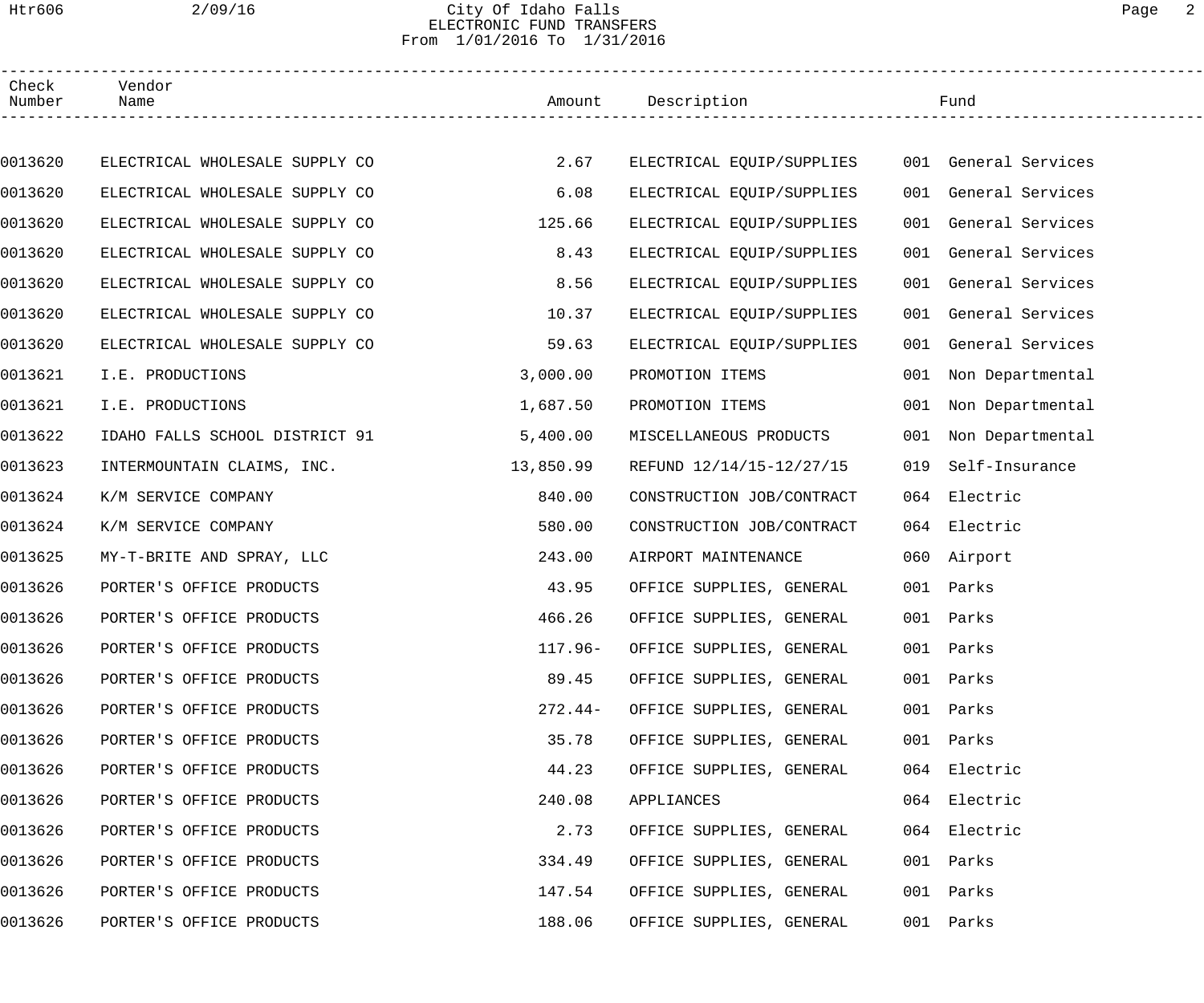## Htr606 2/09/16 City Of Idaho Falls Page 3 ELECTRONIC FUND TRANSFERS From 1/01/2016 To 1/31/2016

| Check<br>Number | Vendor<br>Name              |          | Amount Description                      |     | Fund                 |
|-----------------|-----------------------------|----------|-----------------------------------------|-----|----------------------|
|                 |                             |          |                                         |     |                      |
| 0013626         | PORTER'S OFFICE PRODUCTS    | 158.24   | OFFICE SUPPLIES, GENERAL 001 Cemeteries |     |                      |
| 0013627         | R & R PRODUCTS, INC.        | 131.40   | EO REPAIR AND MAINT                     | 001 |                      |
| 0013627         | R & R PRODUCTS, INC.        | 197.85   | EO REPAIR AND MAINT                     | 001 |                      |
| 0013628         | RED, INC. COMMUNICATIONS    | 2,500.00 | ELEC/IF POWER                           |     | 064 Electric         |
| 0013628         | RED, INC. COMMUNICATIONS    | 58.00    | FREIGHT                                 |     | 064 Electric         |
| 0013629         | ROBERTSON SUPPLY, INC.      | 128.04   | PLUMBING EQUIP/SUPPLIES                 |     | 001 General Services |
| 0013630         | ROCKY MOUNTAIN TURF & IND.  | 30.58    | EQ REPAIR AND MAINT                     |     | 001 General Services |
| 0013630         | ROCKY MOUNTAIN TURF & IND.  | 10.53    | FREIGHT                                 |     | 001 General Services |
| 0013631         | SCION COMPUTER SYSTEMS, LLP | 1,439.94 | WASTE WATER TREATMENT                   |     | 061 Sewer            |
| 0013632         | SMITH ROOFING & SIDING, LLC | 1,991.37 | RFND CREDIT CARD FEES                   | 001 |                      |
| 0013633         | TACOMA SCREW PRODUCTS, INC. | 14.37    | SAFETY EQUIPMENT                        |     | 001 General Services |
| 0013633         | TACOMA SCREW PRODUCTS, INC. | 2.22     | TOOLS, HAND POWER/NONPOWER              |     | 001 General Services |
| 0013633         | TACOMA SCREW PRODUCTS, INC. | 4.17     | HARDWARE MISCELLANEOUS                  |     | 001 General Services |
| 0013633         | TACOMA SCREW PRODUCTS, INC. | 30.52    | MISCELLANEOUS PRODUCTS                  |     | 001 General Services |
| 0013633         | TACOMA SCREW PRODUCTS, INC. | 12.19    | TOOLS, HAND POWER/NONPOWER              |     | 001 General Services |
| 0013633         | TACOMA SCREW PRODUCTS, INC. | 28.18    | TOOLS, HAND POWER/NONPOWER              |     | 001 General Services |
| 0013633         | TACOMA SCREW PRODUCTS, INC. | 35.24    | HARDWARE MISCELLANEOUS                  |     | 001 General Services |
| 0013633         | TACOMA SCREW PRODUCTS, INC. | 57.01    | HARDWARE MISCELLANEOUS                  |     | 001 General Services |
| 0013633         | TACOMA SCREW PRODUCTS, INC. | 6.54     | MISCELLANEOUS PRODUCTS                  |     | 001 General Services |
| 0013633         | TACOMA SCREW PRODUCTS, INC. | 30.40    | HARDWARE MISCELLANEOUS                  |     | 001 General Services |
| 0013634         | TETON COMMUNICATIONS, INC.  | 198.50   | POLICE EQUIP & SUPPLIES                 |     | 001 Police           |
| 0013634         | TETON COMMUNICATIONS, INC.  | 155.00   | POLICE EQUIP & SUPPLIES                 | 001 | Police               |
| 0013634         | TETON COMMUNICATIONS, INC.  | 86.60    | POLICE EQUIP & SUPPLIES                 |     | 001 Police           |
| 0013634         | TETON COMMUNICATIONS, INC.  | 108.00   | POLICE EQUIP & SUPPLIES                 |     | 001 Police           |
| 0013635         | THATCHER COMPANY            | 6,540.00 | GASES / TREATMENTS                      |     | 061 Sewer            |
| 0013636         | CDW GOVERNMENT, INC.        | 1,552.86 | COMPUTERS, DP/WORD PROC.                |     | 010 Streets          |
|                 |                             |          |                                         |     |                      |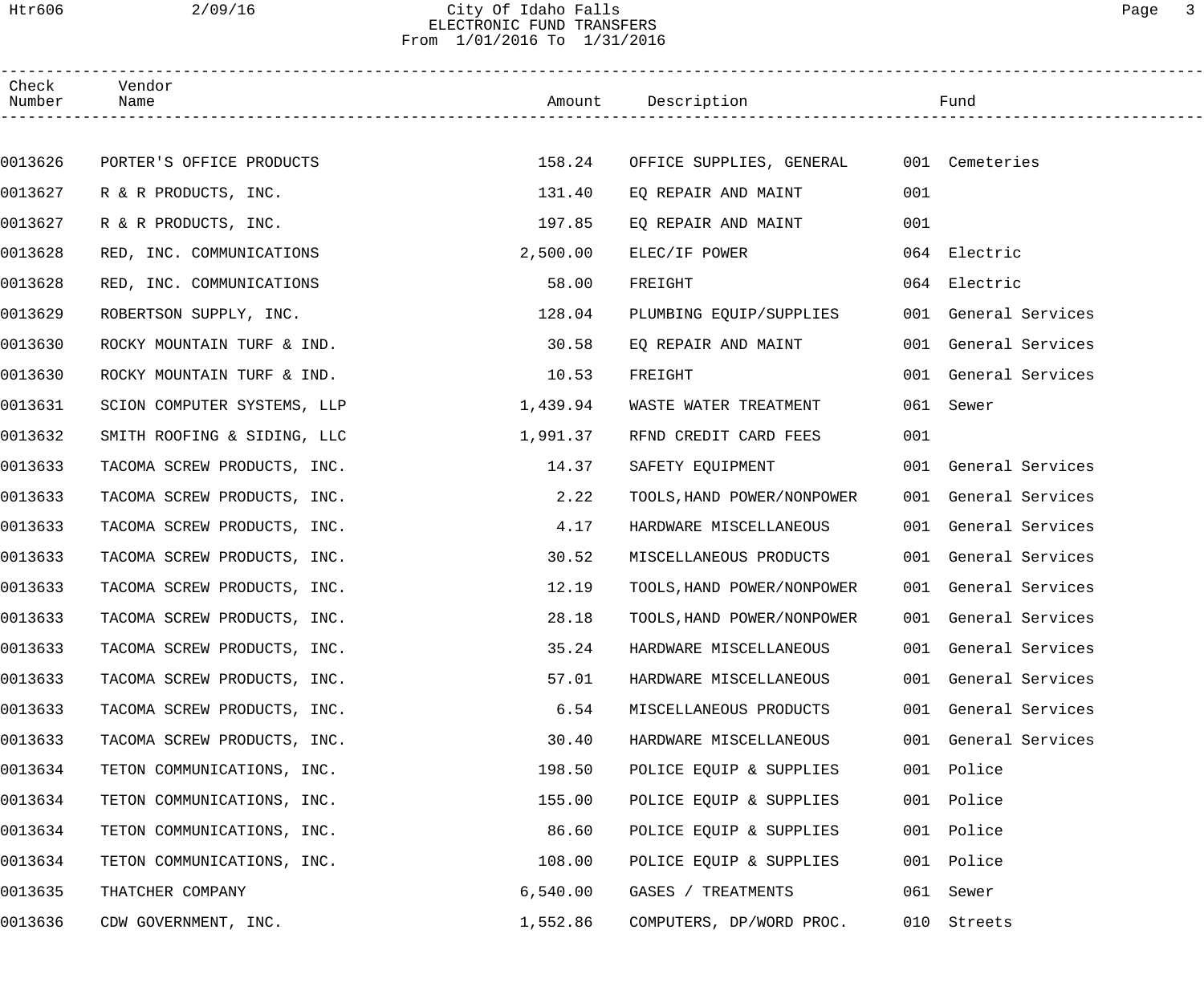## Htr606 2/09/16 City Of Idaho Falls Page 4 ELECTRONIC FUND TRANSFERS From 1/01/2016 To 1/31/2016

| Check<br>Number | Vendor<br>Name                 |           | Amount Description        |     | Fund                 |
|-----------------|--------------------------------|-----------|---------------------------|-----|----------------------|
|                 |                                |           |                           |     |                      |
| 0013636         | CDW GOVERNMENT, INC.           | 8,419.65  | COMPUTERS, DP/WORD PROC.  |     | 010 Streets          |
| 0013636         | CDW GOVERNMENT, INC.           | 297.81    | COMPUTERS, DP/WORD PROC.  | 010 | Streets              |
| 0013636         | CDW GOVERNMENT, INC.           | 351.24    | COMPUTERS, DP/WORD PROC.  | 010 | Streets              |
| 0013636         | CDW GOVERNMENT, INC.           | 1,250.72  | COMPUTERS, DP/WORD PROC.  |     | 064 Electric         |
| 0013637         | CONRAD & BISCHOFF, INC.        | 14,416.30 | FUEL AND ADDITIVES        | 001 |                      |
| 0013637         | CONRAD & BISCHOFF, INC.        | 8,535.20  | FUEL AND ADDITIVES        | 001 |                      |
| 0013637         | CONRAD & BISCHOFF, INC.        | 8,838.80  | FUEL AND ADDITIVES        | 001 |                      |
| 0013637         | CONRAD & BISCHOFF, INC.        | 14,852.93 | FUEL AND ADDITIVES        | 001 |                      |
| 0013637         | CONRAD & BISCHOFF, INC.        | 318.22    | FUEL AND ADDITIVES        |     | 001 General Services |
| 0013638         | D & S ELECTRICAL SUPPLY CO     | 19.26     | ELEC/IF POWER             |     | 064 Electric         |
| 0013638         | D & S ELECTRICAL SUPPLY CO     | $6.31-$   | ELEC/IF POWER             |     | 064 Electric         |
| 0013639         | DIG LINE, INC.                 | 111.90    | SERVICES/MISCELLANEOUS    |     | 061 Water            |
| 0013639         | DIG LINE, INC.                 | 111.89    | SERVICES/MISCELLANEOUS    |     | 061 Sewer            |
| 0013639         | DIG LINE, INC.                 | 223.79    | SERVICES/MISCELLANEOUS    |     | 064 Electric         |
| 0013640         | ELECTRICAL WHOLESALE SUPPLY CO | 35.15     | ELEC/IF POWER             |     | 064 Electric         |
| 0013641         | JACK'S TIRE & OIL, INC.        | 790.40    | EQ REPAIR AND MAINT       |     | 001 General Services |
| 0013641         | JACK'S TIRE & OIL, INC.        | 10.00     | VEHICLE AND EQUIP. MAINT. |     | 001 General Services |
| 0013641         | JACK'S TIRE & OIL, INC.        | 111.96    | VEHICLE AND EQUIP. MAINT. |     | 001 General Services |
| 0013641         | JACK'S TIRE & OIL, INC.        | 73.00     | VEHICLE AND EQUIP. MAINT. |     | 001 General Services |
| 0013641         | JACK'S TIRE & OIL, INC.        | 110.00    | VEHICLE AND EQUIP. MAINT. |     | 001 General Services |
| 0013641         | JACK'S TIRE & OIL, INC.        | 70.00     | VEHICLE AND EQUIP. MAINT. |     | 001 General Services |
| 0013641         | JACK'S TIRE & OIL, INC.        | 75.00     | VEHICLE AND EQUIP. MAINT. |     | 001 General Services |
| 0013641         | JACK'S TIRE & OIL, INC.        | 135.00    | VEHICLE AND EQUIP. MAINT. |     | 001 General Services |
| 0013641         | JACK'S TIRE & OIL, INC.        | 118.00    | VEHICLE AND EQUIP. MAINT. |     | 001 General Services |
| 0013641         | JACK'S TIRE & OIL, INC.        | 140.00    | GARAGE SHOP SUPPLIES      |     | 001 General Services |
| 0013641         | JACK'S TIRE & OIL, INC.        | 1,484.82  | EQ REPAIR AND MAINT       |     | 001 General Services |
|                 |                                |           |                           |     |                      |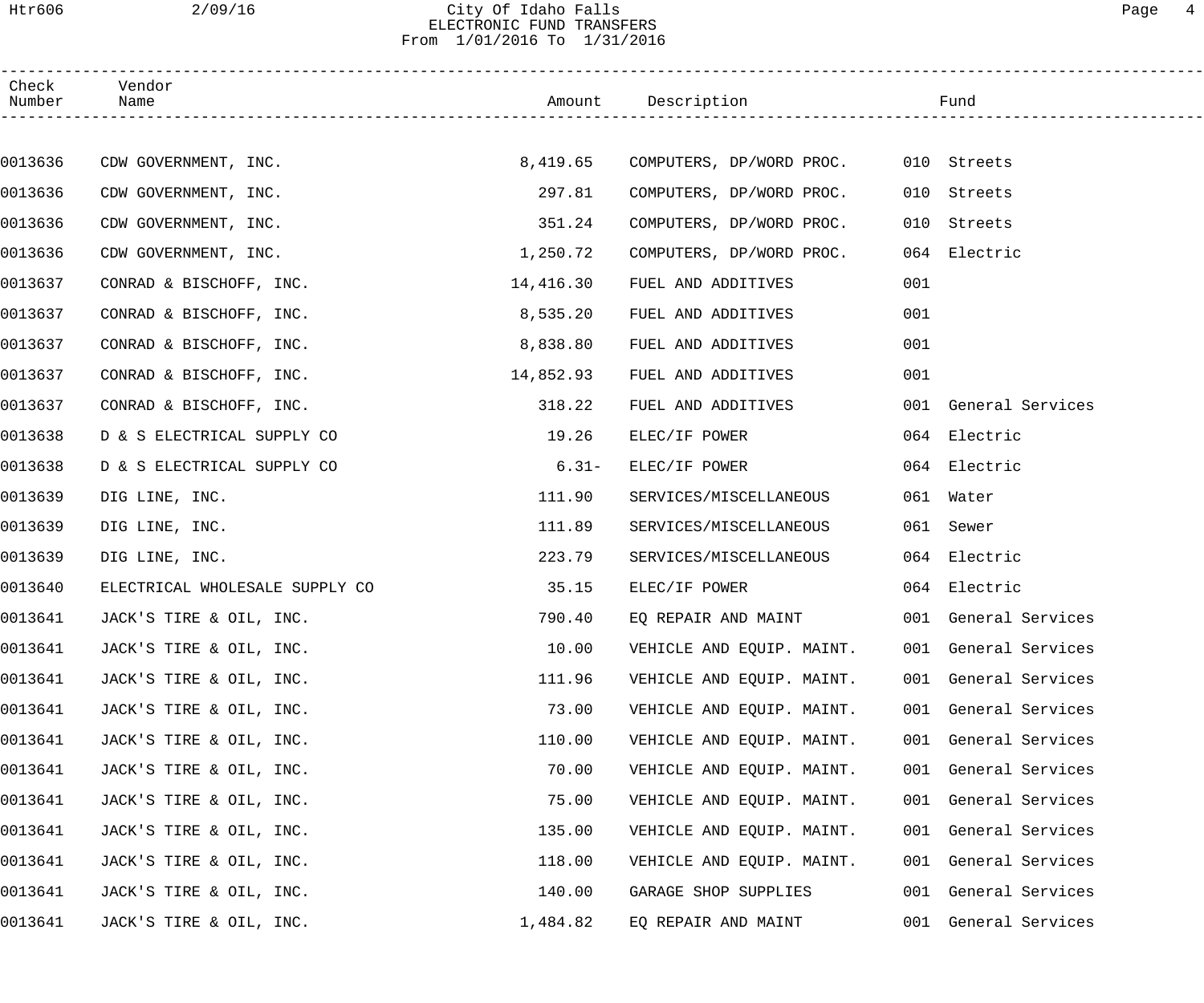#### Htr606 2/09/16 City Of Idaho Falls Page 5 ELECTRONIC FUND TRANSFERS From 1/01/2016 To 1/31/2016

| Check<br>Number | Vendor<br>Name                 |          | Amount Description        |     | Fund                    |
|-----------------|--------------------------------|----------|---------------------------|-----|-------------------------|
|                 |                                |          |                           |     |                         |
| 0013641         | JACK'S TIRE & OIL, INC.        | 2,459.88 | EQ REPAIR AND MAINT       |     | 001 General Services    |
| 0013641         | JACK'S TIRE & OIL, INC.        | 2,442.56 | EQ REPAIR AND MAINT       |     | 001 General Services    |
| 0013641         | JACK'S TIRE & OIL, INC.        | 2,157.68 | EQ REPAIR AND MAINT       |     | 001 General Services    |
| 0013641         | JACK'S TIRE & OIL, INC.        | 2,157.68 | EQ REPAIR AND MAINT       |     | 001 General Services    |
| 0013641         | JACK'S TIRE & OIL, INC.        | 60.00    | VEHICLE AND EQUIP. MAINT. |     | 001 General Services    |
| 0013641         | JACK'S TIRE & OIL, INC.        | 213.18   | VEHICLE AND EQUIP. MAINT. |     | 001 General Services    |
| 0013642         | K/M SERVICE COMPANY            | 512.50   | CONSTRUCTION JOB/CONTRACT |     | 064 Electric            |
| 0013643         | NUMBER ONE PRINTING & SIGN     | 19.26    | YOUTH RALLY POSTERS       |     | 064 Electric            |
| 0013643         | NUMBER ONE PRINTING & SIGN     | 83.05    | TREASURERS RECEIPT BOOKS  |     | 001 Treasurer           |
| 0013644         | ONE CALL LOCATORS, LTD         | 2,890.18 | SERVICES/MISCELLANEOUS    |     | 064 Electric            |
| 0013644         | ONE CALL LOCATORS, LTD         | 196.68   | SERVICES/MISCELLANEOUS    |     | 064 Electric            |
| 0013646         | PLANNING & FACILITY MANAGEMENT | 4,000.00 | PROFESSIONAL/PERSONAL SRV |     | 001 Planning & Building |
| 0013647         | PORTER'S OFFICE PRODUCTS       | 6.98     | ELECTRONIC EQUIPMENT      |     | 001 Non Departmental    |
| 0013647         | PORTER'S OFFICE PRODUCTS       | 661.55   | OFFICE SUPPLIES, GENERAL  |     | 001 Non Departmental    |
| 0013647         | PORTER'S OFFICE PRODUCTS       | 30.19    | OFFICE SUPPLIES           | 062 | Sanitation              |
| 0013647         | PORTER'S OFFICE PRODUCTS       | 324.72   | FURNITURE                 |     | 064 Electric            |
| 0013647         | PORTER'S OFFICE PRODUCTS       | 634.00   | FURNITURE                 |     | 064 Electric            |
| 0013648         | SCION COMPUTER SYSTEMS, LLP    | 484.98   | WASTE WATER TREATMENT     |     | 061 Sewer               |
| 0013649         | SHADOW TRACKERS INVESTIGATIVE  | 1,160.00 | PROFESSIONAL/PERSONAL SRV |     | 001 Non Departmental    |
| 0013650         | SIXEL CONSULTING GROUP, INC.   | 4,167.00 | PROFESSIONAL/PERSONAL SRV |     | 060 Airport             |
| 0013651         | T AND T LAWN SERVICES, LLC     | 1,260.00 | PROFESSIONAL/PERSONAL SRV |     | 064 Electric            |
| 0013652         | TACOMA SCREW PRODUCTS, INC.    | 3.07     | EQ REPAIR AND MAINT       |     | 001 General Services    |
| 0013653         | TETON COMMUNICATIONS, INC.     | 177.65   | POLICE EQUIP & SUPPLIES   |     | 001 Police              |
| 0013653         | TETON COMMUNICATIONS, INC.     | 203.00   | POLICE EQUIP & SUPPLIES   |     | 001 Police              |
| 0013653         | TETON COMMUNICATIONS, INC.     | 992.00   | AIRPORT MAINTENANCE       |     | 060 Airport             |
| 0013653         | TETON COMMUNICATIONS, INC.     | 19.00    | FREIGHT                   |     | 060 Airport             |
|                 |                                |          |                           |     |                         |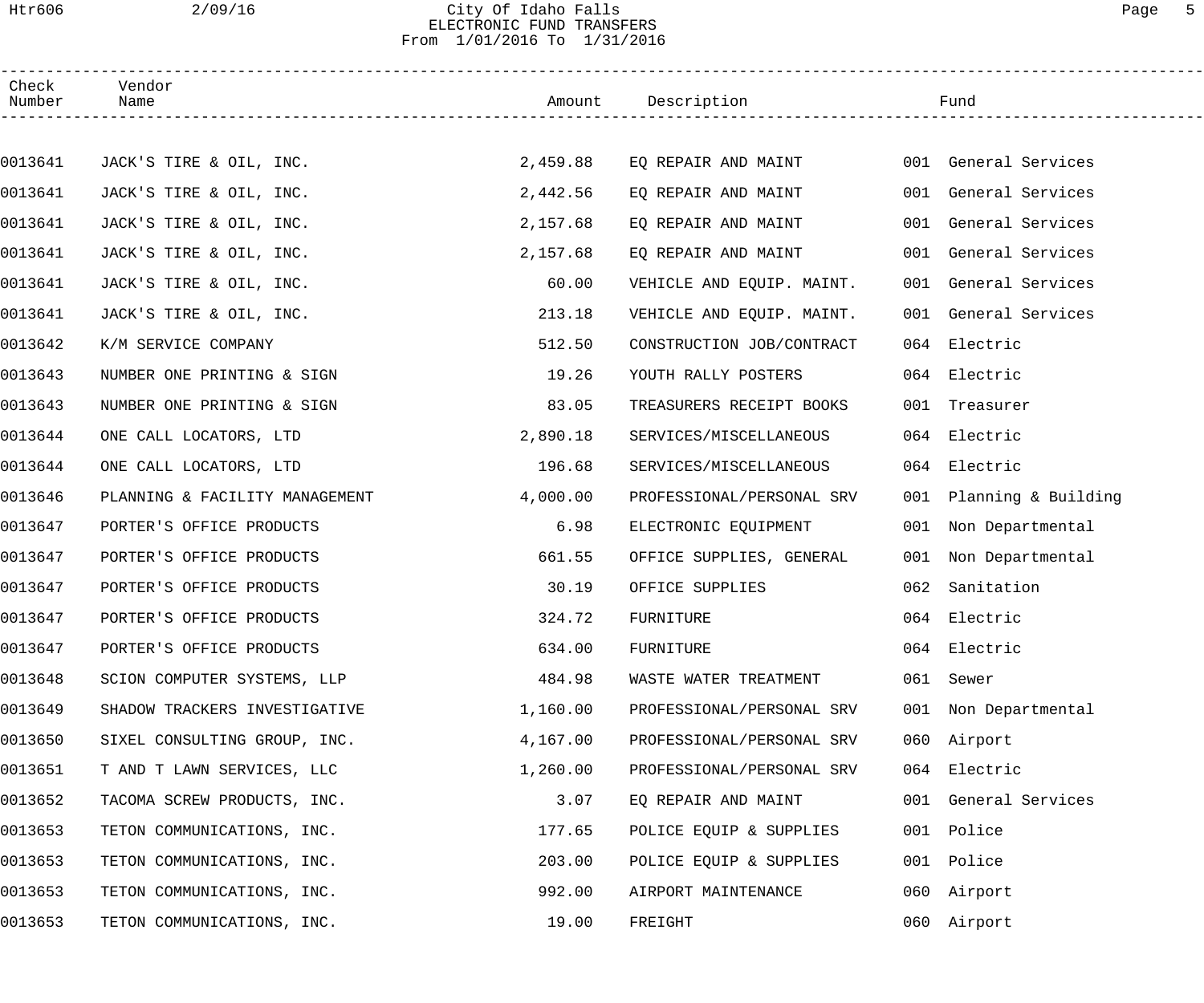### Htr606 2/09/16 City Of Idaho Falls Page 6 ELECTRONIC FUND TRANSFERS From 1/01/2016 To 1/31/2016

| Check<br>Number | Vendor<br>Name                 |           | Amount Description        |     | Fund                 |  |
|-----------------|--------------------------------|-----------|---------------------------|-----|----------------------|--|
|                 |                                |           |                           |     |                      |  |
| 0013653         | TETON COMMUNICATIONS, INC.     | 1,958.95  | POLICE EQUIP & SUPPLIES   |     | 001 Police           |  |
| 0013653         | TETON COMMUNICATIONS, INC.     | 6,696.00  | MAINTENANCE CONTRACT-EO   |     | 061 Sewer            |  |
| 0013654         | THATCHER COMPANY               | 4,348.71  | GASES / TREATMENTS        | 061 | Sewer                |  |
| 0013655         | TOP HAT, INC.                  | 50.00     | VEHICLE AND EQUIP. MAINT. |     | 001 General Services |  |
| 0013656         | VALCOM (VLCM)                  | 10,630.84 | MAINTENANCE CONTRACT-EQ   |     | 001 Data Processing  |  |
| 0013656         | VALCOM (VLCM)                  | 2,323.20  | COMPUTERS, DP/WORD PROC.  |     | 001 Data Processing  |  |
| 0013656         | VALCOM (VLCM)                  | 218.31    | COMPUTERS, DP/WORD PROC.  |     | 001 Parks            |  |
| 0013656         | VALCOM (VLCM)                  | 1,090.79  | COMPUTERS, DP/WORD PROC.  |     | 001 Treasurer        |  |
| 0013657         | WORK WEARHOUSE                 | 223.74    | CLOTHING & APPAREL        |     | 001 General Services |  |
| 0013657         | WORK WEARHOUSE                 | 223.74    | CLOTHING & APPAREL        |     | 001 General Services |  |
| 0013657         | WORK WEARHOUSE                 | 221.94    | CLOTHING & APPAREL        |     | 001 General Services |  |
| 0013657         | WORK WEARHOUSE                 | 218.25    | CLOTHING & APPAREL        |     | 001 General Services |  |
| 0013657         | WORK WEARHOUSE                 | 220.18    | CLOTHING & APPAREL        |     | 001 General Services |  |
| 0013657         | WORK WEARHOUSE                 | 221.67    | CLOTHING & APPAREL        |     | 001 General Services |  |
| 0013657         | WORK WEARHOUSE                 | 225.00    | CLOTHING & APPAREL        |     | 001 General Services |  |
| 0013657         | WORK WEARHOUSE                 | 225.31    | CLOTHING & APPAREL        |     | 001 General Services |  |
| 0013657         | WORK WEARHOUSE                 | 64.62     | CLOTHING & APPAREL        |     | 001 General Services |  |
| 0013657         | WORK WEARHOUSE                 | 222.03    | CLOTHING & APPAREL        |     | 001 General Services |  |
| 0013657         | WORK WEARHOUSE                 | 224.45    | CLOTHING & APPAREL        |     | 001 General Services |  |
| 0013657         | WORK WEARHOUSE                 | 224.73    | CLOTHING & APPAREL        |     | 001 General Services |  |
| 0013657         | WORK WEARHOUSE                 | 64.66     | PANTS - 3/DICKIES         |     | 001 Parks            |  |
| 0013658         | 3H CONSTRUCTION, LLC           | 845.85    | CONSTRUCTION JOB/CONTRACT |     | 061 Water            |  |
| 0013659         | ACTION COLLECTION SERVICE, INC | 5,758.47  | COLLECTIONS/DEC 2015      |     | 001 Treasurer        |  |
| 0013660         | CARL'S PRESSURE WASHERS, INC.  | 212.32    | KEROSEN AND MISC SUPPLIES |     | 061 Sewer            |  |
| 0013661         | CLEARS, INC.                   | 30.00     | SERVICES/MISCELLANEOUS    | 001 | Police               |  |
| 0013662         | CONRAD & BISCHOFF, INC.        | 8,988.33  | FUEL AND ADDITIVES        | 001 |                      |  |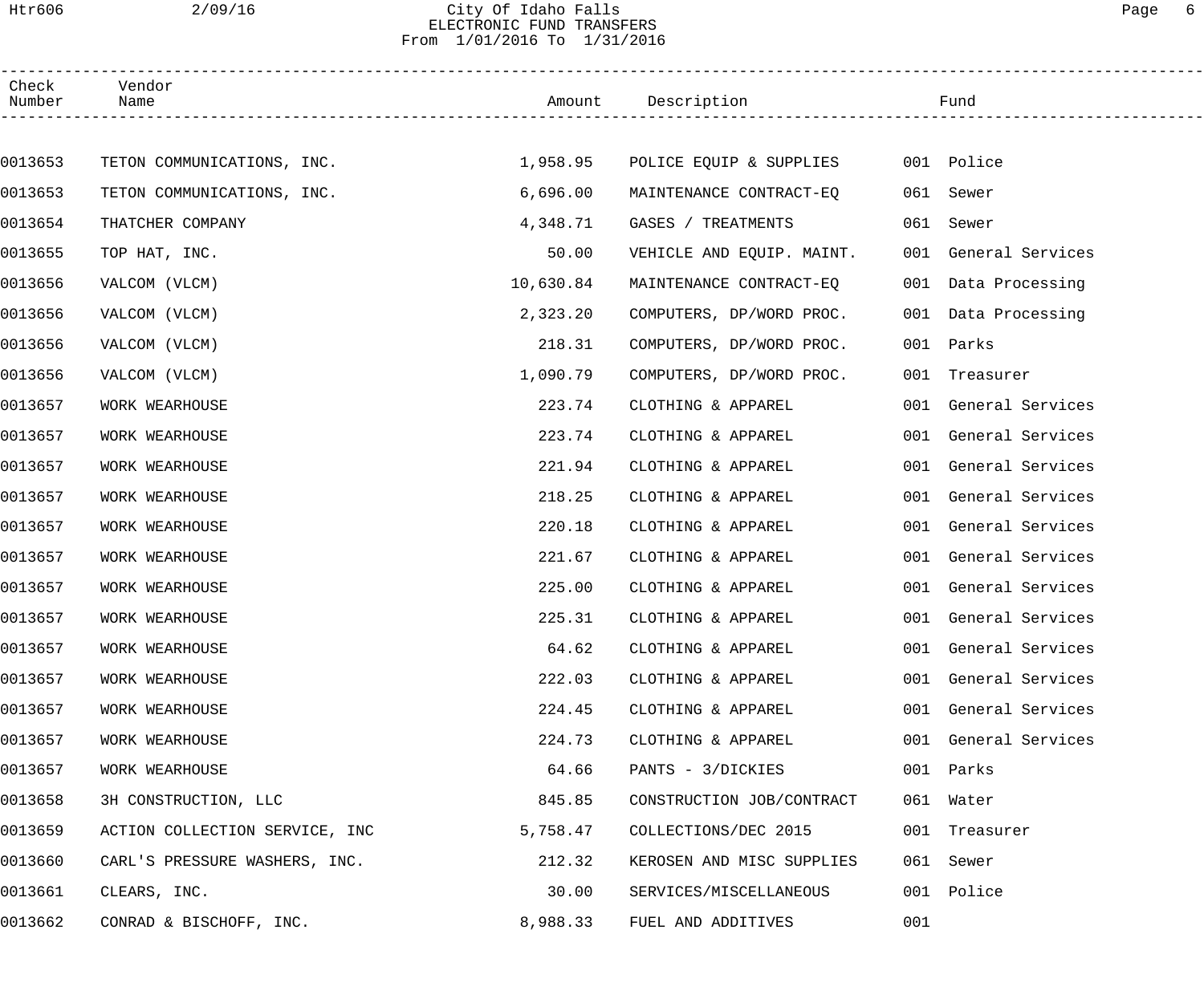## Htr606 2/09/16 City Of Idaho Falls Page 7 ELECTRONIC FUND TRANSFERS From 1/01/2016 To 1/31/2016

| Check<br>Number | Vendor<br>Name                  |           | Amount Description        |     | Fund                   |  |
|-----------------|---------------------------------|-----------|---------------------------|-----|------------------------|--|
|                 |                                 |           |                           |     |                        |  |
| 0013662         | CONRAD & BISCHOFF, INC.         | 6,830.21  | FUEL AND ADDITIVES        | 001 |                        |  |
| 0013662         | CONRAD & BISCHOFF, INC.         | 261.80    | FUEL AND ADDITIVES        | 001 |                        |  |
| 0013663         | DAVIES AQUA-CHEM SUPPLY CO.     | 2,794.24  | GASES / TREATMENTS        |     | 011 Recreation         |  |
| 0013664         | ELECTRICAL WHOLESALE SUPPLY CO  | 315.63    | PRESSURE SWITCH           |     | 064 Electric           |  |
| 0013665         | FIRE SERVICES OF IDAHO, INC.    | 89.25     | RECHARGE 20# EXTINGUISHER |     | 001 Fire               |  |
| 0013666         | HANG TEN CUSTOM EMBROIDERY      | 390.00    | SERVICES/MISCELLANEOUS    |     | 001 General Services   |  |
| 0013667         | INTERMOUNTAIN LOCK & SECURITY   | 143.41    | PROXIMITY CARD READER     |     | 001 General Services   |  |
| 0013668         | JACK'S TIRE & OIL, INC.         | 60.00     | VEHICLE AND EQUIP. MAINT. |     | 001 General Services   |  |
| 0013668         | JACK'S TIRE & OIL, INC.         | 10.00     | VEHICLE AND EQUIP. MAINT. |     | 001 General Services   |  |
| 0013668         | JACK'S TIRE & OIL, INC.         | 40.00     | VEHICLE AND EQUIP. MAINT. |     | 001 General Services   |  |
| 0013668         | JACK'S TIRE & OIL, INC.         | 74.69     | VEHICLE AND EQUIP. MAINT. |     | 001 General Services   |  |
| 0013668         | JACK'S TIRE & OIL, INC.         | 40.00     | VEHICLE AND EQUIP. MAINT. |     | 001 General Services   |  |
| 0013668         | JACK'S TIRE & OIL, INC.         | 125.00    | VEHICLE AND EQUIP. MAINT. |     | 001 General Services   |  |
| 0013668         | JACK'S TIRE & OIL, INC.         | 790.40    | EQ REPAIR AND MAINT       |     | 001 General Services   |  |
| 0013668         | JACK'S TIRE & OIL, INC.         | 847.40    | EQ REPAIR AND MAINT       |     | 001 General Services   |  |
| 0013668         | JACK'S TIRE & OIL, INC.         | 1,951.36  | EQ REPAIR AND MAINT       |     | 001 General Services   |  |
| 0013668         | JACK'S TIRE & OIL, INC.         | 2,157.68  | EQ REPAIR AND MAINT       |     | 001 General Services   |  |
| 0013668         | JACK'S TIRE & OIL, INC.         | 621.32    | EQ REPAIR AND MAINT       |     | 001 General Services   |  |
| 0013669         | LASER XPRESS                    | 150.00    | TONER CARTRIDGE SAMSUN 20 |     | 063 Ambulance          |  |
| 0013670         | PACIFIC WEST CONSTRUCTION, INC. | 16,782.00 | CONSTRUCTION JOB/CONTRACT |     | 001 General Services   |  |
| 0013671         | PORTER'S OFFICE PRODUCTS        | 1,903.59  | FURNITURE                 |     | 001 Municipal Services |  |
| 0013671         | PORTER'S OFFICE PRODUCTS        | 2,974.66  | FURNITURE                 | 064 | Electric               |  |
| 0013671         | PORTER'S OFFICE PRODUCTS        | 1,579.76  | FURNITURE                 |     | 064 Electric           |  |
| 0013671         | PORTER'S OFFICE PRODUCTS        | 223.75    | BINDER, DATA, 14-7/8X11   |     | 001 Treasurer          |  |
| 0013671         | PORTER'S OFFICE PRODUCTS        | 171.17    | CALENDARS, NOTE PADS, MAR |     | 001 Fire               |  |
| 0013671         | PORTER'S OFFICE PRODUCTS        | 75.20     | DRIVE, FLASH 8GB          |     | 001 Fire               |  |
|                 |                                 |           |                           |     |                        |  |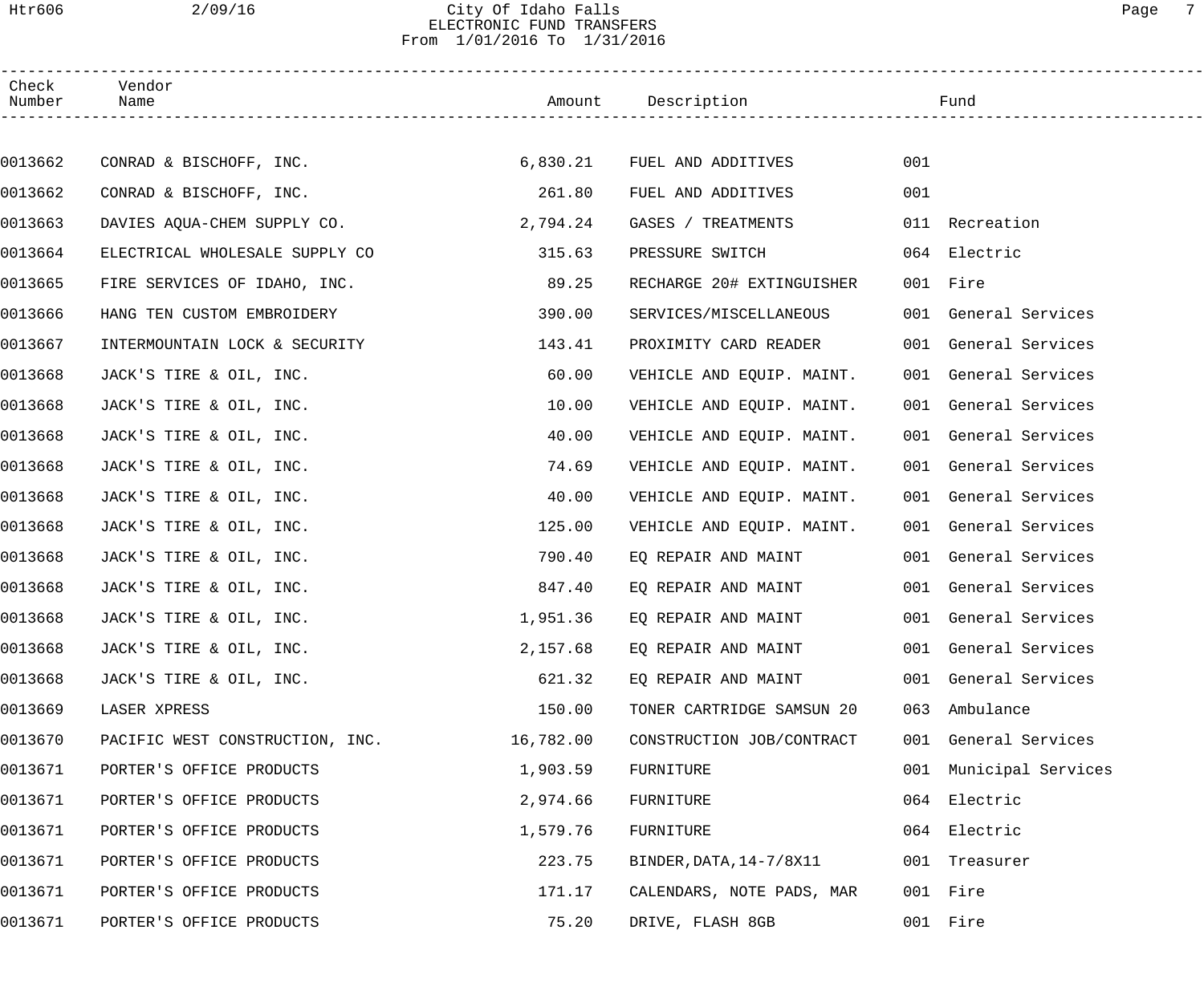# Htr606 2/09/16 City Of Idaho Falls Page 8 ELECTRONIC FUND TRANSFERS From 1/01/2016 To 1/31/2016

| Check<br>Number | Vendor<br>Name               |           | Amount Description        |     | Fund                 |  |
|-----------------|------------------------------|-----------|---------------------------|-----|----------------------|--|
|                 |                              |           |                           |     |                      |  |
| 0013671         | PORTER'S OFFICE PRODUCTS     | 104.13    | FURNITURE                 |     | 064 Electric         |  |
| 0013671         | PORTER'S OFFICE PRODUCTS     | 147.12    | INK FOR ICE ARENA PRINTER |     | 011 Recreation       |  |
| 0013671         | PORTER'S OFFICE PRODUCTS     | 20.44     | OFFICE SUPPLIES           |     | 001 Parks            |  |
| 0013672         | R & R PRODUCTS, INC.         | 795.30    | EQ REPAIR AND MAINT       | 001 |                      |  |
| 0013673         | REEVES COMPANY, INC.         | 267.53    | NAME TAGS FOR NEW LATERAL |     | 001 Fire             |  |
| 0013674         | REINKE, TIM                  | 34.96     | REIMBURSEMENTS            |     | 018 Golf Courses     |  |
| 0013675         | ROCKY MOUNTAIN TURF & IND.   | 217.83    | EQ REPAIR AND MAINT       | 001 |                      |  |
| 0013675         | ROCKY MOUNTAIN TURF & IND.   | 133.09    | EO REPAIR AND MAINT       |     | 001 General Services |  |
| 0013675         | ROCKY MOUNTAIN TURF & IND.   | 122.45    | FREIGHT                   |     | 001 General Services |  |
| 0013676         | SALT LAKE WHOLESALE SPORTS   | 51,883.92 | POLICE EQUIP & SUPPLIES   |     | 001 Police           |  |
| 0013677         | SILVER CREEK SUPPLY, LLC     | 1,223.50  | EQUIPMENT-LRG & TURF      |     | 001 Parks            |  |
| 0013678         | SIXEL CONSULTING GROUP, INC. | 3,556.42  | PROFESSIONAL/PERSONAL SRV |     | 060 Airport          |  |
| 0013679         | SNAKE RIVER AUTO GLASS       | 20.00     | VEHICLE AND EQUIP. MAINT. |     | 001 General Services |  |
| 0013679         | SNAKE RIVER AUTO GLASS       | 460.00    | VEHICLE AND EQUIP. MAINT. |     | 001 General Services |  |
| 0013680         | SNAKE RIVER RAPID WASH       | 465.20    | VEHICLE AND EQUIP. MAINT. |     | 001 General Services |  |
| 0013681         | SUREFIRE, LLC                | 237.80    | ELECTRONIC EQUIPMENT      |     | 001 Police           |  |
| 0013682         | SYRINGA NETWORKS, LLC        | 450.00    | NETWORK EQUIOPMENT        | 001 |                      |  |
| 0013683         | TACOMA SCREW PRODUCTS, INC.  | 1.03      | EO REPAIR AND MAINT       |     | 001 General Services |  |
| 0013683         | TACOMA SCREW PRODUCTS, INC.  | 4.37      | EQ REPAIR AND MAINT       |     | 001 General Services |  |
| 0013683         | TACOMA SCREW PRODUCTS, INC.  | 45.97     | GARAGE SHOP SUPPLIES      |     | 001 General Services |  |
| 0013683         | TACOMA SCREW PRODUCTS, INC.  | 1.72      | EQ REPAIR AND MAINT       |     | 001 General Services |  |
| 0013683         | TACOMA SCREW PRODUCTS, INC.  | 38.84     | GARAGE SHOP SUPPLIES      |     | 001 General Services |  |
| 0013683         | TACOMA SCREW PRODUCTS, INC.  | $45.97 -$ | GARAGE SHOP SUPPLIES      |     | 001 General Services |  |
| 0013683         | TACOMA SCREW PRODUCTS, INC.  | .64       | EQ REPAIR AND MAINT       |     | 001 General Services |  |
| 0013683         | TACOMA SCREW PRODUCTS, INC.  | 2.97      | EQ REPAIR AND MAINT       |     | 001 General Services |  |
| 0013684         | TMC CONTRACTORS              | 11,850.00 | RENTAL                    | 001 | Public Works-Streets |  |
|                 |                              |           |                           |     |                      |  |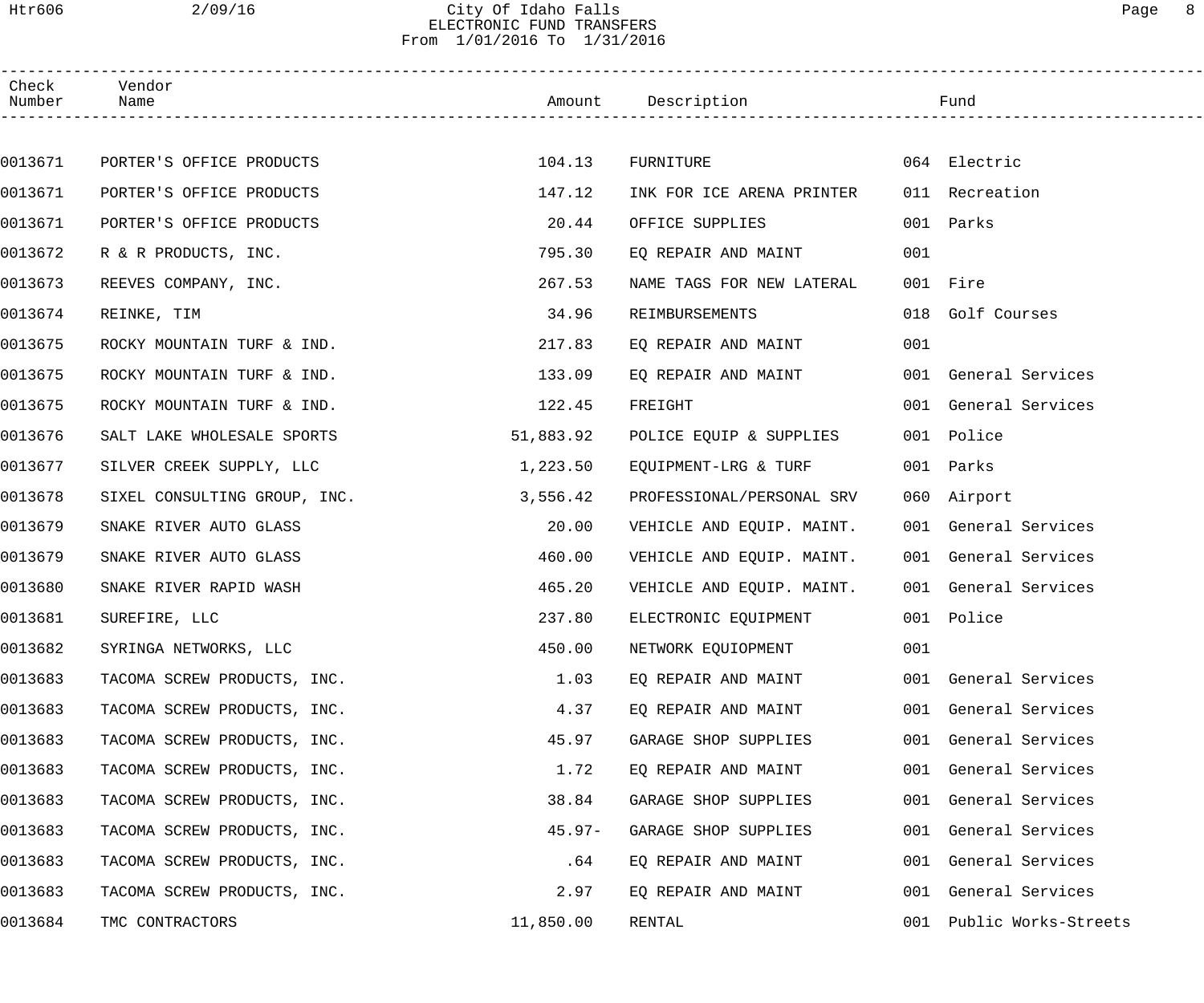## Htr606 2/09/16 City Of Idaho Falls Page 9 ELECTRONIC FUND TRANSFERS From 1/01/2016 To 1/31/2016

| Check<br>Number | Vendor<br>Name                 |           | Amount Description            | Fund                 |
|-----------------|--------------------------------|-----------|-------------------------------|----------------------|
|                 |                                |           |                               |                      |
| 0013685         | TYNDALE COMPANY, INC.          | 19.20     | CLOTHING & APPAREL            | 064 Electric         |
| 0013685         | TYNDALE COMPANY, INC.          | 127.40    | CLOTHING & APPAREL            | 064 Electric         |
| 0013685         | TYNDALE COMPANY, INC.          | 19.80     | CLOTHING & APPAREL            | 064 Electric         |
| 0013685         | TYNDALE COMPANY, INC.          | 24.80     | CLOTHING & APPAREL            | 064 Electric         |
| 0013685         | TYNDALE COMPANY, INC.          | 79.20     | CLOTHING & APPAREL            | 064 Electric         |
| 0013685         | TYNDALE COMPANY, INC.          | 444.40    | CLOTHING & APPAREL            | 064 Electric         |
| 0013685         | TYNDALE COMPANY, INC.          | 775.40    | CLOTHING & APPAREL            | 064 Electric         |
| 0013685         | TYNDALE COMPANY, INC.          | 143.20    | CLOTHING & APPAREL            | 064 Electric         |
| 0013685         | TYNDALE COMPANY, INC.          | 132.20    | CLOTHING & APPAREL            | 064 Electric         |
| 0013685         | TYNDALE COMPANY, INC.          | 355.00    | CLOTHING & APPAREL            | 064 Electric         |
| 0013685         | TYNDALE COMPANY, INC.          | 132.20    | CLOTHING & APPAREL            | 064 Electric         |
| 0013685         | TYNDALE COMPANY, INC.          | 169.40    | CLOTHING & APPAREL            | 064 Electric         |
| 0013686         | VALCOM (VLCM)                  | 133.93    | COMPUTERS, DP/WORD PROC.      | 001 Parks            |
| 0013686         | VALCOM (VLCM)                  | 525.21    | OFFICE MACHINES & ACCESS.     | 001 Treasurer        |
| 0013687         | ALIAH DVM, RHONDA              | 109.18    | VET CONSULTING/TREATMENT      | 001 Parks            |
| 0013687         | ALIAH DVM, RHONDA              | 3,265.00  | VET CONSULTING/TREATMENT      | 001 Parks            |
| 0013688         | BUG COMPANY, THE               | 22.75     | FEED/BEDDING (ANIMALS)        | 001 Parks            |
| 0013688         | BUG COMPANY, THE               | 34.37     | 001<br>FREIGHT                | Parks                |
| 0013688         | BUG COMPANY, THE               | 22.75     | FEED/BEDDING (ANIMALS)<br>001 | Parks                |
| 0013688         | BUG COMPANY, THE               | 34.37     | 001<br>FREIGHT                | Parks                |
| 0013689         | BYBEE EXCAVATION, LLC          | 7,579.00  | RENTAL<br>001                 | Public Works-Streets |
| 0013689         | BYBEE EXCAVATION, LLC          | 3,209.50  | RENTAL<br>001                 | Public Works-Streets |
| 0013690         | CATE-IDAHO EQUPMENT/RENTAL LLC | 1,652.44  | 001<br>EQ REPAIR AND MAINT    |                      |
| 0013691         | CONRAD & BISCHOFF, INC.        | 218.51    | FUEL AND ADDITIVES            | 001 General Services |
| 0013691         | CONRAD & BISCHOFF, INC.        | 8,303.51  | 001<br>FUEL AND ADDITIVES     |                      |
| 0013691         | CONRAD & BISCHOFF, INC.        | 11,887.80 | 001<br>FUEL AND ADDITIVES     |                      |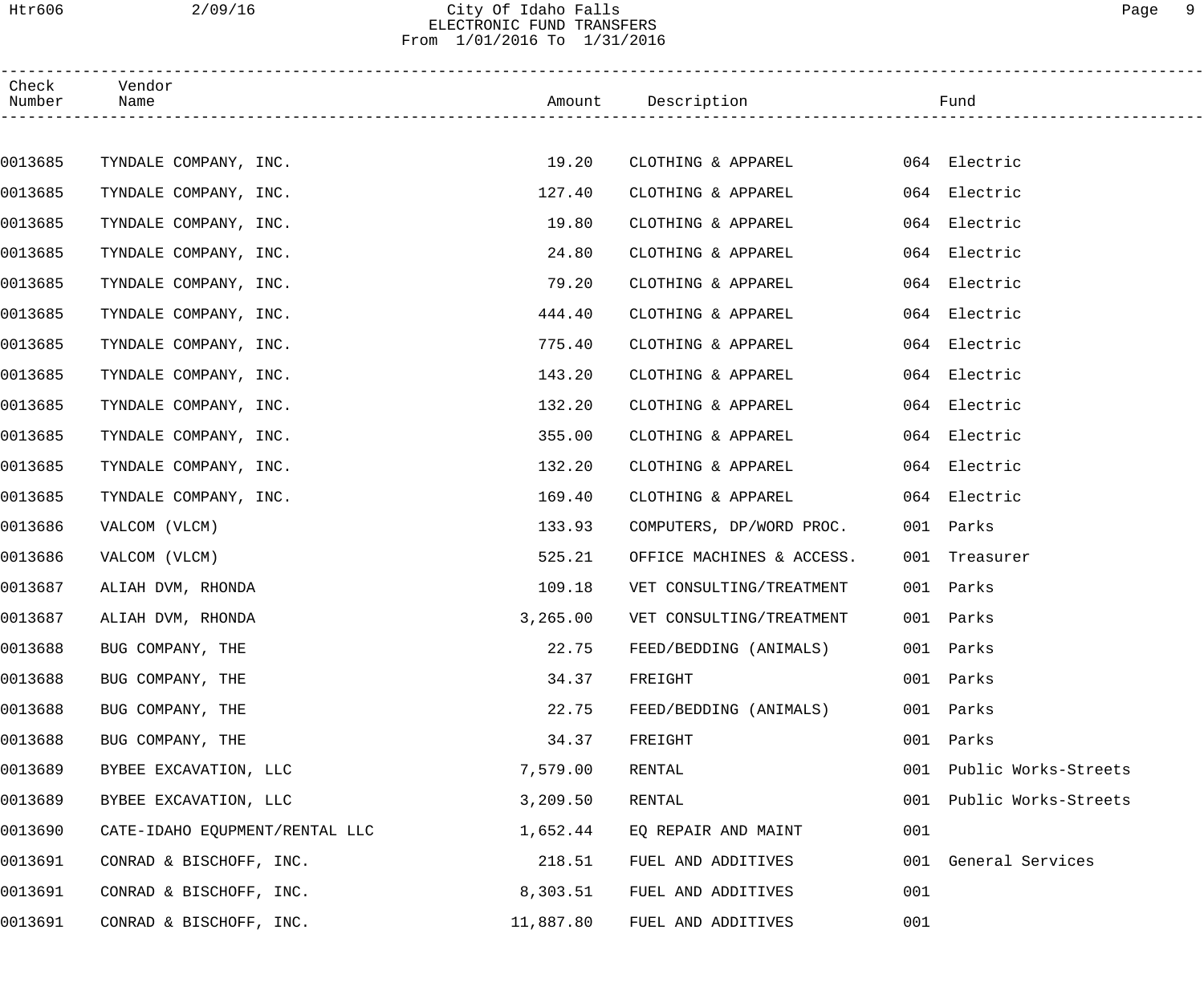## Htr606 2/09/16 City Of Idaho Falls Page 10 ELECTRONIC FUND TRANSFERS From 1/01/2016 To 1/31/2016

| Check<br>Number | Vendor<br>Name                 |          | Amount Description         | Fund         |                      |  |
|-----------------|--------------------------------|----------|----------------------------|--------------|----------------------|--|
|                 |                                |          |                            |              |                      |  |
| 0013692         | D & S ELECTRICAL SUPPLY CO     | 81.50    | ELECTRICAL EQUIP/SUPPLIES  |              | 001 General Services |  |
| 0013692         | D & S ELECTRICAL SUPPLY CO     | 144.00   | ELECTRICAL EQUIP/SUPPLIES  |              | 001 General Services |  |
| 0013692         | D & S ELECTRICAL SUPPLY CO     | 1.55     | ELECTRICAL EQUIP/SUPPLIES  |              | 001 General Services |  |
| 0013692         | D & S ELECTRICAL SUPPLY CO     | 97.15    | ELECTRICAL EQUIP/SUPPLIES  |              | 001 General Services |  |
| 0013692         | D & S ELECTRICAL SUPPLY CO     | 352.36   | ELECTRICAL EQUIP/SUPPLIES  |              | 001 General Services |  |
| 0013692         | D & S ELECTRICAL SUPPLY CO     | 5.39     | ELECTRICAL EQUIP/SUPPLIES  |              | 001 General Services |  |
| 0013693         | DIG LINE, INC.                 | 105.00   | SERVICES/MISCELLANEOUS     | 064 Electric |                      |  |
| 0013694         | ELECTRICAL EQUIPMENT CO., INC. | 2,108.06 | LIFT STATIONS              | 061 Sewer    |                      |  |
| 0013694         | ELECTRICAL EQUIPMENT CO., INC. | 1,868.02 | PUMPS & ACCESSORIES        | 064 Electric |                      |  |
| 0013695         | ELECTRICAL WHOLESALE SUPPLY CO | 44.80    | ELECTRICAL EQUIP/SUPPLIES  |              | 001 General Services |  |
| 0013695         | ELECTRICAL WHOLESALE SUPPLY CO | 36.42    | ELECTRICAL EQUIP/SUPPLIES  |              | 001 General Services |  |
| 0013695         | ELECTRICAL WHOLESALE SUPPLY CO | 7.98     | TOOLS, HAND POWER/NONPOWER |              | 001 General Services |  |
| 0013695         | ELECTRICAL WHOLESALE SUPPLY CO | 15.58    | ELECTRICAL EQUIP/SUPPLIES  |              | 001 General Services |  |
| 0013695         | ELECTRICAL WHOLESALE SUPPLY CO | 372.02   | ELECTRICAL EQUIP/SUPPLIES  |              | 001 General Services |  |
| 0013695         | ELECTRICAL WHOLESALE SUPPLY CO | 41.38    | ELECTRICAL EQUIP/SUPPLIES  |              | 001 General Services |  |
| 0013695         | ELECTRICAL WHOLESALE SUPPLY CO | 22.83    | ELECTRICAL EQUIP/SUPPLIES  |              | 001 General Services |  |
| 0013695         | ELECTRICAL WHOLESALE SUPPLY CO | 32.19    | ELECTRICAL EQUIP/SUPPLIES  |              | 001 General Services |  |
| 0013695         | ELECTRICAL WHOLESALE SUPPLY CO | 2.82     | ELECTRICAL EQUIP/SUPPLIES  |              | 001 General Services |  |
| 0013695         | ELECTRICAL WHOLESALE SUPPLY CO | 25.67    | ELECTRICAL EQUIP/SUPPLIES  |              | 001 General Services |  |
| 0013695         | ELECTRICAL WHOLESALE SUPPLY CO | 36.27    | ELECTRICAL EQUIP/SUPPLIES  |              | 001 General Services |  |
| 0013695         | ELECTRICAL WHOLESALE SUPPLY CO | 13.59    | ELECTRICAL EQUIP/SUPPLIES  |              | 001 General Services |  |
| 0013695         | ELECTRICAL WHOLESALE SUPPLY CO | 62.21    | ELECTRICAL EQUIP/SUPPLIES  |              | 001 General Services |  |
| 0013695         | ELECTRICAL WHOLESALE SUPPLY CO | 93.24    | ELECTRICAL EQUIP/SUPPLIES  |              | 001 General Services |  |
| 0013695         | ELECTRICAL WHOLESALE SUPPLY CO | 27.17    | ELECTRICAL EQUIP/SUPPLIES  |              | 001 General Services |  |
| 0013695         | ELECTRICAL WHOLESALE SUPPLY CO | 12.12    | ELECTRICAL EQUIP/SUPPLIES  |              | 001 General Services |  |
| 0013695         | ELECTRICAL WHOLESALE SUPPLY CO | 209.14   | ELECTRICAL EQUIP/SUPPLIES  |              | 001 General Services |  |
|                 |                                |          |                            |              |                      |  |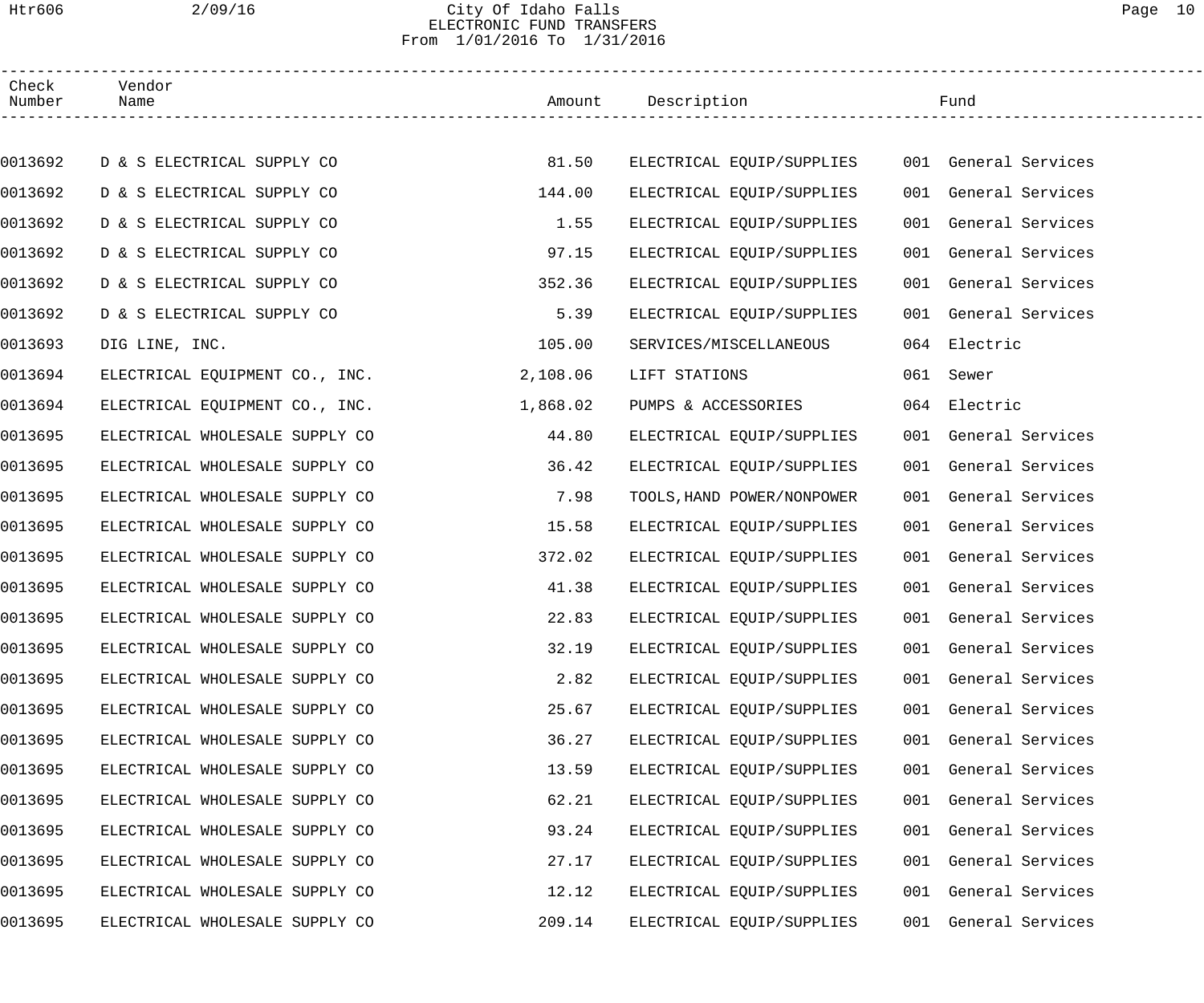## Htr606 2/09/16 City Of Idaho Falls Page 11 ELECTRONIC FUND TRANSFERS From 1/01/2016 To 1/31/2016

| Check<br>Number | Vendor<br>Name                     |           | Amount Description        |     | Fund                     |  |
|-----------------|------------------------------------|-----------|---------------------------|-----|--------------------------|--|
|                 |                                    |           |                           |     |                          |  |
| 0013696         | ENVIRONMENTAL RESOURCE ASSOC.      | 36.71     | FREIGHT                   |     | 061 Sewer                |  |
| 0013696         | ENVIRONMENTAL RESOURCE ASSOC.      | 244.00    | LABORATORY EQUIP/MATERIAL |     | 061 Sewer                |  |
| 0013697         | FIRE SERVICES OF IDAHO, INC.       | 67.50     | RECHARGE AMB CHEMICAL EXT |     | 001 Fire                 |  |
| 0013698         | H-K CONTRACTORS, INC.              | 22,400.00 | RENTAL                    |     | 001 Public Works-Streets |  |
| 0013699         | IDAHO CANVAS PRODUCTS, INC.        | 9.15      | REPAIR BUCKET COVER       |     | 064 Electric             |  |
| 0013700         | INTERMOUNTAIN CLAIMS, INC.         | 11,271.96 | ACCT RFND12/28/15-1/17/16 | 019 | Self-Insurance           |  |
| 0013701         | JACK'S TIRE & OIL, INC.            | 40.00     | VEHICLE AND EQUIP. MAINT. |     | 001 General Services     |  |
| 0013701         | JACK'S TIRE & OIL, INC.            | 30.00     | VEHICLE AND EQUIP. MAINT. |     | 001 General Services     |  |
| 0013701         | JACK'S TIRE & OIL, INC.            | 130.00    | VEHICLE AND EQUIP. MAINT. |     | 001 General Services     |  |
| 0013701         | JACK'S TIRE & OIL, INC.            | 60.00     | VEHICLE AND EQUIP. MAINT. |     | 001 General Services     |  |
| 0013701         | JACK'S TIRE & OIL, INC.            | 60.00     | VEHICLE AND EQUIP. MAINT. |     | 001 General Services     |  |
| 0013701         | JACK'S TIRE & OIL, INC.            | 40.00     | VEHICLE AND EQUIP. MAINT. |     | 001 General Services     |  |
| 0013701         | JACK'S TIRE & OIL, INC.            | 40.00     | VEHICLE AND EQUIP. MAINT. |     | 001 General Services     |  |
| 0013701         | JACK'S TIRE & OIL, INC.            | 847.40    | EO REPAIR AND MAINT       |     | 001 General Services     |  |
| 0013701         | JACK'S TIRE & OIL, INC.            | 1,114.96  | EQ REPAIR AND MAINT       |     | 001 General Services     |  |
| 0013701         | JACK'S TIRE & OIL, INC.            | 2,008.12  | EO REPAIR AND MAINT       |     | 001 General Services     |  |
| 0013701         | JACK'S TIRE & OIL, INC.            | 5.00      | AIRPORT MAINTENANCE       |     | 060 Airport              |  |
| 0013701         | JACK'S TIRE & OIL, INC.            | 420.00    | AIRPORT MAINTENANCE       |     | 060 Airport              |  |
| 0013702         | KENYON REFRIGERATION, LLC          | 711.00    | AIRPORT MAINTENANCE       |     | 060 Airport              |  |
| 0013703         | MCLAUGHLIN YOUNG EMPLOYEE SRVCS    | 1,108.01  | PROFESSIONAL/PERSONAL SRV |     | 001 Non Departmental     |  |
| 0013704         | MISKIN'S PROFESSIONAL CLEANING LLC | 3,517.00  | PROFESSIONAL/PERSONAL SRV |     | 064 Electric             |  |
| 0013705         | PORTER'S OFFICE PRODUCTS           | 381.98    | FURNITURE                 |     | 001 Fire                 |  |
| 0013705         | PORTER'S OFFICE PRODUCTS           | 9,267.52  | FURNITURE                 |     | 001 Fire                 |  |
| 0013705         | PORTER'S OFFICE PRODUCTS           | 419.00    | FURNITURE                 |     | 064 Electric             |  |
| 0013705         | PORTER'S OFFICE PRODUCTS           | 572.98    | FURNITURE                 | 001 | Parks                    |  |
| 0013705         | PORTER'S OFFICE PRODUCTS           | 746.00    | FURNITURE                 |     | 011 Recreation           |  |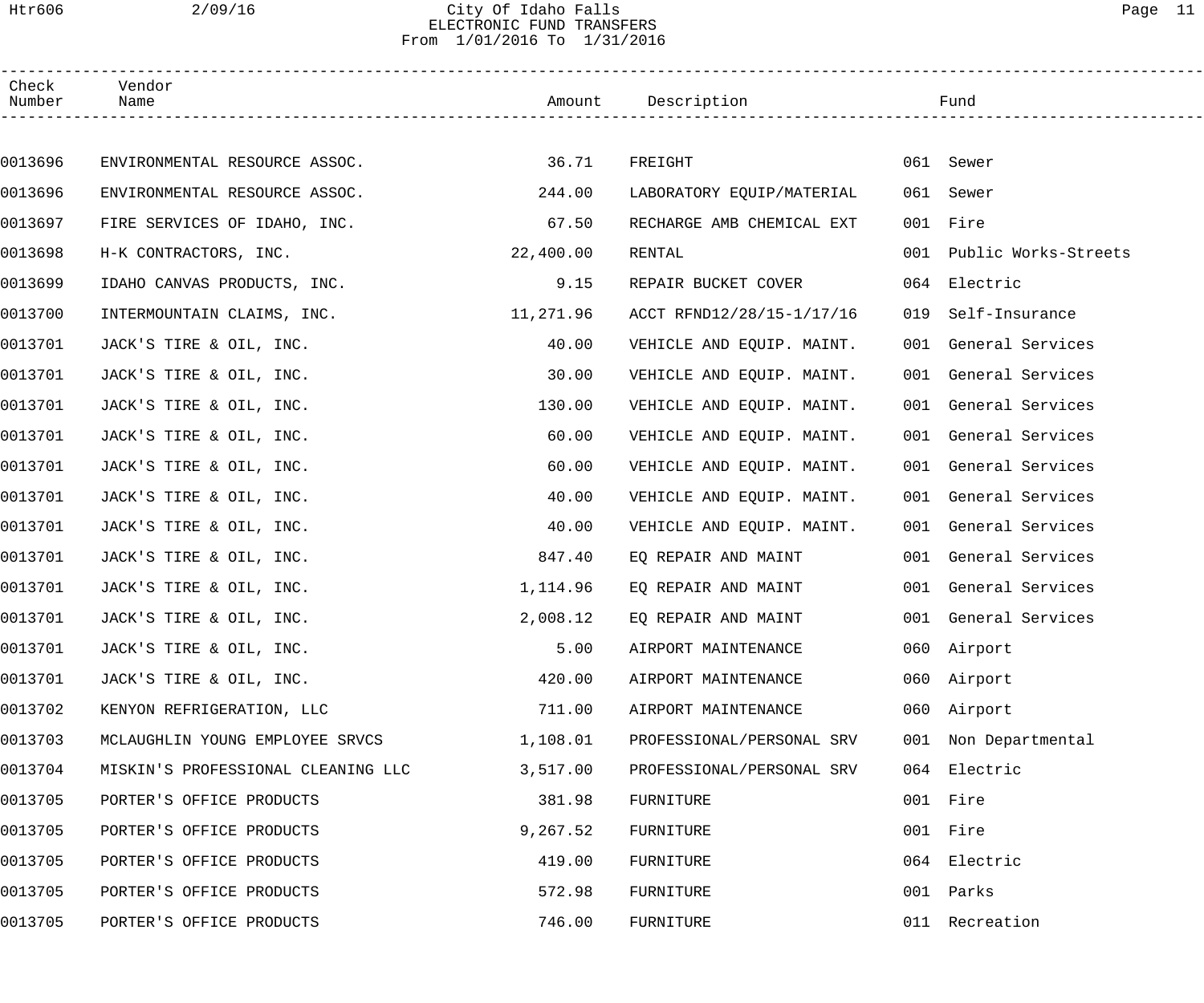## Htr606 2/09/16 City Of Idaho Falls Page 12 ELECTRONIC FUND TRANSFERS From 1/01/2016 To 1/31/2016

| Check<br>Number | Vendor<br>Name               |          | Amount Description                                    |     | Fund                         |  |
|-----------------|------------------------------|----------|-------------------------------------------------------|-----|------------------------------|--|
|                 |                              |          |                                                       |     |                              |  |
| 0013705         | PORTER'S OFFICE PRODUCTS     | 17.73    | OFFICE SUPPLIES, GENERAL 001 Public Works Engineering |     |                              |  |
| 0013705         | PORTER'S OFFICE PRODUCTS     | 67.04    | OFFICE SUPPLIES, GENERAL                              |     | 064 Electric                 |  |
| 0013705         | PORTER'S OFFICE PRODUCTS     | 10.45    | OFFICE SUPPLIES, GENERAL                              |     | 064 Electric                 |  |
| 0013705         | PORTER'S OFFICE PRODUCTS     | 139.26   | OFFICE SUPPLIES, GENERAL                              |     | 064 Electric                 |  |
| 0013705         | PORTER'S OFFICE PRODUCTS     | 150.99   | FURNITURE                                             |     | 064 Electric                 |  |
| 0013705         | PORTER'S OFFICE PRODUCTS     | 2.07     | OFFICE SUPPLIES, GENERAL                              |     | 064 Electric                 |  |
| 0013705         | PORTER'S OFFICE PRODUCTS     | 82.54    | OFFICE SUPPLIES, GENERAL                              |     | 001 Public Works Engineering |  |
| 0013705         | PORTER'S OFFICE PRODUCTS     | 59.62    | DRY ERASE BOARD & ERASERS                             | 063 | Ambulance                    |  |
| 0013705         | PORTER'S OFFICE PRODUCTS     | 20.86    | WALL POCKETS                                          |     | 001 Parks                    |  |
| 0013705         | PORTER'S OFFICE PRODUCTS     | 8.10     | ADDING MACH. PAPER ROLLS                              |     | 001 Parks                    |  |
| 0013705         | PORTER'S OFFICE PRODUCTS     | 25.05    | REPORT COVERS HOLDERS                                 |     | 001 Cemeteries               |  |
| 0013705         | PORTER'S OFFICE PRODUCTS     | 10.59    | BATTERY, AA                                           |     | 001 Parks                    |  |
| 0013705         | PORTER'S OFFICE PRODUCTS     | 118.80   | EXPO CLEANER                                          |     | 001 Parks                    |  |
| 0013705         | PORTER'S OFFICE PRODUCTS     | 7.99     | <b>TAPE</b>                                           |     | 001 Parks                    |  |
| 0013705         | PORTER'S OFFICE PRODUCTS     | 8.28     | NOTEBOOKS                                             |     | 001 Parks                    |  |
| 0013706         | R & R PRODUCTS, INC.         | 149.70   | EQ REPAIR AND MAINT                                   |     | 001 General Services         |  |
| 0013707         | REEVES COMPANY, INC.         | 454.21   | NAME TAGS - 12 NEW FF'S                               |     | 001 Fire                     |  |
| 0013708         | ROCKY MOUNTAIN TURF & IND.   | 133.09   | EQ REPAIR AND MAINT                                   |     | 001 General Services         |  |
| 0013708         | ROCKY MOUNTAIN TURF & IND.   | 11.56    | FREIGHT                                               |     | 001 General Services         |  |
| 0013709         | SCHOW'S TRUCK CENTER         | 28.61    | EO REPAIR AND MAINT                                   |     | 001 General Services         |  |
| 0013710         | SIXEL CONSULTING GROUP, INC. | 9,680.90 | PROFESSIONAL/PERSONAL SRV                             |     | 060 Airport                  |  |
| 0013711         | SNAKE RIVER AUTO GLASS       | 200.00   | VEHICLE AND EQUIP. MAINT.                             |     | 001 General Services         |  |
| 0013711         | SNAKE RIVER AUTO GLASS       | 200.00   | VEHICLE AND EQUIP. MAINT.                             |     | 001 General Services         |  |
| 0013712         | SOLID WASTE SYSTEMS          | 444.37   | EQ REPAIR AND MAINT                                   | 001 |                              |  |
| 0013713         | T AND T LAWN SERVICES, LLC   | 225.00   | SERVICES/MISCELLANEOUS                                |     | 012 Library                  |  |
| 0013713         | T AND T LAWN SERVICES, LLC   | 555.00   | SERVICES/MISCELLANEOUS                                |     | 012 Library                  |  |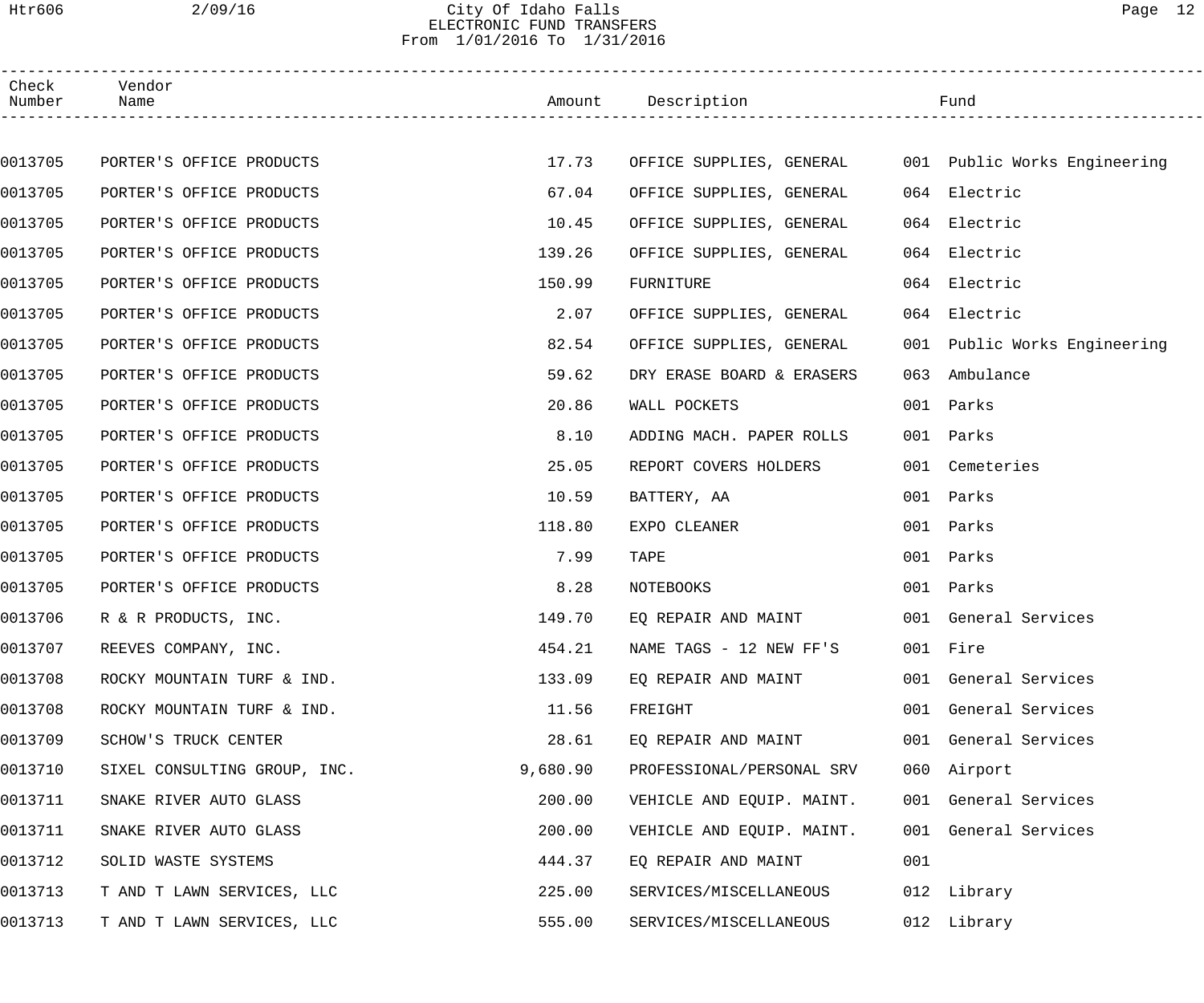## Htr606 2/09/16 City Of Idaho Falls Page 13 ELECTRONIC FUND TRANSFERS From 1/01/2016 To 1/31/2016

| Check<br>Number | Vendor<br>Name                | Amount   | Description<br>_____________________________ | Fund                    |
|-----------------|-------------------------------|----------|----------------------------------------------|-------------------------|
|                 |                               |          |                                              |                         |
| 0013714         | TACOMA SCREW PRODUCTS, INC.   | 1.82     | EQ REPAIR AND MAINT                          | 001 General Services    |
| 0013714         | TACOMA SCREW PRODUCTS, INC.   | .87      | GARAGE SHOP SUPPLIES                         | 001 General Services    |
| 0013714         | TACOMA SCREW PRODUCTS, INC.   | 1.38     | GARAGE SHOP SUPPLIES                         | 001 General Services    |
| 0013714         | TACOMA SCREW PRODUCTS, INC.   | 1.59     | GARAGE SHOP SUPPLIES                         | 001 General Services    |
| 0013715         | TARGHEE REG PUBLIC TRANS AUTH | 9,624.00 | RENTAL                                       | 001 Planning & Building |
| 0013716         | TECHNOLOGY FOR ENERGY CORP.   | 1,332.09 | ELECTRONIC EQUIPMENT                         | 064 Electric            |
| 0013717         | TETON COMMUNICATIONS, INC.    | 1,112.65 | RADIO & COMMUNICATION                        | 001 Fire                |
| 0013718         | THATCHER COMPANY              | 1,998.00 | GASES / TREATMENTS                           | 061 Water               |
| 0013719         | VALCOM (VLCM)                 | 2,303.88 | NETWORK EQUIPMENT                            | 064 Electric            |
| 0013720         | WHEELER ELECTRIC, INC.        | 80.00    | ELEC/IF POWER                                | 064 Electric            |
| 0013721         | WORK WEARHOUSE                | 1,101.01 | CLOTHING & APPAREL                           | 064 Electric            |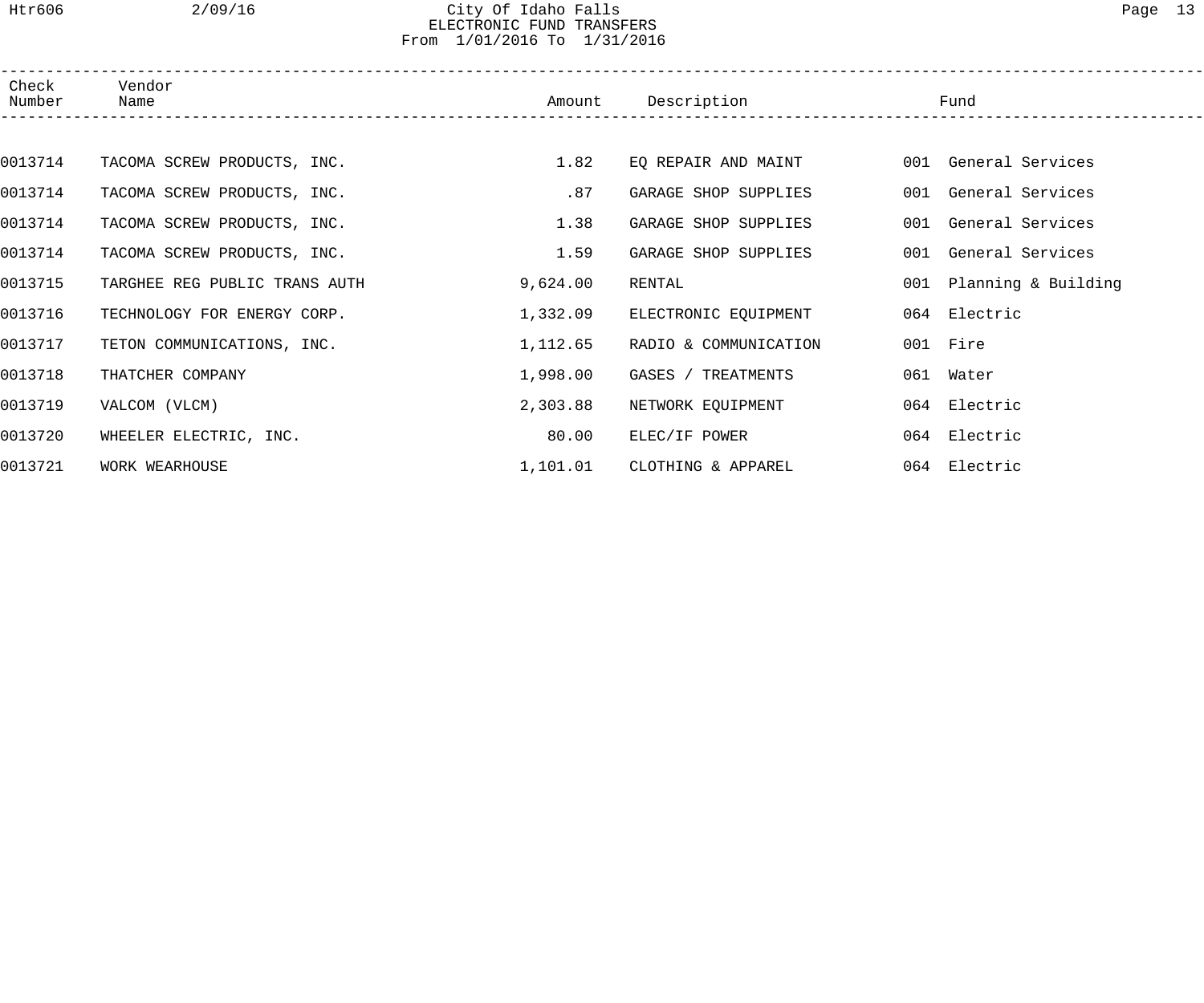# City Of Idaho Falls Summary of Electronic Transfers by Fund From 1/01/2016 To 1/31/2016

------------------------------------------------------------------------------------------------------------------------------------

| $\mathbf{1}$ | General Fund        | 311,839.57  |  |
|--------------|---------------------|-------------|--|
| 10           | Street Fund         | 10,621.56   |  |
| 11           | Recreation Fund     | 3,687.36    |  |
| 12           | Library Fund        | 780.00      |  |
| 18           | Golf Fund           | 34.96       |  |
| 19           | Self-Insurance Fund | 25, 122.95  |  |
| 60           | Airport Fund        | 19,794.32   |  |
| 61           | Water & Sewer Fund  | 25, 178. 36 |  |
| 62           | Sanitation Fund     | 30.19       |  |
| 63           | Ambulance Fund      | 209.62      |  |
| 64           | Electric Light Fund | 30,166.23   |  |
|              |                     | 427, 465.12 |  |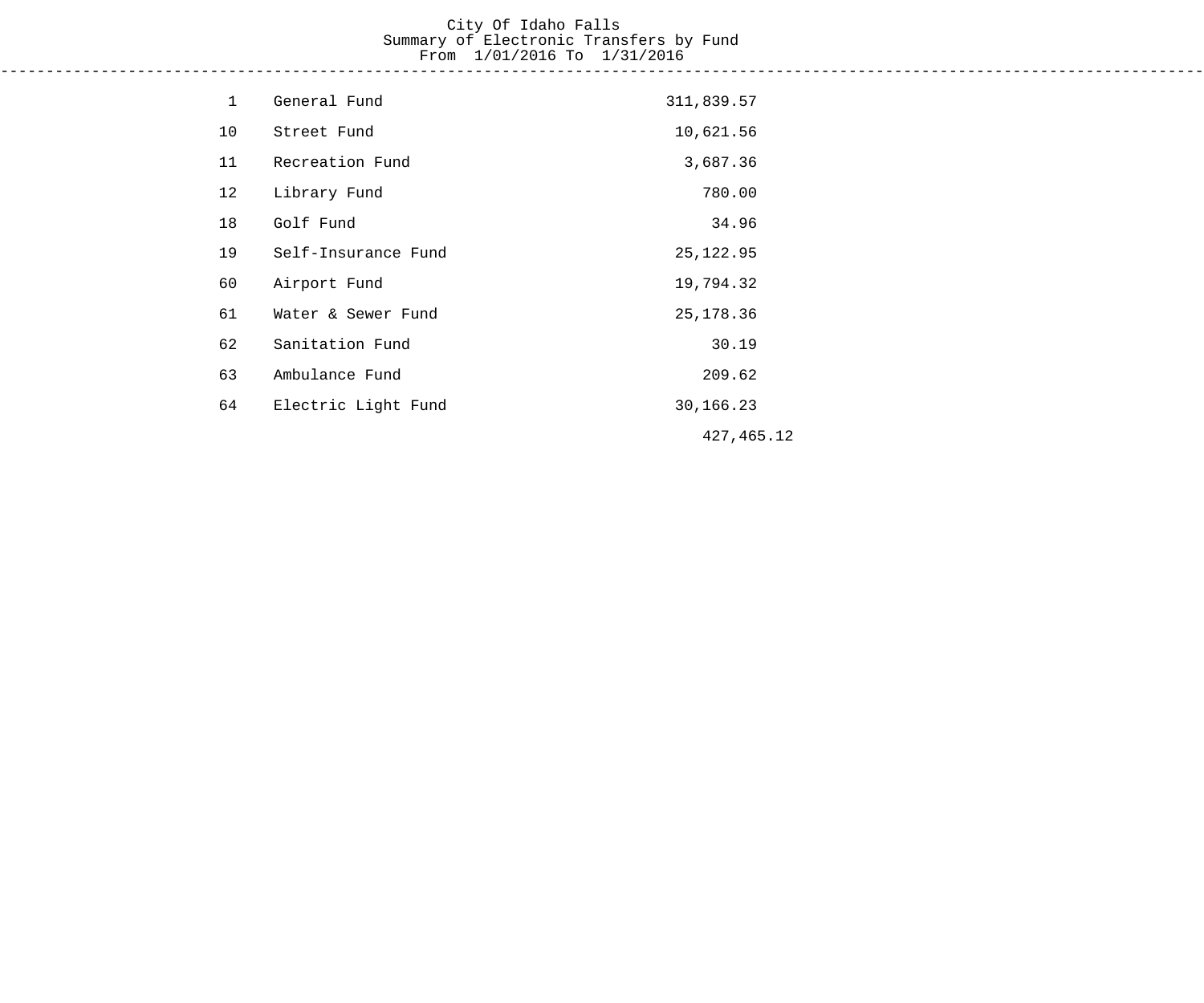| Check Vendor<br>Number Name                                          |           |                                                                                                                                                                                |                         |
|----------------------------------------------------------------------|-----------|--------------------------------------------------------------------------------------------------------------------------------------------------------------------------------|-------------------------|
| 0197662 ACE HARDWARE                                                 |           | 17.48 MASON JAR AND CAPS                                                                                                                                                       | 061 Sewer               |
| 0197663 AIRGAS USA, LLC                                              |           | 68.70 WELDING SUPPLIES AND GAS AS REQUESTED BY 001 General Services                                                                                                            |                         |
|                                                                      |           | 0197664 ALDERSON, KARST & MITRO 3,187.50 PROFESSIONAL/PERSONAL SRV 001 General Services                                                                                        |                         |
|                                                                      | 291.01    | 91.26 WEEKLY DELIVERY AND CHANGE OUT OF ENTRAN 060 Airport<br>4.64 CLOTHING & APPAREL                                                                                          | 064 Electric            |
| 0197666 AMERICAN ASSOC OF AIRPORT EXEC 275.00 MEMBERSHIPS            |           |                                                                                                                                                                                | 060 Airport             |
| 0197667 AMMON, CITY OF                                               | 104.00    | 60.00 LICENSES/NOVEMBER 2015<br>44.00 LICENSES/OCTOBER 2015                                                                                                                    | 001<br>001              |
|                                                                      |           |                                                                                                                                                                                | 064 Electric            |
|                                                                      | 97.25     | 0197669 ARCHITECTURAL BUILDING SUPPLY 37.25 MISCELLANEOUS PURCHASES AS REQUESTED BY 001 General Services<br>60.00 MISCELLANEOUS PURCHASES AS REQUESTED BY 001 General Services |                         |
| 0197670 BOBBY GETSINGER                                              |           | 555.00 WELDING CLASS I & II                                                                                                                                                    | 061 Sewer               |
| 0197671 BONILLA TRUCKING, LLC                                        |           | 1,777.50 SNOW REMOVAL AS REQUESTED BY STREET DEPA 001 Public Works-Streets                                                                                                     |                         |
| 0197672 BRADY INDUSTRIES LLC                                         |           | 221.03 CUSTODIAL SUPPLIES/EQUIP                                                                                                                                                | 064 Electric            |
| 0197673 BRADY'S, INC.                                                |           | 442.78 APPLIANCES                                                                                                                                                              | 011 Recreation          |
| 0197674 BRIJOHN TRUCKING, INC.                                       |           | 805.00 SNOW REMOVAL AS REQUESTED BY STREET DEPA 001 Public Works-Streets                                                                                                       |                         |
| 0197675 BROADWAY FORD, INC.                                          |           | 90.00 PARTS AND MINOR SUBLET REPAIRS AS REQUES 001 General Services                                                                                                            |                         |
| 0197676 BUNDLE BANDS/CLIPPER TAGS                                    |           | 150.78 OFFICE SUPPLIES, GENERAL                                                                                                                                                | 001 Planning & Building |
| 0197677 CALLAWAY GOLF SALES COMPANY                                  | 1,309.44  | 406.56 INVENTORY AS REQUESTED BY PINECREST GOLF 018 Golf Courses<br>902.88 INVENTORY AS REQUESTED BY PINECREST GOLF 018 Golf Courses                                           |                         |
| 0197678 CAP, LLC                                                     | 6, 225.42 | 3,213.88 CONCRETE WORK/REPAIR AS REQUESTED BY STR 010 Streets<br>3,011.54 CONCRETE WORK/REPAIR AS REQUESTED BY STR 010 Streets                                                 |                         |
| $0197679$ CODALE ELECTRIC SUPPLY, INC. $944.80$ FIBER OPTIC MATERIAL |           |                                                                                                                                                                                | 064                     |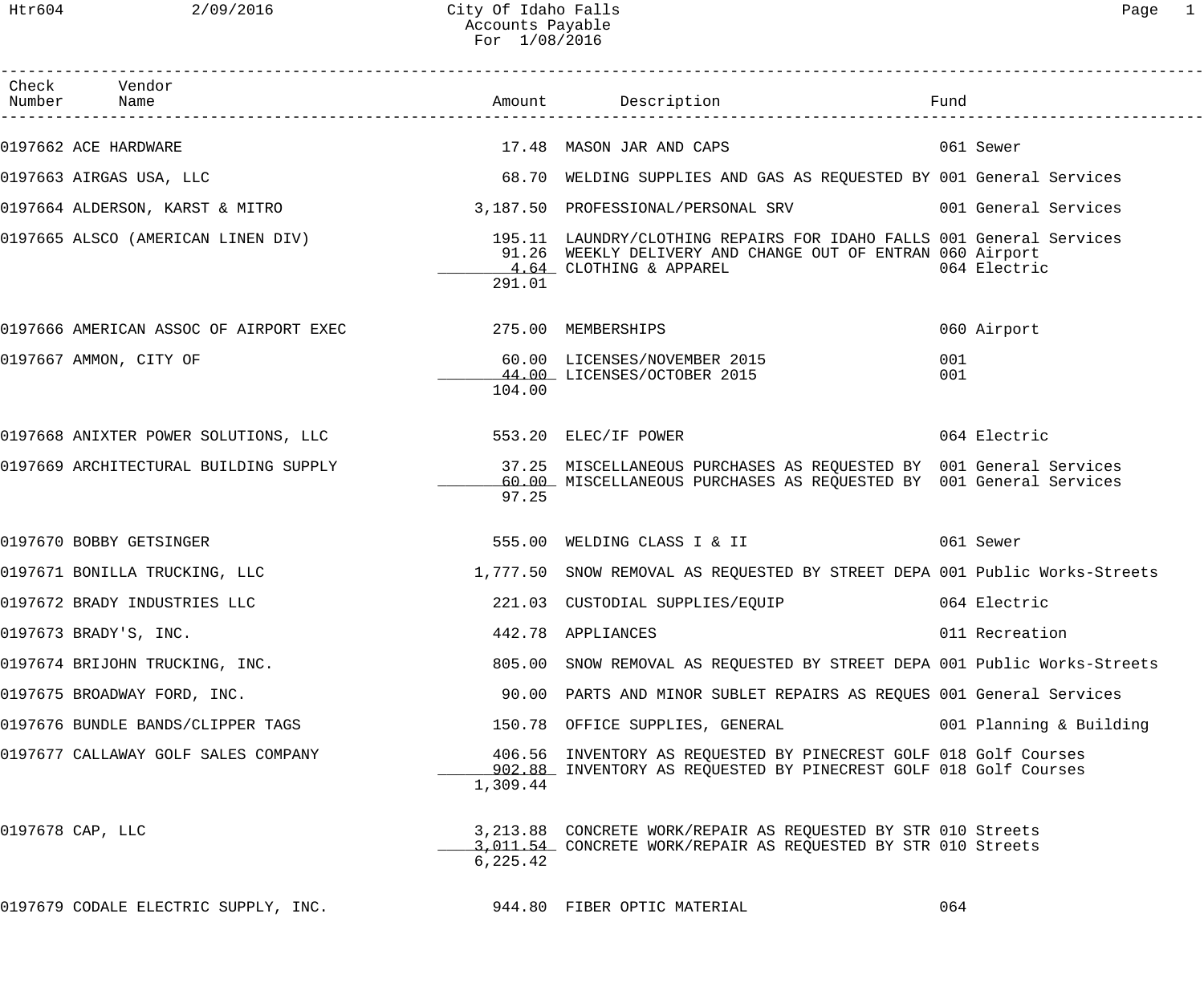| Check Vendor<br>Number Name                                          |        | Amount Description                                                                                                                                                                                                                                                                                                                                                                                                                                                                                                                                                                                                                                                                                                                                                                                                                                                     | Fund                                                             |
|----------------------------------------------------------------------|--------|------------------------------------------------------------------------------------------------------------------------------------------------------------------------------------------------------------------------------------------------------------------------------------------------------------------------------------------------------------------------------------------------------------------------------------------------------------------------------------------------------------------------------------------------------------------------------------------------------------------------------------------------------------------------------------------------------------------------------------------------------------------------------------------------------------------------------------------------------------------------|------------------------------------------------------------------|
| 0197679 CODALE ELECTRIC SUPPLY, INC.                                 | 980.10 |                                                                                                                                                                                                                                                                                                                                                                                                                                                                                                                                                                                                                                                                                                                                                                                                                                                                        | 064                                                              |
| 0197680 COUNTRYSIDE VET. HOSPITAL PLLC 6 89 100 SPAY/NEUTER SERVICES |        |                                                                                                                                                                                                                                                                                                                                                                                                                                                                                                                                                                                                                                                                                                                                                                                                                                                                        | 001                                                              |
| 0197681 DEPATCO, INC.                                                |        | 62,890.87 CONSTRUCTION JOB/CONTRACT                                                                                                                                                                                                                                                                                                                                                                                                                                                                                                                                                                                                                                                                                                                                                                                                                                    | 042 Street Capital Imp                                           |
| 0197682 DISH NETWORK                                                 |        | 96.56 MONTHLY CABLE BILLS FOR THE AIRPORT                                                                                                                                                                                                                                                                                                                                                                                                                                                                                                                                                                                                                                                                                                                                                                                                                              | 060 Airport                                                      |
| 0197683 DMC SALES & SUPPLY, INC. 1,049.40 FUEL AND ADDITIVES         |        |                                                                                                                                                                                                                                                                                                                                                                                                                                                                                                                                                                                                                                                                                                                                                                                                                                                                        | 001                                                              |
| 0197684 EASTERN IDAHO PUBLIC HEALTH                                  |        | 94.00 COMBO HEPATITIS VACC                                                                                                                                                                                                                                                                                                                                                                                                                                                                                                                                                                                                                                                                                                                                                                                                                                             | 061 Sewer                                                        |
| 0197685 EASTERN IDAHO TECH COLLEGE                                   |        | 95.00 TRAINING-PERSONNEL                                                                                                                                                                                                                                                                                                                                                                                                                                                                                                                                                                                                                                                                                                                                                                                                                                               | 064 Electric                                                     |
| 0197686 ED HARPER                                                    |        | 850.00 HEAT PUMP PRG/ ED HARPER                                                                                                                                                                                                                                                                                                                                                                                                                                                                                                                                                                                                                                                                                                                                                                                                                                        | 015 Elect Light Public Purp                                      |
|                                                                      |        |                                                                                                                                                                                                                                                                                                                                                                                                                                                                                                                                                                                                                                                                                                                                                                                                                                                                        | 001 Fire                                                         |
| 0197688 FEDERAL EXPRESS CORP                                         | 164.80 | 120.32 EXPRESS MAIL / DEC 2015<br>27.41 EXPRESS MAIL / DEC 2015<br>17.07 EXPRESS MAIL / DEC 2015                                                                                                                                                                                                                                                                                                                                                                                                                                                                                                                                                                                                                                                                                                                                                                       | 001 Human Resources<br>001 Public Works Engineering<br>061 Sewer |
| 0197689 FERGUSON ENTERPRISES, INC.                                   | 833.72 | 10.00 MISCELLANEOUS PLUMBING SUPPLIES FOR BLDG 001 General Services<br>24.00 MISCELLANEOUS PLUMBING SUPPLIES FOR BLDG 001 General Services<br>54.84 MISCELLANEOUS PLUMBING SUPPLIES FOR BLDG 001 General Services<br>63.05 MISCELLANEOUS PLUMBING SUPPLIES FOR BLDG 001 General Services<br>125.00 MISCELLANEOUS PLUMBING SUPPLIES FOR BLDG 001 General Services<br>496.71 MISCELLANEOUS PLUMBING SUPPLIES FOR BLDG 001 General Services<br>53.56 MISCELLANEOUS PLUMBING SUPPLIES FOR BLDG 001 General Services<br>6.56 MISCELLANEOUS PLUMBING SUPPLIES FOR BLDG 001 General Services                                                                                                                                                                                                                                                                                  |                                                                  |
| 0197691 FIRST RESPONDERS                                             |        | 18.00 ALTERATIONS AND/OR EMBROIDERY TO POLICE 001 Police<br>6.00 ALTERATIONS AND/OR EMBROIDERY TO POLICE 001 Police<br>22.50 ALTERATIONS AND/OR EMBROIDERY TO POLICE 001 Police<br>91.00 ALTERATIONS AND/OR EMBROIDERY TO POLICE 001 Police<br>137.98 ALTERATIONS AND/OR EMBROIDERY TO POLICE 001 Police<br>137.98 ALTERATIONS AND/OR EMBROIDERY TO POLICE 001 Police<br>60.00 ALTERATIONS AND/OR EMBROIDERY TO POLICE 001 Police<br>27.00 ALTERATIONS AND/OR EMBROIDERY TO POLICE 001 Police<br>51.00 ALTERATIONS AND/OR EMBROIDERY TO POLICE 001 Police<br>41.00 ALTERATIONS AND/OR EMBROIDERY TO POLICE 001 Police<br>68.99 ALTERATIONS AND/OR EMBROIDERY TO POLICE 001 Police<br>11.00 ALTERATIONS AND/OR EMBROIDERY TO POLICE 001 Police<br>254.49 ALTERATIONS AND/OR EMBROIDERY TO POLICE 001 Police<br>18.00 ALTERATIONS AND/OR EMBROIDERY TO POLICE 001 Police |                                                                  |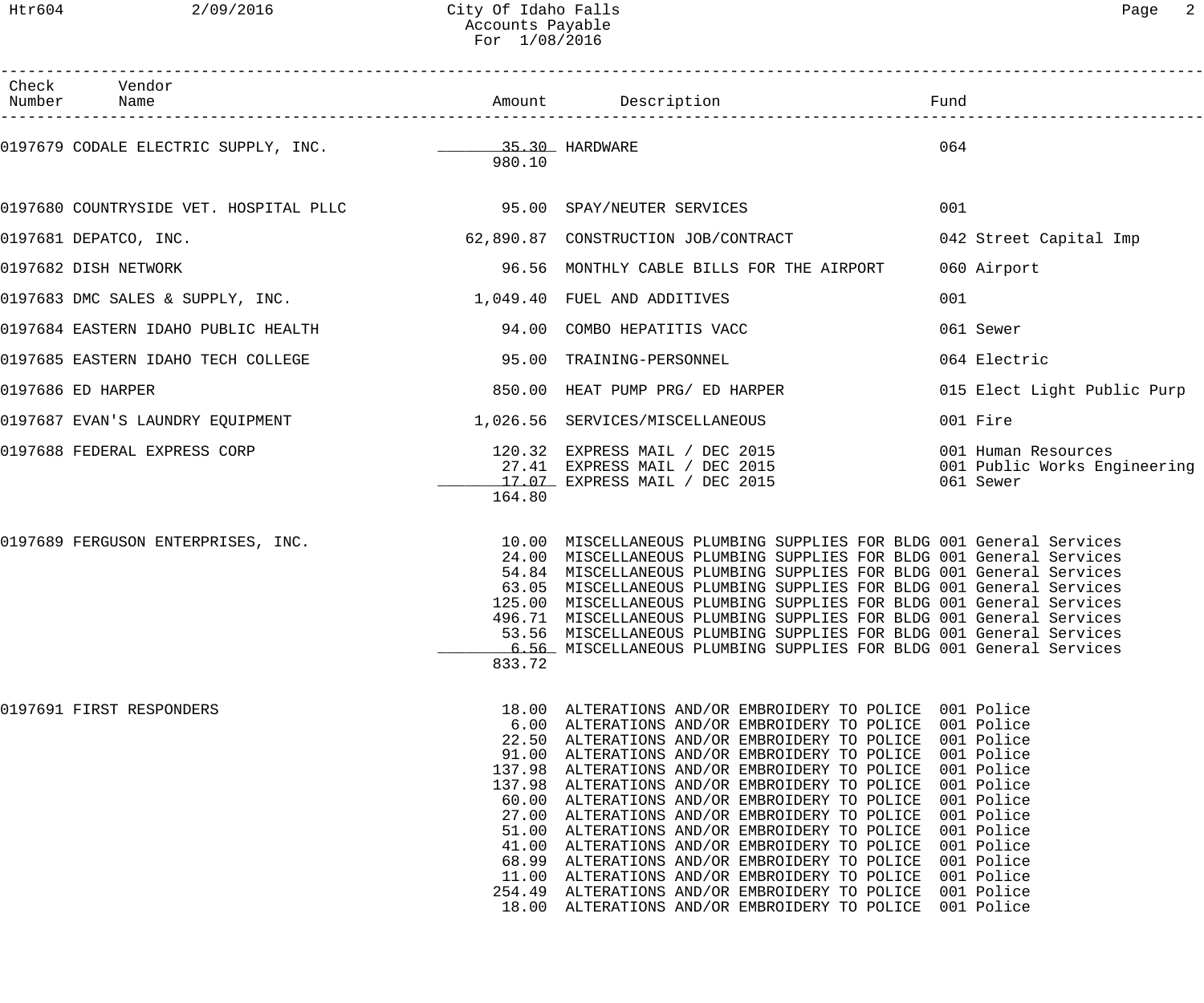| Check                    | Vendor                              |          |                                                                       |  |  |
|--------------------------|-------------------------------------|----------|-----------------------------------------------------------------------|--|--|
| Number                   | Name                                |          |                                                                       |  |  |
|                          |                                     |          |                                                                       |  |  |
| 0197691 FIRST RESPONDERS |                                     |          | 42.00 ALTERATIONS AND/OR EMBROIDERY TO POLICE 001 Police              |  |  |
|                          |                                     |          | 12.00 ALTERATIONS AND/OR EMBROIDERY TO POLICE 001 Police              |  |  |
|                          |                                     |          | 18.00 ALTERATIONS AND/OR EMBROIDERY TO POLICE 001 Police              |  |  |
|                          |                                     |          | 18.00 ALTERATIONS AND/OR EMBROIDERY TO POLICE 001 Police              |  |  |
|                          |                                     |          | 36.00 ALTERATIONS AND/OR EMBROIDERY TO POLICE 001 Police              |  |  |
|                          |                                     |          | 42.00 ALTERATIONS AND/OR EMBROIDERY TO POLICE 001 Police              |  |  |
|                          |                                     |          | 45.00 ALTERATIONS AND/OR EMBROIDERY TO POLICE 001 Police              |  |  |
|                          |                                     |          | 69.00 ALTERATIONS AND/OR EMBROIDERY TO POLICE 001 Police              |  |  |
|                          |                                     |          | 83.00 ALTERATIONS AND/OR EMBROIDERY TO POLICE 001 Police              |  |  |
|                          |                                     |          | 28.00 ALTERATIONS AND/OR EMBROIDERY TO POLICE 001 Police              |  |  |
|                          |                                     |          | 50.85 ALTERATIONS AND/OR EMBROIDERY TO POLICE 001 Police              |  |  |
|                          |                                     |          | 290.00 ALTERATIONS AND/OR EMBROIDERY TO POLICE 001 Police             |  |  |
|                          |                                     |          | 91.00 ALTERATIONS AND/OR EMBROIDERY TO POLICE 001 Police              |  |  |
|                          |                                     |          | 8.00 ALTERATIONS AND/OR EMBROIDERY TO POLICE 001 Police               |  |  |
|                          |                                     |          |                                                                       |  |  |
|                          |                                     |          | 14.00 ALTERATIONS AND/OR EMBROIDERY TO POLICE 001 Police              |  |  |
|                          |                                     |          | 127.50 ALTERATIONS AND/OR EMBROIDERY TO POLICE 001 Police             |  |  |
|                          |                                     |          | 123.00 ALTERATIONS AND/OR EMBROIDERY TO POLICE 001 Police             |  |  |
|                          |                                     |          | 8.00 ALTERATIONS AND/OR EMBROIDERY TO POLICE 001 Police               |  |  |
|                          |                                     |          | 41.00 ALTERATIONS AND/OR EMBROIDERY TO POLICE 001 Police              |  |  |
|                          |                                     |          | 27.45 ALTERATIONS AND/OR EMBROIDERY TO POLICE 001 Police              |  |  |
|                          |                                     |          | 13.50 ALTERATIONS AND/OR EMBROIDERY TO POLICE 001 Police              |  |  |
|                          |                                     |          | 28.00 ALTERATIONS AND/OR EMBROIDERY TO POLICE 001 Police              |  |  |
|                          |                                     |          | 8.00 ALTERATIONS AND/OR EMBROIDERY TO POLICE 001 Police               |  |  |
|                          |                                     |          | 29.00 ALTERATIONS AND/OR EMBROIDERY TO POLICE 001 Police              |  |  |
|                          |                                     | 2,197.24 |                                                                       |  |  |
|                          |                                     |          |                                                                       |  |  |
| 0197692 FLEETPRIDE, INC. |                                     |          | 145.58 PARTS AS REQUESTED BY CITY OF IDAHO FALL 001 General Services  |  |  |
|                          |                                     |          | 45.23- PARTS AS REQUESTED BY CITY OF IDAHO FALL 001 General Services  |  |  |
|                          |                                     |          | 100.35- PARTS AS REQUESTED BY CITY OF IDAHO FALL 001 General Services |  |  |
|                          |                                     |          | 17.87 PARTS AS REQUESTED BY CITY OF IDAHO FALL 001 General Services   |  |  |
|                          |                                     | 17.87    |                                                                       |  |  |
|                          | 0197693 FOOD SERVICES OF AMERICA    |          |                                                                       |  |  |
|                          |                                     |          | 119.40 ANIMAL FOOD AND REQUIRED SUPPLIES FOR ZO 001 Parks             |  |  |
|                          |                                     |          | 183.47 ANIMAL FOOD AND REQUIRED SUPPLIES FOR ZO 001 Parks             |  |  |
|                          |                                     |          | 161.62 ANIMAL FOOD AND REQUIRED SUPPLIES FOR ZO 001 Parks             |  |  |
|                          |                                     |          | 44.44- ANIMAL FOOD AND REQUIRED SUPPLIES FOR ZO 001 Parks             |  |  |
|                          |                                     |          | 101.68 ANIMAL FOOD AND REQUIRED SUPPLIES FOR ZO 001 Parks             |  |  |
|                          |                                     |          | 173.13 ANIMAL FOOD AND REQUIRED SUPPLIES FOR ZO 001 Parks             |  |  |
|                          |                                     |          | 44.45 ANIMAL FOOD AND REQUIRED SUPPLIES FOR ZO 001 Parks              |  |  |
|                          |                                     | 739.31   |                                                                       |  |  |
|                          | 0197694 GALE/CENGAGE LEARNING, INC. |          | 45.73 PURCHASE OF MATERIALS FOR THE I.F. PUBLI 012 Library            |  |  |
|                          |                                     |          | 69.72 PURCHASE OF MATERIALS FOR THE I.F. PUBLI 012 Library            |  |  |
|                          |                                     |          | 47.23 PURCHASE OF MATERIALS FOR THE I.F. PUBLI 012 Library            |  |  |
|                          |                                     |          |                                                                       |  |  |
|                          |                                     |          | 80.96 PURCHASE OF MATERIALS FOR THE I.F. PUBLI 012 Library            |  |  |
|                          |                                     |          | 260.13 PURCHASE OF MATERIALS FOR THE I.F. PUBLI 012 Library           |  |  |
|                          |                                     |          | 97.46 PURCHASE OF MATERIALS FOR THE I.F. PUBLI 012 Library            |  |  |
|                          |                                     |          | 105.72 PURCHASE OF MATERIALS FOR THE I.F. PUBLI 012 Library           |  |  |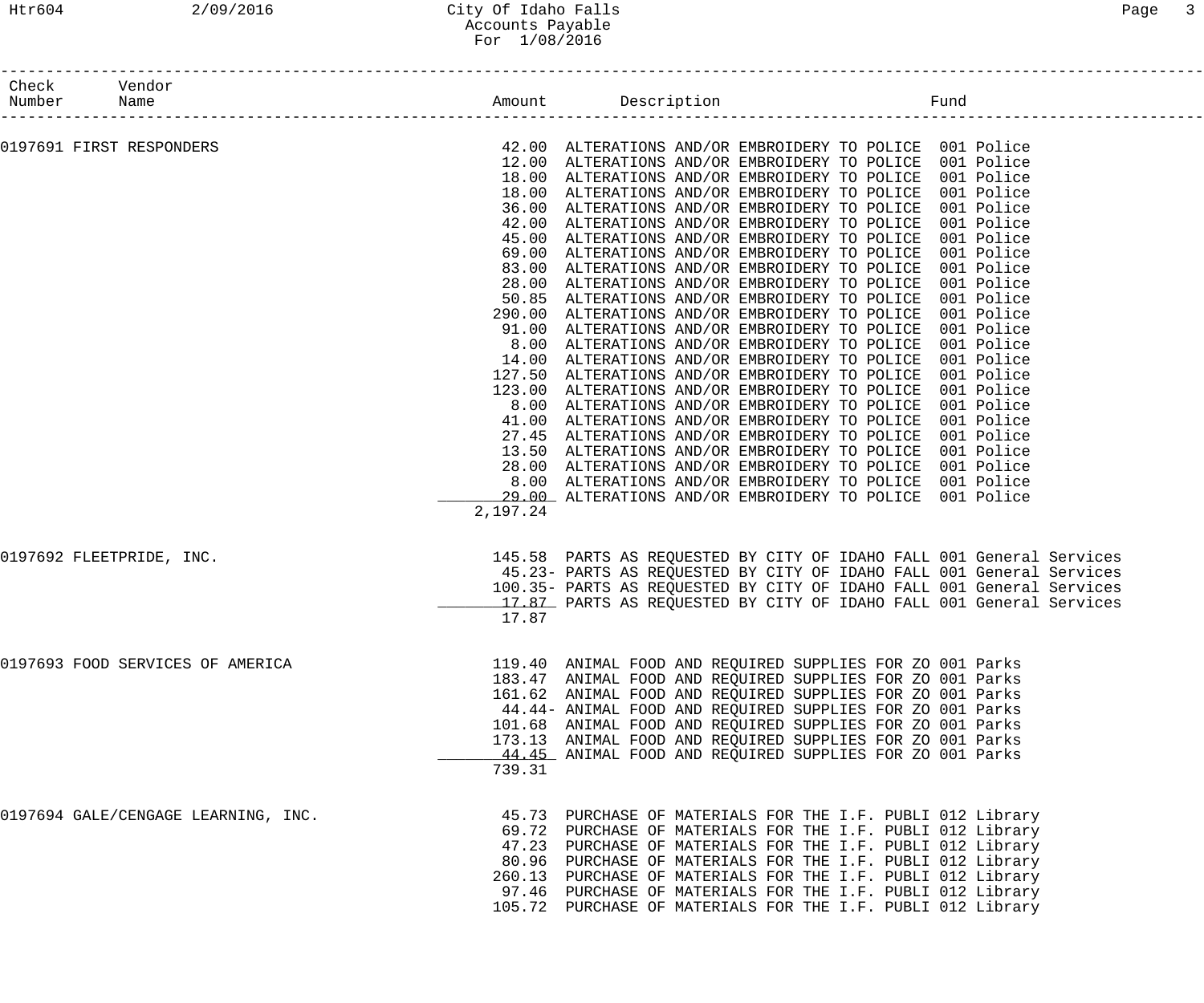#### Htr604 2/09/2016 City Of Idaho Falls Page 4 Accounts Payable For 1/08/2016

| Check | Vendor<br>Number Name                       |        | Amount Description                                                                                                                           | Fund |                              |
|-------|---------------------------------------------|--------|----------------------------------------------------------------------------------------------------------------------------------------------|------|------------------------------|
|       |                                             |        | _________________________________                                                                                                            |      |                              |
|       |                                             | 706.95 |                                                                                                                                              |      |                              |
|       | 0197695 GRAHAM FIRE APPARATUS SALES & SRVCE |        | 59.14 PLUG 2.5" CHROME W/CHAIN 6001 General Services                                                                                         |      |                              |
|       |                                             |        | 47.58 STRAINER AKRON 2.5" \$23.7 001 General Services                                                                                        |      |                              |
|       |                                             |        | 9.30 TFTX120 WEAR RING<br>58.96 TFTX125 CUP SEAL 001 General Services<br>51.58 FREIGHT/HANDLING 001 General Services                         |      |                              |
|       |                                             |        |                                                                                                                                              |      |                              |
|       |                                             | 225.56 |                                                                                                                                              |      |                              |
|       | 0197696 GUSTAVE A. LARSON COMPANY           |        | 24.57 HVAC SUPPLIES AS REQUESTED BY BUILDING M 001 General Services                                                                          |      |                              |
|       |                                             |        | 347.03 HVAC SUPPLIES AS REQUESTED BY BUILDING M 001 General Services<br>34.27 HVAC SUPPLIES AS REQUESTED BY BUILDING M 001 General Services  |      |                              |
|       |                                             | 405.87 |                                                                                                                                              |      |                              |
|       | 0197697 HILL'S PET NUTRITION SALES, INC     |        | 39.15 SHIPPING CHARGES FOR DONATED ANIMAL FOOD 001 Police                                                                                    |      |                              |
|       |                                             |        | 46.26 SHIPPING CHARGES FOR DONATED ANIMAL FOOD 001 Police                                                                                    |      |                              |
|       |                                             |        | 65.79 SHIPPING CHARGES FOR DONATED ANIMAL FOOD 001 Police<br>120.12 SHIPPING CHARGES FOR DONATED ANIMAL FOOD 001 Police                      |      |                              |
|       |                                             | 271.32 |                                                                                                                                              |      |                              |
|       | 0197698 HOME DEPOT                          |        | 106.10 BUILDING SUP/REPR/MAINT. 6001 General Services                                                                                        |      |                              |
|       |                                             |        |                                                                                                                                              |      |                              |
|       |                                             | 143.84 |                                                                                                                                              |      |                              |
|       | 0197699 HUGHES FIRE EQUIPMENT, INC.         |        | 574.00 PARTS AS REQUESTED BY CITY OF IDAHO FALL 001 General Services<br>187.56 PARTS AS REQUESTED BY CITY OF IDAHO FALL 001 General Services |      |                              |
|       |                                             | 761.56 |                                                                                                                                              |      |                              |
|       | 0197700 HUNT DESIGN                         |        | 3,500.00 CONSTRUCTION JOB/CONTRACT                                                                                                           |      | 001 Parks                    |
|       | 0197701 HURZELER MACHINE                    |        | 2, 217.50 FABRICATION MATERIAL/NEW                                                                                                           |      | 064 Electric                 |
|       | 0197702 I S P W C / L H T A C               |        | 250.00 TRAINING-PERSONNEL                                                                                                                    |      | 001 Public Works Engineering |
|       | 0197703 IDAHO FALLS PETERBILT               |        | 225.46 EQ REPAIR AND MAINT                                                                                                                   | 001  |                              |
|       |                                             |        | 55.80 EQ REPAIR AND MAINT                                                                                                                    | 001  |                              |
|       |                                             | 296.26 | 15.00 EQ REPAIR AND MAINT                                                                                                                    | 001  |                              |
|       | 0197704 INTERMOUNTAIN CLAIMS, INC.          |        | 4,800.00 PROFESSIONAL/PERSONAL SRV                                                                                                           |      | 019 Self-Insurance           |
|       | 0197705 JC TRUCKING                         |        | 2,152.75 SNOW REMOVAL AS REQUESTED BY STREET DEPA 001 Public Works-Streets                                                                   |      |                              |
|       | 0197706 KIM'S CUSTOM CLUBS                  |        | 6.00 INVENTORY AS REQUESTED BY PINECREST GOLF 018 Golf Courses                                                                               |      |                              |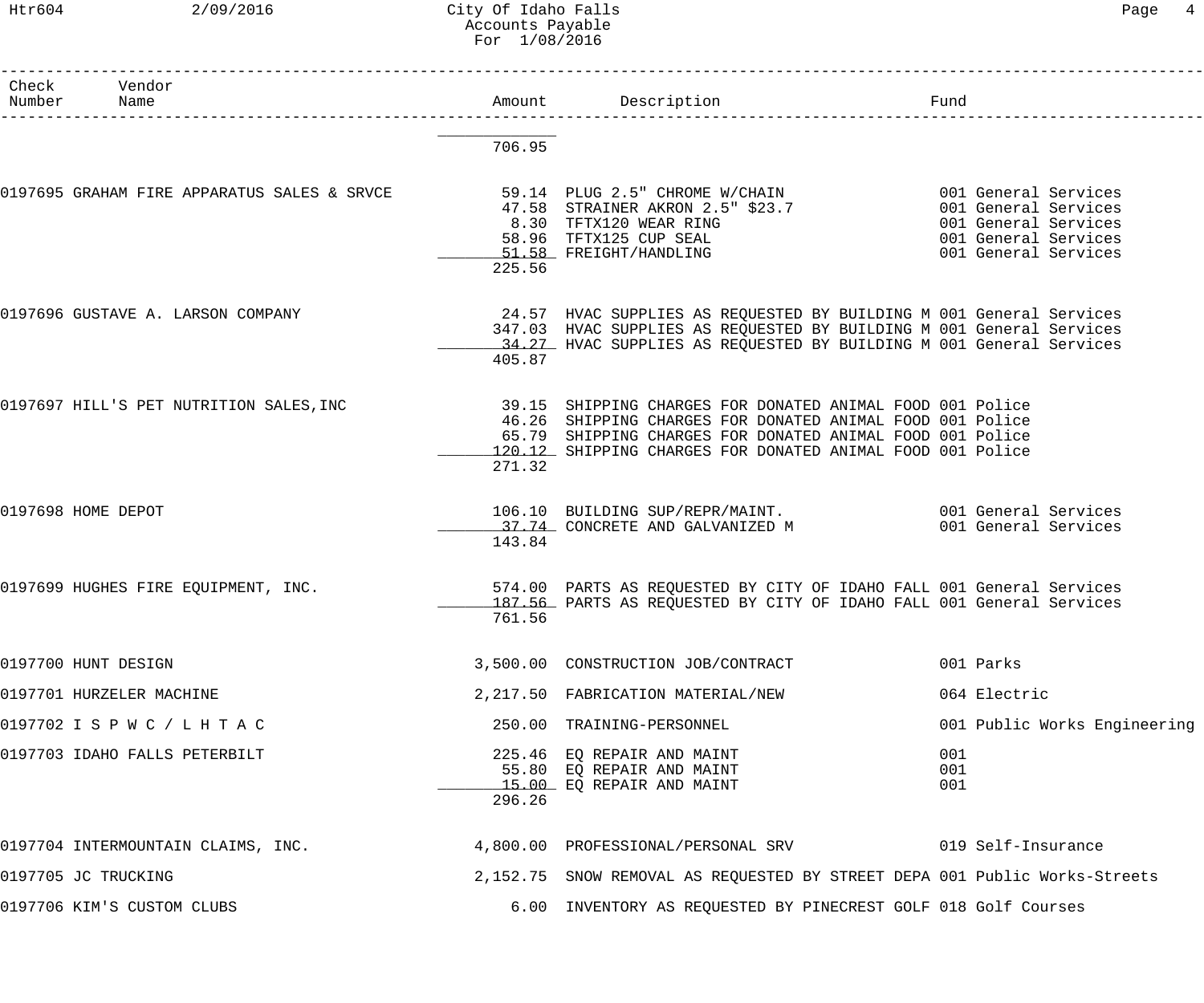| Check Vendor<br>Number Name           |             |                                                                                                                                                                                                                                                                                                                                                                                                                                                                                                                                                                                                                | Fund                                                     |
|---------------------------------------|-------------|----------------------------------------------------------------------------------------------------------------------------------------------------------------------------------------------------------------------------------------------------------------------------------------------------------------------------------------------------------------------------------------------------------------------------------------------------------------------------------------------------------------------------------------------------------------------------------------------------------------|----------------------------------------------------------|
|                                       | 189.00      | 0197706 KIM'S CUSTOM CLUBS THE SERVICE SERVICE SERVICE SERVICE OF STREAM ON THE SERVICE OF SAND COMBET SOFT COURSES<br>4.00 INVENTORY AS REQUESTED BY PINECREST GOLF 018 Golf Courses<br>4.00 INVENTORY AS REQUESTED BY PINECREST GOLF 018 Golf Courses<br>5.00 INVENTORY AS REQUESTED BY PINECREST GOLF 018 Golf Courses                                                                                                                                                                                                                                                                                      |                                                          |
| 0197707 KUEHL FARMS                   |             | 3,600.00 FEED/BEDDING (ANIMALS) 001 Parks                                                                                                                                                                                                                                                                                                                                                                                                                                                                                                                                                                      |                                                          |
| 0197708 LANDMARK SIGNS                | 33.76 SIGNS |                                                                                                                                                                                                                                                                                                                                                                                                                                                                                                                                                                                                                | 011 Recreation                                           |
|                                       |             | 0197709 LEXIS NEXIS RISK DATA MANAGEMENT 60 100 ADVANCE PEOPLE LOCATOR SERVICES FOR POLI 001 Police                                                                                                                                                                                                                                                                                                                                                                                                                                                                                                            |                                                          |
| 0197710 LOCAL NEWS 8                  | 800.00      | 266.72 PROMOTION ITEMS<br>266.64 PROMOTION ITEMS<br>266.64 PROMOTION ITEMS<br>266.64 PROMOTION ITEMS                                                                                                                                                                                                                                                                                                                                                                                                                                                                                                           | 018 Golf Courses<br>018 Golf Courses<br>018 Golf Courses |
| 0197711 MARROQUIN TRUCKING            |             | 1,755.00 SNOW REMOVAL AS REQUESTED BY STREET DEPA 001 Public Works-Streets                                                                                                                                                                                                                                                                                                                                                                                                                                                                                                                                     |                                                          |
| 0197712 MATSUURA DVM, MARCIA          |             | 105.00 SPAY/NEUTER/RABIES SERV                                                                                                                                                                                                                                                                                                                                                                                                                                                                                                                                                                                 | 001                                                      |
|                                       | 213.35      | 0197713 MOUNTAIN VALLEY FLOOR MATS LLC 24.25 LAUNDRY SERVICE/MATS FOR BUILDING MAINTE 001 General Services<br>47.50 LAUNDRY SERVICE/MATS FOR BUILDING MAINTE 001 General Services<br>24.25 LAUNDRY SERVICE/MATS FOR BUILDING MAINTE 001 General Services<br>47.50 LAUNDRY SERVICE/MATS FOR BUILDING MAINTE 001 General Services<br>17.15 CLEANING AND RENTAL FLOOR MATS FOR ANIMA 001 Police<br>17.15 CLEANING AND RENTAL FLOOR MATS FOR ANIMA 001 Police<br>17.15 CLEANING AND RENTAL FLOOR MATS FOR ANIMA 001 Police<br>18.40 LAUNDRY SERVICE/MATS FOR STREET DEPARTME 010 Streets                           |                                                          |
| 0197714 MURRAY, SMITH & ASSOC, INC.   |             | 5,508.87 CONSTRUCTION JOB/CONTRACT                                                                                                                                                                                                                                                                                                                                                                                                                                                                                                                                                                             | 061 Sewer                                                |
| 0197715 NAPA AUTO PARTS               | 637.29      | 8.49 PARTS AS REQUESTED BY CITY OF IDAHO FALL 001 General Services<br>7.79 PARTS AS REQUESTED BY CITY OF IDAHO FALL 001 General Services<br>41.96 PARTS AS REQUESTED BY CITY OF IDAHO FALL 001 General Services<br>5.29 PARTS AS REQUESTED BY CITY OF IDAHO FALL 001 General Services<br>3.99 PARTS AS REQUESTED BY CITY OF IDAHO FALL 001 General Services<br>7.49 PARTS AS REQUESTED BY CITY OF IDAHO FALL 001 General Services<br>43.31 PARTS AS REQUESTED BY CITY OF IDAHO FALL 001 General Services<br>260.05 PARTS AS REQUESTED BY CITY OF IDAHO FALL 001 General Services<br>258.92 EQ REPAIR AND MAINT | 001                                                      |
| 0197716 NORTHWEST PUBLIC POWER ASSOC. | 4,895.00    | 4,475.00 TRAINING-PERSONNEL<br>420.00 ELEC/IF POWER                                                                                                                                                                                                                                                                                                                                                                                                                                                                                                                                                            | 064 Electric<br>064 Electric                             |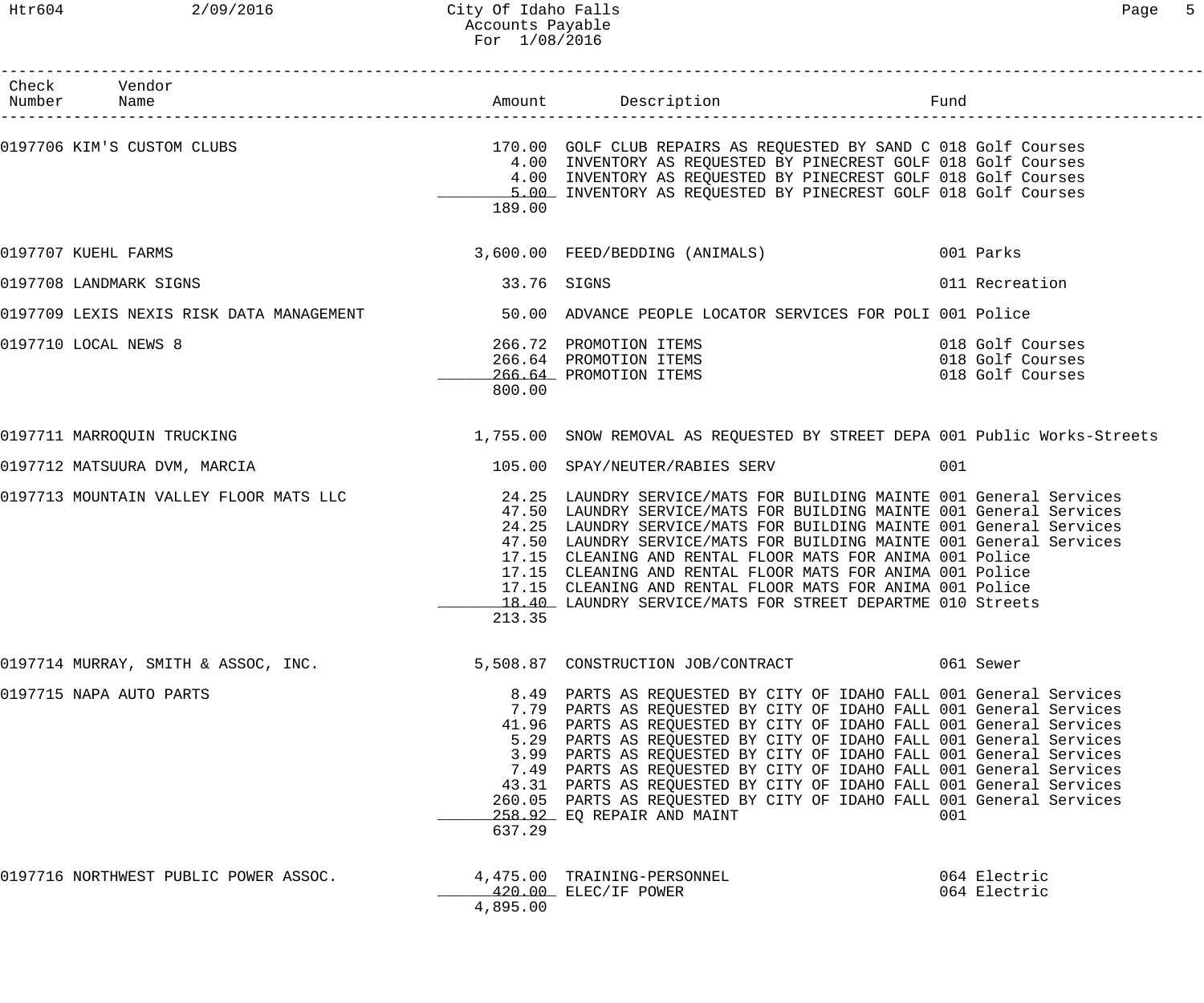| Check Vendor<br>Number Name<br>Amount Description<br>Fund<br>160.00 INVENTORY AS REQUESTED BY PINECREST GOLF 018 Golf Courses<br>0197717 OGIO INTERNATIONAL<br>1,833.75 SNOW REMOVAL AS REQUESTED BY STREET DEPA 001 Public Works-Streets<br>0197718 OLSON BACKHOE SERVICE<br>54.95 PARTS AS REQUESTED BY CITY OF IDAHO FALL 001 General Services<br>0197719 OSWALD SERVICE, INC.<br>132.84 CYBER POWER 550VA SMART U 61 Water<br>0197720 PC PLUS<br>0197721 PEACEPIPE CONSTRUCTION, INC. 5,550.00 SNOW REMOVAL AS REQUESTED BY STREET DEPA 001 Public Works-Streets<br>0197723 PLATT ELECTRIC / REXEL, INC.                 468.49 MISCELLANEOUS ELECTRICAL SUPPLIES FOR BL 001 General Services<br>18.81 MISCELLANEOUS ELECTRICAL SUPPLIES FOR BL 001 General Services<br>66.49 MISCELLANEOUS ELECTRICAL SUPPLIES FOR BL 001 General Services<br>162.59 MISCELLANEOUS ELECTRICAL SUPPLIES FOR BL 001 General Services<br>162.59 MISCELLANEOUS ELECTRICAL SUPPLIES FOR BL 001 General Services<br>166.80 MISCELLANEOUS ELECTRICAL SUPPLIES FOR BL 001 General Services<br>1,088.40 MISCELLANEOUS ELECTRICAL SUPPLIES FOR BL 001 General Services<br>2.38 SWITCH<br>061 Sewer<br>2,844.00 HARDWARE<br>064 Electric<br>719.85 HARDWARE<br>064 Electric<br>1,439.70 HARDWARE<br>064 Electric<br>239.95 HARDWARE<br>064 Electric<br>064 Electric<br>064 Electric<br>064 Electric<br>217.92 ELEC/IF POWER<br>98.98 HARDWARE MISCELLANEOUS<br>49.49 HARDWARE MISCELLANEOUS<br>60.60 HARDWARE<br>064 Electric<br>53.85 HARDWARE MISCELLANEOUS<br>82.52 HARDWARE MISCELLANEOUS<br>14.16 HARDWARE MISCELLANEOUS<br>113.62 HARDWARE MISCELLANEOUS<br>064 Electric<br>064 Electric<br>064 Electric<br>064 Electric<br>113.62 HARDWARE MISCELLANEOUS<br>064 Electric<br>448.50 CONDUCTOR<br>064 Electric<br>82.71 ELECTRICAL EQUIP/SUPPLIES<br>064 Electric<br>497.94 HARDWARE MISCELLANEOUS<br>064 Electric |  |                              |              |
|---------------------------------------------------------------------------------------------------------------------------------------------------------------------------------------------------------------------------------------------------------------------------------------------------------------------------------------------------------------------------------------------------------------------------------------------------------------------------------------------------------------------------------------------------------------------------------------------------------------------------------------------------------------------------------------------------------------------------------------------------------------------------------------------------------------------------------------------------------------------------------------------------------------------------------------------------------------------------------------------------------------------------------------------------------------------------------------------------------------------------------------------------------------------------------------------------------------------------------------------------------------------------------------------------------------------------------------------------------------------------------------------------------------------------------------------------------------------------------------------------------------------------------------------------------------------------------------------------------------------------------------------------------------------------------------------------------------------------------------------------------------------------------------------------------------------------------------------------------------------------------------------------|--|------------------------------|--------------|
|                                                                                                                                                                                                                                                                                                                                                                                                                                                                                                                                                                                                                                                                                                                                                                                                                                                                                                                                                                                                                                                                                                                                                                                                                                                                                                                                                                                                                                                                                                                                                                                                                                                                                                                                                                                                                                                                                                   |  |                              |              |
|                                                                                                                                                                                                                                                                                                                                                                                                                                                                                                                                                                                                                                                                                                                                                                                                                                                                                                                                                                                                                                                                                                                                                                                                                                                                                                                                                                                                                                                                                                                                                                                                                                                                                                                                                                                                                                                                                                   |  |                              |              |
|                                                                                                                                                                                                                                                                                                                                                                                                                                                                                                                                                                                                                                                                                                                                                                                                                                                                                                                                                                                                                                                                                                                                                                                                                                                                                                                                                                                                                                                                                                                                                                                                                                                                                                                                                                                                                                                                                                   |  |                              |              |
|                                                                                                                                                                                                                                                                                                                                                                                                                                                                                                                                                                                                                                                                                                                                                                                                                                                                                                                                                                                                                                                                                                                                                                                                                                                                                                                                                                                                                                                                                                                                                                                                                                                                                                                                                                                                                                                                                                   |  |                              |              |
|                                                                                                                                                                                                                                                                                                                                                                                                                                                                                                                                                                                                                                                                                                                                                                                                                                                                                                                                                                                                                                                                                                                                                                                                                                                                                                                                                                                                                                                                                                                                                                                                                                                                                                                                                                                                                                                                                                   |  |                              |              |
|                                                                                                                                                                                                                                                                                                                                                                                                                                                                                                                                                                                                                                                                                                                                                                                                                                                                                                                                                                                                                                                                                                                                                                                                                                                                                                                                                                                                                                                                                                                                                                                                                                                                                                                                                                                                                                                                                                   |  |                              |              |
|                                                                                                                                                                                                                                                                                                                                                                                                                                                                                                                                                                                                                                                                                                                                                                                                                                                                                                                                                                                                                                                                                                                                                                                                                                                                                                                                                                                                                                                                                                                                                                                                                                                                                                                                                                                                                                                                                                   |  |                              |              |
| 35.13 HARDWARE<br>064 Electric<br>121.31 ELEC/IF POWER<br>064 Electric<br>91.87 ELEC/IF POWER<br>064 Electric<br>1,088.42 ELECTRICAL EQUIP/SUPPLIES<br>064 Electric<br>31.19 ELEC/IF POWER<br>064 Electric<br>284.96 HARDWARE MISCELLANEOUS<br>064 Electric<br>27.14 HARDWARE MISCELLANEOUS<br>064 Electric<br>123.75 HARDWARE MISCELLANEOUS<br>064 Electric<br>24.66 HARDWARE MISCELLANEOUS<br>064 Electric<br>122.19 ELECTRICAL EQUIP/SUPPLIES<br>064 Electric<br>49.49 HARDWARE MISCELLANEOUS                                                                                                                                                                                                                                                                                                                                                                                                                                                                                                                                                                                                                                                                                                                                                                                                                                                                                                                                                                                                                                                                                                                                                                                                                                                                                                                                                                                                  |  | 51.04 HARDWARE MISCELLANEOUS | 064 Electric |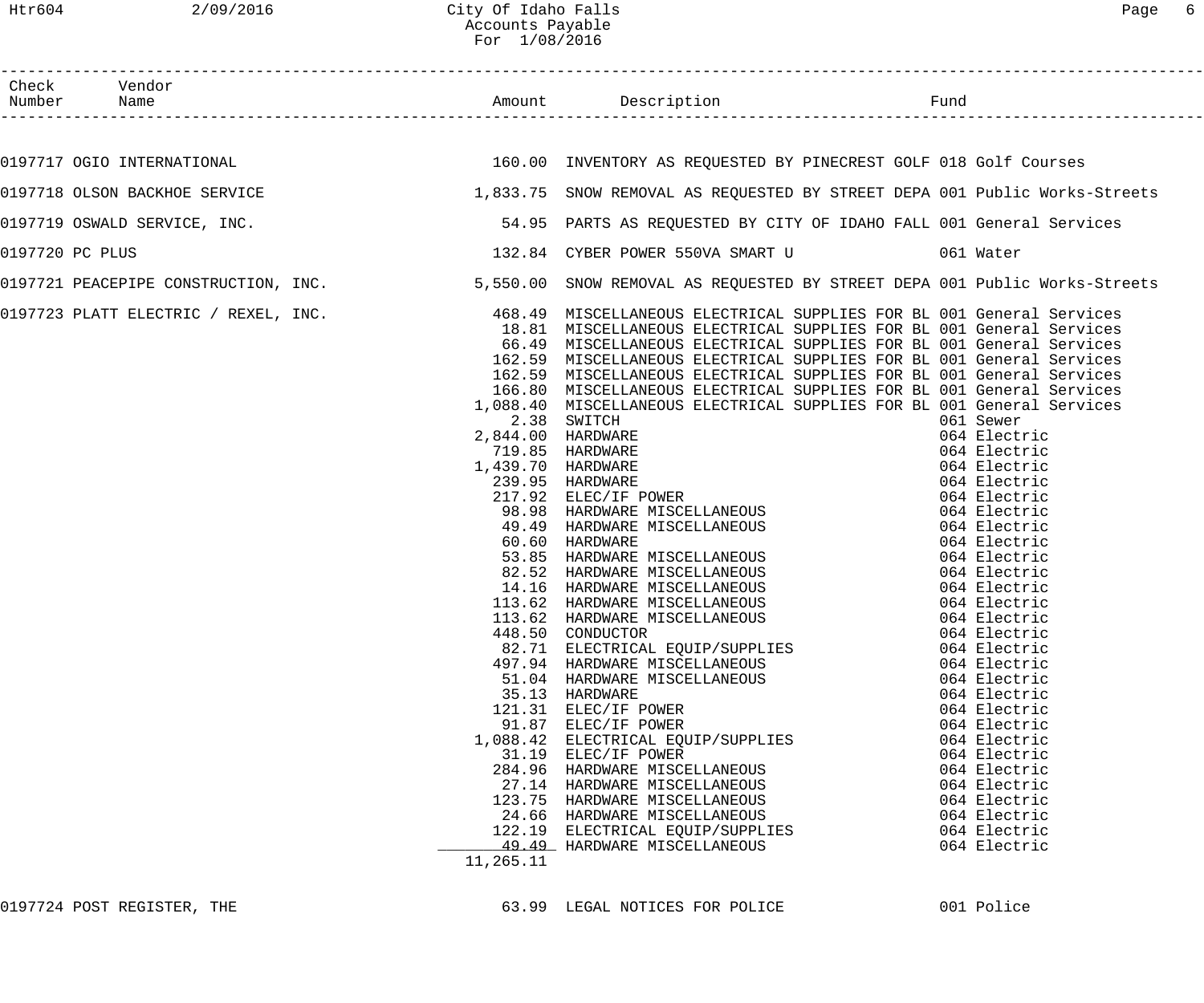# Htr604 2/09/2016 City Of Idaho Falls 2008/2016 Page 7 Accounts Payable For 1/08/2016

| Check Vendor                           |          |                                                                                                                                                                                                                                                                                           |                            |
|----------------------------------------|----------|-------------------------------------------------------------------------------------------------------------------------------------------------------------------------------------------------------------------------------------------------------------------------------------------|----------------------------|
| Number Name                            |          | Amount Description<br>-----------------------                                                                                                                                                                                                                                             | Fund                       |
| 0197725 RHODEHOUSE CONSTRUCTION, INC.  | 1,796.00 | 898.00 MORTAR SAND AND DELIVERY FOR THE AIRPORT 060 Airport<br>898.00 MORTAR SAND AND DELIVERY FOR THE AIRPORT 060 Airport                                                                                                                                                                |                            |
|                                        |          |                                                                                                                                                                                                                                                                                           |                            |
| 0197726 ROCKY MOUNTAIN POWER           |          | 32.43 UTILITIES/DEC 2015                                                                                                                                                                                                                                                                  | 064 Electric               |
| 0197727 ROGERS MACHINERY COMPANY, INC. |          | 5,848.00 EQUIPMENT-LRG & TURF                                                                                                                                                                                                                                                             | 064 Electric               |
| 0197728 RON'S TIRE INC.                |          | 65.98 REPAIRS AND SUPPLIES AS REQUESTED BY HOR 001 Parks                                                                                                                                                                                                                                  |                            |
| 0197729 ROYAL ARMS INTERNATIONAL       |          | 109.00 POLICE EQUIP & SUPPLIES                                                                                                                                                                                                                                                            | 001 Police                 |
| 0197730 RUSH TRUCK CENTERS, INC.       |          | 140.58 PARTS AS REQUESTED BY CITY OF IDAHO FALL 001 General Services                                                                                                                                                                                                                      |                            |
| 0197731 SHELLEY VETERINARY HOSPITAL    |          | 270.00 SPAY/NEUTER/RABIES SERV                                                                                                                                                                                                                                                            | 001                        |
| 0197732 SKYLINE ANIMAL HOSPITAL        |          | 274.75 VETERINARY SERVICES AND DOG FOOD FOR IFP 001 Police                                                                                                                                                                                                                                |                            |
| 0197733 STAPLES STORE                  | 188.96   | 45.08 INK CARTRIDGE, HP 82 BLAC 601 Planning & Building<br>143.88 INK CARTRIDGES, HP 11 MAGE 601 Planning & Building                                                                                                                                                                      |                            |
| 0197734 STATE TRAILER SUPPLY           | 431.93   | 19.23 PARTS AS REQUESTED BY CITY OF IDAHO FALL 001 General Services<br>412.70 PARTS AS REQUESTED BY CITY OF IDAHO FALL 001 General Services                                                                                                                                               |                            |
| 0197735 T-O ENGINEERS                  | 2,437.50 | 1,062.50 PROFESSIONAL/PERSONAL SRV<br>1,375.00 PROFESSIONAL/PERSONAL SRV                                                                                                                                                                                                                  | 060 Airport<br>060 Airport |
| 0197736 TEREX UTILITIES, INC.          | 1,087.45 | 43.70 PARTS AND MINOR SUBLET REPAIRS AS REQUES 001 General Services<br>11.51 PARTS AND MINOR SUBLET REPAIRS AS REQUES 001 General Services<br>991.41 PARTS AND MINOR SUBLET REPAIRS AS REQUES 001 General Services<br>40.83 PARTS AND MINOR SUBLET REPAIRS AS REQUES 001 General Services |                            |
| 0197737 TETON MICROBIOLOGY LAB         |          | 270.00 LABORATORY ANALYSIS FOR WATER SAMPLES                                                                                                                                                                                                                                              | 061 Water                  |
| 0197738 TRADEMARK SIGN COMPANY INC     | 392.75   | 30.20 FREIGHT<br>362.55 PARKS & RECREATION MISC.                                                                                                                                                                                                                                          | 001 Parks<br>001 Parks     |
| 0197739 TRANSUNION                     |          | 19.50 PEOPLE LOCATING AS REQUESTED BY THE POLI 001 Police                                                                                                                                                                                                                                 |                            |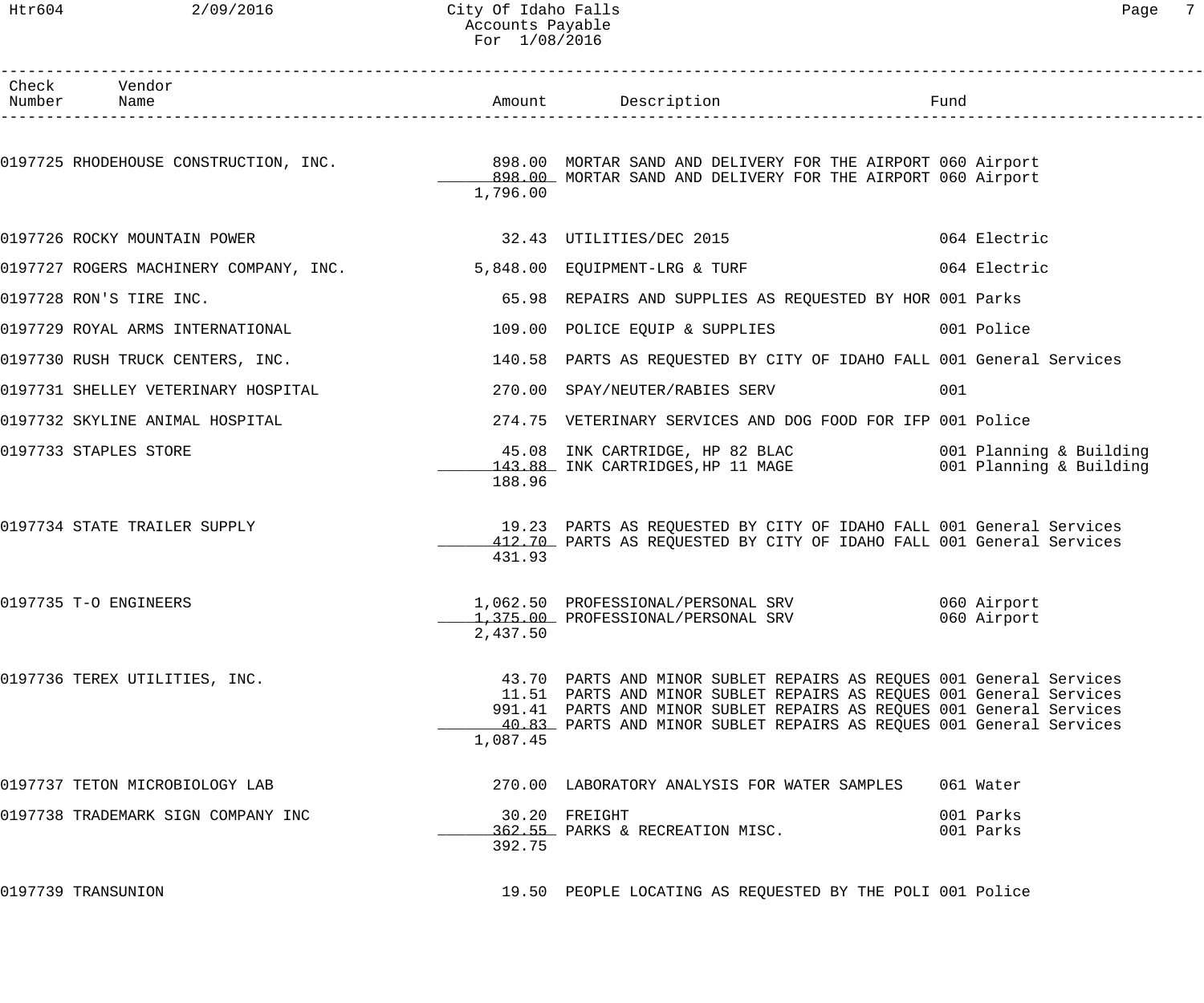| Number        | Check Vendor<br>Name                  |          | Amount Description                                                                                                                          | Fund                              |
|---------------|---------------------------------------|----------|---------------------------------------------------------------------------------------------------------------------------------------------|-----------------------------------|
|               | 0197740 U-HAUL INTERNATIONAL INC.     |          | 33.60 PROPANE AS REQUESTED BY THE STREET DEPAR 010 Streets                                                                                  |                                   |
| 0197741 UAMPS |                                       |          | 77,337.78 A&G/INCENTIVE/ESG-NOV2015                                                                                                         | 015 Elect Light Public Purp       |
|               | 0197742 VALLEY OFFICE SYSTEMS         |          | 121.25 MAINTENANCE CONTRACT-EQ                                                                                                              | 001 Public Works Engineering      |
|               | 0197743 VEOLIA ENVIRONMENTAL SERVICES |          | 271.84 ELEC/IF POWER                                                                                                                        | 064 Electric                      |
|               | 0197744 VERNON LIBRARY SUPPLIES       |          | 221.60 MISCELLANEOUS PRODUCTS                                                                                                               | 012 Library                       |
|               | 0197745 WAXIE SANITARY SUPPLY         | 1,935.38 | 1,596.30 CUSTODIAL SUPPLIES/EQUIP<br>339.08 ICE MELT-50LB SACK                                                                              | 001 General Services<br>061 Sewer |
|               | 0197746 WESTERN WHOLESALE INSTALLED   | 164.00   | 64.00 OVERHEAD DOOR PARTS AND LABOR AS REQUEST 001 General Services<br>100.00 OVERHEAD DOOR PARTS AND LABOR AS REQUEST 001 General Services |                                   |
|               | 0197747 ZOETIS US LLC                 |          | 502.75 VACCINES FOR IDAHO FALLS SHELTER ANIMALS 001 Police                                                                                  |                                   |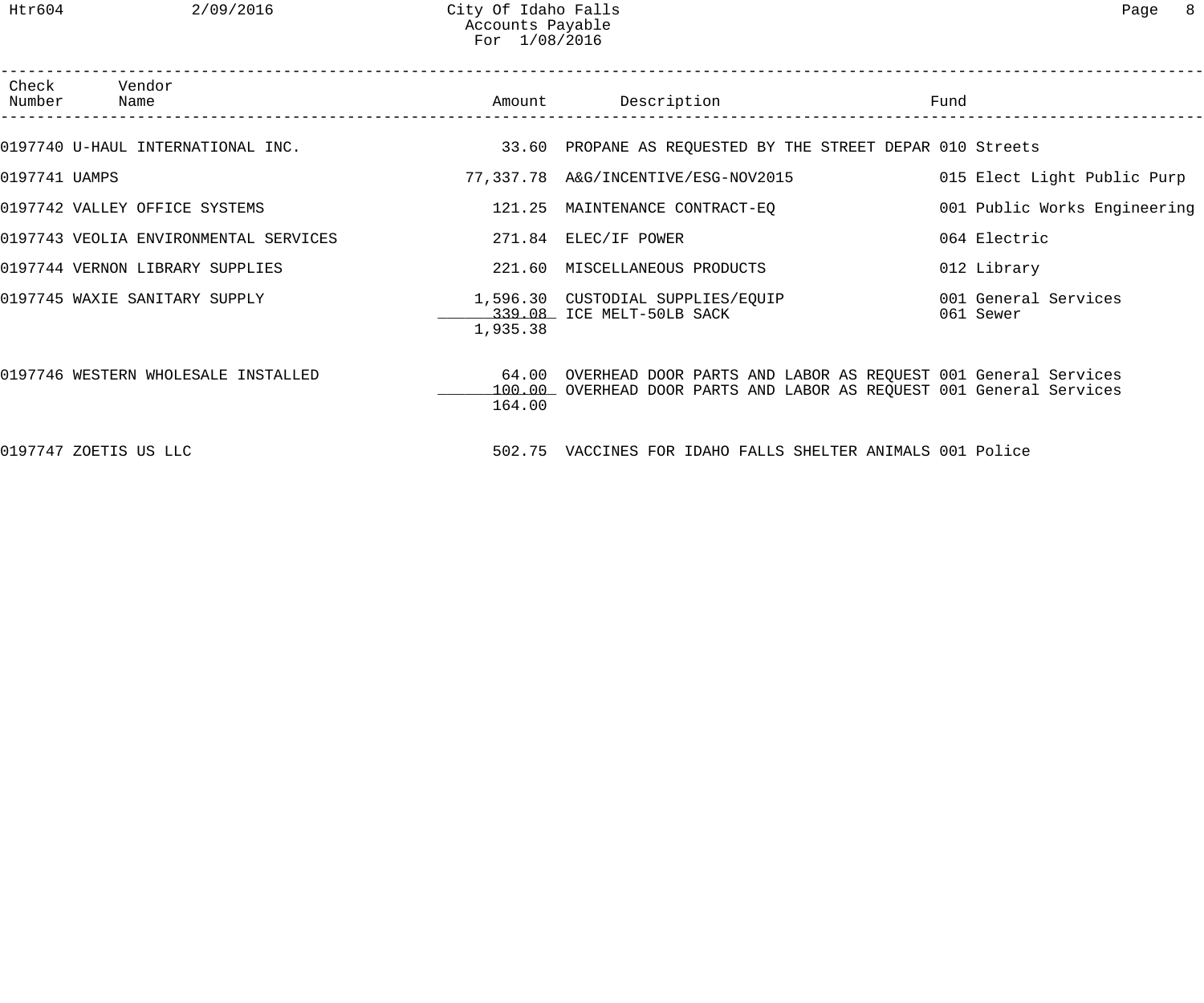# Htr604 2/09/2016 City Of Idaho Falls Page 9 Accounts Payable For 1/15/2016

| ∙aαe | Ω |
|------|---|
|      |   |

| Check Vendor<br>Number Name          |                         |                                                                                                                                                                                                                                                                                                                                                                                                                                                                                                                                                                                                                                                                                    | Fund                                       |
|--------------------------------------|-------------------------|------------------------------------------------------------------------------------------------------------------------------------------------------------------------------------------------------------------------------------------------------------------------------------------------------------------------------------------------------------------------------------------------------------------------------------------------------------------------------------------------------------------------------------------------------------------------------------------------------------------------------------------------------------------------------------|--------------------------------------------|
|                                      | 14.50 FREIGHT<br>124.40 | 0197748 ADOLPH KIEFER & ASSOCIATES (019.90 AQUATIC/WATER PRODUCTS ) 011 Recreation                                                                                                                                                                                                                                                                                                                                                                                                                                                                                                                                                                                                 | 011 Recreation                             |
| 0197749 ADVANCED SYSTEMS GROUP       | 60,385.22               | 30,264.53 COMPUTERS, DP/WORD PROC. 001 Data Processing<br>5,440.23 MAINTENANCE CONTRACT-EQ<br>24,680.46 NETWORK EQUIPMENT                                                                                                                                                                                                                                                                                                                                                                                                                                                                                                                                                          | 001 Data Processing<br>001 Data Processing |
| 0197750 ADVANTAGE EYE CENTERS, INC.  |                         | 275.50 OPTICAL EQUIP & SUPPLIES                                                                                                                                                                                                                                                                                                                                                                                                                                                                                                                                                                                                                                                    | 064 Electric                               |
|                                      | 8,584.43                | 0197751 AGNEW & BECK CONSULTING LLC 30 7,495.68 PROFESSIONAL/PERSONAL SRV<br>1,088.75 PROFESSIONAL/PERSONAL SRV 001 Planning & Building                                                                                                                                                                                                                                                                                                                                                                                                                                                                                                                                            | 001 Planning & Building                    |
| 0197752 AIRGAS USA, LLC              | 816.04                  | 138.39 PURCHASE OF OXYGEN SUPPLIES FOR CITY AMB 063 Ambulance<br>207.69 PURCHASE OF OXYGEN SUPPLIES FOR CITY AMB 063 Ambulance<br>95.33 PURCHASE OF OXYGEN SUPPLIES FOR CITY AMB 063 Ambulance<br>169.11 PURCHASE OF OXYGEN SUPPLIES FOR CITY AMB 063 Ambulance<br>205.52 PURCHASE OF OXYGEN SUPPLIES FOR CITY AMB 063 Ambulance                                                                                                                                                                                                                                                                                                                                                   |                                            |
| 0197753 ALSCO (AMERICAN LINEN DIV)   | 721.78                  | 101.16 LAUNDRY/CLOTHING REPAIRS FOR IDAHO FALLS 001 General Services<br>86.72 LAUNDRY/CLOTHING REPAIRS FOR IDAHO FALLS 001 General Services<br>15.00 MAT SERVICE FOR THE TAUTPHAUS PARK ICE R 011 Recreation<br>91.26 WEEKLY DELIVERY AND CHANGE OUT OF ENTRAN 060 Airport<br>32.90 SAFETY CLOTHING AS REQUEST BY THE SEWER 061 Sewer<br>35.09 LAUNDRY SERVICE FOR SEWER DEPARTMENT 061 Sewer<br>57.20 LAUNDRY SERVICE FOR SEWER DEPARTMENT 061 Sewer<br>40.50 SAFETY CLOTHING AS REQUEST BY THE SEWER 061 Sewer<br>162.95 SAFETY CLOTHING AS REQUEST BY THE SEWER 061 Sewer<br>35.38 LAUNDRY SERVICE FOR SEWER DEPARTMENT<br>63.62 LAUNDRY SERVICE FOR SEWER DEPARTMENT 061 Sewer | 061 Sewer                                  |
|                                      |                         | 0197754 ANIMAL REFERENCE PATHOLOGY                          154.70 VETERINARY LABORATORY SERVICES AS REQUES 001 Parks                                                                                                                                                                                                                                                                                                                                                                                                                                                                                                                                                              |                                            |
| 0197755 ANIXTER POWER SOLUTIONS, LLC |                         | 70.00 HARDWARE MISCELLANEOUS                                                                                                                                                                                                                                                                                                                                                                                                                                                                                                                                                                                                                                                       | 064 Electric                               |
| 0197756 APOGEE INTERACTIVE, INC.     |                         | 3,000.00 SUBSCRIPTIONS                                                                                                                                                                                                                                                                                                                                                                                                                                                                                                                                                                                                                                                             | 064 Electric                               |
| 0197757 ARLYN SCALES                 |                         | 47.00 PARKS & RECREATION MISC.                                                                                                                                                                                                                                                                                                                                                                                                                                                                                                                                                                                                                                                     | 001 Parks                                  |
| 0197758 ASSOCIATION OF IDAHO CITIES  |                         | 35.00 MEMBERSHIPS                                                                                                                                                                                                                                                                                                                                                                                                                                                                                                                                                                                                                                                                  | 001 City Prosecuting Attorney              |
| 0197759 AT&T MOBILITY                |                         | 26.59 BILLING 11/24/15-12/23/15                                                                                                                                                                                                                                                                                                                                                                                                                                                                                                                                                                                                                                                    | 001 Finance                                |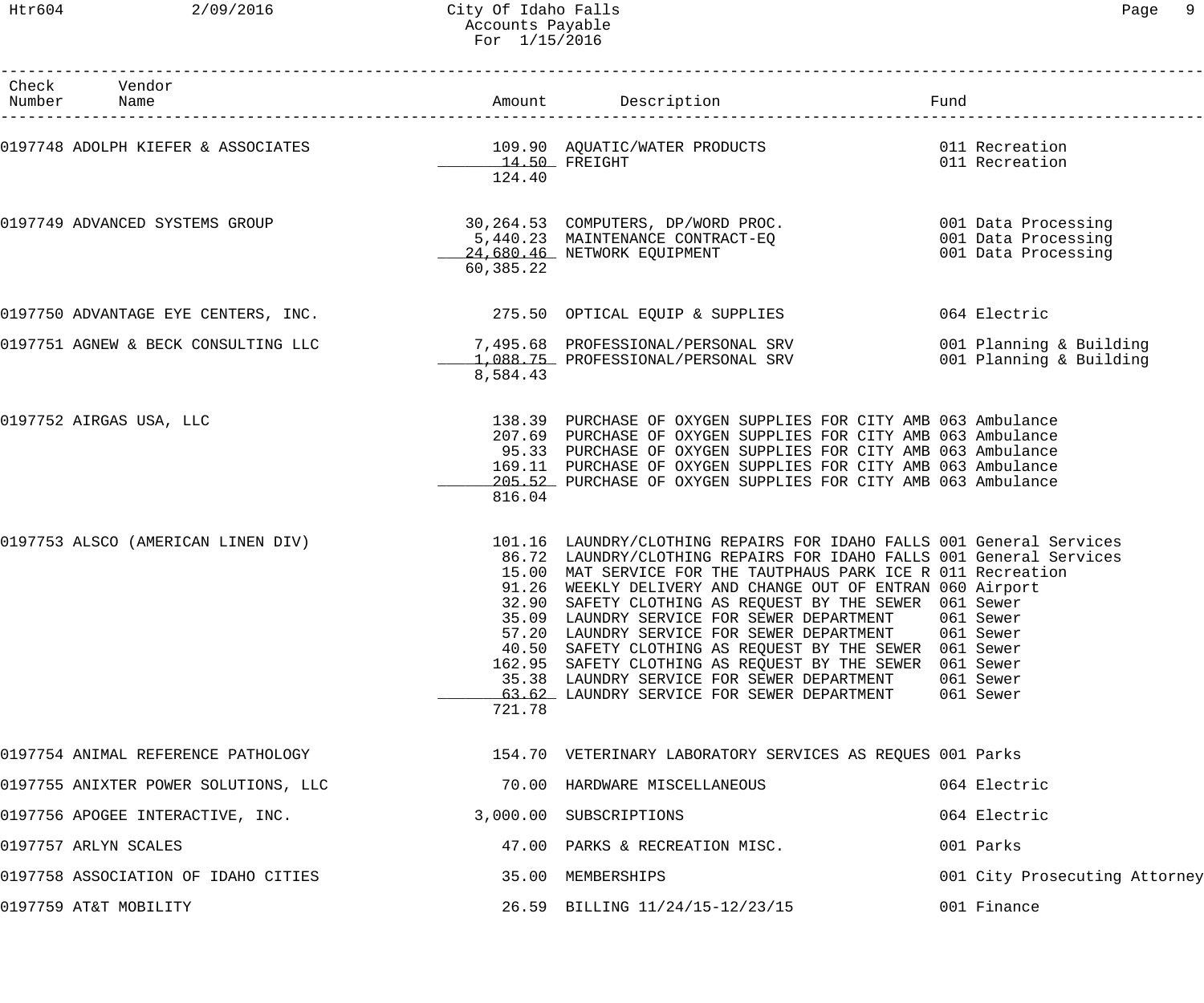Htr604 2/09/2016 City Of Idaho Falls Page 10 Accounts Payable For 1/15/2016

| Check Vendor<br>Number Name          |           |                                                                                                                                                                                                                                                                                                                                                                                                                                                                                                                  | Fund                       |
|--------------------------------------|-----------|------------------------------------------------------------------------------------------------------------------------------------------------------------------------------------------------------------------------------------------------------------------------------------------------------------------------------------------------------------------------------------------------------------------------------------------------------------------------------------------------------------------|----------------------------|
|                                      |           | 0197760 AUTOMOTIVE CHARGING & STARTING LLC           75.25 PARTS AND MINOR SUBLET REPAIRS AS REQUES 001 General Services                                                                                                                                                                                                                                                                                                                                                                                         |                            |
|                                      |           | 0197761 BASLER ELECTRIC COMPANY 4,876.49 ELECTRICAL EQUIP/SUPPLIES                                                                                                                                                                                                                                                                                                                                                                                                                                               | 064 Electric               |
| 0197762 BONNEVILLE COUNTY            | 198.00    | 105.00 LICENSES/OCTOBER 2015<br>93.00 LICENSES/NOVEMBER 2015                                                                                                                                                                                                                                                                                                                                                                                                                                                     | 001<br>001                 |
|                                      |           | 0197763 BONNEVILLE METRO PLANNING ORG 4,463.50 PROFESSIONAL/PERSONAL SRV                                                                                                                                                                                                                                                                                                                                                                                                                                         | 001 Non Departmental       |
| 0197764 BRADY INDUSTRIES LLC         | 4,350.86  | 151.64 CUSTODIAL SUPPLIES/EQUIP 060 Airport<br>3,799.00 CUSTODIAL SUPPLIES/EQUIP 060 Airport<br>190.83 TOOLS, HAND POWER/NONPOWER 064 Electric<br>49.99 TOOLS, HAND POWER/NONPOWER 064 Electric<br>159.40 TOOLS, HAND POWER/NONPOWER 064 E                                                                                                                                                                                                                                                                       |                            |
| 0197765 BROADWAY FORD, INC.          | 416.06    | 100.61 PARTS AND MINOR SUBLET REPAIRS AS REQUES 001 General Services<br>17.48 PARTS AND MINOR SUBLET REPAIRS AS REQUES 001 General Services<br>120.00 PARTS AND MINOR SUBLET REPAIRS AS REQUES 001 General Services<br>101.39 PARTS AND MINOR SUBLET REPAIRS AS REQUES 001 General Services<br>15.00 PARTS AND MINOR SUBLET REPAIRS AS REQUES 001 General Services<br>38.04 PARTS AND MINOR SUBLET REPAIRS AS REQUES 001 General Services<br>23.54 PARTS AND MINOR SUBLET REPAIRS AS REQUES 001 General Services |                            |
| 0197766 BTC CONTRACTORS, LLC         |           | 5,850.00 SNOW REMOVAL AS REQUESTED BY STREET DEPA 001 Public Works-Streets                                                                                                                                                                                                                                                                                                                                                                                                                                       |                            |
| 0197767 BURNS CONCRETE, INC.         |           | 2,404.53 ROAD/HWY MATERIAL ASPHALT                                                                                                                                                                                                                                                                                                                                                                                                                                                                               | 010 Streets                |
| 0197768 BUTLER ACTUATOR SERVICES     | 4,784.39  | 810.00 PROFESSIONAL/PERSONAL SRV<br>3,974.39 PROFESSIONAL/PERSONAL SRV                                                                                                                                                                                                                                                                                                                                                                                                                                           | 061 Water<br>061 Water     |
| 0197769 CHAPMAN AND CUTLER           |           | 25,000.00 PROFESSIONAL/PERSONAL SRV                                                                                                                                                                                                                                                                                                                                                                                                                                                                              | 064 Electric               |
| 0197770 CLASSY THREADS               | 948.88    | 589.08 CLOTHING & APPAREL<br>359.80 CLOTHING & APPAREL                                                                                                                                                                                                                                                                                                                                                                                                                                                           | 060 Airport<br>060 Airport |
| 0197771 CODALE ELECTRIC SUPPLY, INC. | 13,476.00 | 6,350.60 FIBER OPTIC MATERIAL<br>228.30 FIBER OPTIC MATERIAL<br>1,130.20 FIBER OPTIC MATERIAL<br>5,766.90 FIBER OPTIC MATERIAL                                                                                                                                                                                                                                                                                                                                                                                   | 064<br>064<br>064<br>064   |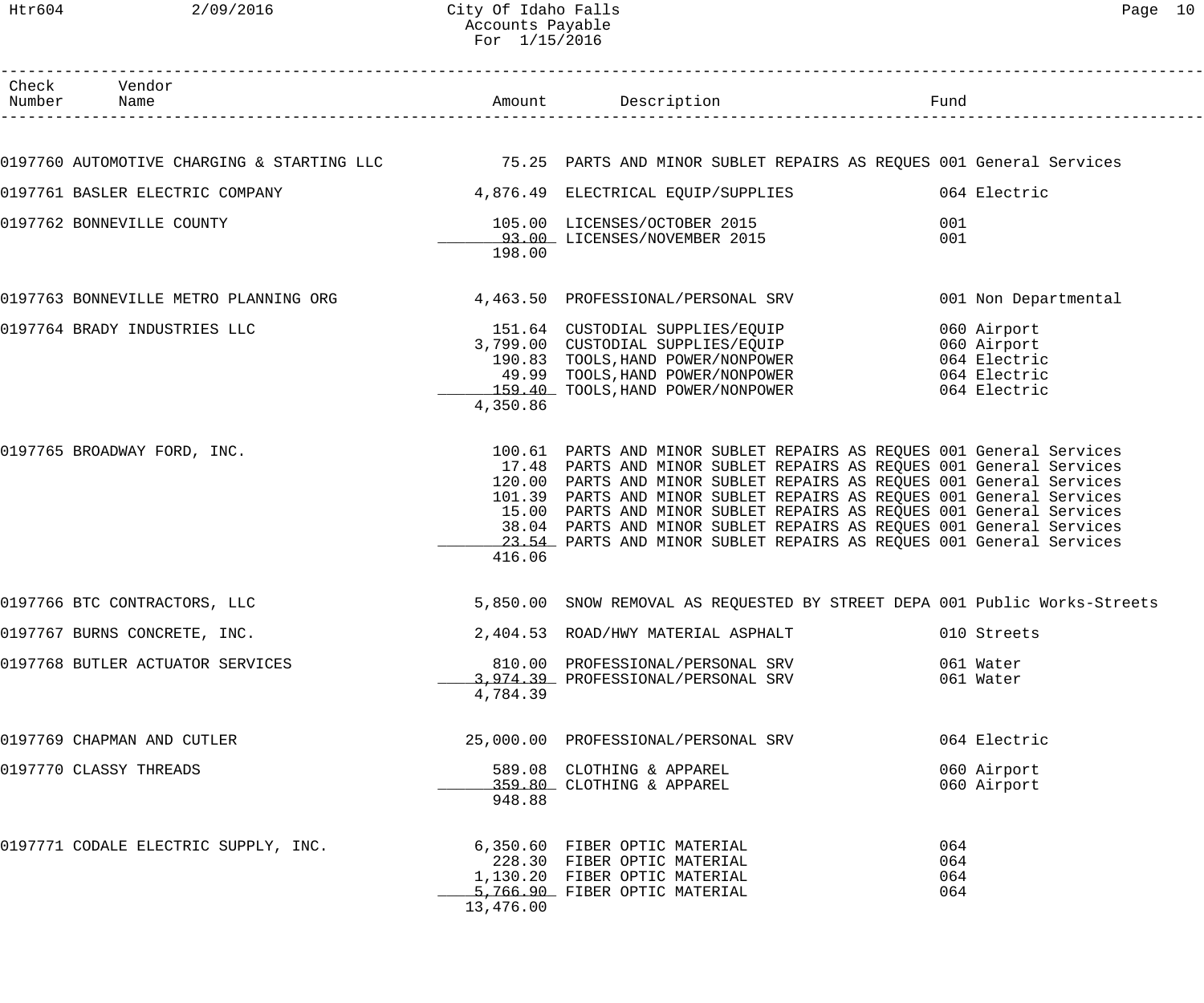| c |  |
|---|--|
|---|--|

| Htr604 | 2/09/2016                                                                | City Of Idaho Falls<br>Accounts Payable<br>For 1/15/2016 |                                                                                                                                                                                                           |                                                                                                | Page 11 |
|--------|--------------------------------------------------------------------------|----------------------------------------------------------|-----------------------------------------------------------------------------------------------------------------------------------------------------------------------------------------------------------|------------------------------------------------------------------------------------------------|---------|
|        | Check Vendor<br>Number Name                                              |                                                          | Amount Description                                                                                                                                                                                        | Fund                                                                                           |         |
|        | 0197772 COMPUSMART                                                       |                                                          | 69.00 MICROSOFT ADAPTER & DVI C                                                                                                                                                                           | 001 Fire                                                                                       |         |
|        | 0197773 DAVEY TREE SURGERY COMPANY $24,224.16$ CONSTRUCTION JOB/CONTRACT |                                                          |                                                                                                                                                                                                           | 064 Electric                                                                                   |         |
|        | 0197774 DELL COMPUTER CORPORATION, DBA                                   | 7,414.89                                                 | 287.20 COMPUTERS, DP/WORD PROC.<br>1,714.29 COMPUTERS, DP/WORD PROC.<br>298.72 COMPUTERS, DP/WORD PROC.<br>298.72 COMPUTERS, DP/WORD PROC.<br>4,815.96 COMPUTERS, DP/WORD PROC.                           | 001 Data Processing<br>001 Data Processing<br>001 Mayor<br>001 Data Processing<br>064 Electric |         |
|        | 0197775 DENNINGS SHOWKASE                                                |                                                          | 499.00 OVEN STATION 5                                                                                                                                                                                     | 001 Fire                                                                                       |         |
|        | 0197776 DEPATCO, INC.                                                    |                                                          | 47,294.42 CONSTRUCTION JOB/CONTRACT                                                                                                                                                                       | 001 Parks                                                                                      |         |
|        | 0197777 DOMINO'S PIZZA - DBA                                             |                                                          | 61.12 PIZZA AND DELIVERY CHARGES FOR BIRTHDAY 011 Recreation                                                                                                                                              |                                                                                                |         |
|        | 0197778 ELECTRICAL CONSULTANTS, INC.                                     |                                                          | 5,801.00 PROFESSIONAL/PERSONAL SRV                                                                                                                                                                        | 064 Electric                                                                                   |         |
|        | 0197779 ESRI/ENVIROMENTAL SYS RESEARCH                                   |                                                          | 3,150.00 COMPUTERS, DP/WORD PROC.                                                                                                                                                                         | 001 Public Works GIS                                                                           |         |
|        | 0197780 FERGUSON ENTERPRISES, INC.                                       |                                                          | 38.38 4X5 21 WIRE FLAG BLUE 100                                                                                                                                                                           | 061 Water                                                                                      |         |
|        | 0197781 FIN FUN MERMAID LLC                                              |                                                          | 189.00 INVENTORY OF MERMAID TAILS AS REQUESTED 011 Recreation                                                                                                                                             |                                                                                                |         |
|        | 0197782 FIRST RESPONDERS                                                 | 451.00                                                   | 23.00 ALTERATIONS AND/OR EMBROIDERY TO POLICE 001 Police<br>214.00 YEARLY CLOTHING ALLOWANCE<br>214.00 YEARLY CLOTHING ALLOWANCE                                                                          | 010 Streets<br>010 Streets                                                                     |         |
|        | 0197783 FISHER'S TECHNOLOGY                                              | 350.63                                                   | 59.75 MAINTENANCE CONTRACT-EQ<br>72.72 MAINTENANCE CONTRACT-EQ 064 Electric<br>72.72 MAINTENANCE CONTRACT-EQ 064 Electric<br>29.09 MAINTENANCE CONTRACT-EQ 064 Electric<br>116.35 MAINTENANCE CONTRACT-EQ | 064 Electric<br>064 Electric                                                                   |         |
|        | 0197784 FLEETPRIDE, INC.                                                 |                                                          | 62.37 PARTS AS REQUESTED BY CITY OF IDAHO FALL 001 General Services<br>18.40 PARTS AS REQUESTED BY CITY OF IDAHO FALL 001 General Services                                                                |                                                                                                |         |

| 0197785 FLEXKRETE TECHNOLOGIES | 620.43 CONCRETE                    | 010 Streets      |
|--------------------------------|------------------------------------|------------------|
| 0197786 FLIGHTVIEW, INC.       | 1,100.00 PROFESSIONAL/PERSONAL SRV | 060 Airport      |
| 0197787 GAYLEN DENNING         | 57.50 REIMBURSEMENTS               | 018 Golf Courses |

80.77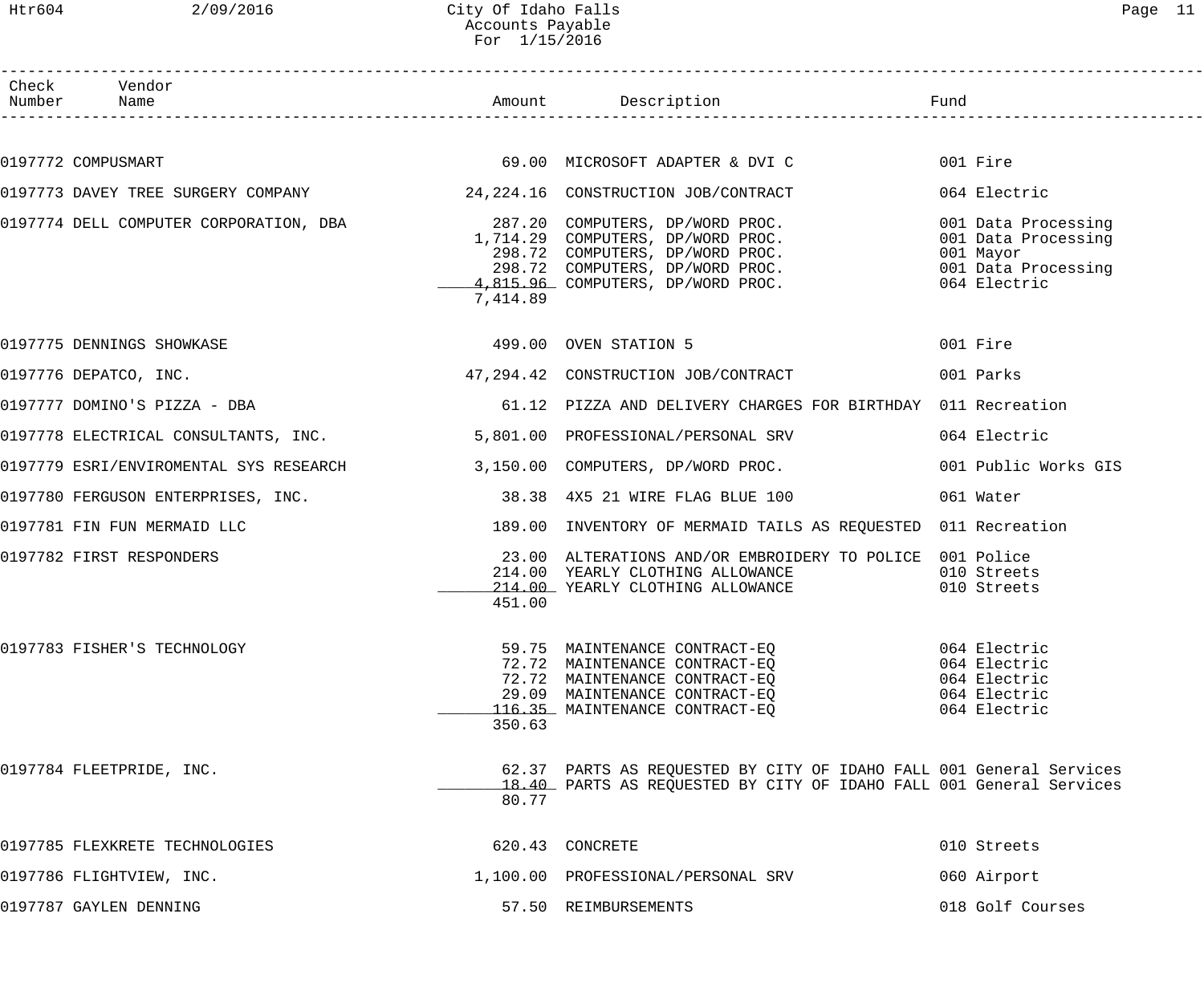#### Htr604 2/09/2016 City Of Idaho Falls Page 12 Accounts Payable For 1/15/2016

| Check Vendor<br>Number Name            |          |                                                                                                                                                                                                                                                                                                                                                                                                                                                                                                     |                                                                                                                                    |
|----------------------------------------|----------|-----------------------------------------------------------------------------------------------------------------------------------------------------------------------------------------------------------------------------------------------------------------------------------------------------------------------------------------------------------------------------------------------------------------------------------------------------------------------------------------------------|------------------------------------------------------------------------------------------------------------------------------------|
|                                        | 246.03   | 0197788 GRAHAM FIRE APPARATUS SALES & SRVCE 218.62 EQ REPAIR AND MAINT 1997788 GRAHAM FIRE APPARATUS SALES & SRVCE<br>27.41 FREIGHT 1998 MAINT 1999 1999 COL General Services                                                                                                                                                                                                                                                                                                                       |                                                                                                                                    |
|                                        | 3,448.00 | 900.00 FREIGHT 900.00 PREIGHT 900.00 PREIGHT 018 Golf Courses                                                                                                                                                                                                                                                                                                                                                                                                                                       |                                                                                                                                    |
|                                        |          | 0197790 HANSEN, JOELYN 1,161.00 REIMBURSEMENTS 001 Police                                                                                                                                                                                                                                                                                                                                                                                                                                           |                                                                                                                                    |
|                                        |          | 0197791 HENDRICKSONS TOWING, INC. THE REARD MANUSING THE REARY OF SERVICE - CITY VEHICLES AS REQUESTED 001 General Services                                                                                                                                                                                                                                                                                                                                                                         |                                                                                                                                    |
|                                        |          | 0197792 HILL'S PET NUTRITION SALES,INC                  95.04  SHIPPING CHARGES FOR DONATED ANIMAL FOOD 001 Police                                                                                                                                                                                                                                                                                                                                                                                  |                                                                                                                                    |
| 0197793 HIRNING TRUCK CENTER           |          | 260.00 PARTS AND MINOR SUBLET REPAIRS AS REQUES 001 General Services                                                                                                                                                                                                                                                                                                                                                                                                                                |                                                                                                                                    |
| 0197794 HODGES, GENE K                 |          | 190.50 BLAINE REED                                                                                                                                                                                                                                                                                                                                                                                                                                                                                  | 001 Police                                                                                                                         |
| 0197795 HOME DEPOT                     | 1,118.49 | 20.52 STAPLE GUN & STAPLES<br>164.04 PLANKING/PLYWOOD<br>67.98 INSULATION 001 Parks<br>21.92 FOAM SEALANT FOR SALT BRI 010 Streets<br>103.76 MEDIUM LED (60 WATTS) G16 60 060 Airport<br>103.76 MEDIUM LED (60 WATTS) A15 060 Airport<br>17.06 TILE & LAMINATE SYSTEM<br>9.97 STANLEY 25'X1" POWERLOCK<br>15.97 OFFSET TINNER SNIP<br>29.09 NICHOLSON 8" HANDY FILE /<br>99.00 DEWALT 18V BATTERY 2 PACK<br>79.00 INSPECTION CAMERA CA-25<br>67.97 SECURITY CABLE<br>71.64 BLOW TORCH/ KIT, PROPANE | 001 Parks<br>060 Airport<br>060 Airport<br>060 Airport<br>060 Airport<br>060 Airport<br>060 Airport<br>061 Water<br>062 Sanitation |
| 0197796 HONNEN EQUIPMENT COMPANY       |          | 916.56 PARTS AND MINOR SUBLET REPAIRS AS REQUES 001 General Services                                                                                                                                                                                                                                                                                                                                                                                                                                |                                                                                                                                    |
| 0197797 HOWARD EQUIPMENT & SUPPLY      | 817.07   | 33.56 PURCHASE OF ANIMAL FOOD AND SUPPLIES FOR 001 Parks<br>783.51 PURCHASE OF ANIMAL FOOD AND SUPPLIES FOR 001 Parks                                                                                                                                                                                                                                                                                                                                                                               |                                                                                                                                    |
| 0197798 HUB INT'L MOUNTAIN STATES LMTD | 120.00   | 60.00 SUBSCRIPTIONS<br>60.00 SUBSCRIPTIONS                                                                                                                                                                                                                                                                                                                                                                                                                                                          | 001 Police<br>001 Police                                                                                                           |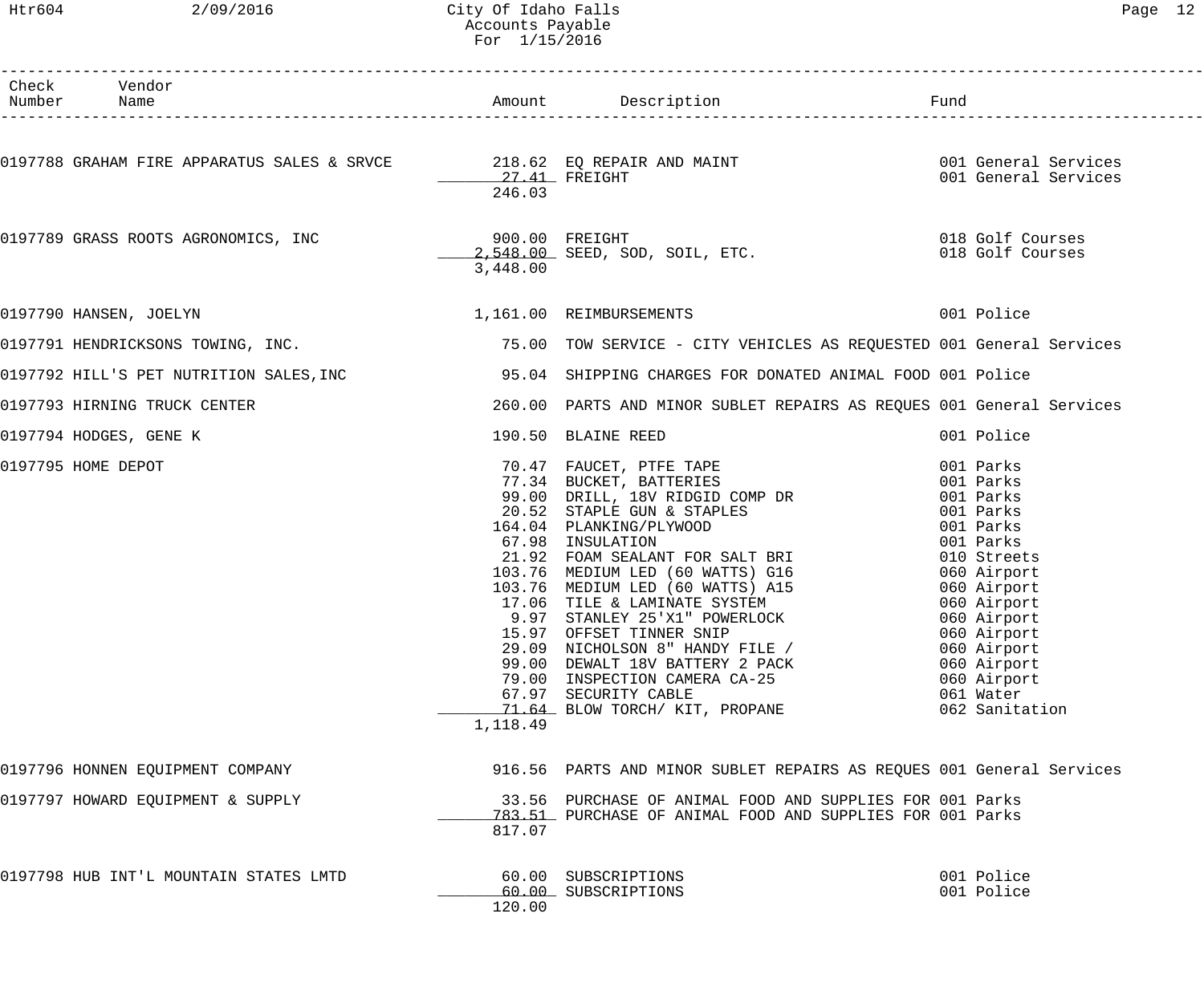#### Htr604 2/09/2016 City Of Idaho Falls Page 13 Accounts Payable For 1/15/2016

| Check Vendor<br>Number Name                                                  |           | Amount Description                                                                                                                                                                                                                                                                                                                                                                                                                                                                                          | Fund                         |
|------------------------------------------------------------------------------|-----------|-------------------------------------------------------------------------------------------------------------------------------------------------------------------------------------------------------------------------------------------------------------------------------------------------------------------------------------------------------------------------------------------------------------------------------------------------------------------------------------------------------------|------------------------------|
|                                                                              | 399.20    | 0197799 HUGHES FIRE EQUIPMENT, INC. THE SALE SALE 2013.62 PARTS AS REQUESTED BY CITY OF IDAHO FALL 001 General Services<br>55.58 PARTS AS REQUESTED BY CITY OF IDAHO FALL 001 General Services                                                                                                                                                                                                                                                                                                              |                              |
| 0197800 HURZELER MACHINE                                                     | 375.00    | 75.00 REPAIR PUMP SHAFT<br>300.00 BORE SLEEVE HOUSING                                                                                                                                                                                                                                                                                                                                                                                                                                                       | 064 Electric<br>064 Electric |
| 0197801 IDAHO ASSOC OF BLDG OFFICIALS                                        |           | 265.00 MEMBERSHIPS                                                                                                                                                                                                                                                                                                                                                                                                                                                                                          | 001 Planning & Building      |
| 0197802 IDAHO DEPT OF AGRICULTURE                                            |           | 12.00 SUBSCRIPTIONS                                                                                                                                                                                                                                                                                                                                                                                                                                                                                         | 001 Police                   |
| 0197803 IDAHO FALLS PETERBILT                                                | 2.76      | 17.45- EQ REPAIR AND MAINT<br>20.21 EQ REPAIR AND MAINT                                                                                                                                                                                                                                                                                                                                                                                                                                                     | 001<br>001                   |
| 0197804 IDAHO TRANSPORTATION DEPARTMNT 68,497.86 TRAFFIC PAINT               |           |                                                                                                                                                                                                                                                                                                                                                                                                                                                                                                             | 001 Public Works Engineering |
| 0197805 INTELLICORP RECORDS, INC.                                            |           | 1,102.10 BACKGROUND CHECKS - VOLUNTEERS FOR SPORT 011 Recreation                                                                                                                                                                                                                                                                                                                                                                                                                                            |                              |
| 0197806 INTERMECH, INC.                                                      | 15,836.16 | 749.98 WASTE WATER TREATMENT<br>15,086.18 WASTE WATER TREATMENT                                                                                                                                                                                                                                                                                                                                                                                                                                             | 061 Sewer<br>061 Sewer       |
| 0197807 JVIATION, INC.                                                       |           |                                                                                                                                                                                                                                                                                                                                                                                                                                                                                                             |                              |
| 0197808 KEY-LINE AUTOMOTIVE WAREHOUSE                                        | 266.52    | 5.86 PARTS AS REQUESTED BY CITY OF IDAHO FALL 001 General Services<br>94.78 PARTS AS REQUESTED BY CITY OF IDAHO FALL 001 General Services<br>73.10 PARTS AS REQUESTED BY CITY OF IDAHO FALL 001 General Services<br>19.45 PARTS AS REQUESTED BY CITY OF IDAHO FALL 001 General Services<br>48.52 PARTS AS REQUESTED BY CITY OF IDAHO FALL 001 General Services<br>18.41 PARTS AS REQUESTED BY CITY OF IDAHO FALL 001 General Services<br>6.40 PARTS AS REQUESTED BY CITY OF IDAHO FALL 001 General Services |                              |
| 0197809 KNIFE RIVER CORPORATION-NORTHWEST 1,897.18 CONSTRUCTION JOB/CONTRACT |           |                                                                                                                                                                                                                                                                                                                                                                                                                                                                                                             | 012 Library                  |
| 0197810 LEXIS NEXIS RISK DATA MANAGEMENT                                     |           | 50.00 ADVANCE PEOPLE LOCATOR SERVICES FOR POLI 001 Police                                                                                                                                                                                                                                                                                                                                                                                                                                                   |                              |
| 0197811 LION GROUP, INC.                                                     |           | 10,723.44 CLOTHING & APPAREL                                                                                                                                                                                                                                                                                                                                                                                                                                                                                | 001 Fire                     |
| 0197812 LOHSE, TIM J.                                                        |           | 250.00 ATTENDANT FOR PINECREST CLUBHOUSE                                                                                                                                                                                                                                                                                                                                                                                                                                                                    | 018 Golf Courses             |
| 0197813 LOWE'S COMMERCIAL SERVICES                                           |           | 34.59 ELEC/IF POWER<br>94.05 TOOLS, HAND POWER/NONPOWER                                                                                                                                                                                                                                                                                                                                                                                                                                                     | 064 Electric<br>064 Electric |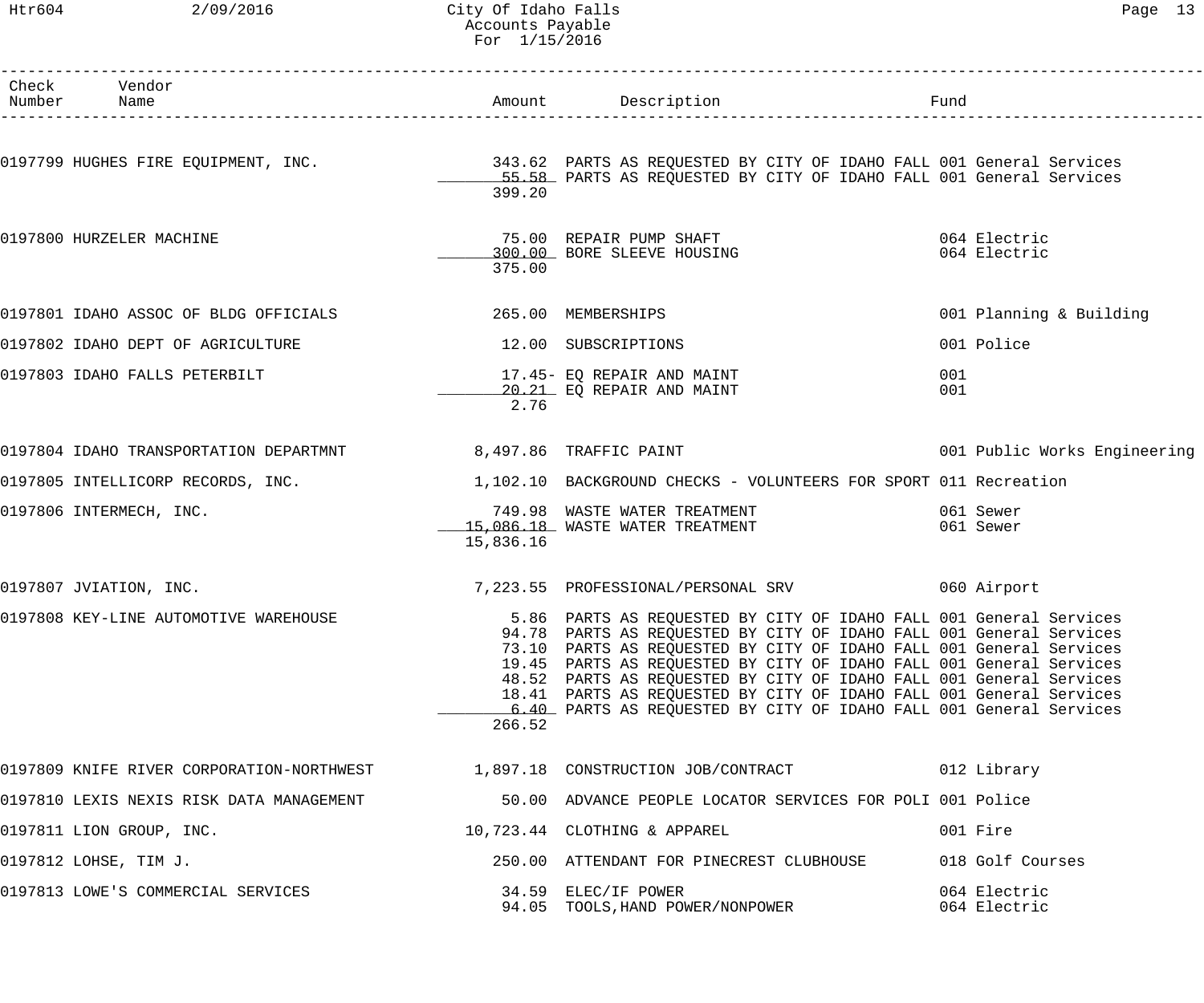## Htr604 2/09/2016 City Of Idaho Falls Page 14 Accounts Payable For 1/15/2016

| г<br>ч. |  |
|---------|--|
|---------|--|

| Check Vendor<br>Number Name                                                                         |          |                                                                                                                                                                                                                                                                                                                                                                                                                                                                                                                                                                                     |                              |
|-----------------------------------------------------------------------------------------------------|----------|-------------------------------------------------------------------------------------------------------------------------------------------------------------------------------------------------------------------------------------------------------------------------------------------------------------------------------------------------------------------------------------------------------------------------------------------------------------------------------------------------------------------------------------------------------------------------------------|------------------------------|
| 0197813 LOWE'S COMMERCIAL SERVICES 18.97 ELEC/IF POWER<br>125.17 HARDWARE MISCELLANEOUS             | 272.78   |                                                                                                                                                                                                                                                                                                                                                                                                                                                                                                                                                                                     | 064 Electric<br>064 Electric |
| 0197814 MCCAIN TRAFFIC SUPPLY 6,520.00 TRAFFIC                                                      |          |                                                                                                                                                                                                                                                                                                                                                                                                                                                                                                                                                                                     | 064                          |
| 0197815 MCMASTER-CARR SUPPLY COMPANY 308.40 HARDWARE MISCELLANEOUS<br>412.73 HARDWARE MISCELLANEOUS | 721.13   |                                                                                                                                                                                                                                                                                                                                                                                                                                                                                                                                                                                     | 064 Electric<br>064 Electric |
|                                                                                                     |          | 0197816 MEDICAL IMAGING, INC. THE SERVICE SERVICE SERVICE SERVICE SERVICE SERVICE SERVICE SERVICE SERVICE SERV                                                                                                                                                                                                                                                                                                                                                                                                                                                                      |                              |
| 0197817 MIKE'S PHARMACY                                                                             |          | 1,835.50 PURCHASE OF DRUGS AND SUPPLIES FOR CITY 063 Ambulance                                                                                                                                                                                                                                                                                                                                                                                                                                                                                                                      |                              |
|                                                                                                     | 53.95    | 0197818 MOUNTAIN VALLEY FLOOR MATS LLC 17.15 CLEANING AND RENTAL FLOOR MATS FOR ANIMA 001 Police<br>18.40 LAUNDRY SERVICE/MATS FOR SANITATION DEPA 062 Sanitation<br>18.40 LAUNDRY SERVICE/MATS FOR SANITATION DEPA 062 Sanitation                                                                                                                                                                                                                                                                                                                                                  |                              |
| 0197819 MOWER OFFICE SYSTEMS                                                                        | 2,109.50 | 70.00 OFFICE SUPPLIES, GENERAL 001 Police<br>250.25 OFFICE SUPPLIES, GENERAL 001 Police<br>110.00 OFFICE SUPPLIES, GENERAL 001 Police<br>1,150.00 OFFICE SUPPLIES, GENERAL 001 Police<br>529.25 OFFICE SUPPLIES, GENERAL 001 Police                                                                                                                                                                                                                                                                                                                                                 |                              |
| 0197820 NAPA AUTO PARTS                                                                             | 115.29   | 36.98 PARTS AS REQUESTED BY CITY OF IDAHO FALL 001 General Services<br>26.79 PARTS AS REQUESTED BY CITY OF IDAHO FALL 001 General Services<br>12.79 PARTS AS REQUESTED BY CITY OF IDAHO FALL 001 General Services<br>26.79 PARTS AS REQUESTED BY CITY OF IDAHO FALL 001 General Services<br>4.29 PARTS AS REQUESTED BY CITY OF IDAHO FALL 001 General Services<br>45.98- PARTS AS REQUESTED BY CITY OF IDAHO FALL 001 General Services<br>49.98 PARTS AS REQUESTED BY CITY OF IDAHO FALL 001 General Services<br>3.65 PARTS AS REQUESTED BY CITY OF IDAHO FALL 001 General Services |                              |
| 0197821 NORTHERN TOOL & EQUIPMENT CO.                                                               |          | 58.18 WASTE WATER TREATMENT                                                                                                                                                                                                                                                                                                                                                                                                                                                                                                                                                         | 061 Sewer                    |
| 0197822 NORTHGATE VETERINARY HOSPITAL                                                               |          | 75.00 SPAY AND NEUTER SERVICES FOR THE ANIMAL 001 Police<br>12.00 SPAY AND NEUTER SERVICES FOR THE ANIMAL 001 Police<br>32.00 SPAY AND NEUTER SERVICES FOR THE ANIMAL 001 Police<br>70.00 SPAY AND NEUTER SERVICES FOR THE ANIMAL 001 Police<br>31.50 SPAY AND NEUTER SERVICES FOR THE ANIMAL 001 Police<br>107.00 SPAY AND NEUTER SERVICES FOR THE ANIMAL 001 Police<br>118.00 SPAY AND NEUTER SERVICES FOR THE ANIMAL 001 Police<br>12.00 SPAY AND NEUTER SERVICES FOR THE ANIMAL 001 Police                                                                                      |                              |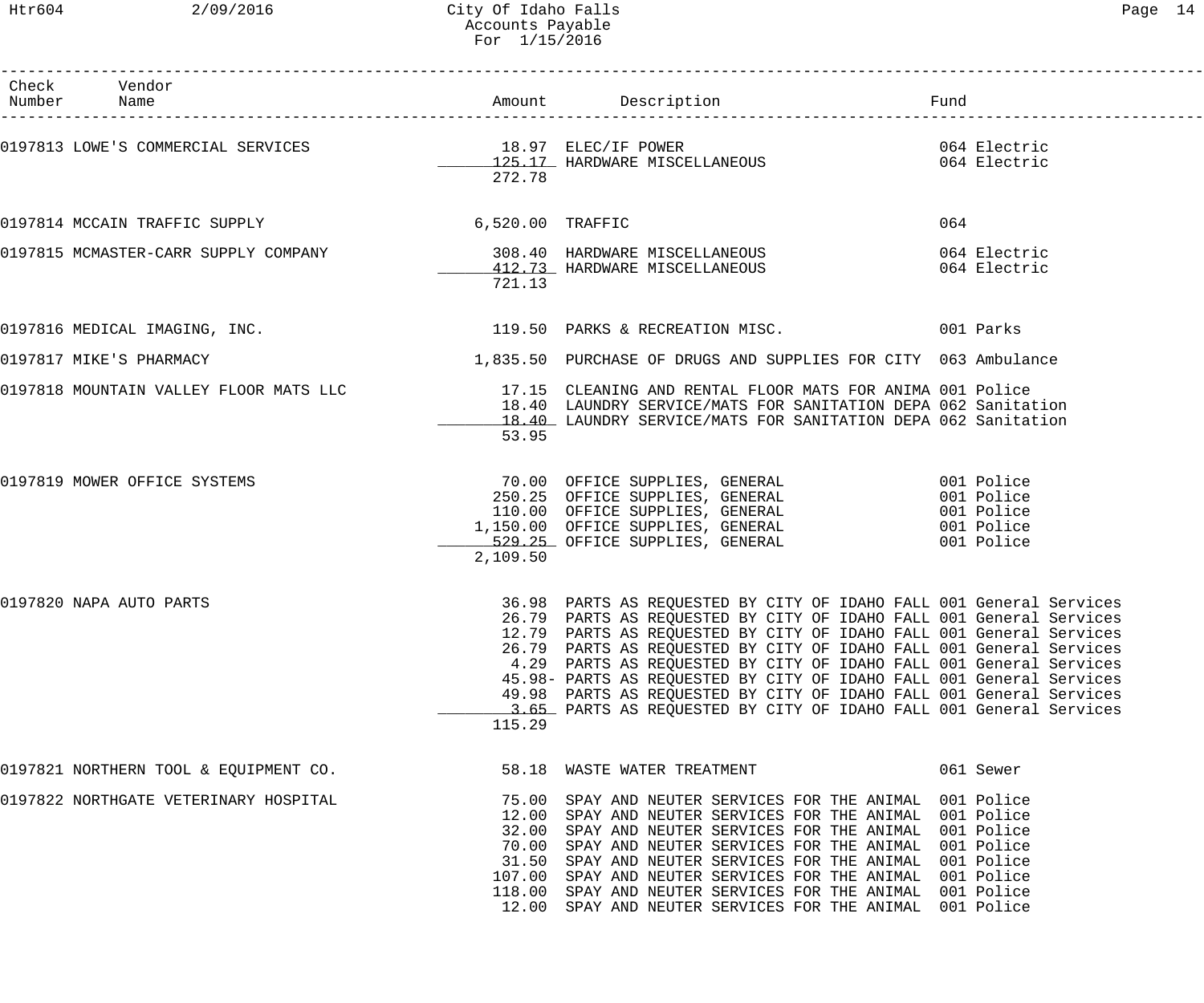| Check Vendor<br>Number Name                                  |                                  |                                                                                                                                                                                                                                                                                                                                                                                                                     |                                                                                                                                                                                                                            |
|--------------------------------------------------------------|----------------------------------|---------------------------------------------------------------------------------------------------------------------------------------------------------------------------------------------------------------------------------------------------------------------------------------------------------------------------------------------------------------------------------------------------------------------|----------------------------------------------------------------------------------------------------------------------------------------------------------------------------------------------------------------------------|
|                                                              | 636.50                           | 0197822 NORTHGATE VETERINARY HOSPITAL <b>1999 10 SPAY AND NEUTER SERVICES FOR THE ANIMAL</b> 001 Police<br>22.00 SPAY AND NEUTER SERVICES FOR THE ANIMAL 001 Police<br>12.00 SPAY AND NEUTER SERVICES FOR THE ANIMAL 001 Police<br>43.00 SPAY AND NEUTER SERVICES FOR THE ANIMAL 001 Police<br>38.00 SPAY AND NEUTER SERVICES FOR THE ANIMAL 001 Police<br>44.00 SPAY AND NEUTER SERVICES FOR THE ANIMAL 001 Police |                                                                                                                                                                                                                            |
| 0197823 NORTHWEST PUBLIC POWER ASSOC. 4 110.00 ELEC/IF POWER |                                  |                                                                                                                                                                                                                                                                                                                                                                                                                     | 064 Electric                                                                                                                                                                                                               |
| 0197824 OSWALD SERVICE, INC.                                 |                                  | 54.95 PARTS AS REQUESTED BY CITY OF IDAHO FALL 001 General Services                                                                                                                                                                                                                                                                                                                                                 |                                                                                                                                                                                                                            |
|                                                              |                                  | 0197825 PACIFIC WEST CONSTRUCTION, INC. 374,870.91 CONSTRUCTION JOB/CONTRACT 001 General Services                                                                                                                                                                                                                                                                                                                   |                                                                                                                                                                                                                            |
|                                                              | 7,077.43 HARDWARE<br>15, 136. 32 | 0197826 PLATT ELECTRIC / REXEL, INC.<br>1,048.89 HARDWARE<br>1,048.89 HARDWARE                                                                                                                                                                                                                                                                                                                                      | 064 Electric<br>064 Electric<br>064 Electric                                                                                                                                                                               |
| 0197827 POST REGISTER, THE                                   | 7,365.71                         | 35.63 LEGAL NOTICES FOR DEC2015<br>5,391.90 LEGAL NOTICES FOR DEC2015<br>414.69 LEGAL NOTICES FOR DEC2015<br>88.59 LEGAL NOTICES FOR DEC2015<br>68.40 LEGAL NOTICES FOR DEC2015<br>102.21 LEGAL NOTICES FOR DEC2015<br>41.33 LEGAL NOTICES FOR D                                                                                                                                                                    | 001 City Attorney<br>001 Non Departmental<br>001 Planning & Building<br>001 Planning & Building<br>001 Fire<br>001 Parks<br>001 Public Works Engineering<br>001 Public Works Engineering<br>062 Sanitation<br>064 Electric |
| 0197828 POWER ENGINEERING COMPANY, INC.                      | 924.50                           | 492.50 AIR CONDITIONING/HEATING<br>432.00 PECO 8410-05, ADDITIVE                                                                                                                                                                                                                                                                                                                                                    | 001 General Services<br>061 Sewer                                                                                                                                                                                          |
| 0197829 PROVEN COMPLIANCE SOLUTIONS                          |                                  | 322.50 PROFESSIONAL/PERSONAL SRV                                                                                                                                                                                                                                                                                                                                                                                    | 064 Electric                                                                                                                                                                                                               |
| 0197830 PSI ENVIRONMENTAL                                    |                                  | 115.96 GARBAGE PICKUP FOR FIRE STATION #2                                                                                                                                                                                                                                                                                                                                                                           | 001 Fire                                                                                                                                                                                                                   |
| 0197831 PUBLIC POWER COUNCIL                                 | 44,266.00                        | 30,906.00 MEMBERSHIPS<br>6,680.00 MEMBERSHIPS<br>6,680.00 MEMBERSHIPS                                                                                                                                                                                                                                                                                                                                               | 064 Electric<br>064 Electric<br>064 Electric                                                                                                                                                                               |
| 0197832 R & S DISTRIBUTING                                   |                                  | 806.37 CUSTODIAL SUPPLIES/EQUIP                                                                                                                                                                                                                                                                                                                                                                                     | 060 Airport                                                                                                                                                                                                                |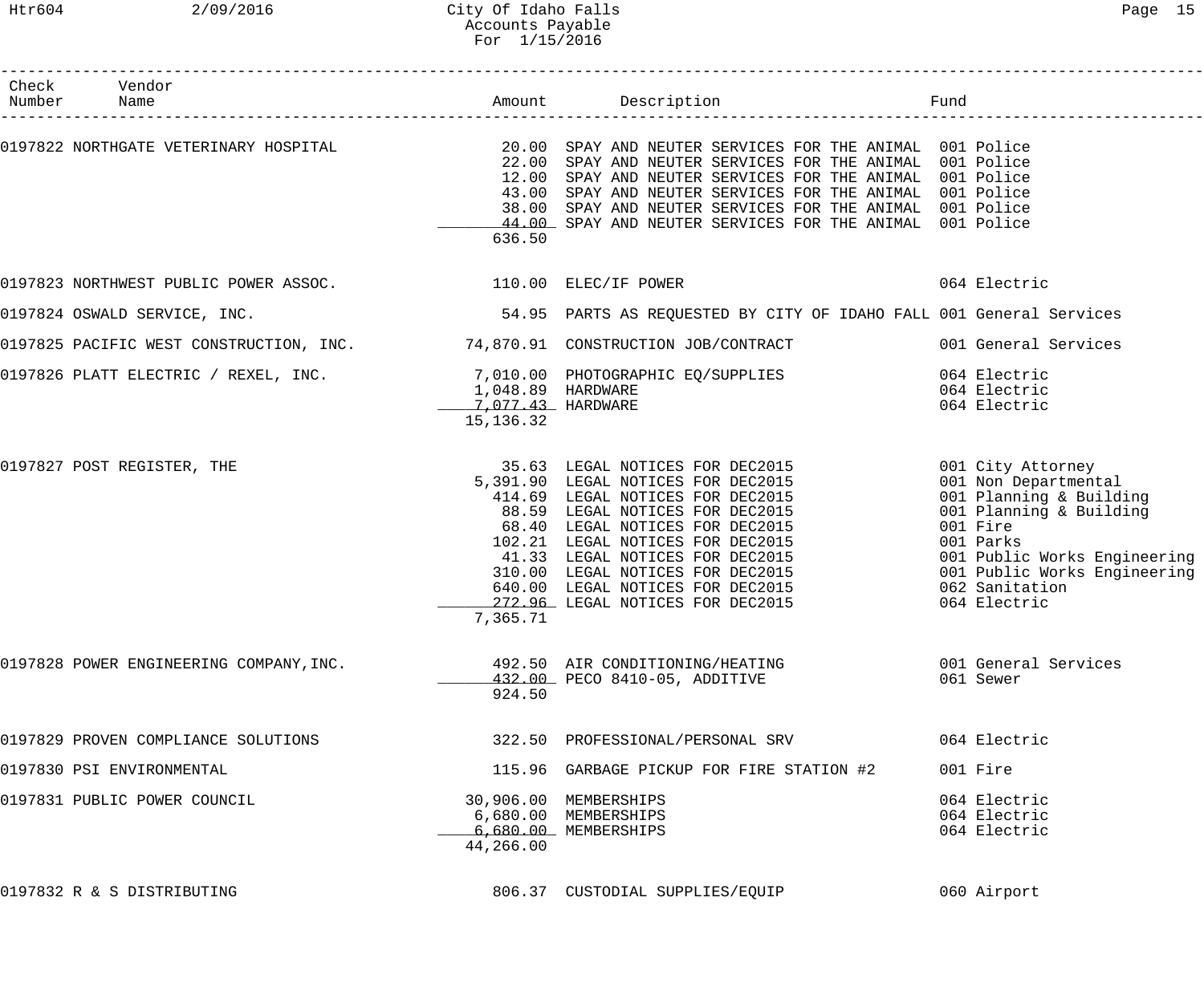| Check Vendor<br>Number Name                                            |           | Amount Description                                                                                                                                                                                                                                                                   | Fund                                                                                                             |
|------------------------------------------------------------------------|-----------|--------------------------------------------------------------------------------------------------------------------------------------------------------------------------------------------------------------------------------------------------------------------------------------|------------------------------------------------------------------------------------------------------------------|
| 0197833 R-TRUCKS, INC.                                                 |           | 4,924.50 SNOW REMOVAL AS REQUESTED BY STREET DIVI 001 Public Works-Streets                                                                                                                                                                                                           |                                                                                                                  |
|                                                                        |           | 0197834 RHODEHOUSE CONSTRUCTION, INC. 40 19,912.50 SNOW REMOVAL AS REQUESTED BY STREET DEPA 001 Public Works-Streets                                                                                                                                                                 |                                                                                                                  |
| 0197835 RICHARDSON CONCRETE, INC. $3,242.70$ CONSTRUCTION JOB/CONTRACT |           |                                                                                                                                                                                                                                                                                      | 010 Streets                                                                                                      |
| 0197836 RIVERBEND COMMUNICATIONS                                       | 2,242.00  | 1,456.00 PROMOTION ITEMS<br>262.06 PROMOTION ITEMS<br>261.97 PROMOTION ITEMS<br>261.97 PROMOTION ITEMS<br>261.97 PROMOTION ITEMS                                                                                                                                                     | 001 Parks<br>018 Golf Courses<br>018 Golf Courses<br>018 Golf Courses                                            |
|                                                                        |           | 0197837 ROCKNAKS HARDWARE PLUS, INC. 30 SO 199 MISCELLANEOUS TOOL, HARDWARE & IRRIGATIO 001 Parks                                                                                                                                                                                    |                                                                                                                  |
| 0197838 ROCKY MOUNTAIN POWER                                           | 3,232.36  | 1,545.58 UTILITIES / JANUARY 2016<br>525.94 UTILITIES / JANUARY 2016<br>433.09 UTILITIES / JANUARY 2016<br>468.46 UTILITIES / JANUARY 2016<br>98.75 UTILITIES / JANUARY 2016<br>74.31 UTILITIES / JANUARY 2016<br>$53.38$ UTILITIES / JANUARY 2016<br>32.85 UTILITIES / JANUARY 2016 | 001 Parks<br>001 Parks<br>001 Cemeteries<br>001 Fire<br>001 Cemeteries<br>061 Sewer<br>061 Sewer<br>064 Electric |
| 0197839 RON SAYER DODGE, INC.                                          | 259.88    | 16.13 PARTS AND MINOR SUBLET REPAIRS AS REQUES 001 General Services<br>243.75 PARTS AND MINOR SUBLET REPAIRS AS REQUES 001 General Services                                                                                                                                          |                                                                                                                  |
| 0197840 RON'S TIRE INC.                                                | 187.58    | 13.47 REPAIRS AND SUPPLIES AS REQUESTED BY HOR 001 Parks<br>75.58 REPAIRS AND SUPPLIES AS REQUESTED BY PAR 001 Parks<br>98.53 REPAIRS AND SUPPLIES AS REQUESTED BY PAR 001 Parks                                                                                                     |                                                                                                                  |
| 0197841 RUSH TRUCK CENTERS, INC.                                       |           | 220.50 PARTS AS REQUESTED BY CITY OF IDAHO FALL 001 General Services                                                                                                                                                                                                                 |                                                                                                                  |
| 0197842 SKYLINE ANIMAL HOSPITAL                                        |           | 236.45 VETERINARY SERVICES AND DOG FOOD FOR IFP 001 Police                                                                                                                                                                                                                           |                                                                                                                  |
| 0197843 SPORTSMANS WAREHOUSE                                           |           | 811.61 CLOTHING & APPAREL                                                                                                                                                                                                                                                            | 001 General Services                                                                                             |
| 0197844 STANDARD PLUMBING SUPPLY CO.                                   |           | 11.00 1 1/2 ABS PLUG                                                                                                                                                                                                                                                                 | 062 Sanitation                                                                                                   |
| 0197845 STICK IT SHOP, INC.                                            |           | 12.70 STICKERS                                                                                                                                                                                                                                                                       | 011 Recreation                                                                                                   |
| 0197846 SUNGARD PUBLIC SECTOR, INC.                                    | 70,074.89 | 69,994.89 MAINTENANCE CONTRACT-EQ<br>80.00 AFFORDABLE CARE ACT-1094/                                                                                                                                                                                                                 | 001 Data Processing<br>001 Data Processing                                                                       |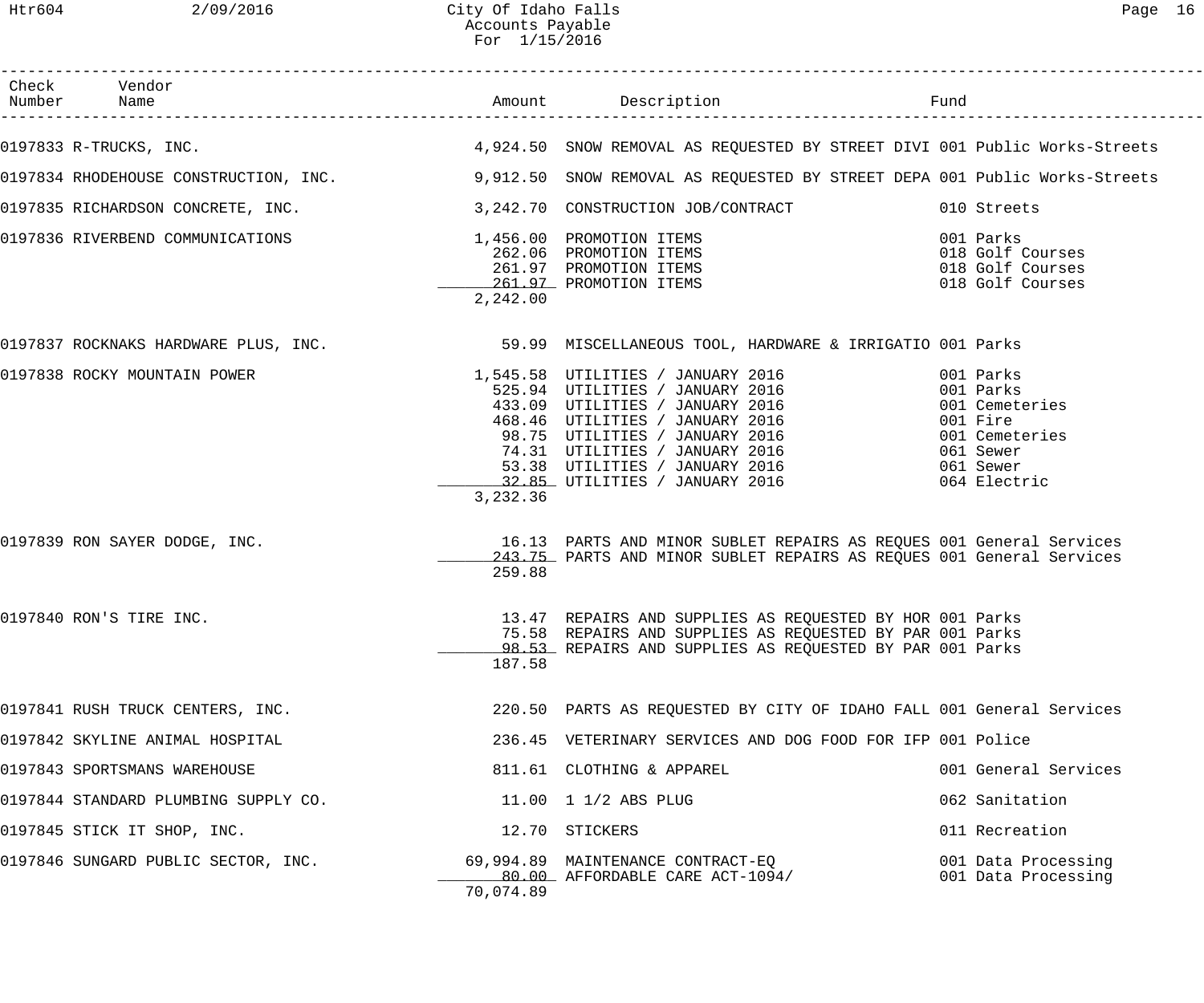Htr604 2/09/2016 City Of Idaho Falls Page 17 Accounts Payable For 1/15/2016

| Check | Vendor<br>Number Name                                                     |                | Amount Description                                                                                                        | Fund                      |
|-------|---------------------------------------------------------------------------|----------------|---------------------------------------------------------------------------------------------------------------------------|---------------------------|
|       |                                                                           |                |                                                                                                                           |                           |
|       |                                                                           |                | 0197847 TATE'S EXCAVATION, INC. THE SANDA MALL 2,370.00 SNOW REMOVAL AS REQUESTED BY STREET DEPA 001 Public Works-Streets |                           |
|       | 0197848 TECHSMITH CORPORTATION                                            |                | 300.60 COMPUTERS, DP/WORD PROC. 001 Data Processing                                                                       |                           |
|       | 0197849 TETON CLEANERS AND LAUNDRY                                        | 21.00<br>33.00 | LAUNDRY SERVICE FOR CITY OF IDAHO FALLS 062 Sanitation<br>12.00 LAUNDRY SERVICE FOR CITY OF IDAHO FALLS 062 Sanitation    |                           |
|       | 0197850 THOMPSON, TERI                                                    |                | 102.93 MILEAGE FOR 2015 102.93 MILEAGE FOR 2015                                                                           |                           |
|       | 0197851 TRANSUNION                                                        |                | 29.25 PEOPLE LOCATING AS REQUESTED BY THE POLI 001 Police                                                                 |                           |
|       | 0197852 TRIAXIS ENGINEERING, INC. 1992 1,502.50 PROFESSIONAL/PERSONAL SRV |                |                                                                                                                           | 064 Electric              |
|       | 0197853 TXTWIRE COMMUNICATIONS, INC.                                      |                | 349.00 PROFESSIONAL/PERSONAL SRV 6001 Non Departmental                                                                    |                           |
|       | 0197854 U-HAUL INTERNATIONAL INC.                                         |                | 78.25 PROPANE AS NEEDED FOR EQUIPMENT AND SHOP 001 General Services                                                       |                           |
|       | 0197855 UNITED PARCEL SERVICE                                             |                | 100.91 FREIGHT                                                                                                            | 064 Electric              |
|       | 0197856 UPS STORE #2271                                                   |                | 218.44 SHIPPING SERVICES FOR IDAHO FALLS POLICE 001 Police                                                                |                           |
|       | 0197857 VALLEY READY MIX INC.                                             |                | 481.00 CONCRETE                                                                                                           | 061 Water                 |
|       | 0197858 VERIZON WIRELESS                                                  |                | 2,400.74 BILLING 11/24/15-12/23/15                                                                                        | 001                       |
|       | 0197859 VERNON STEEL, INC.                                                |                | 14.50 PARTS AS REQUESTED BY CITY OF IDAHO FALL 001 General Services                                                       |                           |
|       | 0197860 WELCH, KELLY                                                      |                | 150.00 ELEC/IF POWER                                                                                                      | 064 Electric              |
|       |                                                                           |                | 0197861 WESTERN RECORDS DESTRUCTION, INC. 45.00 SHREDDING SERVICES FOR THE LEGAL DEPARTM 001 City Prosecuting Attorney    |                           |
|       | 0197862 WITTMAN ENTERPRISES, LLC                                          |                | 8,767.74 MONTHLY CHARGES FOR AMBULANCE BILLING SE 063 Ambulance                                                           |                           |
|       | 0197863 YELLOWSTONE LEATHER PRODUCTS                                      | 653.80         | 493.00 SAFETY GLOVES<br>160.80 SAFETY EQUIPMENT                                                                           | 061 Water<br>064 Electric |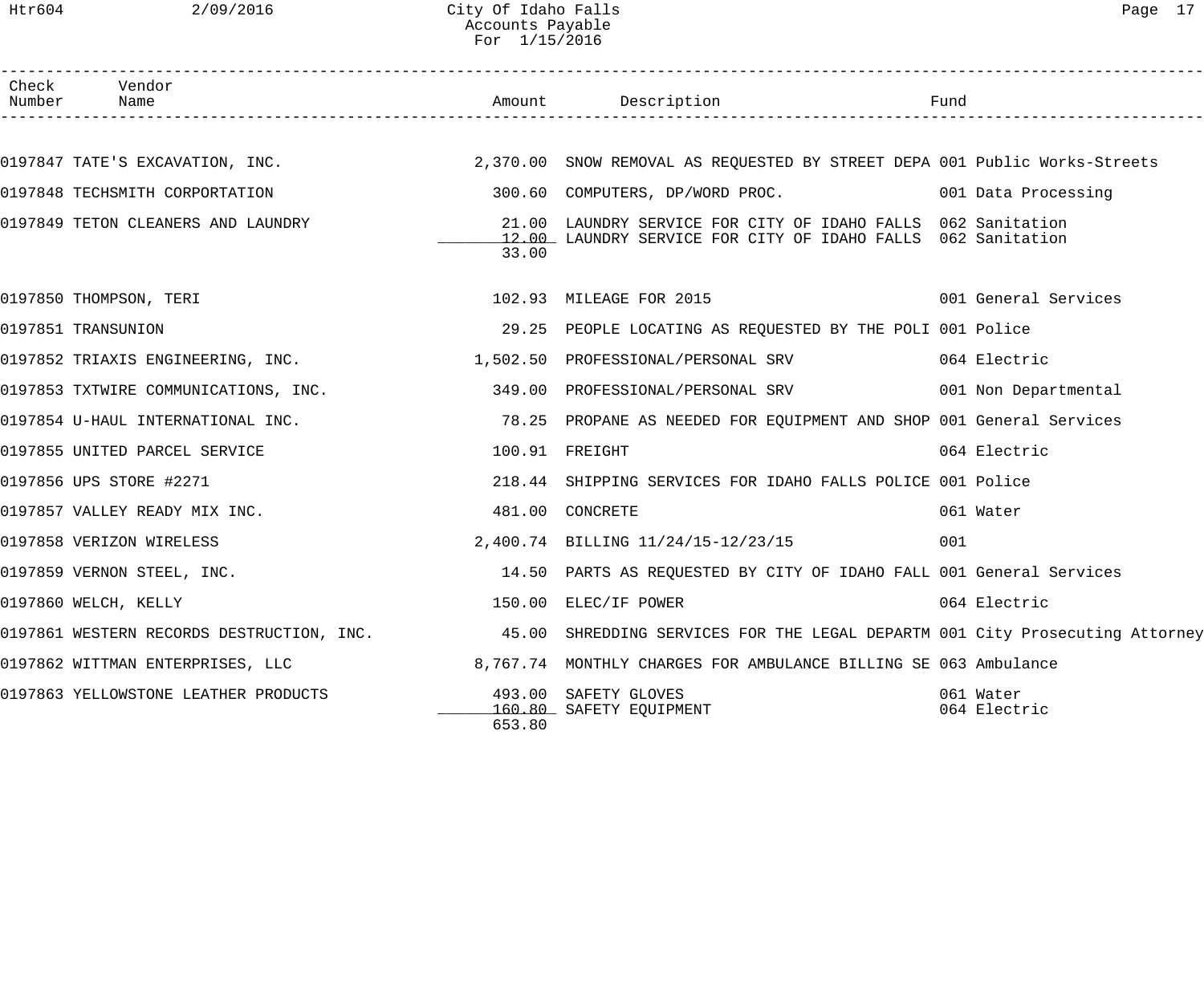| Check Vendor<br>Number Name            |        |                                                                                                                                                                                                                                              |                         |
|----------------------------------------|--------|----------------------------------------------------------------------------------------------------------------------------------------------------------------------------------------------------------------------------------------------|-------------------------|
| 0197864 AARON CLIBURN                  |        | 940.00 EDUCATION REIMBURSEMENT 601 Fire                                                                                                                                                                                                      |                         |
|                                        | 642.47 |                                                                                                                                                                                                                                              |                         |
| 0197866 AIRGAS USA, LLC                | 887.86 | 135.15 WELDING EQUIP/SUPPLIES<br>49.81 WELDING EQUIP/SUPPLIES<br>49.81 WELDING EQUIP/SUPPLIES<br>49.81 WELDING EQUIP/SUPPLIES<br>27.60 WELDING EQUIP/SUPPLIES<br>27.60 WELDING EQUIP/SUPPLIES<br>28.57 WELDING EQUIP/SUPPLIES<br>289.69 WELD |                         |
| 0197867 ALSCO (AMERICAN LINEN DIV)     | 192.15 | 91.26 WEEKLY DELIVERY AND CHANGE OUT OF ENTRAN 060 Airport<br>41.32 LAUNDRY SERVICE FOR SEWER DEPARTMENT 061 Sewer<br>59.57 LAUNDRY SERVICE FOR SEWER DEPARTMENT 061 Sewer                                                                   |                         |
| 0197868 AMERIGAS PROPANE               | 984.47 | 698.39 PROPANE FOR ICE RINK ARENA REFRIFERATION 011 Recreation<br>286.08 PROPANE FOR ICE RINK ARENA REFRIFERATION 011 Recreation                                                                                                             |                         |
| 0197869 AMMON VETERINARY HOSPITAL      |        | 675.00 SPAY/NEUTER SERVICES                                                                                                                                                                                                                  | 001                     |
| 0197870 ANIMAL HEALTH CLINIC           |        | 115.00 SPAY/NEUTER SERVICES                                                                                                                                                                                                                  | 001                     |
| 0197871 ASSOCIATION OF METROPOLITAN    |        | 544.40 MEMBERSHIPS                                                                                                                                                                                                                           | 001 Planning & Building |
| 0197872 ATS INLAND NW, LLC             |        | 3,708.00 AIRPORT MAINTENANCE                                                                                                                                                                                                                 | 060 Airport             |
| 0197873 AWWA-PACIFIC NORTHWEST SECTION |        | 100.00 MEMBERSHIPS                                                                                                                                                                                                                           | 061 Water               |
| 0197874 BANNOCK ANIMAL MEDICAL         | 200.00 | 105.00 SPAY/NEUTER/RABIES SERV<br>95.00 SPAY/NEUTER/RABIES SERV                                                                                                                                                                              | 001<br>001              |
| 0197875 BARCO PRODUCTS COMPANY         |        | 245.24 FREIGHT<br>1,552.65 PARKS & RECREATION MISC.                                                                                                                                                                                          | 001 Parks<br>001 Parks  |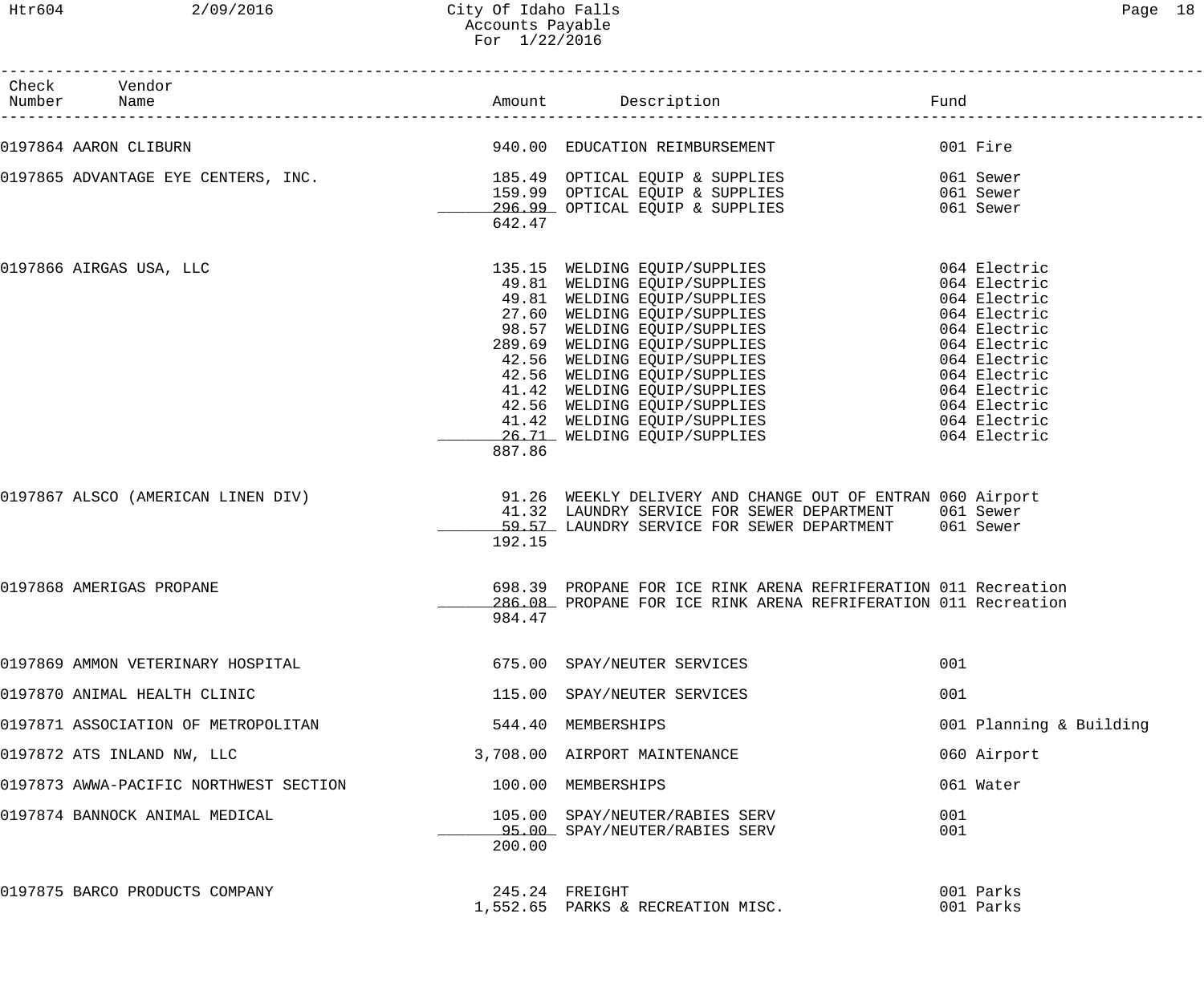Htr604 2/09/2016 City Of Idaho Falls Page 19 Accounts Payable For 1/22/2016

| Check<br>Number | Vendor<br>Name                                                                            |          |                                                                                                                                                                                                                                                                                                                                                                 | Fund                                                                                                                                                          |
|-----------------|-------------------------------------------------------------------------------------------|----------|-----------------------------------------------------------------------------------------------------------------------------------------------------------------------------------------------------------------------------------------------------------------------------------------------------------------------------------------------------------------|---------------------------------------------------------------------------------------------------------------------------------------------------------------|
|                 |                                                                                           | 1,797.89 |                                                                                                                                                                                                                                                                                                                                                                 |                                                                                                                                                               |
|                 | 0197876 BARKSDALE III, JOHN WESLEY                            2,160.00 TRAINING-PERSONNEL |          |                                                                                                                                                                                                                                                                                                                                                                 | 064 Electric                                                                                                                                                  |
|                 | 0197877 BELMONT PROPERTIES, LLC                                                           |          | 10,500.00 REBATE SUBDIVISION FEE                                                                                                                                                                                                                                                                                                                                | 001                                                                                                                                                           |
|                 | 0197878 BONNEVILLE COUNTY                                                                 | 448.60   | 159.60 WASTE REMOVAL AS REQUESTED BY THE SEWER 061 Sewer<br>289.00 FREON REMOVAL AND HAULING OF USED TIRES 062 Sanitation                                                                                                                                                                                                                                       |                                                                                                                                                               |
|                 | 0197879 BRADY INDUSTRIES LLC                                                              |          | 576.12 CUSTODIAL SUPPLIES/EQUIP                                                                                                                                                                                                                                                                                                                                 | 060 Airport                                                                                                                                                   |
|                 | 0197880 BRADY'S, INC.                                                                     |          | 120.90 HEPA FILTERS                                                                                                                                                                                                                                                                                                                                             | 001 General Services                                                                                                                                          |
|                 | 0197881 BRANNON & BRANNON PSYCHOLOGICAL<br>400.00 PROFESSIONAL/PERSONAL SRV               |          |                                                                                                                                                                                                                                                                                                                                                                 | 001 Police                                                                                                                                                    |
|                 |                                                                                           |          | 0197882 BRETT PRICE EXCAVATING, INC. 2,289.56 SNOW REMOVAL AS REQUESTED BY STREET DEPA 001 Public Works-Streets                                                                                                                                                                                                                                                 |                                                                                                                                                               |
|                 | 0197883 BROADWAY FORD, INC.                                                               | 170.68   | 70.70 PARTS AND MINOR SUBLET REPAIRS AS REQUES 001 General Services<br>82.50 PARTS AND MINOR SUBLET REPAIRS AS REQUES 001 General Services<br>17.48 PARTS AND MINOR SUBLET REPAIRS AS REQUES 001 General Services                                                                                                                                               |                                                                                                                                                               |
|                 | 0197884 BROADWAY VETERINARY CLINIC 75.00 SPAY/NEUTER SERVICES                             |          |                                                                                                                                                                                                                                                                                                                                                                 | 001                                                                                                                                                           |
|                 | 0197885 CELLEBRITE USA, CORP                                                              |          | 3,098.99 SUBSCRIPTIONS                                                                                                                                                                                                                                                                                                                                          | 001 Police                                                                                                                                                    |
|                 | 0197886 CENTURYLINK                                                                       | 1,495.62 | 47.65 RADIO & ALARM LINES/JAN16<br>173.00 RADIO & ALARM LINES/JAN16<br>95.30 RADIO & ALARM LINES/JAN16<br>103.98 RADIO & ALARM LINES/JAN16<br>70.00 RADIO & ALARM LINES/JAN16<br>109.33 RADIO & ALARM LINES/JAN16<br>85.00 RADIO & ALARM LINES/JAN16<br>39.00 RADIO & ALARM LINES/JAN16<br>394.80 RADIO & ALARM LINES/JAN16<br>377.56 RADIO & ALARM LINES/JAN16 | 001 General Services<br>001 Cemeteries<br>011 Recreation<br>012 Library<br>060 Airport<br>061 Water<br>061 Water<br>061 Sewer<br>064 Electric<br>064 Electric |
|                 | 0197887 CLARK SECURITY PRODUCTS, INC.                                                     |          | 117.76 LOCKS, ETC. FOR CIVIC & T                                                                                                                                                                                                                                                                                                                                | 001 General Services                                                                                                                                          |
|                 | 0197888 CLUB INCORPORATED                                                                 |          | 3,087.54 REIMBURSEMENTS                                                                                                                                                                                                                                                                                                                                         | 001 Planning & Building                                                                                                                                       |
|                 | 0197889 CODALE ELECTRIC SUPPLY, INC.                                                      |          | 120.00 HARDWARE MISCELLANEOUS<br>400.00 HARDWARE MISCELLANEOUS<br>153.00 HARDWARE<br>47.91 HARDWARE                                                                                                                                                                                                                                                             | 064 Electric<br>064 Electric<br>064<br>064                                                                                                                    |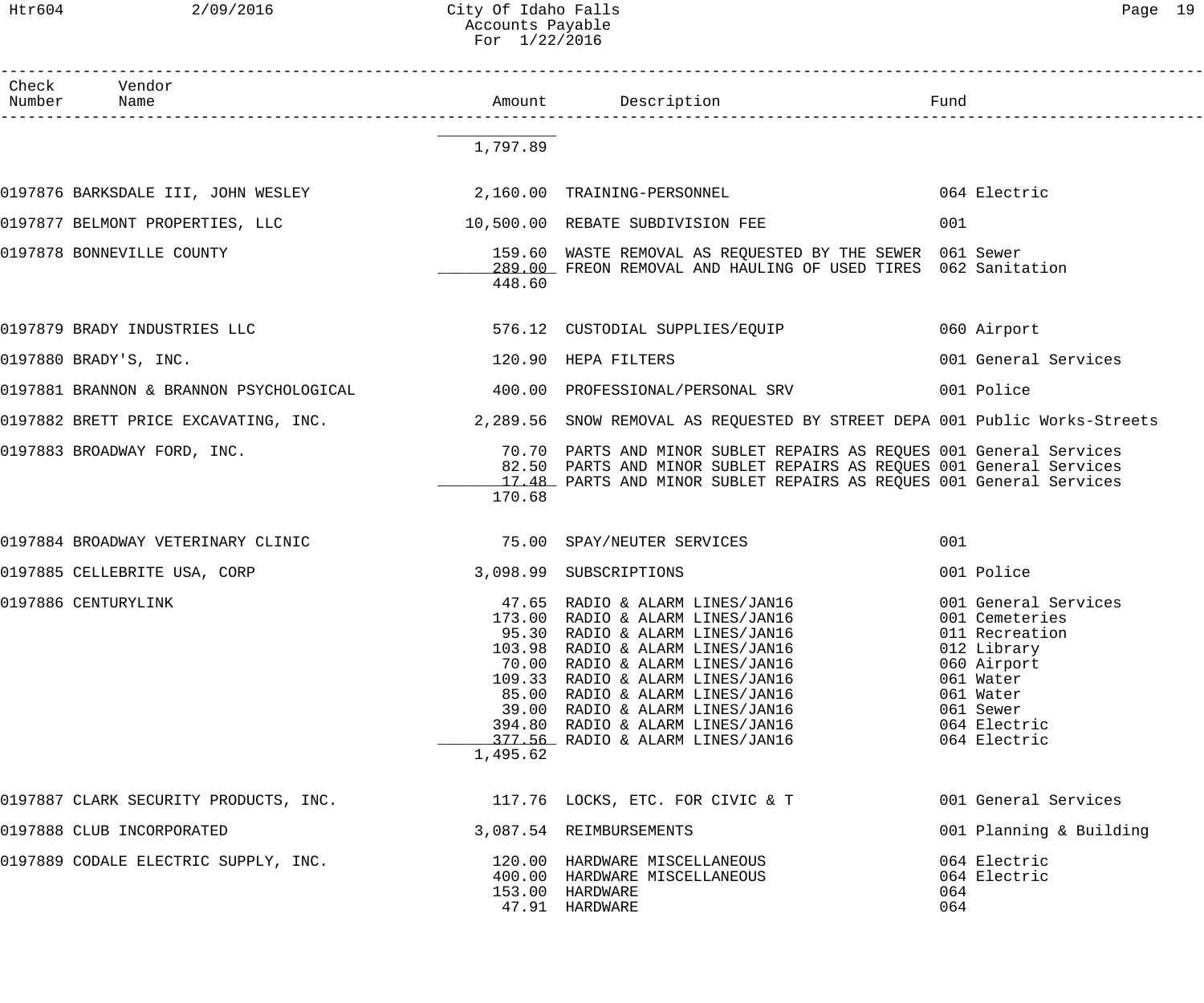Htr604 2/09/2016 City Of Idaho Falls Page 20 Accounts Payable For 1/22/2016

| Check Vendor<br>Number Name                                                                                                                     |           |                                                                                                                                                                                                                                                                                                                                                                                                                                                                                                 |                                                          |
|-------------------------------------------------------------------------------------------------------------------------------------------------|-----------|-------------------------------------------------------------------------------------------------------------------------------------------------------------------------------------------------------------------------------------------------------------------------------------------------------------------------------------------------------------------------------------------------------------------------------------------------------------------------------------------------|----------------------------------------------------------|
|                                                                                                                                                 | 752.85    |                                                                                                                                                                                                                                                                                                                                                                                                                                                                                                 | 064                                                      |
| 0197890 COMPUSMART                                                                                                                              |           | 315.00 (7) 8GB DDR3 PC3-12800 ME 6001 Data Processing                                                                                                                                                                                                                                                                                                                                                                                                                                           |                                                          |
|                                                                                                                                                 |           | 0197891 COUNTRYSIDE VET. HOSPITAL PLLC 482.95 VETERINARY SERVICES FOR POLICE DEPARTMEN 001 Police                                                                                                                                                                                                                                                                                                                                                                                               |                                                          |
| 0197892 DESIGN WORKSHOP, INC.<br>1,643.60 PROFESSIONAL/PERSONAL SRV<br>5,749.01 PROFESSIONAL/PERSONAL SRV<br>6,097.53 PROFESSIONAL/PERSONAL SRV | 14,040.14 |                                                                                                                                                                                                                                                                                                                                                                                                                                                                                                 | 001 Parks<br>001 Parks<br>001 Parks<br>001 Parks         |
|                                                                                                                                                 |           | 0197893 DEVELOPMENT WORKSHOP, INC. 40 100 1800.00 JANITORIAL SERVICES FOR CITY BUILDINGS 001 General Services                                                                                                                                                                                                                                                                                                                                                                                   |                                                          |
| 0197894 DIVERSIFIED STORAGE CONTAINERS 150.00 ELEC/IF POWER                                                                                     |           |                                                                                                                                                                                                                                                                                                                                                                                                                                                                                                 | 064 Electric                                             |
| 0197895 Eagan Machine                                                                                                                           |           | 489.00 SPINNER PLATES FOR SAND T 6001 General Services                                                                                                                                                                                                                                                                                                                                                                                                                                          |                                                          |
|                                                                                                                                                 |           | 0197896 EAGLE ROCK HYDRAULIC SERVICE THE SERICLE THE SERIES ON DESCRIPTION OF THE SERIES AS REQUESTED 001 General Services                                                                                                                                                                                                                                                                                                                                                                      |                                                          |
| 0197897 EAST ID LAW ENFOR FIREARM RNG 1,000.00 SUBSCRIPTIONS                                                                                    |           |                                                                                                                                                                                                                                                                                                                                                                                                                                                                                                 | 001 Police                                               |
| 0197898 EASTSIDE PET CLINIC                                                                                                                     |           | 530.00 SPAY/NEUTER/RABIES SERV                                                                                                                                                                                                                                                                                                                                                                                                                                                                  | 001                                                      |
|                                                                                                                                                 |           | 0197899 ENERGY LABORATORIES, INC.<br>170.00 LABORATORY ANALYSIS AT WASTEWATER TREATM 061 Sewer                                                                                                                                                                                                                                                                                                                                                                                                  |                                                          |
| 0197900 FINE DIRT EXCAVATING, INC.                                                                                                              | 14,420.00 | 4,200.00 PROVIDE EQUIP & LABOR FOR SNOW REMOVAL A 060 Airport<br>10,220.00 PROVIDE EQUIP & LABOR FOR SNOW REMOVAL A 060 Airport                                                                                                                                                                                                                                                                                                                                                                 |                                                          |
|                                                                                                                                                 |           | 0197901 FINLEY ENGINEERING COMPANY, INC. 37,815.37 PROFESSIONAL/PERSONAL SRV 3064 Electric                                                                                                                                                                                                                                                                                                                                                                                                      |                                                          |
| 0197902 FIRST RESPONDERS                                                                                                                        | 3,272.10  | 18.50 ALTERATIONS AND/OR EMBROIDERY TO POLICE 001 Police<br>255.00 ALTERATIONS AND/OR EMBROIDERY TO POLICE 001 Police<br>2,143.80 CLOTHING & APPAREL<br>30.00 ALTERATIONS AND/OR EMBROIDERY TO POLICE 001 Police<br>31.40 MALE PANTS FOR NEW HIRES<br>15.00 ALTERATIONS AND/OR EMBROIDERY TO POLICE 001 Police<br>10.50 ALTERATIONS AND/OR EMBROIDERY TO POLICE 001 Police<br>16.00 ALTERATIONS AND/OR EMBROIDERY TO POLICE 001 Police<br>703.00 CLOTHING & APPAREL<br>48.90 CLOTHING & APPAREL | 001 Fire<br>001 Police<br>063 Ambulance<br>063 Ambulance |
| 0197903 FLEETPRIDE, INC.                                                                                                                        |           | 209.19 EQ REPAIR AND MAINT<br>404.00 EQ REPAIR AND MAINT                                                                                                                                                                                                                                                                                                                                                                                                                                        | 001<br>001                                               |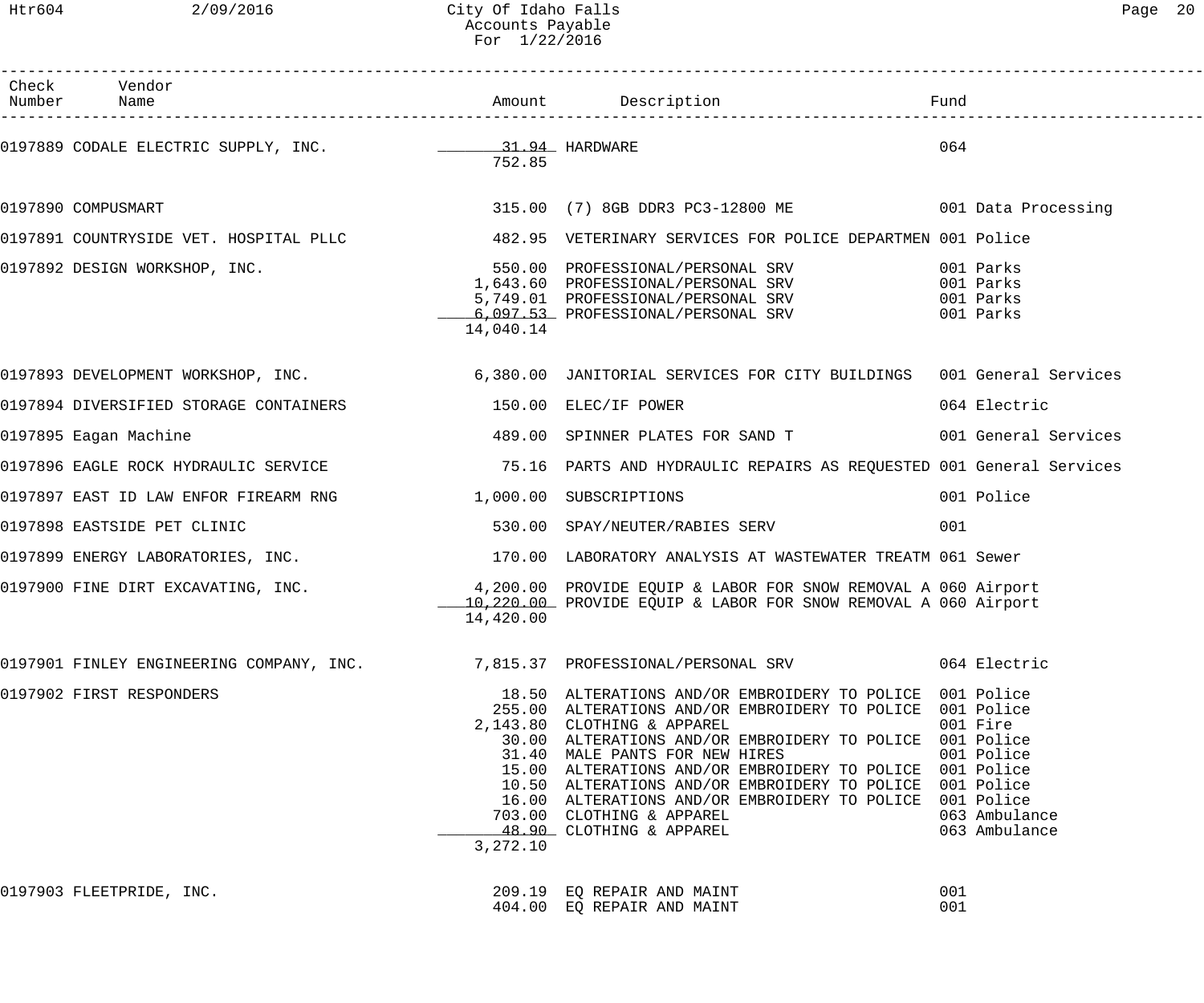## Htr604 2/09/2016 City Of Idaho Falls Page 21 Accounts Payable For 1/22/2016

| Check Vendor<br>Number Name                             |           | Amount Description                                                                                                                                                                                                                                                                         | Fund |                                              |
|---------------------------------------------------------|-----------|--------------------------------------------------------------------------------------------------------------------------------------------------------------------------------------------------------------------------------------------------------------------------------------------|------|----------------------------------------------|
|                                                         | 613.19    |                                                                                                                                                                                                                                                                                            |      |                                              |
| 0197904 FOOD SERVICES OF AMERICA                        | 688.20    | 196.34 ANIMAL FOOD AND REQUIRED SUPPLIES FOR ZO 001 Parks<br>125.62 ANIMAL FOOD AND REQUIRED SUPPLIES FOR ZO 001 Parks<br>149.20 ANIMAL FOOD AND REQUIRED SUPPLIES FOR ZO 001 Parks<br>217.04 ANIMAL FOOD AND REQUIRED SUPPLIES FOR ZO 001 Parks                                           |      |                                              |
| 0197905 GENERAL PACIFIC, INC.                           |           | 818.00 ELECTRONIC EQUIPMENT                                                                                                                                                                                                                                                                |      | 064 Electric                                 |
| 0197906 GLOVE WAGON INC, THE                            | 676.60    | 162.00 SAFETY EQUIPMENT<br>264.60 SAFETY EQUIPMENT<br>250.00 SEWER DEPARTMENT                                                                                                                                                                                                              |      | 061 Sewer<br>061 Sewer<br>061 Sewer          |
| 0197907 GOLF COURSE SUPERINTENDENT'S 425.00 MEMBERSHIPS |           |                                                                                                                                                                                                                                                                                            |      | 018 Golf Courses                             |
| 0197908 HARRIS COMPUTER CORPORATION                     | 32,292.71 | 20,000.00 COMPUTERS, DP/WORD PROC.<br>$12,292.71$ TRAVEL/LODGING                                                                                                                                                                                                                           |      | 014 Merf<br>014 Merf                         |
| 0197909 HENDRICKSONS TOWING, INC.                       | 650.00    | 75.00 TOW SERVICE - CITY VEHICLES AS REQUESTED 001 General Services<br>250.00 TOW SERVICE - CITY VEHICLES AS REQUESTED 001 General Services<br>75.00 TOW SERVICE - CITY VEHICLES AS REQUESTED 001 General Services<br>250.00 TOW SERVICE - CITY VEHICLES AS REQUESTED 001 General Services |      |                                              |
| 0197910 HIRNING TRUCK CENTER                            | 3,079.41  | 1,875.00 EQ REPAIR AND MAINT<br>1,204.41 EQ REPAIR AND MAINT                                                                                                                                                                                                                               |      | 001 General Services<br>001 General Services |
| 0197911 HOME DEPOT                                      | 301.49    | 230.14 PLSTC WALL PANEL, TROWELS<br>71.35 SHEETROCK & SCREWS                                                                                                                                                                                                                               |      | 001 General Services<br>001 General Services |
| 0197912 HOWARD EQUIPMENT & SUPPLY                       | 1,130.82  | 75.51 PURCHASE OF ANIMAL FOOD AND SUPPLIES FOR 001 Parks<br>1,055.31 PURCHASE OF ANIMAL FOOD AND SUPPLIES FOR 001 Parks                                                                                                                                                                    |      |                                              |
| 0197913 HUGHES FIRE EQUIPMENT, INC.                     | 377.28    | 318.27 PARTS AS REQUESTED BY CITY OF IDAHO FALL 001 General Services<br>59.01 PARTS AS REQUESTED BY CITY OF IDAHO FALL 001 General Services                                                                                                                                                |      |                                              |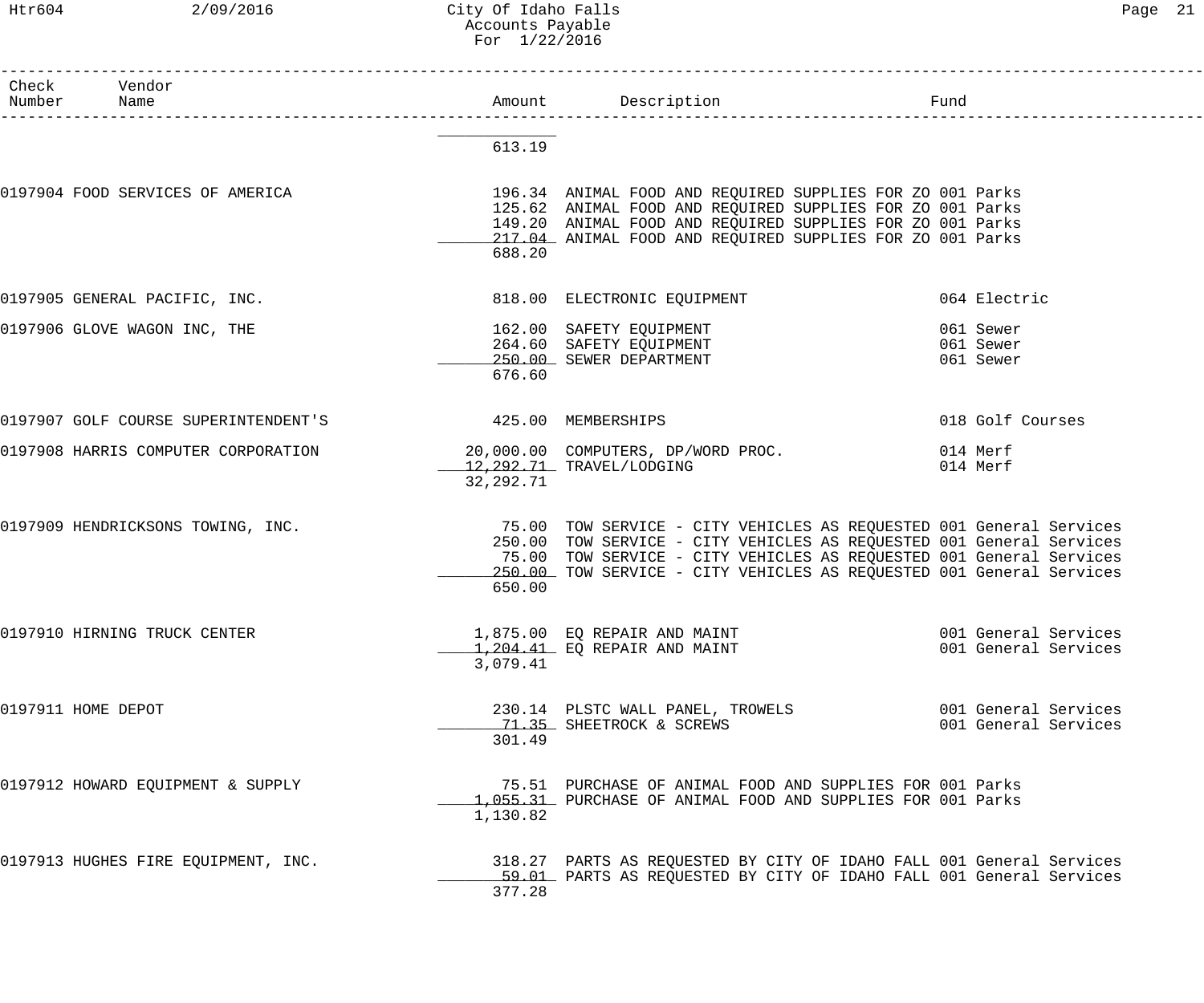| Check Vendor<br>Number Name                                                                                                            |        |                                                                                                                                                                                                                                                                                                                                                                                                                                                                                                                                                                                                                                                                                                                                  |            |                                                                                                                                                                                                                                                                                                                                                                                                              |
|----------------------------------------------------------------------------------------------------------------------------------------|--------|----------------------------------------------------------------------------------------------------------------------------------------------------------------------------------------------------------------------------------------------------------------------------------------------------------------------------------------------------------------------------------------------------------------------------------------------------------------------------------------------------------------------------------------------------------------------------------------------------------------------------------------------------------------------------------------------------------------------------------|------------|--------------------------------------------------------------------------------------------------------------------------------------------------------------------------------------------------------------------------------------------------------------------------------------------------------------------------------------------------------------------------------------------------------------|
|                                                                                                                                        |        |                                                                                                                                                                                                                                                                                                                                                                                                                                                                                                                                                                                                                                                                                                                                  |            |                                                                                                                                                                                                                                                                                                                                                                                                              |
|                                                                                                                                        |        | 0197914 HURZELER MACHINE <b>1990 CONTROLS 1991 SEART AND TEA</b> STABRICATION MATERIAL/NEW 1997914 HURZELER MACHINE                                                                                                                                                                                                                                                                                                                                                                                                                                                                                                                                                                                                              |            |                                                                                                                                                                                                                                                                                                                                                                                                              |
|                                                                                                                                        |        | 0197915 IDAHO BUREAU CRIMINAL IDENT. 1,749.00 FINGERPRINT PROCESSING FOR BUSINESS LICE 001 City Clerk                                                                                                                                                                                                                                                                                                                                                                                                                                                                                                                                                                                                                            |            |                                                                                                                                                                                                                                                                                                                                                                                                              |
|                                                                                                                                        | 299.00 |                                                                                                                                                                                                                                                                                                                                                                                                                                                                                                                                                                                                                                                                                                                                  |            |                                                                                                                                                                                                                                                                                                                                                                                                              |
| 0197917 IDAHO FALLS CHUKARS BASEBALL (2,700.00 PROMOTION ITEMS                                                                         |        |                                                                                                                                                                                                                                                                                                                                                                                                                                                                                                                                                                                                                                                                                                                                  |            | 060 Airport                                                                                                                                                                                                                                                                                                                                                                                                  |
| 0197918 IDAHO FALLS PETERBILT (197918 IDAHO FALLS PETERBILT)<br>21.50 EQ REPAIR AND MAINT<br>8.81 RC1630 RADIATOR CAP                  | 68.29  |                                                                                                                                                                                                                                                                                                                                                                                                                                                                                                                                                                                                                                                                                                                                  | 001<br>001 | 001 General Services                                                                                                                                                                                                                                                                                                                                                                                         |
| 0197919 IDAHO FALLS, CITY OF                                                                                                           |        | 562.00 MISCELLANEOUS PRODUCTS                                                                                                                                                                                                                                                                                                                                                                                                                                                                                                                                                                                                                                                                                                    |            | 001 Non Departmental                                                                                                                                                                                                                                                                                                                                                                                         |
| 0197920 IDAHO FIRE CHIEFS ASSOCIATION THE SERVICE OF MEMBER RENEWAL BOARD MEMB                                                         |        |                                                                                                                                                                                                                                                                                                                                                                                                                                                                                                                                                                                                                                                                                                                                  |            | 001 Fire                                                                                                                                                                                                                                                                                                                                                                                                     |
| 0197921 IDEXX DISTRIBUTION, INC. 2008 2010 2010 12:00 859.85 ABORATORY EQUIP/MATERIAL                                                  |        |                                                                                                                                                                                                                                                                                                                                                                                                                                                                                                                                                                                                                                                                                                                                  |            | 061 Sewer                                                                                                                                                                                                                                                                                                                                                                                                    |
| 0197922 IMPACT PLASTICS CORPORATION                                                                                                    |        | 4,300.00 FABRICATION MATERIAL/NEW                                                                                                                                                                                                                                                                                                                                                                                                                                                                                                                                                                                                                                                                                                |            | 062 Sanitation                                                                                                                                                                                                                                                                                                                                                                                               |
| 0197923 INTERMOUNTAIN GAS COMPANY<br>2,005.90 UTILITIES/JANUARY 2016<br>228.02 UTILITIES/JANUARY 2016<br>228.02 UTILITIES/JANUARY 2016 |        | $3,028.91$ UTILITIES/JANUARY 2016<br>738.37 UTILITIES/JANUARY 2016<br>1,381.61 UTILITIES/JANUARY 2016<br>370.17 UTILITIES/JANUARY 2016<br>183.36 UTILITIES/JANUARY 2016<br>320.08 UTILITIES/JANUARY 2016<br>904.87 UTILITIES/JANUARY 2016<br>117.39 UTILITIES/JANUARY 2016<br>297.06 UTILITIES/JANUARY 2016<br>171.86 UTILITIES/JANUARY 2016<br>635.49 UTILITIES/JANUARY 2016<br>457.95 UTILITIES/JANUARY 2016<br>1,563.26 UTILITIES/JANUARY 2016<br>733.63 UTILITIES/JANUARY 2016<br>221.26 UTILITIES/JANUARY 2016<br>5,663.14 UTILITIES/JANUARY 2016<br>2,131.15 UTILITIES/JANUARY 2016<br>1,077.47 UTILITIES/JANUARY 2016<br>1,236.54 UTILITIES/JANUARY 2016<br>244.95 UTILITIES/JANUARY 2016<br>27.94 UTILITIES/JANUARY 2016 |            | 001 General Services<br>001 General Services<br>001 General Services<br>001 Police<br>001 Police<br>001 Parks<br>001 Parks<br>001 Parks<br>001 Parks<br>001 Parks<br>001 Parks<br>001 Parks<br>001 Cemeteries<br>001 Cemeteries<br>001 Fire<br>001 Fire<br>001 Public Works Engineering<br>018 Golf Courses<br>060 Airport<br>060 Airport<br>060 Airport<br>061 Sewer<br>061 Sewer<br>061 Water<br>061 Water |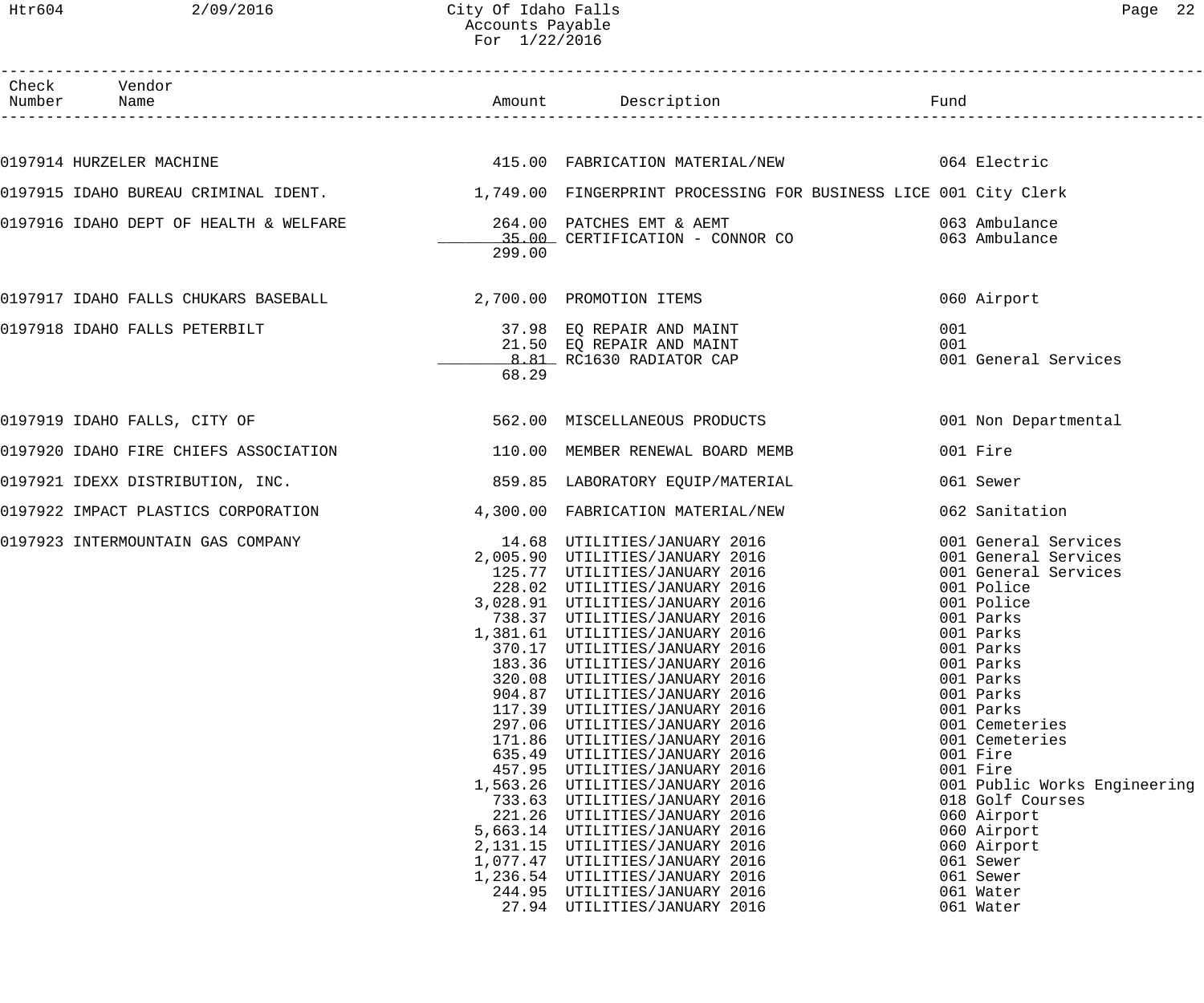------------------------------------------------------------------------------------------------------------------------------------

| Vendor<br>Check<br>Number<br>Name                                                                |           | Amount Description                                                                                                                                                                                                                                                                                                                                              | Fund |                                                                                                                           |
|--------------------------------------------------------------------------------------------------|-----------|-----------------------------------------------------------------------------------------------------------------------------------------------------------------------------------------------------------------------------------------------------------------------------------------------------------------------------------------------------------------|------|---------------------------------------------------------------------------------------------------------------------------|
| 0197923 INTERMOUNTAIN GAS COMPANY                                  244.95 UTILITIES/JANUARY 2016 | 24,862.40 | 293.68 UTILITIES/JANUARY 2016<br>119.48 UTILITIES/JANUARY 2016<br>323.46 UTILITIES/JANUARY 2016                                                                                                                                                                                                                                                                 |      | 061 Water<br>061 Water<br>061 Water<br>061 Water                                                                          |
| 0197924 J. BRANDT RECOGNITION, LTD.                          166.85 ADDITIONAL SERVICE AWARD     |           |                                                                                                                                                                                                                                                                                                                                                                 |      | 001 Human Resources                                                                                                       |
| 0197925 JC SALES AND SERVICE, LLC                                                                |           | 200.00 AIRPORT MAINTENANCE                                                                                                                                                                                                                                                                                                                                      |      | 060 Airport                                                                                                               |
| 0197926 JM & S FARMS                                                                             |           | 12,234.38 REBATE SUBDIVISION FEES                                                                                                                                                                                                                                                                                                                               | 001  |                                                                                                                           |
| 0197927 JORDAN, BRAD                                                                             | 558.92    | 105.80 MILEAGE CLAIM/AUG 2015<br>117.88 MILEAGE CLAIM/SEPT 2015<br>122.48 MILEAGE CLAIM/OCT 2015<br>108.68 MILEAGE CLAIM/NOV 2015<br>108.68 MILEAGE CLAIM/NOV 2015                                                                                                                                                                                              |      | 001 General Services<br>001 General Services<br>001 General Services<br>001 General Services<br>001 General Services      |
| 0197928 KC FRAMES                                                                                |           | 383.58 FIREMAN'S GROUPING 1543 601 Fire                                                                                                                                                                                                                                                                                                                         |      |                                                                                                                           |
| 0197929 KEY-LINE AUTOMOTIVE WAREHOUSE                                                            | 222.63    | 16.78 PARTS AS REQUESTED BY CITY OF IDAHO FALL 001 General Services<br>20.51 PARTS AS REQUESTED BY CITY OF IDAHO FALL 001 General Services<br>168.99 PARTS AS REQUESTED BY CITY OF IDAHO FALL 001 General Services<br>10.01 PARTS AS REQUESTED BY CITY OF IDAHO FALL 001 General Services<br>6.34 PARTS AS REQUESTED BY CITY OF IDAHO FALL 001 General Services |      |                                                                                                                           |
| 0197930 KINGHORN VETERINARY                                                                      |           | 105.00 SPAY/NEUTER SERVICES                                                                                                                                                                                                                                                                                                                                     | 001  |                                                                                                                           |
| 0197931 KNIFE RIVER CORPORATION-NORTHWEST 603.61 CONSTRUCTION JOB/CONTRACT                       |           |                                                                                                                                                                                                                                                                                                                                                                 |      | 001 Parks                                                                                                                 |
| 0197932 LAWNTECH                                                                                 |           | 488.79 SERVICES/MISCELLANEOUS                                                                                                                                                                                                                                                                                                                                   |      | 001 Police                                                                                                                |
| 0197933 LEATHER WORKS                                                                            |           | 224.00 POCKET STRAPS                                                                                                                                                                                                                                                                                                                                            |      | 001 Fire                                                                                                                  |
| 0197934 LOCAL NEWS 8                                                                             |           | 1,680.00 PROMOTION ITEMS                                                                                                                                                                                                                                                                                                                                        |      | 001 Parks                                                                                                                 |
| 0197935 LONE PINE ANIMAL HOSPITAL, P.A.                   79.00 SPAY/NEUTER SERVICES             |           |                                                                                                                                                                                                                                                                                                                                                                 | 001  |                                                                                                                           |
| 0197936 LOWE'S COMMERCIAL SERVICES                                                               |           | 241.18 SKILL SAW<br>231.10 SAILL SAW<br>105.90 22 ROUND INNER BEADED, CLO<br>35.99 CLAMPS, STRAPS, SWIT,<br>47.46 KOBALT 7 FORGED SCRAPE<br>39.83 1/4 CAP, PLUS, 1/4 SQ. HEAD<br>56.94 LED TWIST WUITE<br>56.94 LED TWIST WHITE<br>51.30 4FT STEP LADDER<br>94.05 17FT MULTI PURPOSE LADDER                                                                     |      | 018 Golf Courses<br>060 Airport<br>060 Airport<br>060 Airport<br>060 Airport<br>060 Airport<br>060 Airport<br>060 Airport |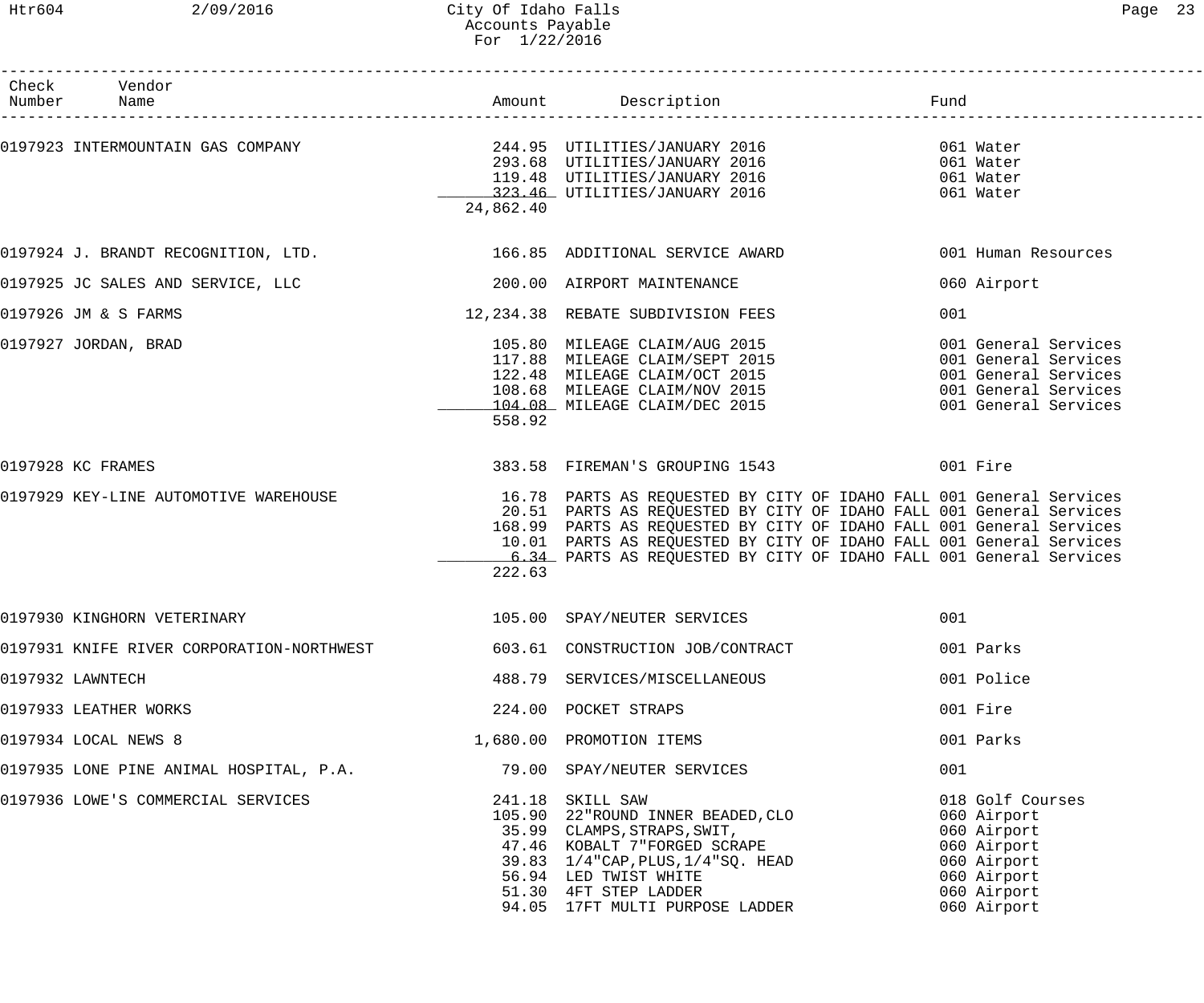| Check<br>Number Name | Vendor                                                                                  |                                 |                                                                                                                                                                                                                                                                                                                                                                                                                                                                                                                                                                                                                                                                                                                                                                                                                                                                                                                                                                |     |                                                    |
|----------------------|-----------------------------------------------------------------------------------------|---------------------------------|----------------------------------------------------------------------------------------------------------------------------------------------------------------------------------------------------------------------------------------------------------------------------------------------------------------------------------------------------------------------------------------------------------------------------------------------------------------------------------------------------------------------------------------------------------------------------------------------------------------------------------------------------------------------------------------------------------------------------------------------------------------------------------------------------------------------------------------------------------------------------------------------------------------------------------------------------------------|-----|----------------------------------------------------|
|                      |                                                                                         | 672.65                          |                                                                                                                                                                                                                                                                                                                                                                                                                                                                                                                                                                                                                                                                                                                                                                                                                                                                                                                                                                |     |                                                    |
|                      | 0197937 MAGIC VALLEY LABS, INC. THE READ MALLYSIS AS REQUESTED BY SEWER DIVIS 061 Sewer |                                 |                                                                                                                                                                                                                                                                                                                                                                                                                                                                                                                                                                                                                                                                                                                                                                                                                                                                                                                                                                |     |                                                    |
|                      | 0197938 MILLIMAN CONSULTANTS                                                            |                                 | 2,000.00 FY 2015 DISCLOSURE REVIEW                                                                                                                                                                                                                                                                                                                                                                                                                                                                                                                                                                                                                                                                                                                                                                                                                                                                                                                             |     | 001 Finance                                        |
|                      | 0197939 MOONEY CONSULTING                                                               |                                 | 5,650.00 PROFESSIONAL/PERSONAL SRV                                                                                                                                                                                                                                                                                                                                                                                                                                                                                                                                                                                                                                                                                                                                                                                                                                                                                                                             |     | 064 Electric                                       |
|                      | 0197940 MOSS ADAMS LLP                                                                  | 25,446.00                       | 12,723.00 PROFESSIONAL/PERSONAL SRV 064 Electric<br>12,723.00 PROFESSIONAL/PERSONAL SRV 064 Electric                                                                                                                                                                                                                                                                                                                                                                                                                                                                                                                                                                                                                                                                                                                                                                                                                                                           |     |                                                    |
|                      | 0197941 MOUNTAIN RIVER VET HOSPITAL 180.00 SPAY/NEUTER SERVICES                         |                                 |                                                                                                                                                                                                                                                                                                                                                                                                                                                                                                                                                                                                                                                                                                                                                                                                                                                                                                                                                                | 001 |                                                    |
|                      | 0197942 NAPA AUTO PARTS                                                                 | 4.29<br>3.29<br>39.28<br>438.75 | 66.39 PARTS AS REQUESTED BY CITY OF IDAHO FALL 001 General Services<br>9.49 PARTS AS REQUESTED BY CITY OF IDAHO FALL 001 General Services<br>3.49 PARTS AS REQUESTED BY CITY OF IDAHO FALL 001 General Services<br>3.07 PARTS AS REQUESTED BY CITY OF IDAHO FALL 001 General Services<br>8.79 PARTS AS REQUESTED BY CITY OF IDAHO FALL 001 General Services<br>36.08 PARTS AS REQUESTED BY CITY OF IDAHO FALL 001 General Services<br>PARTS AS REQUESTED BY CITY OF IDAHO FALL 001 General Services<br>2.73 PARTS AS REQUESTED BY CITY OF IDAHO FALL 001 General Services<br>25.49 PARTS AS REQUESTED BY CITY OF IDAHO FALL 001 General Services<br>14.02 PARTS AS REQUESTED BY CITY OF IDAHO FALL 001 General Services<br>PARTS AS REQUESTED BY CITY OF IDAHO FALL 001 General Services<br>PARTS AS REQUESTED BY CITY OF IDAHO FALL 001 General Services<br>25.86 PARTS AS REQUESTED BY CITY OF IDAHO FALL 001 General Services<br>196.48 EQ REPAIR AND MAINT | 001 |                                                    |
|                      | 0197943 NEW IMAGE CAR WASH                                                              |                                 | 102.00 DETAIL & CLEANING OF CITY OF IDAHO FALLS 001 General Services                                                                                                                                                                                                                                                                                                                                                                                                                                                                                                                                                                                                                                                                                                                                                                                                                                                                                           |     |                                                    |
|                      | 0197944 NIRIDIAN MEDICARE JF PART B RFND-ID                                             |                                 | 4,539.23 #120001787 REFUND                                                                                                                                                                                                                                                                                                                                                                                                                                                                                                                                                                                                                                                                                                                                                                                                                                                                                                                                     | 063 |                                                    |
|                      | 0197945 NORCO, INC. - IDAHO FALLS                                                       | 403.25                          | 96.25 CUSTODIAL SUPPLIES/EQUIP<br>154.00 CUSTODIAL SUPPLIES/EQUIP<br>153.00 SAFETY EQUIPMENT                                                                                                                                                                                                                                                                                                                                                                                                                                                                                                                                                                                                                                                                                                                                                                                                                                                                   |     | 011 Recreation<br>011 Recreation<br>011 Recreation |
|                      | 0197946 NORTHGATE VETERINARY HOSPITAL                                                   |                                 | 465.00 SPAY/NEUTER SERVICES                                                                                                                                                                                                                                                                                                                                                                                                                                                                                                                                                                                                                                                                                                                                                                                                                                                                                                                                    | 001 |                                                    |
|                      | 0197947 OLD DOMINION FREIGHT LINE, INC                                                  |                                 | 201.16 FREIGHT                                                                                                                                                                                                                                                                                                                                                                                                                                                                                                                                                                                                                                                                                                                                                                                                                                                                                                                                                 |     | 064 Electric                                       |
|                      | 0197948 OUTSOURCE RECEIVABLES MGT ID                                                    | 185.99                          | 31.25 COLLECTIONS/DEC 2015<br>154.74 COLLECTIONS/DEC 2015                                                                                                                                                                                                                                                                                                                                                                                                                                                                                                                                                                                                                                                                                                                                                                                                                                                                                                      |     | 001 Treasurer<br>063 Ambulance                     |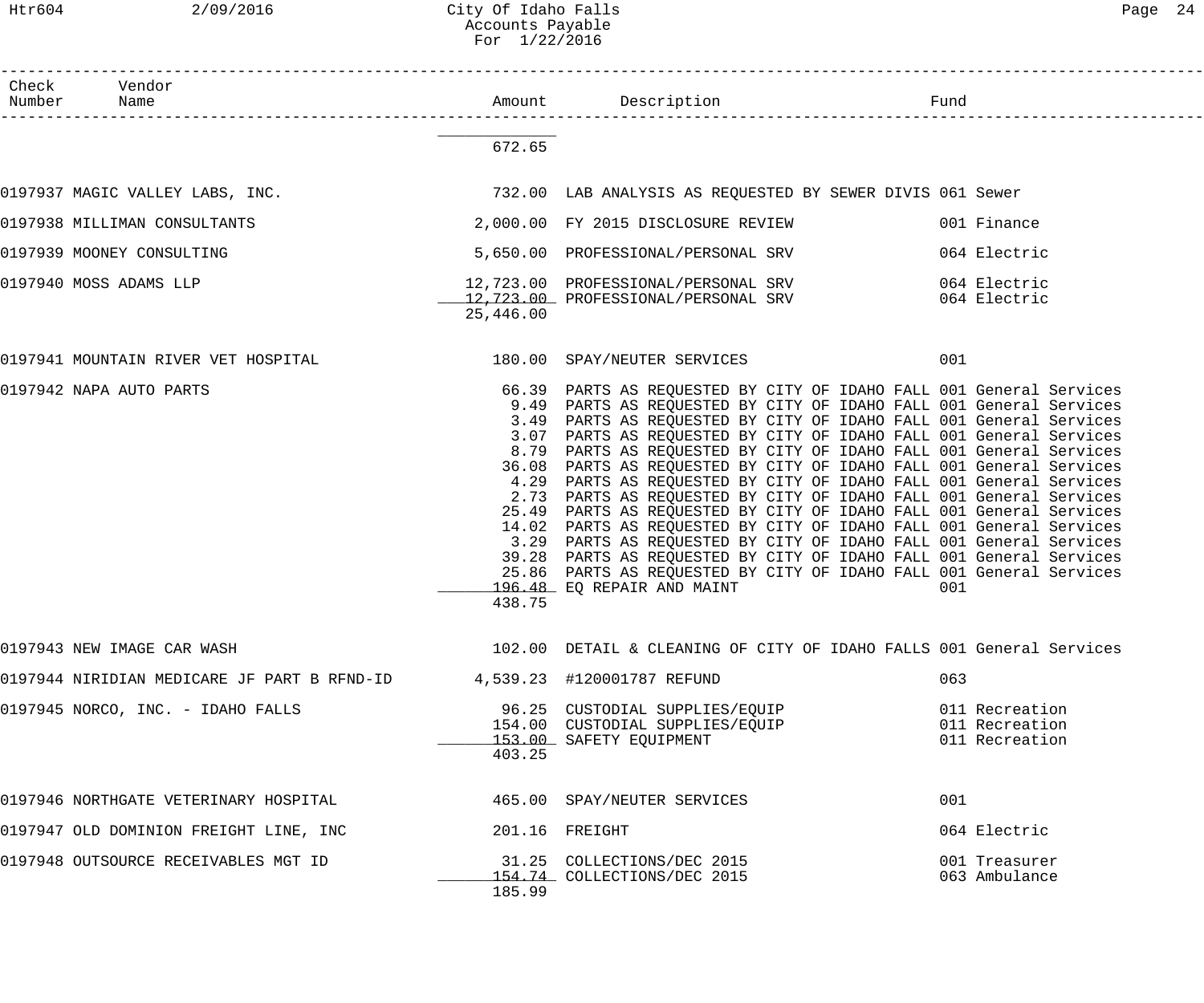| Check Vendor<br>Number Name                              |                                    |                                                                                                                       | Fund                                                     |
|----------------------------------------------------------|------------------------------------|-----------------------------------------------------------------------------------------------------------------------|----------------------------------------------------------|
|                                                          |                                    |                                                                                                                       |                                                          |
| 0197949 PACIFIC NORTHWEST UTILITIES 4,430.00 MEMBERSHIPS |                                    |                                                                                                                       | 064 Electric                                             |
| 0197950 PAYPAL, INC.                                     |                                    | 844.00 SERVICES TO PROCESS CREDIT CARD PAYMENTS 001 Treasurer                                                         |                                                          |
| 0197951 PEAK ALARM COMPANY, INC.                         | 1,003.68                           | 272.04 FIRE PROTECT EQ/SUP/MAINT 6018 Golf Courses<br>272.04 FIRE PROTECT EQ/SUP/MAINT 018 Golf Courses               |                                                          |
| 0197952 PEARPOINT, INC.                                  | 308.16                             | 752.16 REPAIRS AND PARTS AS REQUESTED BY SEWER 061 Sewer<br>444.00- REPAIRS AND PARTS AS REQUESTED BY SEWER 061 Sewer |                                                          |
| 0197953 POST REGISTER, THE                               |                                    | 780.00 ELEC/IF POWER                                                                                                  | 064 Electric                                             |
| 0197954 PREMIER PAVING                                   |                                    | 1,896.00 SNOW REMOVAL AS REQUESTED BY THE STREET 001 Public Works-Streets                                             |                                                          |
| 0197955 PRO RENTALS/PRO EQUIP, LLC                       |                                    | 76.00 REPAIR OF CHAIN SAW                                                                                             | 001 Fire                                                 |
| 0197956 R & D ASSEMBLY & MACHINE                         |                                    | 80.00 CUSTOM MADE BOLT FOR SURV 1001 Public Works Engineering                                                         |                                                          |
| 0197957 RHODEHOUSE CONSTRUCTION, INC.                    |                                    | 898.00 MORTAR SAND AND DELIVERY FOR THE AIRPORT 060 Airport                                                           |                                                          |
| 0197958 RICK COULTER                                     |                                    | 275.00 BUILDING APPL FEE REFUND                                                                                       | 001                                                      |
| 0197959 RIVERBEND COMMUNICATIONS                         |                                    | 250.00 ELEC/IF POWER                                                                                                  | 064 Electric                                             |
| 0197960 RODENT PRO.COM, LLC                              | ___________87.00 FREIGHT<br>777.15 | 690.15 FEED/BEDDING (ANIMALS)                                                                                         | 001 Parks<br>001 Parks                                   |
| 0197961 ROUND RIVER CONSERVATION STUDIES                 |                                    | 8,000.00 PARKS & RECREATION MISC.                                                                                     | 001 Parks                                                |
| 0197962 RUBY TAYLOR                                      |                                    | 195.00 TUITION REIMBURSE/RTAYLOR                                                                                      | 001 Finance                                              |
| 0197963 SANDHILL MEDIA GROUP LLC                         | 490.00                             | 163.36 PROMOTION ITEMS<br>163.32 PROMOTION ITEMS<br>163.32 PROMOTION ITEMS                                            | 018 Golf Courses<br>018 Golf Courses<br>018 Golf Courses |
| 0197964 SAWTOOTH EMERGENCY VEHICLES                      |                                    | 509.40 EQ REPAIR AND MAINT                                                                                            | 001                                                      |
| 0197965 SEAN ALLEN                                       |                                    | 1,260.00 EDUCATION REIMBURSEMENT                                                                                      | 001 Fire                                                 |
| 0197966 SHELLEY VETERINARY HOSPITAL                      |                                    | 475.00 SPAY/NEUTER SERVICES                                                                                           | 001                                                      |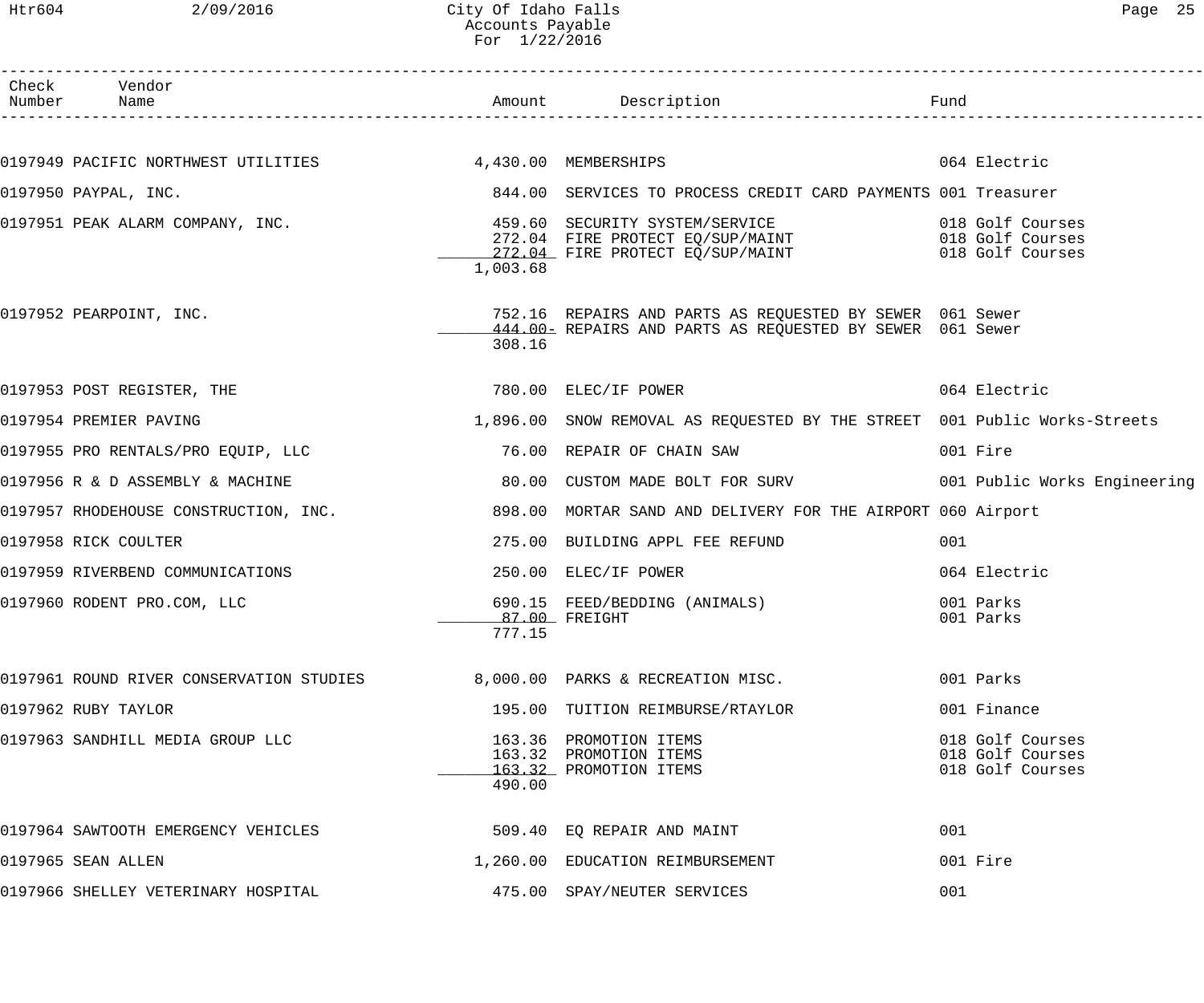| Check Vendor<br>Number Name                                           |                   |                                                                                                                                                                                                                     | Fund                                   |                         |
|-----------------------------------------------------------------------|-------------------|---------------------------------------------------------------------------------------------------------------------------------------------------------------------------------------------------------------------|----------------------------------------|-------------------------|
| 0197967 SIDWELL, JULEE                                                |                   | 700.00 PROFESSIONAL/PERSONAL SRV 6001 Planning & Building                                                                                                                                                           |                                        |                         |
| 0197968 SIGNATURE SIGNS, LLC                                          |                   | 230.00 FLAG CLASS 2015-2                                                                                                                                                                                            |                                        | 001 Fire                |
|                                                                       |                   |                                                                                                                                                                                                                     | 001                                    |                         |
| 0197970 SUNNYSIDE VETERINARY CLINIC PA.<br>20.00 SPAY/NEUTER SERVICES | 125.00            | 105.00 SPAY/NEUTER SERVICES                                                                                                                                                                                         | 001<br>001                             |                         |
| 0197971 SUSTEEN, INC.                                                 |                   | 899.00 BUILDING SUP/REPR/MAINT. 001 Police                                                                                                                                                                          |                                        |                         |
| 0197972 TEREX UTILITIES, INC.                                         | 643.87            | 355.08 PARTS AND MINOR SUBLET REPAIRS AS REQUES 001 General Services<br>264.87 PARTS AND MINOR SUBLET REPAIRS AS REQUES 001 General Services<br>23.92 PARTS AND MINOR SUBLET REPAIRS AS REQUES 001 General Services |                                        |                         |
| 0197973 TETON MICROBIOLOGY LAB                                        | 540.00            | 270.00 LABORATORY ANALYSIS FOR WATER SAMPLES 061 Water<br>270.00 LABORATORY ANALYSIS FOR WATER SAMPLES 061 Water                                                                                                    |                                        |                         |
| 0197974 TIDYMAN, JOHN                                                 | 950.00 RENTAL     |                                                                                                                                                                                                                     |                                        | 001 General Services    |
| 0197975 UNITED MICRO DATA, INC.                                       | 1,639.21 PRINTING |                                                                                                                                                                                                                     |                                        | 001 Treasurer           |
| 0197976 UPS STORE #2271                                               |                   | 11.83 SHIPPING SERVICES FOR IDAHO FALLS POLICE 001 Police                                                                                                                                                           |                                        |                         |
| 0197977 VERIZON WIRELESS                                              |                   | 200.05 BILLING 12/02/15-01/01/16 063 Ambulance                                                                                                                                                                      |                                        |                         |
| 0197978 VERIZON WIRELESS                                              |                   | 10,114.30 BILLING 11/29/15-12/28/15                                                                                                                                                                                 | 001                                    |                         |
| 0197979 VIMAR EQUIPMENT                                               |                   | 406.33 EO REPAIR AND MAINT                                                                                                                                                                                          |                                        | 001 General Services    |
| 0197980 WEATHERBY, HEIDE                                              |                   | 700.00 PROFESSIONAL/PERSONAL SRV                                                                                                                                                                                    |                                        | 001 Planning & Building |
| 0197981 WENCO LLC                                                     |                   | 42,767.25 SUBSTATIONS                                                                                                                                                                                               |                                        | 064 Electric            |
| 0197982 WESTERN RECORDS DESTRUCTION, INC.                             |                   | 35.00 RECORDS DESTRUCTION                                                                                                                                                                                           |                                        | 001 Human Resources     |
| 0197983 WILLOWCREEK ANIMAL HOSPITAL PC                                | 444.00            | 95.00 SPAY/NEUTER SERVICES<br>20.00 SPAY/NEUTER SERVICES<br>30.00 SPAY/NEUTER SERVICES<br>85.00 SPAY/NEUTER SERVICES<br>134.00 VET CONSULTING/TREATMENT<br>20.00 SPAY/NEUTER SERVICES<br>60.00 SPAY/NEUTER SERVICES | 001<br>001<br>001<br>001<br>001<br>001 | 001 Parks               |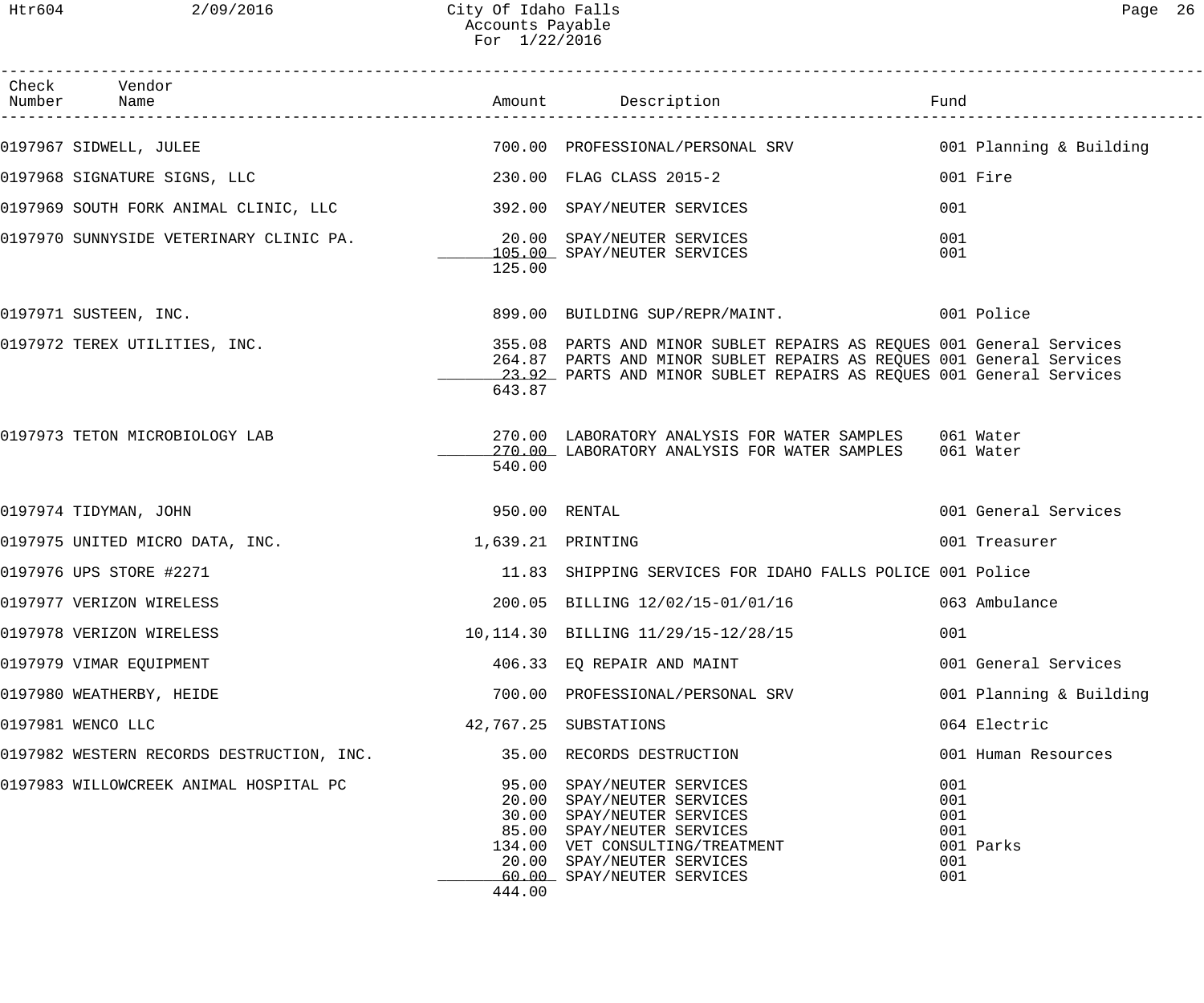Check Vendor<br>Number Name

| 0197984 YELLOWSTONE LEATHER PRODUCTS | 1,375.20 CLOTHING & APPAREL       | 062 Sanitation |
|--------------------------------------|-----------------------------------|----------------|
| 0197985 4SIGHT SECURITY & SMART HOME | 10,000.00 SECURITY SYSTEM/SERVICE | 001 Parks      |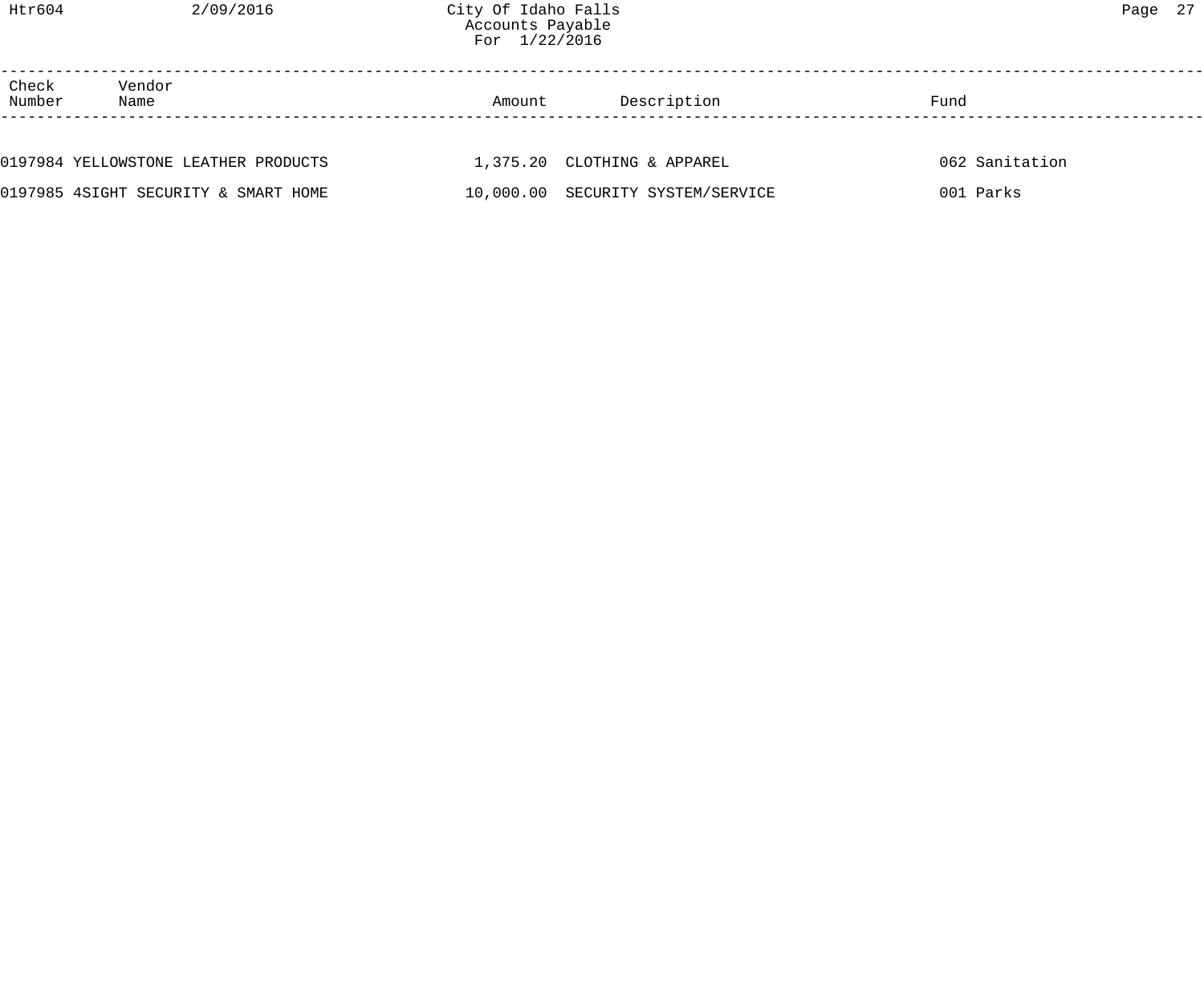| ⊣ຕ≏<br>а. | ¬ |
|-----------|---|
|-----------|---|

| Check Vendor<br>Number Name                                                                                                                                                                                                         |                                                                                                                                                                                           |                                                                                                                                                                                                                                                                                                                                                                                                                                                                                                                                                                                                                                                                                                                                                                                                                                                                                                                                                                                                                                                                                                                                                                                                                                                                                                                                                                                                                                                                                                                                                                                                                                                                                                                                                                                                                                                                                                                                                                                                                                                                                                                |                                                                                                                                                                                                                      |  |
|-------------------------------------------------------------------------------------------------------------------------------------------------------------------------------------------------------------------------------------|-------------------------------------------------------------------------------------------------------------------------------------------------------------------------------------------|----------------------------------------------------------------------------------------------------------------------------------------------------------------------------------------------------------------------------------------------------------------------------------------------------------------------------------------------------------------------------------------------------------------------------------------------------------------------------------------------------------------------------------------------------------------------------------------------------------------------------------------------------------------------------------------------------------------------------------------------------------------------------------------------------------------------------------------------------------------------------------------------------------------------------------------------------------------------------------------------------------------------------------------------------------------------------------------------------------------------------------------------------------------------------------------------------------------------------------------------------------------------------------------------------------------------------------------------------------------------------------------------------------------------------------------------------------------------------------------------------------------------------------------------------------------------------------------------------------------------------------------------------------------------------------------------------------------------------------------------------------------------------------------------------------------------------------------------------------------------------------------------------------------------------------------------------------------------------------------------------------------------------------------------------------------------------------------------------------------|----------------------------------------------------------------------------------------------------------------------------------------------------------------------------------------------------------------------|--|
|                                                                                                                                                                                                                                     | 729.30                                                                                                                                                                                    |                                                                                                                                                                                                                                                                                                                                                                                                                                                                                                                                                                                                                                                                                                                                                                                                                                                                                                                                                                                                                                                                                                                                                                                                                                                                                                                                                                                                                                                                                                                                                                                                                                                                                                                                                                                                                                                                                                                                                                                                                                                                                                                |                                                                                                                                                                                                                      |  |
| 0197987 AIRE FILTER PRODUCTS 602.65 HARDWARE                                                                                                                                                                                        |                                                                                                                                                                                           |                                                                                                                                                                                                                                                                                                                                                                                                                                                                                                                                                                                                                                                                                                                                                                                                                                                                                                                                                                                                                                                                                                                                                                                                                                                                                                                                                                                                                                                                                                                                                                                                                                                                                                                                                                                                                                                                                                                                                                                                                                                                                                                | 064                                                                                                                                                                                                                  |  |
| 0197988 AIRGAS USA, LLC                                                                                                                                                                                                             |                                                                                                                                                                                           | 135.42 WELDING SUPPLIES AS REQUIRED BY SANITATI 062 Sanitation                                                                                                                                                                                                                                                                                                                                                                                                                                                                                                                                                                                                                                                                                                                                                                                                                                                                                                                                                                                                                                                                                                                                                                                                                                                                                                                                                                                                                                                                                                                                                                                                                                                                                                                                                                                                                                                                                                                                                                                                                                                 |                                                                                                                                                                                                                      |  |
| 0197990 ALSCO (AMERICAN LINEN DIV) <b>1989 12 SOLUT 12 AND SERVICE FOR THE FIRE</b> 001 Fire 1001 Fire 001 Fire 101 Fire 101 Fire 101 Fire 101 Fire 101 Fire 101 Fire 101 Fire 101 Fire 101 Fire 101 Fire 101 Fire 101 Fire 101 Fir | 46.18<br>40.78<br>66.79<br>95.58<br>51.83<br>58.78<br>77.59<br>32.24<br>20.95<br>62.47<br>54.03<br>68.50<br>52.50<br>58.99<br>23.01<br>19.62<br>24.26<br>19.15<br>51.83<br>51.83<br>22.21 | 56.84 LAUNDRY SUPPLY AND SERVICE FOR THE FIRE 001 Fire<br>40.49 LAUNDRY SUPPLY AND SERVICE FOR THE FIRE 001 Fire<br>LAUNDRY SUPPLY AND SERVICE FOR THE FIRE 001 Fire<br>LAUNDRY SUPPLY AND SERVICE FOR THE FIRE 001 Fire<br>24.21 LAUNDRY SUPPLY AND SERVICE FOR THE FIRE 001 Fire<br>75.71 LAUNDRY SUPPLY AND SERVICE FOR THE FIRE 001 Fire<br>94.05 LAUNDRY SUPPLY AND SERVICE FOR THE FIRE 001 Fire<br>67.30 LAUNDRY SUPPLY AND SERVICE FOR THE FIRE 001 Fire<br>49.40 LAUNDRY SUPPLY AND SERVICE FOR THE FIRE 001 Fire<br>53.06 LAUNDRY SUPPLY AND SERVICE FOR THE FIRE 001 Fire<br>37.85 LAUNDRY SUPPLY AND SERVICE FOR THE FIRE 001 Fire<br>41.72 LAUNDRY SUPPLY AND SERVICE FOR THE FIRE 001 Fire<br>46.83 LAUNDRY SUPPLY AND SERVICE FOR THE FIRE 001 Fire<br>65.85 LAUNDRY SUPPLY AND SERVICE FOR THE FIRE 001 Fire<br>LAUNDRY SUPPLY AND SERVICE FOR THE FIRE 001 Fire<br>30.04 LAUNDRY SUPPLY AND SERVICE FOR THE FIRE 001 Fire<br>42.68 LAUNDRY SUPPLY AND SERVICE FOR THE FIRE 001 Fire<br>33.71 LAUNDRY SUPPLY AND SERVICE FOR THE FIRE 001 Fire<br>24.25 LAUNDRY SUPPLY AND SERVICE FOR THE FIRE 001 Fire<br>62.95 LAUNDRY SUPPLY AND SERVICE FOR THE FIRE 001 Fire<br>20.75- LAUNDRY SUPPLY AND SERVICE FOR THE FIRE 001 Fire<br>20.75- LAUNDRY SUPPLY AND SERVICE FOR THE FIRE 001 Fire<br>LAUNDRY SUPPLY AND SERVICE FOR THE FIRE<br>LAUNDRY SUPPLY AND SERVICE FOR THE FIRE<br>LAUNDRY SUPPLY AND SERVICE FOR THE FIRE<br>LAUNDRY SUPPLY AND SERVICE FOR THE FIRE<br>LAUNDRY SUPPLY AND SERVICE FOR THE FIRE<br>LAUNDRY SUPPLY AND SERVICE FOR THE FIRE<br>LAUNDRY SUPPLY AND SERVICE FOR THE FIRE<br>LAUNDRY SUPPLY AND SERVICE FOR THE FIRE<br>LAUNDRY SUPPLY AND SERVICE FOR THE FIRE<br>LAUNDRY SUPPLY AND SERVICE FOR THE FIRE<br>LAUNDRY SUPPLY AND SERVICE FOR THE FIRE<br>LAUNDRY SUPPLY AND SERVICE FOR THE FIRE<br>LAUNDRY SUPPLY AND SERVICE FOR THE FIRE<br>LAUNDRY SUPPLY AND SERVICE FOR THE FIRE<br>LAUNDRY SUPPLY AND SERVICE FOR THE FIRE<br>LAUNDRY SUPPLY AND SERVICE FOR THE FIRE<br>LAUNDRY SUPPLY AND SERVICE FOR THE FIRE<br>LAUNDRY SUPPLY AND SERVICE FOR THE FIRE | 001 Fire<br>001 Fire<br>001 Fire<br>001 Fire<br>001 Fire<br>001 Fire<br>001 Fire<br>001 Fire<br>001 Fire<br>001 Fire<br>001 Fire<br>001 Fire<br>001 Fire<br>001 Fire<br>001 Fire<br>001 Fire<br>001 Fire<br>001 Fire |  |
|                                                                                                                                                                                                                                     | 46.40                                                                                                                                                                                     | LAUNDRY SUPPLY AND SERVICE FOR THE FIRE                                                                                                                                                                                                                                                                                                                                                                                                                                                                                                                                                                                                                                                                                                                                                                                                                                                                                                                                                                                                                                                                                                                                                                                                                                                                                                                                                                                                                                                                                                                                                                                                                                                                                                                                                                                                                                                                                                                                                                                                                                                                        | 001 Fire                                                                                                                                                                                                             |  |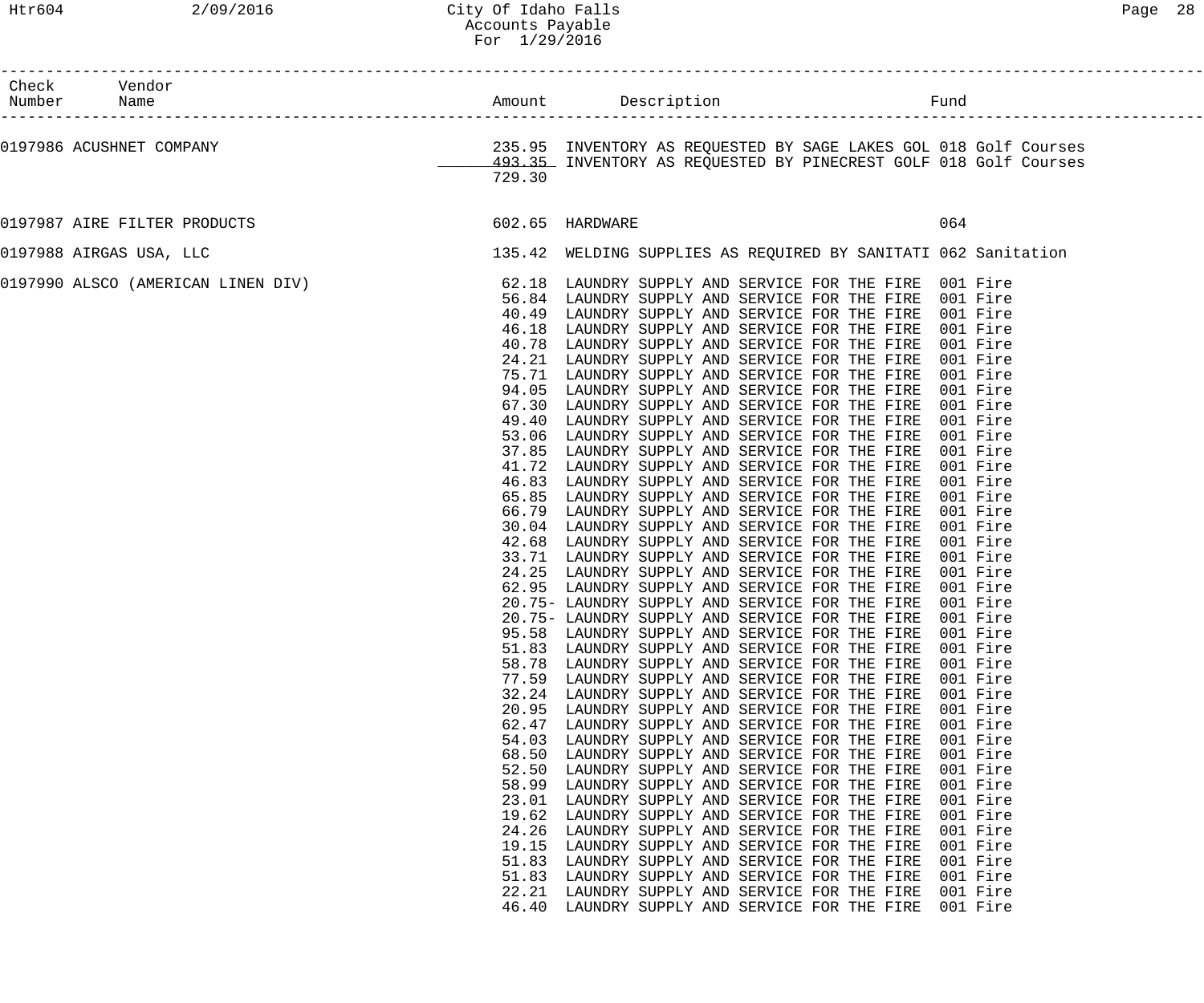## Htr604 2/09/2016 City Of Idaho Falls Page 29 Accounts Payable For 1/29/2016

| Check Vendor<br>Number Name           |                    |                                                                                                                                                                                                                                                                                                                                      |                                                                                                                                                   |
|---------------------------------------|--------------------|--------------------------------------------------------------------------------------------------------------------------------------------------------------------------------------------------------------------------------------------------------------------------------------------------------------------------------------|---------------------------------------------------------------------------------------------------------------------------------------------------|
|                                       | 2,279.98           | 0197990 ALSCO (AMERICAN LINEN DIV) THE SERVICE FOR THE TAUTPHAUS PARK ICE R 011 Recreation<br>91.26 WEEKLY DELIVERY AND CHANGE OUT OF ENTRAN 060 Airport<br>41.31 LAUNDRY SERVICE FOR SEWER DEPARTMENT 061 Sewer<br>59.27 LAUNDRY SERVICE FOR SEWER DEPARTMENT 061 Sewer<br>160.00 SAFETY CLOTHING AS REQUEST BY THE SEWER 061 Sewer |                                                                                                                                                   |
|                                       | 1,728.33           | 0197991 AMAZON.COM - CITY PURCHASES 374.85 COMPUTERS, DP/WORD PROC.<br>374.05 COMPUTERS, DP/WORD PROC.<br>49.99 EQUIPMENT-LRG & TURF<br>229.95 MISCELLANEOUS PRODUCTS<br>229.95 MISCELLANEOUS PRODUCTS<br>229.95 MISCELLANEOUS PRODUCTS<br>229.95 MISCELLANEOUS PRODUCTS<br>62.58 HARDWARE MISCELLANEOUS<br>69.95 ELEC/IF            | 001 Police<br>001 Planning & Building<br>012 Library<br>012 Library<br>012 Library<br>012 Library<br>064 Electric<br>064 Electric<br>064 Electric |
|                                       |                    | 0197992 AMERICAN LEGION DEPT OF IDAHO 16,000.00 PARKS & RECREATION MISC. 001 Parks                                                                                                                                                                                                                                                   |                                                                                                                                                   |
| 0197993 AMERICAN SOCIETY OF COMPOSERS | 669.00 MEMBERSHIPS |                                                                                                                                                                                                                                                                                                                                      | 001 General Services                                                                                                                              |
| 0197994 AMERIGAS PROPANE              |                    | 179.00 PROPANE TANK RENAL                                                                                                                                                                                                                                                                                                            | 018 Golf Courses                                                                                                                                  |
| 0197995 ANTECH DIAGNOSTICS            |                    | 1,155.27 LAB SERVICES AS REQUESTED BY TAUTPHAUS P 001 Parks                                                                                                                                                                                                                                                                          |                                                                                                                                                   |
| 0197996 BARNES & NOBLE                |                    | 1,889.93 AUDIOVISUAL/PUBLICATION                                                                                                                                                                                                                                                                                                     | 001 Fire                                                                                                                                          |
| 0197997 BIKEMANIA.BIZ                 |                    | 124.77 BUILDING SUP/REPR/MAINT.                                                                                                                                                                                                                                                                                                      | 001 Police                                                                                                                                        |
| 0197998 BILL'S BIKE COMPANY           | 426.50             | 78.00 BICYCLE REPAIR<br>233.50 CLOTHING & APPAREL<br>115.00 POLICE EQUIP & SUPPLIES                                                                                                                                                                                                                                                  | 001 Police<br>001 Police<br>001 Police                                                                                                            |
| 0197999 BOAM & ASSOCIATES             |                    | 2,700.00 PROFESSIONAL/PERSONAL SRV                                                                                                                                                                                                                                                                                                   | 001 General Services                                                                                                                              |
| 0198000 BRADY INDUSTRIES LLC          |                    | 4,387.39 CUSTODIAL SUPPLIES/EQUIP                                                                                                                                                                                                                                                                                                    | 060 Airport                                                                                                                                       |
| 0198001 BROADWAY FORD, INC.           | 1,910.31           | 2,060.31 EO REPAIR AND MAINT<br>150.00- EQ REPAIR AND MAINT                                                                                                                                                                                                                                                                          | 001 General Services<br>001 General Services                                                                                                      |
| 0198002 CABLE ONE, INC.               | 817.02             | 555.06 INTERNET FOR THE IDAHO FALLS PUBLIC LIBR 012 Library<br>261.96 INTERNET FOR THE IDAHO FALLS PUBLIC LIBR 012 Library                                                                                                                                                                                                           |                                                                                                                                                   |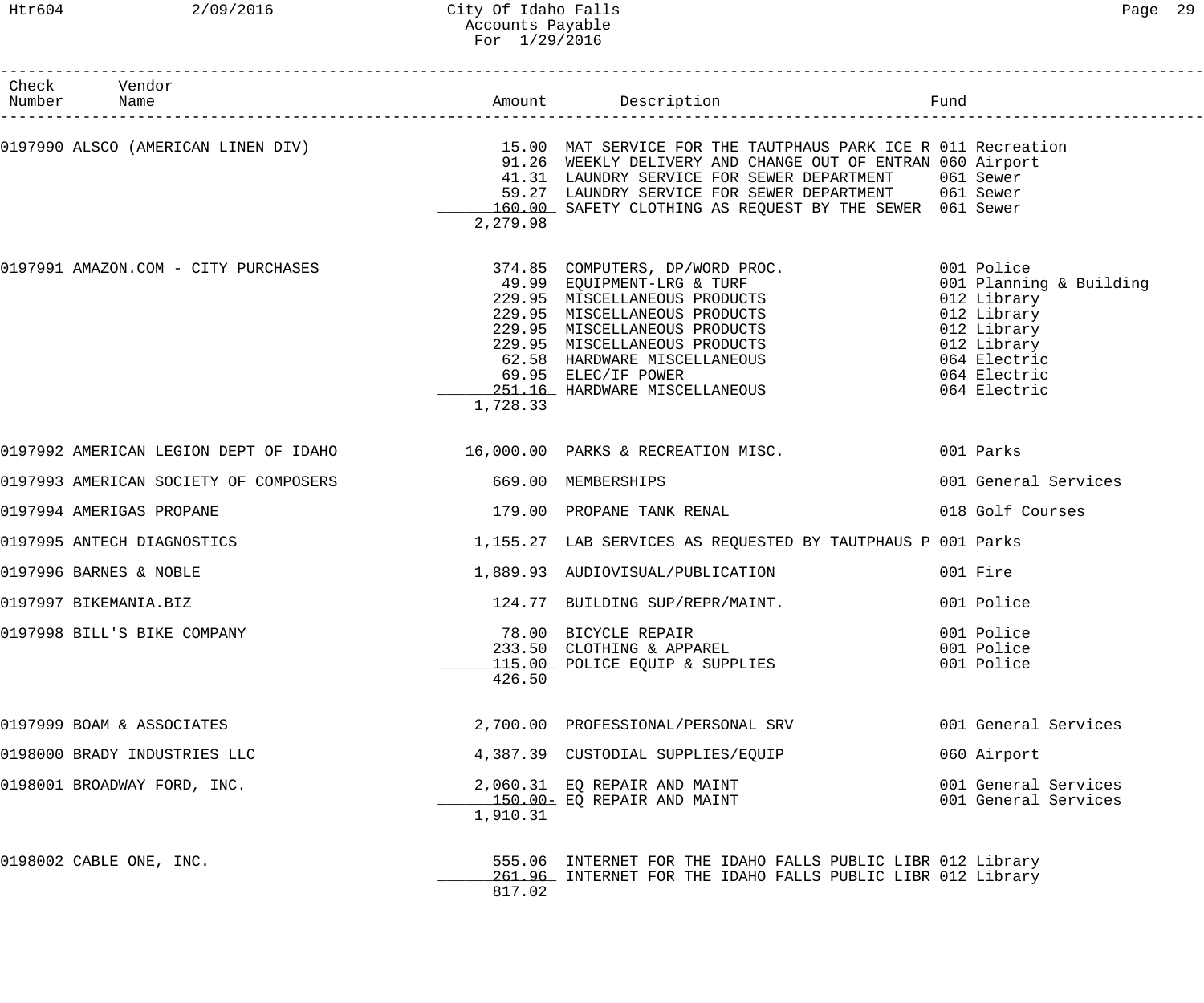## Htr604 2/09/2016 City Of Idaho Falls Page 30 Accounts Payable For 1/29/2016

| Check Vendor<br>Number Name                                        |                             |                                                                                                                                                                                                                                                                         |                                                                     |
|--------------------------------------------------------------------|-----------------------------|-------------------------------------------------------------------------------------------------------------------------------------------------------------------------------------------------------------------------------------------------------------------------|---------------------------------------------------------------------|
|                                                                    | 32.31                       | 0198003 CALLAWAY GOLF SALES COMPANY 1999 1999 1999 1999 1999 1336.71 INVENTORY AS REQUESTED BY PINECREST GOLF 018 Golf Courses<br>47.00- INVENTORY AS REQUESTED BY PINECREST GOLF 018 Golf Courses<br>257.40- INVENTORY AS REQUESTED BY PINECREST GOLF 018 Golf Courses |                                                                     |
| 0198004 CHAMBER OF COMMERCE                                        |                             | 5,000.00 MEMBERSHIPS                                                                                                                                                                                                                                                    | 001 Non Departmental                                                |
| 0198005 CITY CLUB OF IDAHO FALLS                                   |                             | 50.00 MEMBERSHIPS                                                                                                                                                                                                                                                       | 001 Mayor                                                           |
| 0198006 CODALE ELECTRIC SUPPLY, INC. 3,500.00 FIBER OPTIC MATERIAL |                             |                                                                                                                                                                                                                                                                         | 064                                                                 |
| 0198007 COMMUNICATIONS SUPPLY CO.                                  |                             | 9,596.75 TOOLS, HAND POWER/NONPOWER                                                                                                                                                                                                                                     | 064 Electric                                                        |
| 0198008 CONDIE CONSTRUCTION                                        |                             | 3,726.00 SNOW REMOVAL AS REQUESTED BY THE STREET 001 Public Works-Streets                                                                                                                                                                                               |                                                                     |
| 0198009 CONSOLIDATED ELECTRICAL DIST.                              | 211.31 HARDWARE<br>2,575.38 | 211.31 HARDWARE<br>45.07 ELECTRICAL EQUIP/SUPPLIES<br>1,546.00 COMPUTERS, DP/WORD PROC.<br>1,546.00 COMPUTERS, DP/WORD PROC.<br>773.00- COMPUTERS, DP/WORD PROC.                                                                                                        | 064<br>064 Electric<br>064 Electric<br>064 Electric<br>064 Electric |
| 0198010 COP SHOP                                                   | 6,898.50                    | 1,050.00 CLOTHING & APPAREL<br>760.00 FIRE PROTECT EQ/SUP/MAINT<br>,380.00 SAFETY EQUIPMENT<br>3,380.00 SAFETY EQUIPMENT<br>1,708.50 FIRE PROTECT EQ/SUP/MAINT                                                                                                          | 001 Fire<br>001 Fire<br>001 Fire<br>001 Fire                        |
| 0198011 DAHL-TECH, INC                                             |                             | 227.97 LABORATORY EQUIP/MATERIAL 6061 Sewer                                                                                                                                                                                                                             |                                                                     |
| 0198012 DAWSON, TERRY                                              |                             | 1,000.00 PROFESSIONAL/PERSONAL SRV                                                                                                                                                                                                                                      | 001 Data Processing                                                 |
| 0198013 DECCAN INTERNATIONAL                                       |                             | 14,893.00 MAINTENANCE CONTRACT-EQ                                                                                                                                                                                                                                       | 001 Fire                                                            |
| 0198014 DELL COMPUTER CORPORATION, DBA                             | 1,980.13                    | 115.21 COMPUTERS, DP/WORD PROC.                                                                                                                                                                                                                                         | 001 Mayor<br>001 Mayor                                              |
| 0198015 DEPATCO, INC.                                              | 2,681.25 CONCRETE           |                                                                                                                                                                                                                                                                         | 010 Streets                                                         |
| 0198016 DESIGN SCRIBBLE                                            |                             | 195.00 PRINTING                                                                                                                                                                                                                                                         | 001 Fire                                                            |
| 0198017 DIRECT AUTOMOTIVE DISTRIBUTING                             | 62.51                       | 5.84 PARTS AS REQUESTED BY CITY OF IDAHO FALL 001 General Services<br>56.67 PARTS AS REQUESTED BY CITY OF IDAHO FALL 001 General Services                                                                                                                               |                                                                     |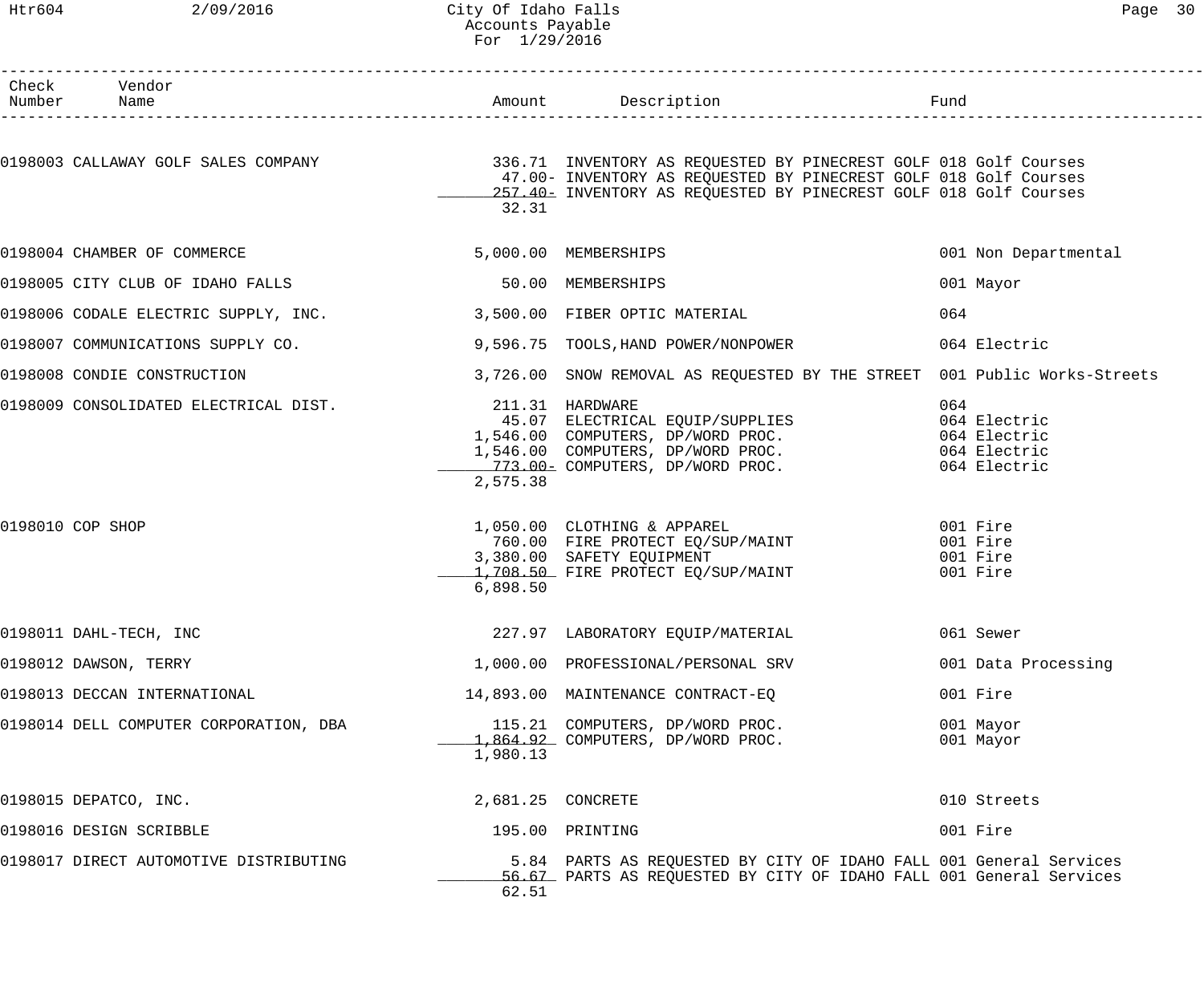| ת בי<br>_ |  |
|-----------|--|
|           |  |

| Check Vendor<br>Number Name                                                                                                                                                                                          |          |                                                                                                                                                                                                                                                                                                                                                                                  |                                                                                                                                                                                         |
|----------------------------------------------------------------------------------------------------------------------------------------------------------------------------------------------------------------------|----------|----------------------------------------------------------------------------------------------------------------------------------------------------------------------------------------------------------------------------------------------------------------------------------------------------------------------------------------------------------------------------------|-----------------------------------------------------------------------------------------------------------------------------------------------------------------------------------------|
|                                                                                                                                                                                                                      |          |                                                                                                                                                                                                                                                                                                                                                                                  |                                                                                                                                                                                         |
| 0198018 EAGLE ROCK NURSERY THE STATE SERVICE SERVICES AS CONTROLLER SERVICE OF TREES, PLANTS AND SHRUBS AS 001 Parks                                                                                                 |          |                                                                                                                                                                                                                                                                                                                                                                                  |                                                                                                                                                                                         |
| 0198019 EATON CORPORATION                                                                                                                                                                                            |          | 947.28 ELECTRONIC EQUIPMENT                                                                                                                                                                                                                                                                                                                                                      | 061 Water                                                                                                                                                                               |
| 0198020 EMERGENCY MEDICAL PRODUCTS, INC. 586.98 AMBULANCE SUPPLIES                                                                                                                                                   |          |                                                                                                                                                                                                                                                                                                                                                                                  | 063 Ambulance                                                                                                                                                                           |
| 0198021 EMSAR, INC. (DBA)                                                                                                                                                                                            |          | 407.37 AMBULANCE SUPPLIES                                                                                                                                                                                                                                                                                                                                                        | 063 Ambulance                                                                                                                                                                           |
| 0198022 ENERGY LABORATORIES, INC.<br>210.00 LABORATORY ANALYSIS AT WASTEWATER TREATM 061 Sewer                                                                                                                       |          |                                                                                                                                                                                                                                                                                                                                                                                  |                                                                                                                                                                                         |
|                                                                                                                                                                                                                      | 2,047.50 |                                                                                                                                                                                                                                                                                                                                                                                  |                                                                                                                                                                                         |
| $0198024$ FALLS FERTILIZER, INC. $192.00$ MURIATE OF POTASH                                                                                                                                                          |          |                                                                                                                                                                                                                                                                                                                                                                                  | 001 General Services                                                                                                                                                                    |
| 0198025 FENTON'S OFFICE SOLUTIONS INC.<br>0198025 FENTON'S OFFICE SOLUTIONS INC.<br>06.00 MAINTENANCE CONTRACT-EQ<br>60.00 MAINTENANCE CONTRACT-EQ<br>40.00 MAINTENANCE CONTRACT-EQ<br>40.00 MAINTENANCE CONTRACT-EQ | 340.00   |                                                                                                                                                                                                                                                                                                                                                                                  | 001 Treasurer<br>001 Treasurer<br>001 General Services<br>001 Planning & Building<br>060 Airport                                                                                        |
| 0198026 FINLEY ENGINEERING COMPANY, INC. 5,499.25 PROFESSIONAL/PERSONAL SRV 664 Electric                                                                                                                             |          |                                                                                                                                                                                                                                                                                                                                                                                  |                                                                                                                                                                                         |
| 0198027 FLEETPRIDE, INC.                                                                                                                                                                                             | 170.05   | 60.00 PARTS AS REQUESTED BY CITY OF IDAHO FALL 001 General Services<br>12.21 PARTS AS REQUESTED BY CITY OF IDAHO FALL 001 General Services<br>97.84 PARTS AS REQUESTED BY CITY OF IDAHO FALL 001 General Services                                                                                                                                                                |                                                                                                                                                                                         |
| 0198028 FOLSOM ASSOCIATES                                                                                                                                                                                            | 1,222.85 | 611.42 PUMPS & ACCESSORIES<br>611.43 PUMPS & ACCESSORIES                                                                                                                                                                                                                                                                                                                         | 064 Electric<br>064 Electric                                                                                                                                                            |
| 0198029 FREMONT COMMUNICATIONS LLC                                                                                                                                                                                   |          | 40.36 BILLED LINES 01/15/16<br>40.36 BILLED LINES 01/15/16<br>41.00 BILLED LINES 01/15/16<br>40.36 BILLED LINES 01/15/16<br>37.66 BILLED LINES 01/15/16<br>40.36 BILLED LINES 01/15/16<br>40.36 BILLED LINES 01/15/16<br>40.36 BILLED LINES 01/15/16<br>37.66 BILLED LINES 01/15/16<br>40.93 BILLED LINES 01/15/16<br>37.66 BILLED LINES 01/15/16<br>36.45 BILLED LINES 01/15/16 | 001 General Services<br>001 Police<br>001 Police<br>001 Police<br>001 Parks<br>001 Parks<br>001 Parks<br>001 Parks<br>001 Parks<br>001 Cemeteries<br>011 Recreation<br>018 Golf Courses |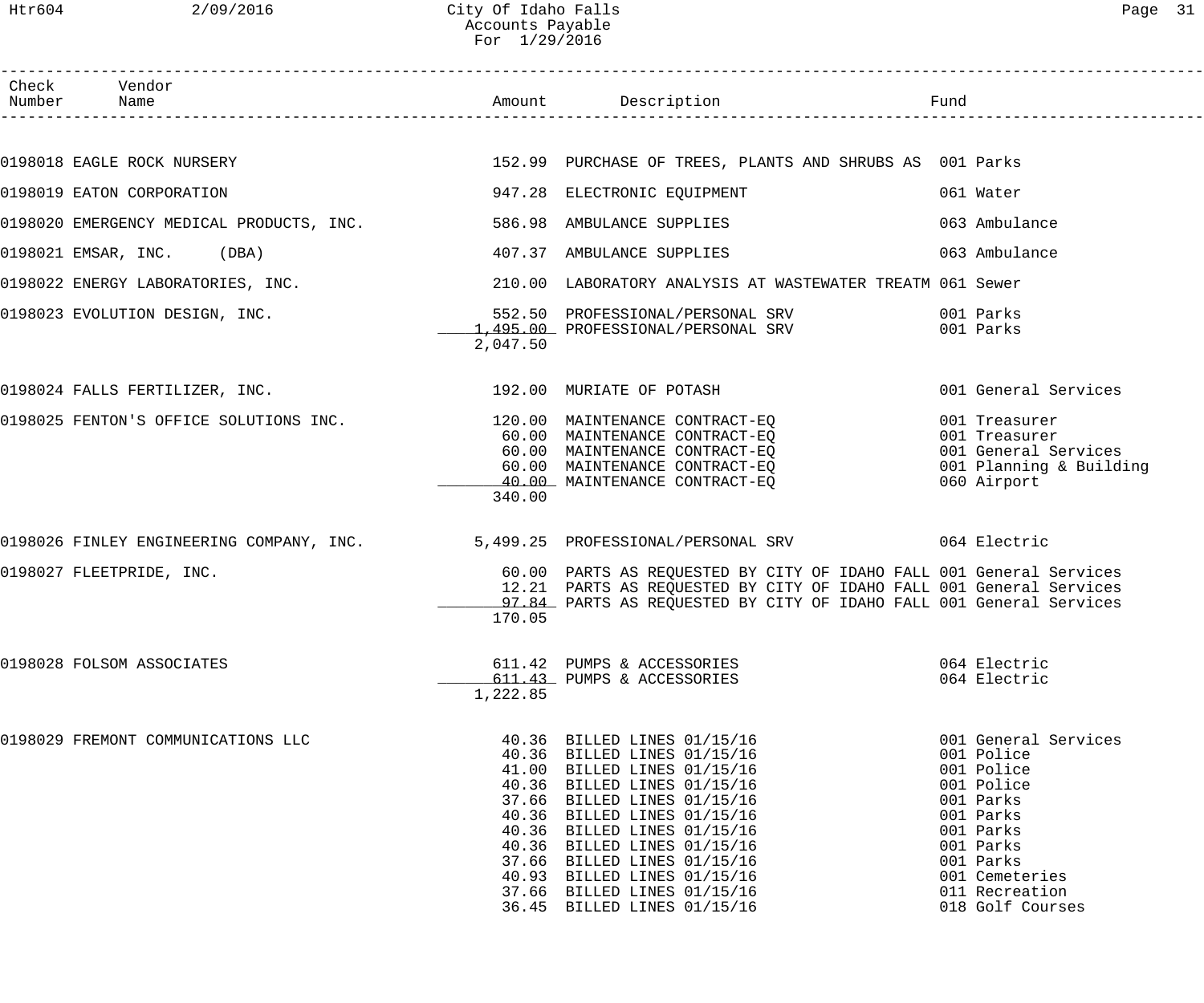## Htr604 2/09/2016 City Of Idaho Falls Page 32 Accounts Payable For 1/29/2016

| Check Vendor<br>Number Name                             |                       |                                                                                                                                                                                                                                              |                          |
|---------------------------------------------------------|-----------------------|----------------------------------------------------------------------------------------------------------------------------------------------------------------------------------------------------------------------------------------------|--------------------------|
|                                                         | 756.11                | 0198029 FREMONT COMMUNICATIONS LLC<br>40.36 BILLED LINES 01/15/16<br>40.36 BILLED LINES 01/15/16<br>40.36 BILLED LINES 01/15/16<br>40.36 BILLED LINES 01/15/16<br>40.36 BILLED LINES 01/15/16<br>40.36 BILLED LINES 01/15/16<br>40.36 BILLED |                          |
| 0198030 GENERAL PACIFIC, INC. 4,641.00 TRANSFORMERS     |                       |                                                                                                                                                                                                                                              | 064                      |
| 0198031 HARRIS PUBLISHING                               |                       | 975.00 ELEC/IF POWER                                                                                                                                                                                                                         | 064 Electric             |
| 0198032 HDR ENGINEERING, INC.                           |                       | 14,294.80 CONSTRUCTION JOB/CONTRACT 642 Street Capital Imp                                                                                                                                                                                   |                          |
| 0198033 HENDRICKSONS TOWING, INC.                       | 750.00                | 250.00 TOW SERVICE - CITY VEHICLES AS REQUESTED 001 General Services<br>250.00 TOW SERVICE - CITY VEHICLES AS REQUESTED 001 General Services<br>250.00 TOW SERVICE - CITY VEHICLES AS REQUESTED 001 General Services                         |                          |
|                                                         |                       | 0198034 HEWLETT PACKARD COMPANY (2,597.49 COMPUTERS, DP/WORD PROC. 0001 Treasurer                                                                                                                                                            |                          |
|                                                         |                       | 0198035 HILL'S PET NUTRITION SALES, INC 77.10 SHIPPING CHARGES FOR DONATED ANIMAL FOOD 001 Police                                                                                                                                            |                          |
| 0198036 HOME DEPOT                                      | 385.44                | 132.94 RIDGID DRILL, 29PC BIT SE 601 Parks 9001 Parks<br>79.00 RIDGID DRILL<br>125.58 MISC SCREWS, LATCH, PULLY, The Coll Parks of Datas.<br>125.58 MISC SCREWS, LATCH, PULLY, THING ON Parks of Parks of Parks (18 Golf Courses             | 001 Parks                |
| 0198037 HONNEN EQUIPMENT COMPANY                        |                       | 784.75 PARTS AND MINOR SUBLET REPAIRS AS REQUES 001 General Services                                                                                                                                                                         |                          |
| 0198038 HOWARD EQUIPMENT & SUPPLY                       | 351.92 FOOD<br>437.82 | 85.90 POLICE EQUIP & SUPPLIES                                                                                                                                                                                                                | 001 Police<br>001 Police |
| 0198039 IDAHO BUREAU OF OCCUPATIONAL                    | 170.00                | 85.00 WATER OPERATOR'S CERTIFICATION LICENSE R 061 Water<br>__85.00_ WATER OPERATOR'S CERTIFICATION LICENSE R 061 Water                                                                                                                      |                          |
| 0198040 IDAHO RECREATION & PARK ASSN 400.00 MEMBERSHIPS |                       |                                                                                                                                                                                                                                              | 011 Recreation           |
| 0198041 IDEXX DISTRIBUTION, INC.                        |                       | 601.98 LABORATORY EQUIP/MATERIAL                                                                                                                                                                                                             | 061 Sewer                |
| 0198042 INT'L ASSN/ARSON INVESTIGATORS                  |                       | 130.00 MEMBERSHIP&IDAHO CHAPTER                                                                                                                                                                                                              | 001 Fire                 |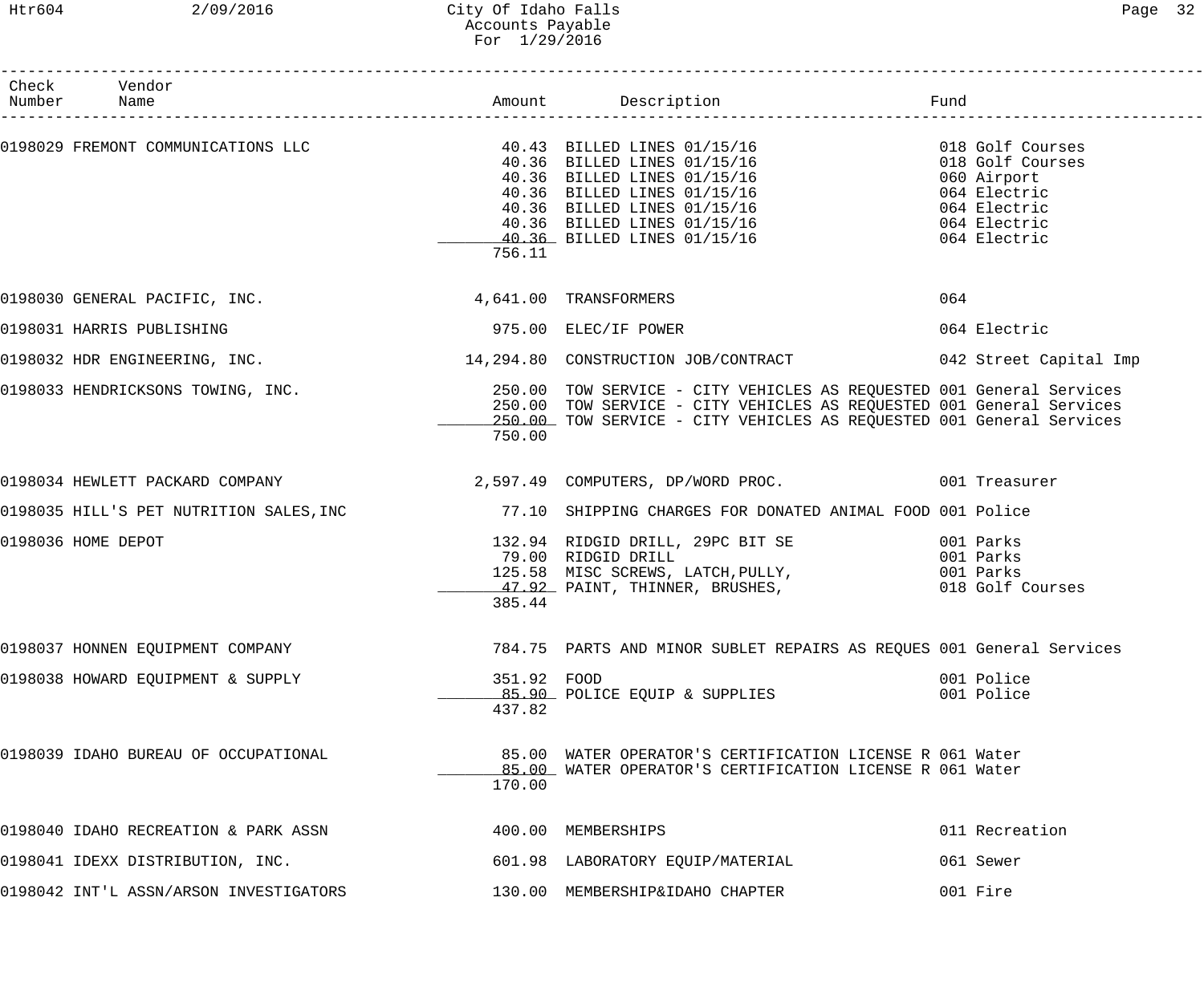------------------------------------------------------------------------------------------------------------------------------------

| Page | ∍ |
|------|---|
|      |   |

| Check<br>Number | Vendor<br>Name                                            |        | Amount Description                                                                                                                                                                                                                                                                                                                                                                                                                                                                                           | Fund |                                                                                                                      |
|-----------------|-----------------------------------------------------------|--------|--------------------------------------------------------------------------------------------------------------------------------------------------------------------------------------------------------------------------------------------------------------------------------------------------------------------------------------------------------------------------------------------------------------------------------------------------------------------------------------------------------------|------|----------------------------------------------------------------------------------------------------------------------|
|                 | 0198043 INT'L ASSOC CHIEFS OF POLICE 150.00 SUBSCRIPTIONS |        |                                                                                                                                                                                                                                                                                                                                                                                                                                                                                                              |      | 001 Police                                                                                                           |
|                 | 0198044 INT'L PUBLIC MANAGEMENT                           |        |                                                                                                                                                                                                                                                                                                                                                                                                                                                                                                              |      |                                                                                                                      |
|                 | 0198045 JC GOLF ACCESSORIES                               | 145.18 | 39.15- INVENTORY AS REQUESTED BY PINECREST GOLF 018 Golf Courses<br>184.33 INVENTORY AS REQUESTED BY PINECREST GOLF 018 Golf Courses                                                                                                                                                                                                                                                                                                                                                                         |      |                                                                                                                      |
|                 | 0198046 JC TRUCKING                                       |        | 2,834.00 SNOW REMOVAL AS REQUESTED BY STREET DEPA 001 Public Works-Streets                                                                                                                                                                                                                                                                                                                                                                                                                                   |      |                                                                                                                      |
|                 |                                                           | 304.77 | 25.52 PARTS AS REQUESTED BY CITY OF IDAHO FALL 001 General Services<br>30.40 PARTS AS REQUESTED BY CITY OF IDAHO FALL 001 General Services<br>77.86 PARTS AS REQUESTED BY CITY OF IDAHO FALL 001 General Services                                                                                                                                                                                                                                                                                            |      |                                                                                                                      |
| 0198048 KIDK-TV |                                                           | 510.00 | 160.04 PROMOTION ITEMS<br>159.98 PROMOTION ITEMS<br>159.98 PROMOTION ITEMS<br>10.00 PROMOTION ITEMS<br>10.00 PROMOTION ITEMS<br>10.00 PROMOTION ITEMS                                                                                                                                                                                                                                                                                                                                                        |      | 018 Golf Courses<br>018 Golf Courses<br>018 Golf Courses<br>018 Golf Courses<br>018 Golf Courses<br>018 Golf Courses |
|                 | 0198049 KIWANIS CLUB OF IDAHO FALLS                       |        | 140.00 SUBSCRIPTIONS                                                                                                                                                                                                                                                                                                                                                                                                                                                                                         |      | 001 Police                                                                                                           |
|                 | 0198050 LION GROUP, INC.                                  |        | 17,307.28 CLOTHING & APPAREL                                                                                                                                                                                                                                                                                                                                                                                                                                                                                 |      | 001 Fire                                                                                                             |
|                 | 0198051 LOWE'S COMMERCIAL SERVICES                        |        | 47.70 LUMBER                                                                                                                                                                                                                                                                                                                                                                                                                                                                                                 |      | 018 Golf Courses                                                                                                     |
|                 | 0198052 MIDLAND SCIENTIFIC, INC.                          | 139.76 | 100.25 LABORATORY EQUIP/MATERIAL<br>39.51 LABORATORY EQUIP/MATERIAL                                                                                                                                                                                                                                                                                                                                                                                                                                          |      | 061 Sewer<br>061 Sewer                                                                                               |
|                 | 0198053 MOUNTAIN FRESH WATER CO. INC.                     | 25.00  | 10.00 MISCELLANEOUS PRODUCTS<br>5.00 MISCELLANEOUS PRODUCTS<br>10.00 MISCELLANEOUS PRODUCTS                                                                                                                                                                                                                                                                                                                                                                                                                  |      | 001 Mayor<br>001 Mayor<br>001 Mayor                                                                                  |
|                 | 0198054 MOUNTAIN VALLEY FLOOR MATS LLC                    |        | 24.25 LAUNDRY SERVICE/MATS FOR BUILDING MAINTE 001 General Services<br>47.50 LAUNDRY SERVICE/MATS FOR BUILDING MAINTE 001 General Services<br>34.85 LAUNDRY SERVICE/MATS FOR BUILDING MAINTE 001 General Services<br>6.00 LAUNDRY SERVICE/MATS FOR BUILDING MAINTE 001 General Services<br>24.25 LAUNDRY SERVICE/MATS FOR BUILDING MAINTE 001 General Services<br>47.50 LAUNDRY SERVICE/MATS FOR BUILDING MAINTE 001 General Services<br>24.25 LAUNDRY SERVICE/MATS FOR BUILDING MAINTE 001 General Services |      |                                                                                                                      |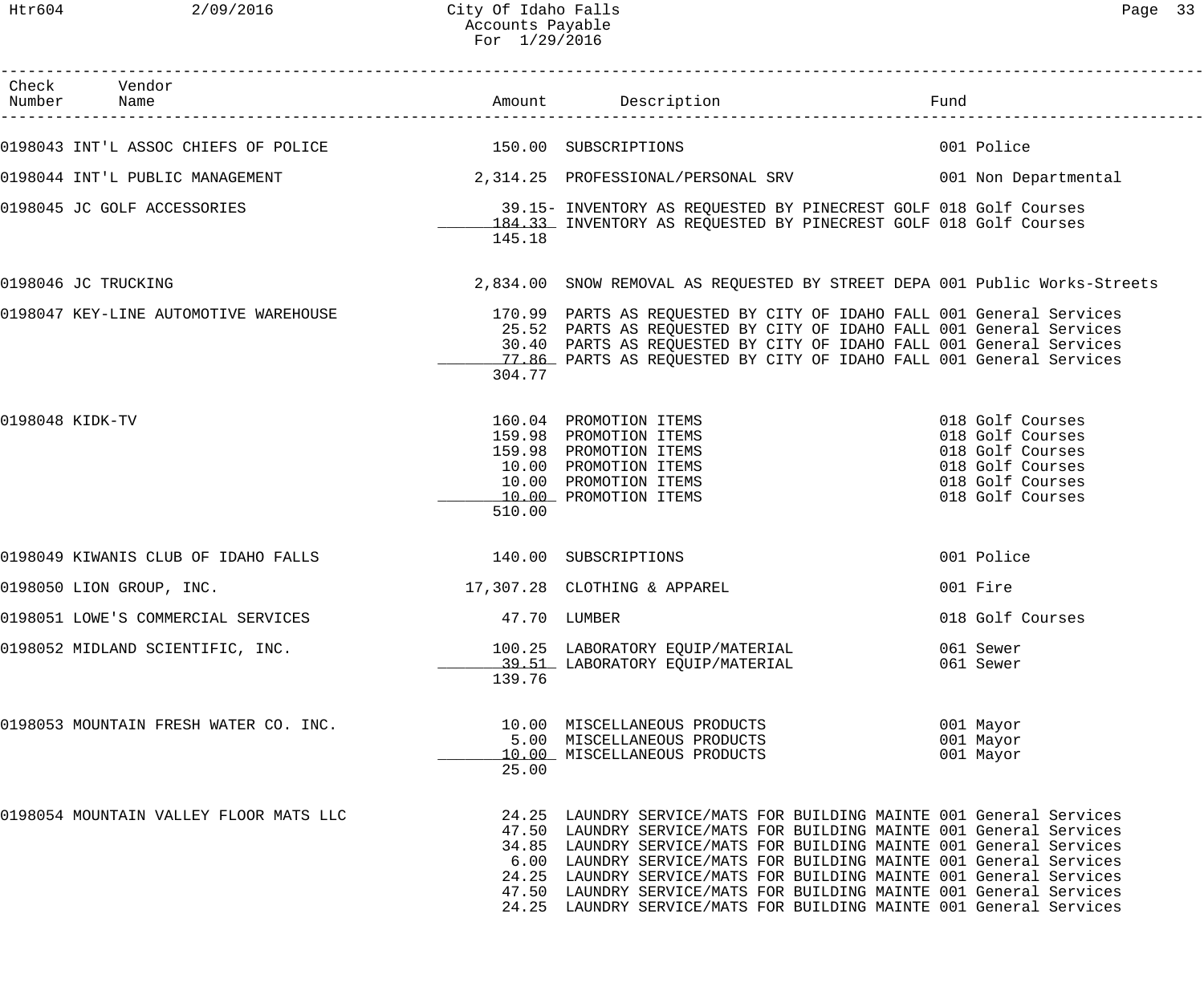## Htr604 2/09/2016 City Of Idaho Falls Page 34 Accounts Payable For 1/29/2016

| Check Vendor<br>Number Name                              |                               |                                                                                                                                                                                                                                                                                                                                                                                                                                                                                                                                                                                                                      |                                |
|----------------------------------------------------------|-------------------------------|----------------------------------------------------------------------------------------------------------------------------------------------------------------------------------------------------------------------------------------------------------------------------------------------------------------------------------------------------------------------------------------------------------------------------------------------------------------------------------------------------------------------------------------------------------------------------------------------------------------------|--------------------------------|
|                                                          | 332.50                        | 0198054 MOUNTAIN VALLEY FLOOR MATS LLC 47.50 LAUNDRY SERVICE/MATS FOR BUILDING MAINTE 001 General Services<br>34.85 LAUNDRY SERVICE/MATS FOR BUILDING MAINTE 001 General Services<br>6.00 LAUNDRY SERVICE/MATS FOR BUILDING MAINTE 001 General Services<br>17.15 CLEANING AND RENTAL FLOOR MATS FOR ANIMA 001 Police<br>18.40 LAUNDRY SERVICE/MATS FOR STREET DEPARTME 010 Streets                                                                                                                                                                                                                                   |                                |
|                                                          |                               | 0198055 MOUNTAIN VIEW HOSPITAL CONTROL CONTROLLER 2,820.00 PRE-EMPLOYMENT PHYS-FIRE CONTROLLER COMBULANCE                                                                                                                                                                                                                                                                                                                                                                                                                                                                                                            |                                |
| 0198056 MOWER OFFICE SYSTEMS                             |                               | 294.00 OFFICE SUPPLIES, GENERAL                                                                                                                                                                                                                                                                                                                                                                                                                                                                                                                                                                                      | 001 Police                     |
| 0198057 NAPA AUTO PARTS                                  | 359.42                        | 57.12 PARTS AS REQUESTED BY CITY OF IDAHO FALL 001 General Services<br>39.95 PARTS AS REQUESTED BY CITY OF IDAHO FALL 001 General Services<br>75.00 PARTS AS REQUESTED BY CITY OF IDAHO FALL 001 General Services<br>36.08- PARTS AS REQUESTED BY CITY OF IDAHO FALL 001 General Services<br>29.28 PARTS AS REQUESTED BY CITY OF IDAHO FALL 001 General Services<br>2.49 PARTS AS REQUESTED BY CITY OF IDAHO FALL 001 General Services<br>83.98 PARTS AS REQUESTED BY CITY OF IDAHO FALL 001 General Services<br>24.78 PARTS AS REQUESTED BY CITY OF IDAHO FALL 001 General Services<br>82.90 FILTERS AND ANTIFREEZE | 061 Sewer                      |
| 0198058 NAT'L ASSOC FOR INTERPRETATION 75.00 MEMBERSHIPS |                               |                                                                                                                                                                                                                                                                                                                                                                                                                                                                                                                                                                                                                      | 001 Parks                      |
| 0198059 NATIONAL ACADEMY EFD/EMD                         | 110.00                        | 30.00 TRAINING-PERSONNEL<br>50.00 TRAINING-PERSONNEL 063 Ambulance<br>30.00 TRAINING-PERSONNEL                                                                                                                                                                                                                                                                                                                                                                                                                                                                                                                       | 063 Ambulance<br>063 Ambulance |
| 0198060 NIKE GOLF                                        |                               | 53.44 INVENTORY AS REQUESTED BY PINECREST GOLF 018 Golf Courses                                                                                                                                                                                                                                                                                                                                                                                                                                                                                                                                                      |                                |
| 0198061 OLD DOMINION FREIGHT LINE, INC                   |                               | 184.41 FREIGHT                                                                                                                                                                                                                                                                                                                                                                                                                                                                                                                                                                                                       | 064 Electric                   |
| 0198062 OLDCASTLE PRECAST / AMCOR, INC.                  | ___416.00 FREIGHT<br>6,940.00 | $6,524.00$ METER-WATER                                                                                                                                                                                                                                                                                                                                                                                                                                                                                                                                                                                               | 061<br>061 Water               |
| 0198063 OLSON BACKHOE SERVICE                            | 5,076.00                      | 1,620.00 SNOW REMOVAL AS REQUESTED BY STREET DEPA 001 Public Works-Streets<br>3,456.00 SNOW REMOVAL AS REQUESTED BY STREET DEPA 001 Public Works-Streets                                                                                                                                                                                                                                                                                                                                                                                                                                                             |                                |
| 0198064 ORMOND BUILDERS, INC.                            |                               | 14,704.00 REIMBURSEMENTS                                                                                                                                                                                                                                                                                                                                                                                                                                                                                                                                                                                             | 001 Planning & Building        |
| 0198065 OSWALD SERVICE, INC.                             |                               | 74.95 PARTS AS REQUESTED BY CITY OF IDAHO FALL 001 General Services                                                                                                                                                                                                                                                                                                                                                                                                                                                                                                                                                  |                                |
| 0198066 PACIFICORP                                       |                               | 194.37 ELEC/IF POWER                                                                                                                                                                                                                                                                                                                                                                                                                                                                                                                                                                                                 | 064 Electric                   |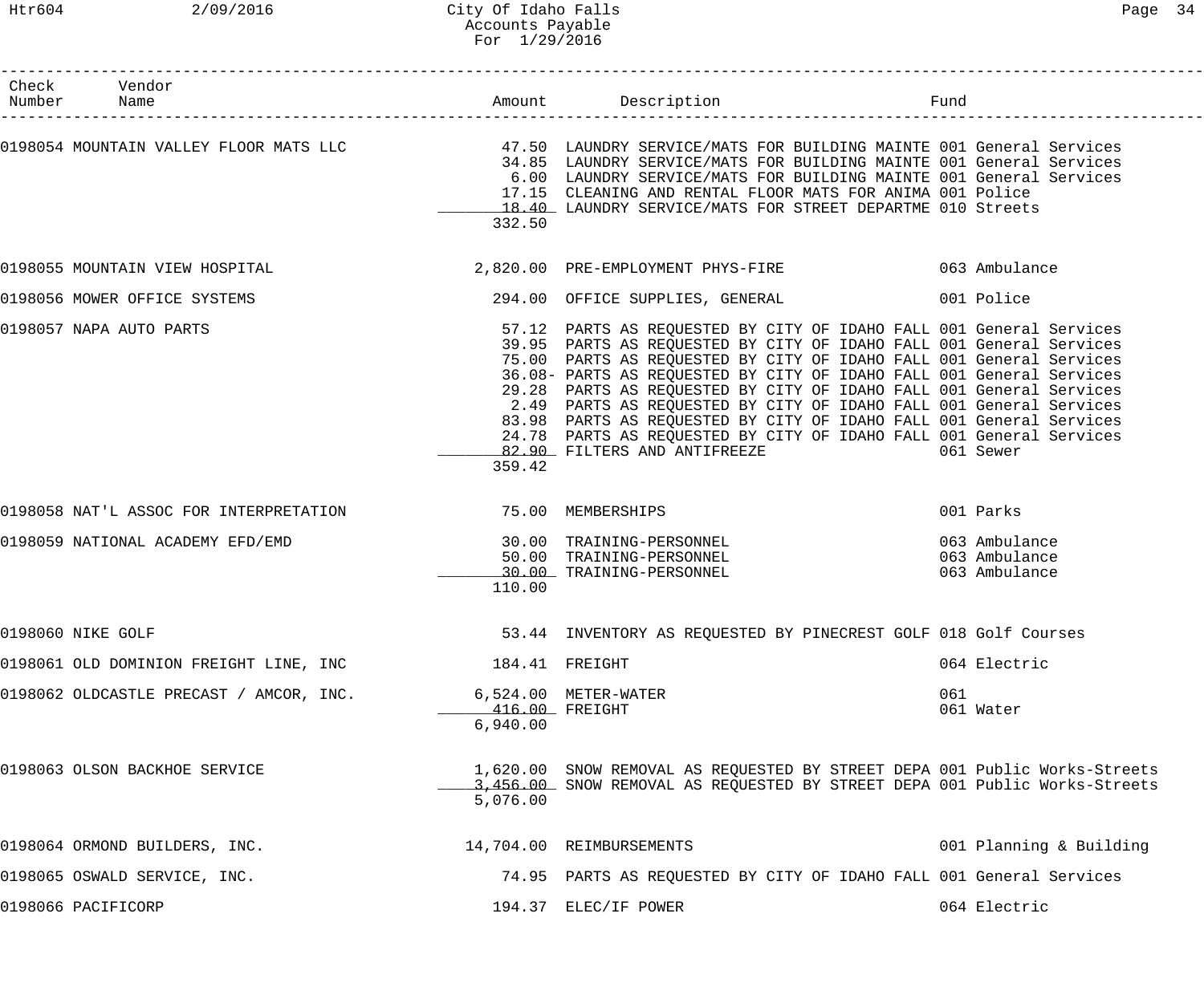Htr604 2/09/2016 City Of Idaho Falls Page 35 Accounts Payable For 1/29/2016

| ∽aαe |  |
|------|--|
|------|--|

| Check Vendor<br>Number Name                                    |          |                                                                                                                                                                                                                   | Fund                                                                                                                 |
|----------------------------------------------------------------|----------|-------------------------------------------------------------------------------------------------------------------------------------------------------------------------------------------------------------------|----------------------------------------------------------------------------------------------------------------------|
| 0198066 PACIFICORP                                             | 344.85   | 150.48 ELEC/IF POWER                                                                                                                                                                                              | 064 Electric                                                                                                         |
|                                                                |          |                                                                                                                                                                                                                   | 064 Electric                                                                                                         |
| 0198068 PAUL CONWAY SHIELDS, INC. 6,114.08 CLOTHING & APPAREL  | 6,338.27 |                                                                                                                                                                                                                   | 001 Fire<br>001 Fire                                                                                                 |
|                                                                |          | 0198069 PEACEPIPE CONSTRUCTION, INC. 38,990.00 SNOW REMOVAL AS REQUESTED BY STREET DEPA 001 Public Works-Streets                                                                                                  |                                                                                                                      |
| 0198070 PIPECO, INC.                                           |          | 15.05 PVC, MISC TAPE & WET/DRY C                                                                                                                                                                                  | 061 Sewer                                                                                                            |
| 0198071 PRAETORIAN GROUP, INC. 1.750.00 SERVICES/MISCELLANEOUS |          |                                                                                                                                                                                                                   | 001 Fire                                                                                                             |
| 0198072 PUBLIC POWER COUNCIL                                   |          | 2,000.00 MEMBERSHIPS                                                                                                                                                                                              | 064 Electric                                                                                                         |
| 0198073 QUICK PRINT - DBA                                      | 325.00   | 95.00 PRINTING<br>90.00 PRINTING<br>95.00 PRINTING<br>15.00 PRINTING<br>15.00 PRINTING<br>15.00 PRINTING                                                                                                          | 018 Golf Courses<br>018 Golf Courses<br>018 Golf Courses<br>018 Golf Courses<br>018 Golf Courses<br>018 Golf Courses |
| 0198074 R & S DISTRIBUTING                                     | 979.20   | 577.73 CUSTODIAL SUPPLIES/EQUIP<br>156.67 CUSTODIAL SUPPLIES/EQUIP<br>244.80 CUSTODIAL SUPPLIES/EQUIP                                                                                                             | 001 Parks<br>001 Parks<br>001 Cemeteries                                                                             |
| 0198075 ROCKNAKS HARDWARE PLUS, INC.                           | 287.94   | 5.49 MISCELLANEOUS TOOL, HARDWARE & IRRIGATIO 001 Parks<br>326.72  HARDWARE MISCELLANEOUS<br>_44.27- HARDWARE MISCELLANEOUS                                                                                       | 018 Golf Courses<br>018 Golf Courses                                                                                 |
| 0198076 ROCKY MOUNTAIN ENVIRONMENTAL                           |          |                                                                                                                                                                                                                   |                                                                                                                      |
| 0198077 RON SAYER DODGE, INC.                                  | 303.19   | 288.57 PARTS AND MINOR SUBLET REPAIRS AS REQUES 001 General Services<br>14.62 PARTS AND MINOR SUBLET REPAIRS AS REQUES 001 General Services                                                                       |                                                                                                                      |
| 0198078 RON'S TIRE INC.                                        |          | 479.96 REPAIRS AND SUPPLIES AS REQUESTED BY PAR 001 Parks<br>34.50 REPAIRS AND SUPPLIES AS REQUESTED BY PAR 001 Parks<br>106.39 REPAIRS AND SUPPLIES AS REQUESTED BY HOR 001 Parks<br>974.99 EQUIPMENT-LRG & TURF | 001 Parks                                                                                                            |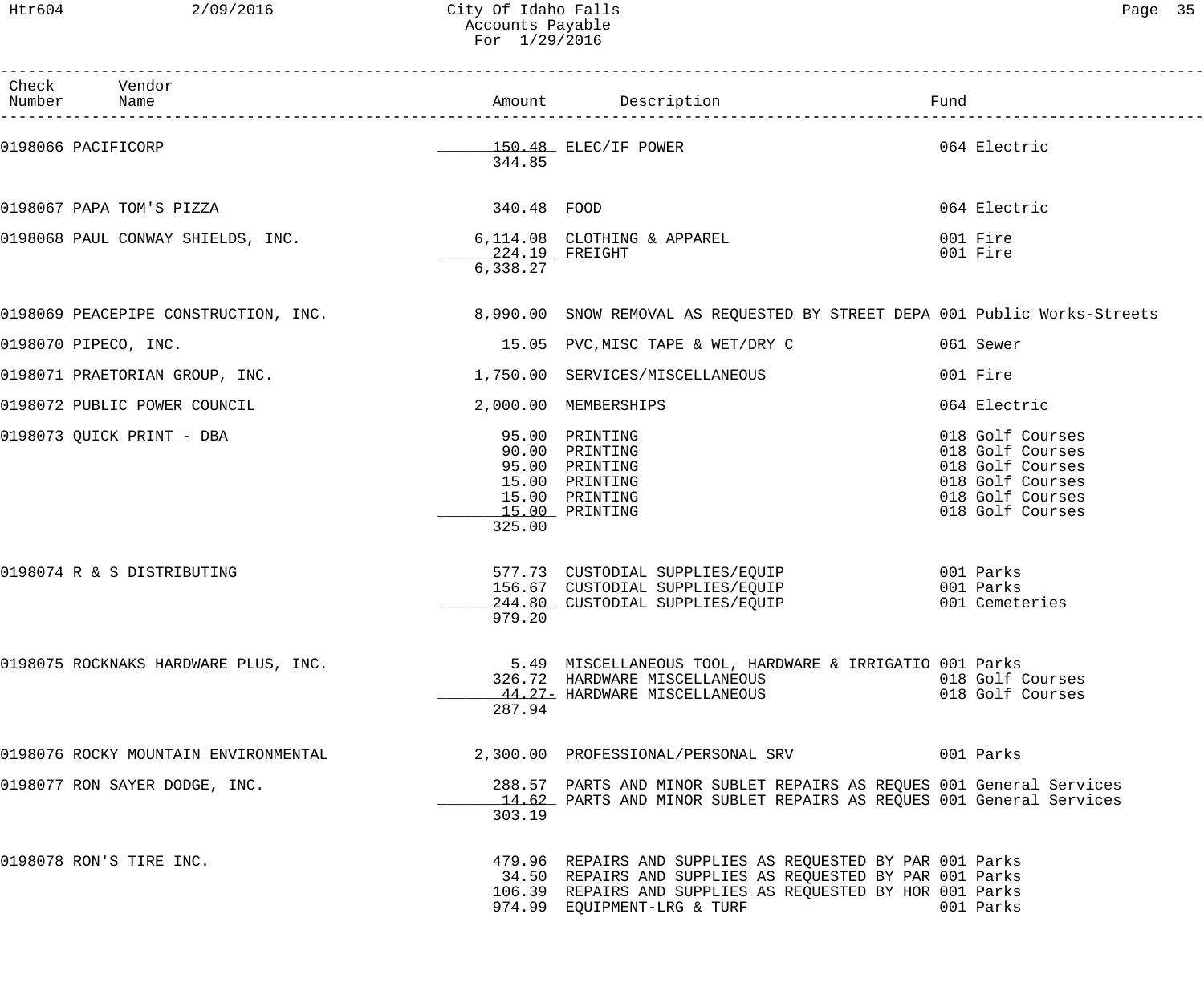| Check Vendor<br>Number Name                                                 |                                          | Amount Description                                                                                                                     | Fund                                                   |
|-----------------------------------------------------------------------------|------------------------------------------|----------------------------------------------------------------------------------------------------------------------------------------|--------------------------------------------------------|
| 0198078 RON'S TIRE INC.                                                     | $\frac{100.00}{\pi}$ FREIGHT<br>1,695.84 |                                                                                                                                        | 001 Parks                                              |
| 0198079 RUDD & COMPANY PLLC                                                 |                                          | 5,000.00 PROFESSIONAL/PERSONAL SRV                                                                                                     | 001 Finance                                            |
| 0198080 SIX MILE ENGINEERING, PA                                            | 4,189.85                                 | 2,033.58 PROFESSIONAL/PERSONAL SRV<br>2,156.27 PROFESSIONAL/PERSONAL SRV                                                               | 046 Traffic Light Cap Imp<br>046 Traffic Light Cap Imp |
| 0198081 SKM, INC.                                                           |                                          | 665.00 CONSTRUCTION JOB/CONTRACT                                                                                                       | 061 Water                                              |
| 0198082 SMITH, CINDY                                                        |                                          | 7,900.00 PROFESSIONAL/PERSONAL SRV                                                                                                     | 042 Street Capital Imp                                 |
| 0198083 SNAP-ON TOOLS, INC.                                                 |                                          | 6,583.49 GARAGE SHOP SUPPLIES                                                                                                          | 001 General Services                                   |
| 0198084 SPECIALTY ENGINEERING, INC.                                         | 869.55                                   | 217.39 TRANSFORMERS<br>652.16 TRANSFORMERS                                                                                             | 064 Electric<br>064 Electric                           |
| 0198085 STAPLES STORE                                                       | 130.96                                   | 94.30 INK CARTRIDGES, (2) CANON 001 Planning & Building<br>36.66 INK CARTRIDGES, (2) EPSON                                             | 001 Planning & Building                                |
| 0198086 SUN MOUNTAIN SPORTS, INC.                                           | 3,926.23                                 | 3,770.37 INVENTORY AS REQUESTED BY PINECREST GOLF 018 Golf Courses<br>155.86 INVENTORY AS REQUESTED BY PINECREST GOLF 018 Golf Courses |                                                        |
| 0198087 T-O ENGINEERS                                                       |                                          | 782.50 PROFESSIONAL/PERSONAL SRV 660 Airport                                                                                           |                                                        |
| 0198088 TAYLOR MADE GOLF COMPANY                                            |                                          | 439.26 INVENTORY AS REQUESTED BY PINECREST GOLF 018 Golf Courses                                                                       |                                                        |
| 0198089 TECHNOLOGY NET COMPANY, LLC                                         |                                          | 750.00 PROFESSIONAL/PERSONAL SRV                                                                                                       | 001 Human Resources                                    |
| 0198090 TETON MICROBIOLOGY LAB                                              |                                          | 270.00 LABORATORY ANALYSIS FOR WATER SAMPLES                                                                                           | 061 Water                                              |
| 0198091 THOMPSON, REBECCA                                                   |                                          | 200.00 PROFESSIONAL/PERSONAL SRV                                                                                                       | 001 Planning & Building                                |
| 0198092 UNITED PARCEL SERVICE                                               |                                          | 15.92 FREIGHT                                                                                                                          | 064 Electric                                           |
| 0198093 UPS STORE #2271                                                     |                                          | 27.33 SHIPPING SERVICES FOR IDAHO FALLS POLICE 001 Police                                                                              |                                                        |
| 0198094 URS ENERGY & CONSTRUCTION, INC. 11,054.47 CONSTRUCTION JOB/CONTRACT |                                          |                                                                                                                                        | 042 Street Capital Imp                                 |
| 0198095 VALLEY GLASS CORPORATION                                            |                                          | 3,881.65 WEATHERIZATION PGM/TAYLOR                                                                                                     | 015 Elect Light Public Purp                            |
| 0198096 WATER ENVIRONMENT FEDERATION                                        |                                          | 116.00 MEMBERSHIPS                                                                                                                     | 061 Sewer                                              |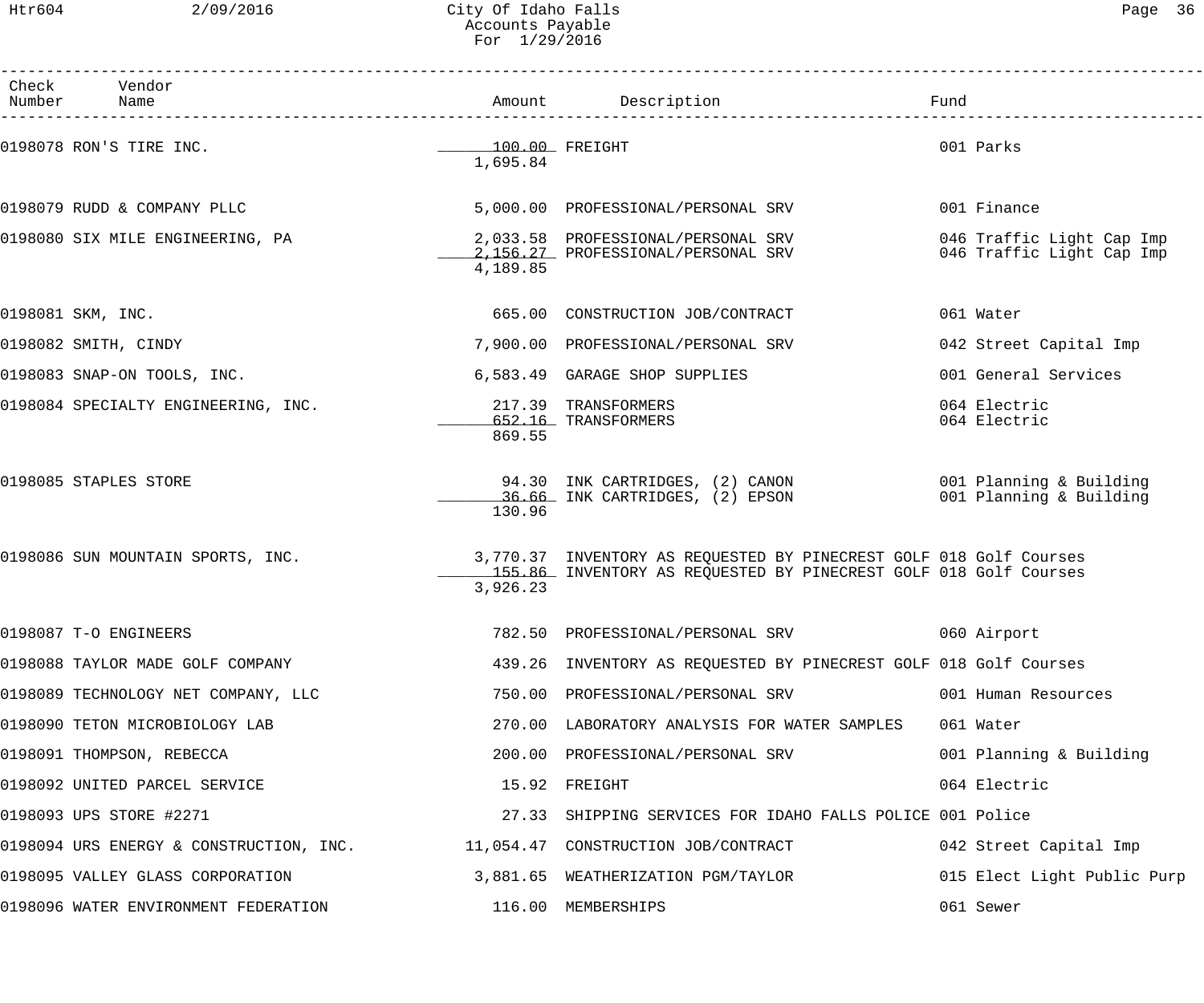## Htr604 2/09/2016 City Of Idaho Falls Page 37 Accounts Payable For 1/29/2016

| Number | Check Vendor<br>Name                                                                            |                 | Amount Description                                                                                                       | Fund                                                                 |
|--------|-------------------------------------------------------------------------------------------------|-----------------|--------------------------------------------------------------------------------------------------------------------------|----------------------------------------------------------------------|
|        | 0198097 WATSON ROTO-ROOTER FIRST CLASS 65.00 PORTABLE TOILETS AS NEEDED BY PARKS DEPA 001 Parks |                 |                                                                                                                          |                                                                      |
|        | 0198098 WAXIE SANITARY SUPPLY                                                                   | 16.02<br>430.02 | SOAP DISPENSER<br>74.92 PEEPOD URINAL CLEANER<br>339.08 ICE MELT                                                         | 001 General Services<br>001 General Services<br>001 General Services |
|        | 0198099 WESTERN RECORDS DESTRUCTION, INC. 35.00 PROFESSIONAL/PERSONAL SRV                       |                 |                                                                                                                          | 001 Parks                                                            |
|        | 0198100 WFCA'S FIRE SERVICE BOOKSTORE                                                           | 724.90          | 694.90 AUDIOVISUAL/PUBLICATION<br>$30.00$ FREIGHT                                                                        | 001 Fire<br>001 Fire                                                 |
|        | 0198101 WRISTBANDS ONLINE                                                                       | 657.24          | 594.77 AQUATIC/WATER PRODUCTS<br>$62.47$ FREIGHT                                                                         | 011 Recreation<br>011 Recreation                                     |
|        | 0198102 ZOETIS US LLC                                                                           | 1,089.60        | 988.50 VACCINES FOR IDAHO FALLS SHELTER ANIMALS 001 Police<br>101.10 VACCINES FOR IDAHO FALLS SHELTER ANIMALS 001 Police |                                                                      |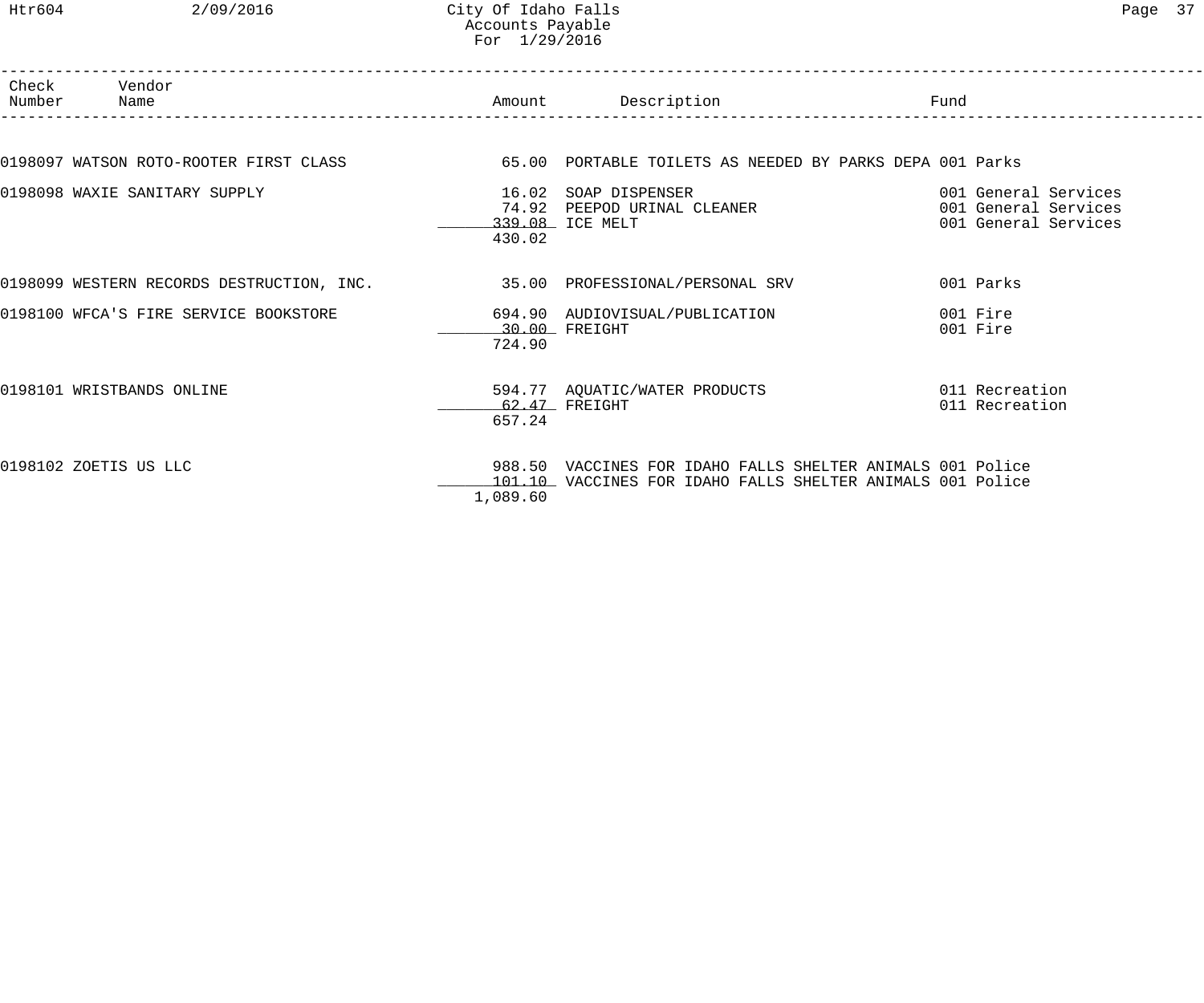#### City Of Idaho Falls Summary of Accounts Payable By Fund From 1/01/2016 To 1/31/2016 ------------------------------------------------------------------------------------------------------------------------------------

| 001 | General Fund            | 667,165.44   |
|-----|-------------------------|--------------|
| 010 | Street Fund             | 15,694.65    |
| 011 | Recreation Fund         | 4,573.78     |
| 012 | Library Fund            | 4,666.53     |
| 014 | MERF Fund               | 32, 292. 71  |
| 015 | EL Public Purpose Fund  | 82,069.43    |
| 018 | Golf Fund               | 16,728.46    |
| 019 | Self-Insurance Fund     | 4,800.00     |
| 042 | Street Capital Imp Fund | 96,140.14    |
| 046 | Traffic Light Cap Imp F | 4,189.85     |
| 060 | Airport Fund            | 55,726.54    |
| 061 | Water & Sewer Fund      | 48, 421.02   |
| 062 | Sanitation Fund         | 6,892.06     |
| 063 | Ambulance Fund          | 21,288.55    |
| 064 | Electric Light Fund     | 302,690.08   |
|     |                         | 1,363,339.24 |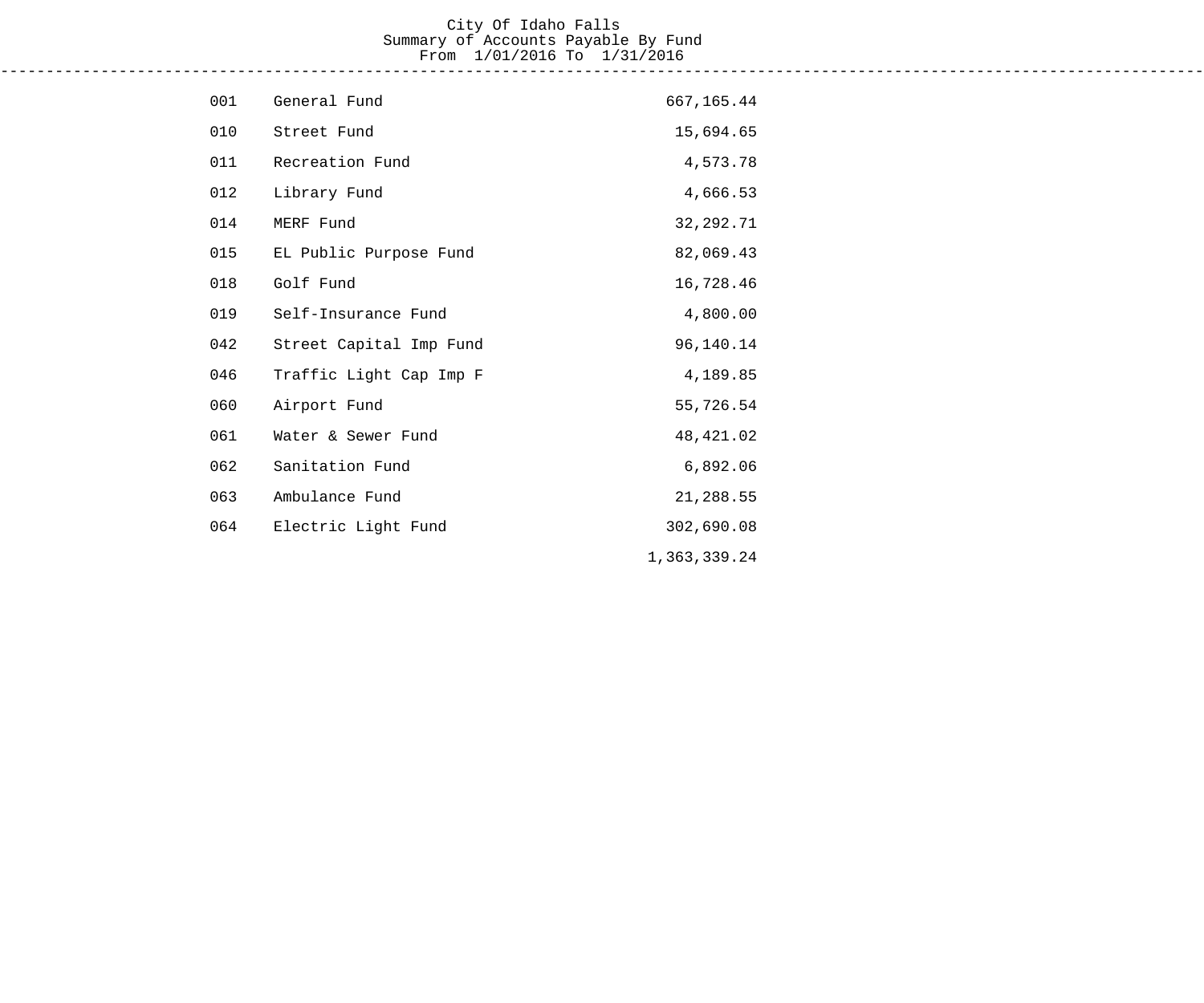# Htr607 2/09/2016 City Of Idaho Falls Page 1 E-Payables For 1/08/2016

| Check Vendor<br>Number Name                                     |          |                                                                                                                                                                                                                                                                                                                                                                                                                               | Fund                                                                                           |
|-----------------------------------------------------------------|----------|-------------------------------------------------------------------------------------------------------------------------------------------------------------------------------------------------------------------------------------------------------------------------------------------------------------------------------------------------------------------------------------------------------------------------------|------------------------------------------------------------------------------------------------|
| 0000670 BATTERIES PLUS                                          |          | 25.95 LITHIUM BATTERY                                                                                                                                                                                                                                                                                                                                                                                                         | 061 Sewer                                                                                      |
| 0000671 CHIEF SUPPLY CORPORATION 663.00 POLICE EQUIP & SUPPLIES | 4,621.54 | 737.80 POLICE EQUIP & SUPPLIES<br>119.92 POLICE EQUIP & SUPPLIES<br>1,987.20 POLICE EQUIP & SUPPLIES<br>1,317.97 POLICE EQUIP & SUPPLIES<br>165.18- DOUBLE PAYMENT<br>39.17- RETURNED PRODUCT<br>4.621.54                                                                                                                                                                                                                     | 001 Police<br>001 Police<br>001 Police<br>001 Police<br>001 Police<br>001 Police<br>001 Police |
| 0000672 DYNA SYSTEMS                                            | 742.08   | 158.00 CONCRETE<br>281.49 SAFETY EQUIPMENT<br>206.74 TOOLS, HAND POWER/NONPOWER<br>44.66 TOOLS, HAND POWER/NONPOWER<br>201.12 Din Birls Booth Hans<br>206.74 TOOLS, HAND POWER/NONPOWER 201 General Services<br>44.66 TOOLS, HAND POWER/NONPOWER 201 General Services                                                                                                                                                         | 001 General Services<br>001 General Services<br>001 General Services                           |
| 0000673 EVCO HOUSE OF HOSE - IDAHO                              | 227.37   | 2.32 PARTS AS REQUESTED BY CITY OF IDAHO FALL 001 General Services<br>14.20 PARTS AS REQUESTED BY CITY OF IDAHO FALL 001 General Services<br>56.00 PARTS AS REQUESTED BY CITY OF IDAHO FALL 001 General Services<br>90.76 PARTS AS REQUESTED BY CITY OF IDAHO FALL 001 General Services<br>64.09 PARTS AS REQUESTED BY CITY OF IDAHO FALL 001 General Services                                                                |                                                                                                |
| 0000674 FALLS PLUMBING SUPPLY, INC.                             | 1,187.66 | 76.02 MISCELLANEOUS PLUMBING SUPPLIES FOR BLDG 001 General Services<br>12.44 MISCELLANEOUS PLUMBING SUPPLIES FOR BLDG 001 General Services<br>134.72 MISCELLANEOUS PLUMBING SUPPLIES FOR BLDG 001 General Services<br>6.26 MISCELLANEOUS PLUMBING SUPPLIES FOR BLDG 001 General Services<br>5.72 MISCELLANEOUS PLUMBING SUPPLIES FOR BLDG 001 General Services<br>167.45 HARDWARE MISCELLANEOUS<br>785.05 PUMPS & ACCESSORIES | 064 Electric<br>064 Electric                                                                   |
| 0000675 FIRST STREET WELDING, INC.                              | 768.29   | 470.00 PARTS AND MINOR SUBLET REPAIRS AS REQUES 001 General Services<br>10.00 PARTS AND MINOR SUBLET REPAIRS AS REQUES 001 General Services<br>21.33 PARTS AND MINOR SUBLET REPAIRS AS REQUES 001 General Services<br>266.96 PARTS AND MINOR SUBLET REPAIRS AS REQUES 001 General Services                                                                                                                                    |                                                                                                |
| 0000676 INDUSTRIAL HOSE & FITTINGS INC                          |          | 91.96 PARTS AS REQUESTED BY CITY OF IDAHO FALL 001 General Services                                                                                                                                                                                                                                                                                                                                                           |                                                                                                |
| 0000677 JOHNSTONE SUPPLY, IDAHO FALLS DBA                       |          | 47.52 MISCELLANEOUS REPAIR PARTS REQUESTED BY 001 General Services<br>38.25 MISCELLANEOUS REPAIR PARTS REQUESTED BY 001 General Services<br>24.30 MISCELLANEOUS REPAIR PARTS REQUESTED BY 001 General Services<br>118.00 MISCELLANEOUS REPAIR PARTS REQUESTED BY 001 General Services                                                                                                                                         |                                                                                                |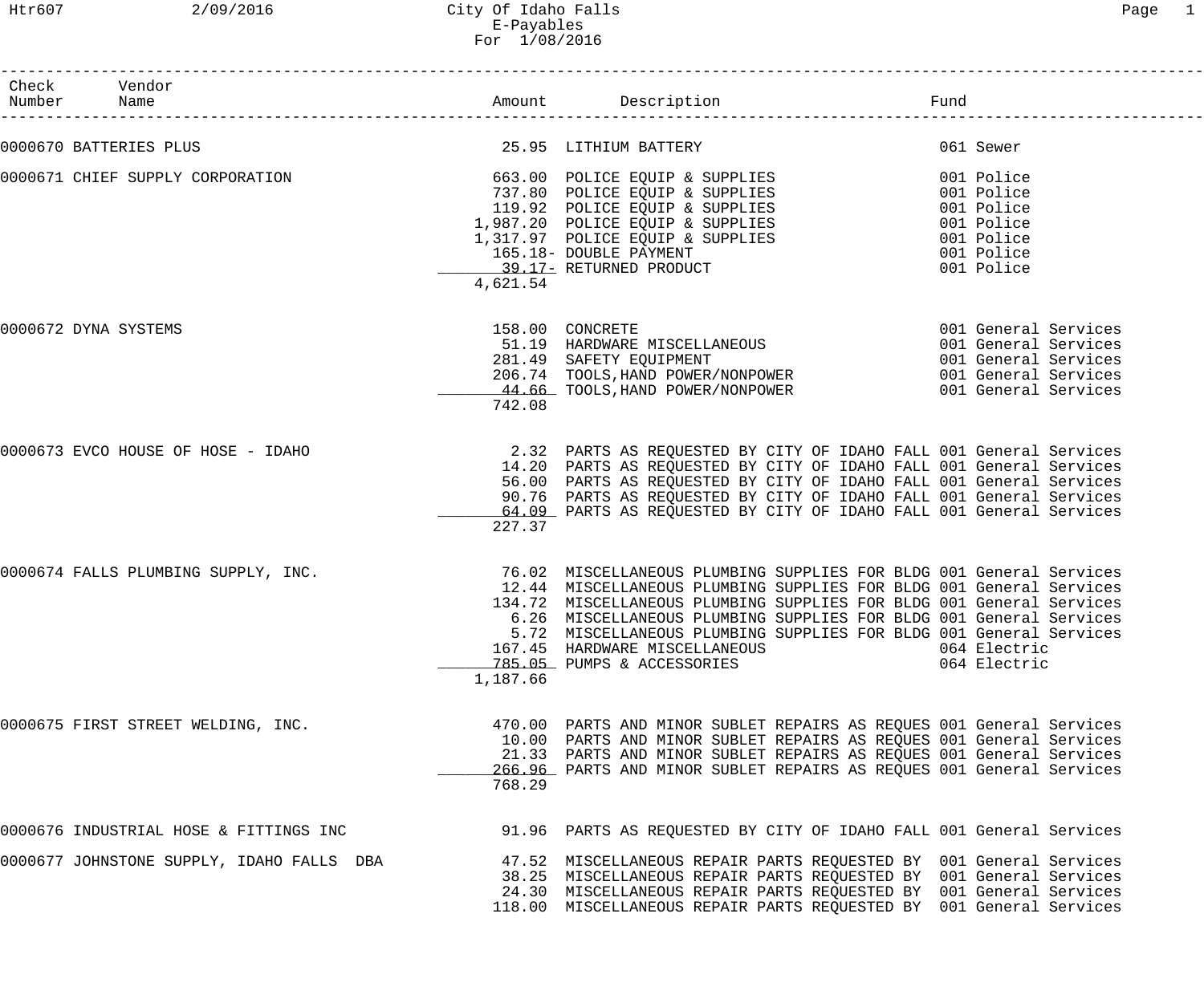Htr607 2/09/2016 City Of Idaho Falls Page 2 E-Payables For 1/08/2016

| Check Vendor<br>Number Name                                                |          | Amount Description                                                                                                                                                                                                                                                                                                                                              | Fund                                                                                                                         |
|----------------------------------------------------------------------------|----------|-----------------------------------------------------------------------------------------------------------------------------------------------------------------------------------------------------------------------------------------------------------------------------------------------------------------------------------------------------------------|------------------------------------------------------------------------------------------------------------------------------|
|                                                                            | 329.87   | 0000677 JOHNSTONE SUPPLY, IDAHO FALLS DBA           9.97 MISCELLANEOUS REPAIR PARTS REQUESTED BY 001 General Services<br>83.25 MISCELLANEOUS REPAIR PARTS REQUESTED BY 001 General Services<br>8.58 MISCELLANEOUS REPAIR PARTS REQUESTED BY 001 General Services                                                                                                |                                                                                                                              |
|                                                                            | 84.40    | 0000678 MWI VETERINARY SUPPLY COMPANY 17.02 VETERINARY SUPPLIES FOR TAUTPHAUS PARK Z 001 Parks<br>67.38 VETERINARY SUPPLIES FOR TAUTPHAUS PARK Z 001 Parks                                                                                                                                                                                                      |                                                                                                                              |
| 0000679 O'REILLY AUTO PARTS                                                | 74.16    | 4.59 ICE SCRAPER<br>4.59 ICE SCRAPER<br>25.99 JUMPER CABLES<br>38.99 JUMPER CABLES                                                                                                                                                                                                                                                                              | 001 Public Works Engineering<br>001 Public Works Engineering<br>001 Public Works Engineering<br>001 Public Works Engineering |
| 0000680 OMNI SECURITY SYSTEMS, INC. 400 100 2000 FIRE PROTECT EQ/SUP/MAINT |          |                                                                                                                                                                                                                                                                                                                                                                 | 064 Electric                                                                                                                 |
| 0000681 PEAK SOFTWARE SYSTEMS, INC. 2,749.96 COMPUTERS, DP/WORD PROC.      | 3,871.00 | $1,121.04$ COMPUTERS, DP/WORD PROC.                                                                                                                                                                                                                                                                                                                             | 011 Recreation<br>011 Recreation                                                                                             |
| 0000682 PEST CONTROL SERVICES, INC. 430.00 SERVICES/MISCELLANEOUS          |          |                                                                                                                                                                                                                                                                                                                                                                 | 064 Electric                                                                                                                 |
| 0000683 SHRED-IT USA LLC                                                   | 167.90   | 58.35 SHREDDING SERVICES FOR THE IDAHO FALLS P 001 Police<br>109.55 SHREDDING SERVICES FOR THE CITY OF IDAHO 001 Non Departmental                                                                                                                                                                                                                               |                                                                                                                              |
| 0000684 STAN'S PAINT CLINIC, INC.                                          | 353.15   | 72.88 MISCELLANEOUS PAINT SUPPLIES FOR BLDG MA 001 General Services<br>189.12 MISCELLANEOUS PAINT SUPPLIES FOR BLDG MA 001 General Services<br>48.92 MISCELLANEOUS PAINT SUPPLIES FOR BLDG MA 001 General Services<br>5.30 MISCELLANEOUS PAINT SUPPLIES FOR BLDG MA 001 General Services<br>36.93 MISCELLANEOUS PAINT SUPPLIES FOR BLDG MA 001 General Services |                                                                                                                              |
| 0000685 STAPLES ADVANTAGE                                                  |          | 154.38 OFFICE SUPPLIES, GENERAL                                                                                                                                                                                                                                                                                                                                 | 001 Police                                                                                                                   |
| 0000686 ULTRASONICS DIRECT                                                 |          | 105.07 PARKS & RECREATION MISC.                                                                                                                                                                                                                                                                                                                                 | 001 Parks                                                                                                                    |
| 0000687 UTILITY TRAILER/TRUCK SALES                                        |          | 2,817.66 EQ REPAIR AND MAINT                                                                                                                                                                                                                                                                                                                                    | 001 General Services                                                                                                         |
| 0000688 WACKERLI AUTO CENTER                                               | 11.00    | 11.80- PARTS AS REQUESTED BY CITY OF IDAHO FALL 001 General Services<br>22.80 PARTS AS REQUESTED BY CITY OF IDAHO FALL 001 General Services                                                                                                                                                                                                                     |                                                                                                                              |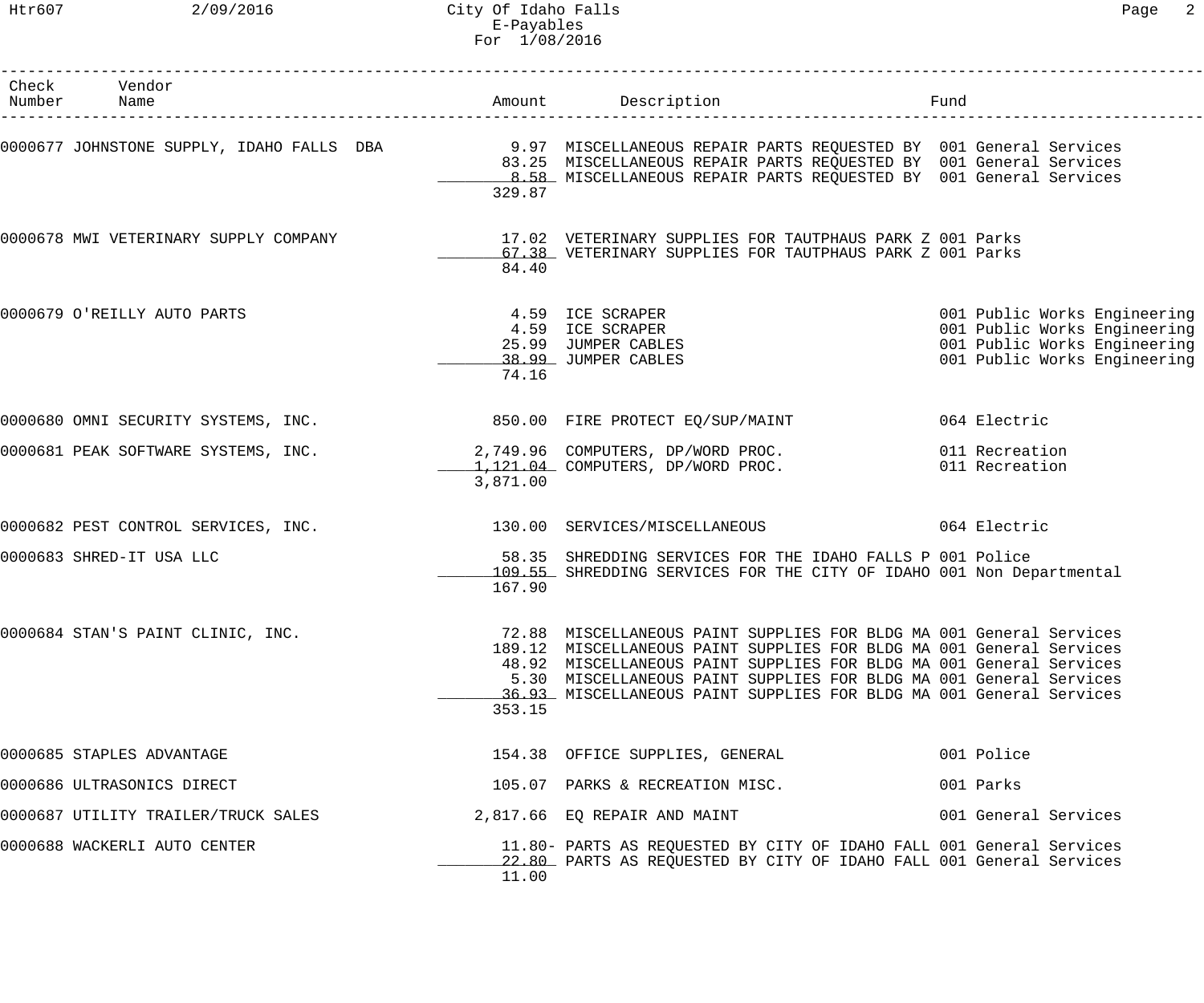| Check<br>Number | Vendor<br>Name                      | Amount | Description                       | Fund        |  |
|-----------------|-------------------------------------|--------|-----------------------------------|-------------|--|
|                 | 0000689 WESTERN STATES RENTAL STORE |        | 3,524.10 EQ REPAIR AND MAINT      | 001         |  |
|                 | 0000690 YOST, INC.                  |        | 1,432.74 OFFICE SUPPLIES, GENERAL | 012 Library |  |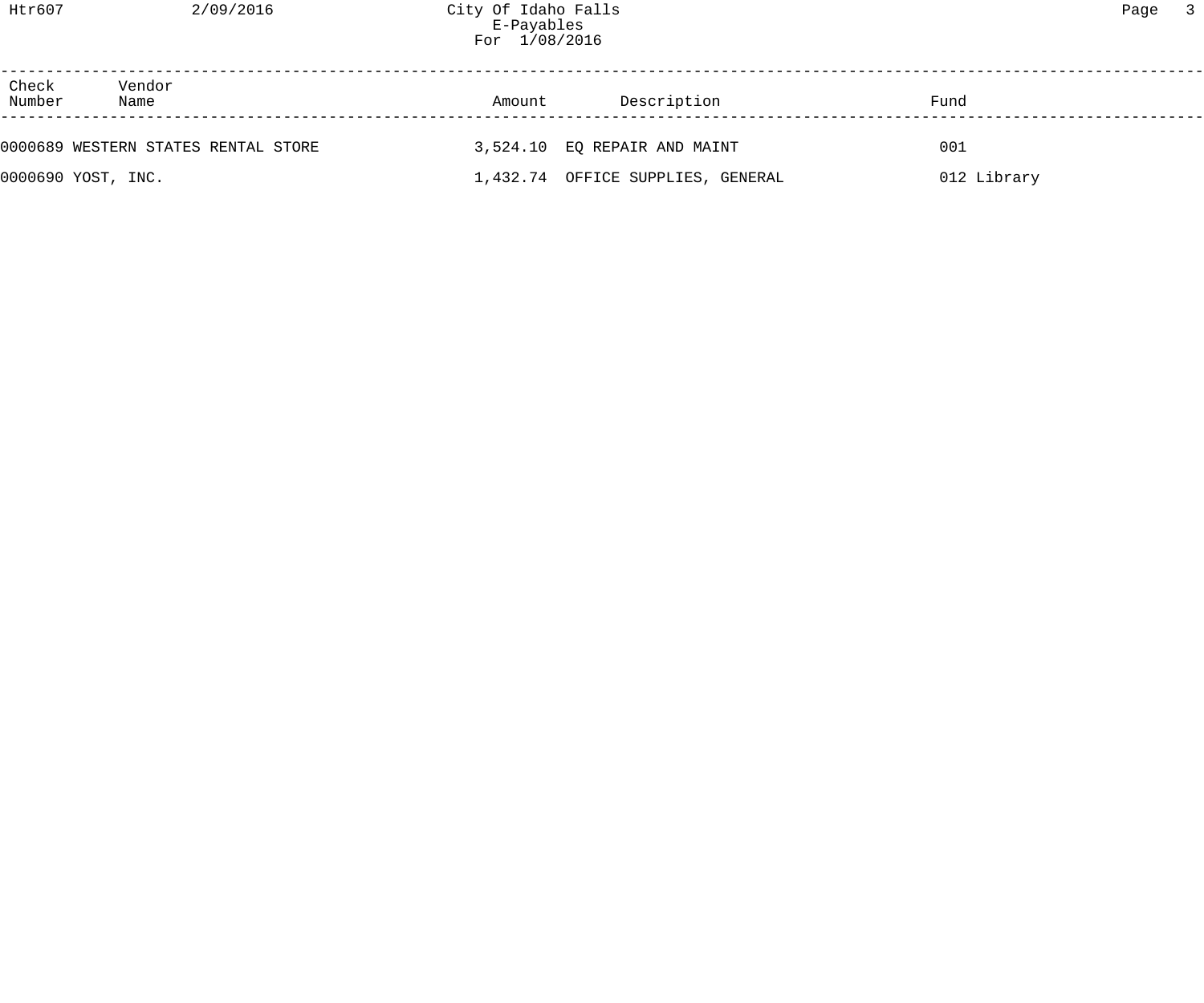Htr607 2/09/2016 City Of Idaho Falls Page 4 E-Payables For 1/15/2016

| Check Vendor<br>Number Name |                        |                                                                                                                   |                                                                                                                                                                                                                                                                                                                                                                                                                                                                                                                                                                                                                                                                                                                                                                                                                                                                                                                                                                                                                                                                                                                                                                                                                                                                                                                                                                                                                                                                                                                                                                                                                                                                                                                                                                                                                                                                                 |
|-----------------------------|------------------------|-------------------------------------------------------------------------------------------------------------------|---------------------------------------------------------------------------------------------------------------------------------------------------------------------------------------------------------------------------------------------------------------------------------------------------------------------------------------------------------------------------------------------------------------------------------------------------------------------------------------------------------------------------------------------------------------------------------------------------------------------------------------------------------------------------------------------------------------------------------------------------------------------------------------------------------------------------------------------------------------------------------------------------------------------------------------------------------------------------------------------------------------------------------------------------------------------------------------------------------------------------------------------------------------------------------------------------------------------------------------------------------------------------------------------------------------------------------------------------------------------------------------------------------------------------------------------------------------------------------------------------------------------------------------------------------------------------------------------------------------------------------------------------------------------------------------------------------------------------------------------------------------------------------------------------------------------------------------------------------------------------------|
|                             |                        |                                                                                                                   | 064 Electric                                                                                                                                                                                                                                                                                                                                                                                                                                                                                                                                                                                                                                                                                                                                                                                                                                                                                                                                                                                                                                                                                                                                                                                                                                                                                                                                                                                                                                                                                                                                                                                                                                                                                                                                                                                                                                                                    |
|                             |                        |                                                                                                                   | 001 General Services                                                                                                                                                                                                                                                                                                                                                                                                                                                                                                                                                                                                                                                                                                                                                                                                                                                                                                                                                                                                                                                                                                                                                                                                                                                                                                                                                                                                                                                                                                                                                                                                                                                                                                                                                                                                                                                            |
|                             |                        |                                                                                                                   | 064 Electric                                                                                                                                                                                                                                                                                                                                                                                                                                                                                                                                                                                                                                                                                                                                                                                                                                                                                                                                                                                                                                                                                                                                                                                                                                                                                                                                                                                                                                                                                                                                                                                                                                                                                                                                                                                                                                                                    |
|                             |                        |                                                                                                                   |                                                                                                                                                                                                                                                                                                                                                                                                                                                                                                                                                                                                                                                                                                                                                                                                                                                                                                                                                                                                                                                                                                                                                                                                                                                                                                                                                                                                                                                                                                                                                                                                                                                                                                                                                                                                                                                                                 |
|                             |                        |                                                                                                                   | 001 Parks                                                                                                                                                                                                                                                                                                                                                                                                                                                                                                                                                                                                                                                                                                                                                                                                                                                                                                                                                                                                                                                                                                                                                                                                                                                                                                                                                                                                                                                                                                                                                                                                                                                                                                                                                                                                                                                                       |
|                             | 1,079.60               |                                                                                                                   | 001 Public Works Engineering<br>001 Public Works Engineering<br>001 Fire<br>060 Airport<br>060 Airport<br>060 Airport<br>060 Airport<br>060 Airport                                                                                                                                                                                                                                                                                                                                                                                                                                                                                                                                                                                                                                                                                                                                                                                                                                                                                                                                                                                                                                                                                                                                                                                                                                                                                                                                                                                                                                                                                                                                                                                                                                                                                                                             |
| 0000696 CAL RANCH STORES    | 130.38                 |                                                                                                                   | 061 Water<br>064 Electric                                                                                                                                                                                                                                                                                                                                                                                                                                                                                                                                                                                                                                                                                                                                                                                                                                                                                                                                                                                                                                                                                                                                                                                                                                                                                                                                                                                                                                                                                                                                                                                                                                                                                                                                                                                                                                                       |
|                             | 9.09                   |                                                                                                                   | 061 Water                                                                                                                                                                                                                                                                                                                                                                                                                                                                                                                                                                                                                                                                                                                                                                                                                                                                                                                                                                                                                                                                                                                                                                                                                                                                                                                                                                                                                                                                                                                                                                                                                                                                                                                                                                                                                                                                       |
|                             |                        |                                                                                                                   |                                                                                                                                                                                                                                                                                                                                                                                                                                                                                                                                                                                                                                                                                                                                                                                                                                                                                                                                                                                                                                                                                                                                                                                                                                                                                                                                                                                                                                                                                                                                                                                                                                                                                                                                                                                                                                                                                 |
|                             |                        |                                                                                                                   | 011 Recreation                                                                                                                                                                                                                                                                                                                                                                                                                                                                                                                                                                                                                                                                                                                                                                                                                                                                                                                                                                                                                                                                                                                                                                                                                                                                                                                                                                                                                                                                                                                                                                                                                                                                                                                                                                                                                                                                  |
|                             |                        |                                                                                                                   | 001 Parks                                                                                                                                                                                                                                                                                                                                                                                                                                                                                                                                                                                                                                                                                                                                                                                                                                                                                                                                                                                                                                                                                                                                                                                                                                                                                                                                                                                                                                                                                                                                                                                                                                                                                                                                                                                                                                                                       |
| 0000701 HENRY SCHEIN, INC.  |                        | 716.10 PURCHASE OF DRUGS AND SUPPLIES FOR CITY 063 Ambulance                                                      |                                                                                                                                                                                                                                                                                                                                                                                                                                                                                                                                                                                                                                                                                                                                                                                                                                                                                                                                                                                                                                                                                                                                                                                                                                                                                                                                                                                                                                                                                                                                                                                                                                                                                                                                                                                                                                                                                 |
|                             | 0000692 BATTERIES PLUS | 0000694 BMC WEST BUILDING MATERIALS<br>0000695 BONNEVILLE INDUSTRIAL SUPPLY<br>0000697 EVCO HOUSE OF HOSE - IDAHO | 0000691 ASSN OF CONSTRUCTION & DEVELOPMENT 499.00 ELEC/IF POWER<br>500.94 GARAGE SHOP SUPPLIES<br>0000693 BEARING & INDUSTRIAL SALES INC 78.26 BEARINGS<br>388.69 STAPLE GUN, STAPLES, OIL<br>14.00 2" STEEL H THREAD DRILL B<br>9.71 SAFETY GLASSES<br>248.20 RESCUE TOOL 6IN1, EYEWEAR<br>331.00 IMPACT WRENCH, ITEM #0718<br>1.72 PLUG, ITEM #2700570<br>1.77 PLUG, ITEM #2700542<br>450.00 IMPACT WRENCH, ITEM #0703<br>23.20 ADAPTER, ITEM #5366584<br>84.96 NURSE ALL MILK REPLACER 1999 1999 1999 1999 1999<br>25.44 CONNECTORS PER INV 43648/<br>19.98 FEMALE COUPLINGS<br>19.98 FEMALE COUPLINGS<br>5.17 UNIVERSAL-3/4" CH HOSE BA 061 Water<br>1.92 BAND IT CLAMP 1-1/4" ID X<br>0000698 FIRST STREET WELDING, INC. THE SALE MARTS AND MINOR SUBLET REPAIRS AS REQUES 001 General Services<br>0000699 GEM STATE PAPER SUPPLY COMPANY 161.05 CUSTODIAL SUPPLIES/EQUIP<br>0000700 HANSON JANITORIAL SUPPLY, INC. 64.26 DISH DETERGENT 5GAL.<br>262.50 PURCHASE OF DRUGS AND SUPPLIES FOR CITY 063 Ambulance<br>5.70 PURCHASE OF DRUGS AND SUPPLIES FOR CITY 063 Ambulance<br>81.75 PURCHASE OF DRUGS AND SUPPLIES FOR CITY 063 Ambulance<br>79.53 PURCHASE OF DRUGS AND SUPPLIES FOR CITY 063 Ambulance<br>824.10 PURCHASE OF DRUGS AND SUPPLIES FOR CITY 063 Ambulance<br>1,548.69 PURCHASE OF DRUGS AND SUPPLIES FOR CITY 063 Ambulance<br>44.64- PURCHASE OF DRUGS AND SUPPLIES FOR CITY 063 Ambulance<br>594.80 PURCHASE OF DRUGS AND SUPPLIES FOR CITY 063 Ambulance<br>41.57 PURCHASE OF DRUGS AND SUPPLIES FOR CITY 063 Ambulance<br>274.70 PURCHASE OF DRUGS AND SUPPLIES FOR CITY 063 Ambulance<br>28.98 PURCHASE OF DRUGS AND SUPPLIES FOR CITY 063 Ambulance<br>53.95 PURCHASE OF DRUGS AND SUPPLIES FOR CITY 063 Ambulance<br>1,027.96 PURCHASE OF DRUGS AND SUPPLIES FOR CITY 063 Ambulance<br>62.31 PURCHASE OF DRUGS AND SUPPLIES FOR CITY 063 Ambulance |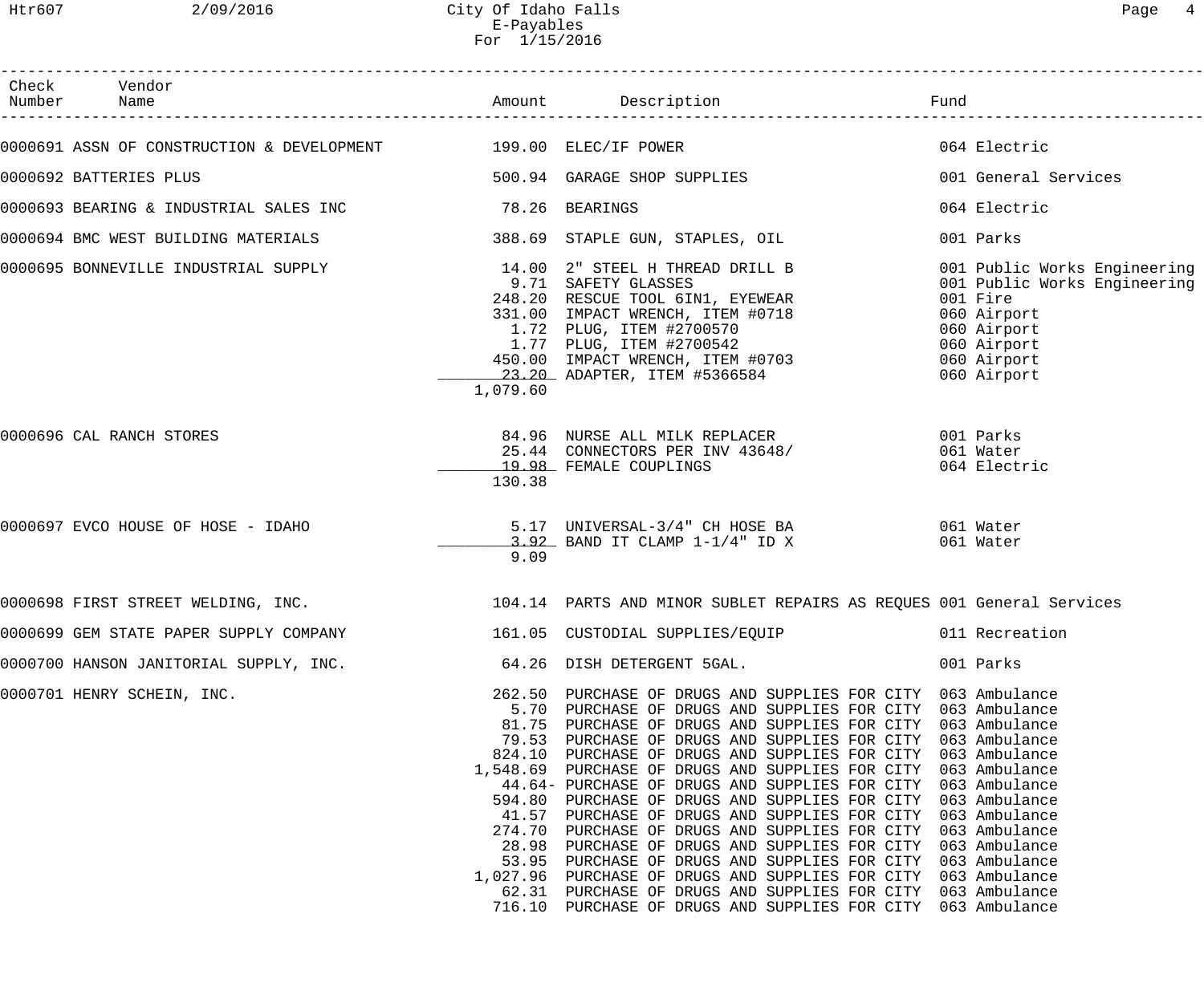| Check Vendor<br>Number Name                                               |                   | Amount Description                                                                                                                                                                                              | Fund                                      |
|---------------------------------------------------------------------------|-------------------|-----------------------------------------------------------------------------------------------------------------------------------------------------------------------------------------------------------------|-------------------------------------------|
| 0000701 HENRY SCHEIN, INC.                                                | 7,434.97          | 532.30 PURCHASE OF DRUGS AND SUPPLIES FOR CITY 063 Ambulance<br>81.75 PURCHASE OF DRUGS AND SUPPLIES FOR CITY 063 Ambulance<br>1,262.92 PURCHASE OF DRUGS AND SUPPLIES FOR CITY 063 Ambulance                   |                                           |
| 0000702 IDAHO BUREAU OF OCCUPATIONAL                                      | 25.00 MEMBERSHIPS |                                                                                                                                                                                                                 | 001 General Services                      |
| 0000703 IDAHO BUSINESS SYSTEMS, INC.                                      |                   | 447.00 INK CARTRIDGES                                                                                                                                                                                           | 061 Sewer                                 |
| 0000704 IDAHO TRANSPORTATION DEPT-BOIS                                    | 84.08             | 77.64 LICENSE PLATE RENEWALS, TRANSFERS AND NE 001 General Services<br>4.60 LICENSE PLATE RENEWALS, TRANSFERS AND NE 001 General Services<br>1.84 LICENSE PLATE RENEWALS, TRANSFERS AND NE 001 General Services |                                           |
| 0000705 L.N. CURTIS & SONS                                                |                   | 240.00 FIRE PROTECT EQ/SUP/MAINT                                                                                                                                                                                | 001 Fire                                  |
| 0000706 MATERIALS TESTING & INSPECTION 4,521.80 PROFESSIONAL/PERSONAL SRV |                   |                                                                                                                                                                                                                 | 010 Streets                               |
| 0000707 METROQUIP, INC.                                                   | 860.88            | 804.00 PARTS AS REQUESTED BY CITY OF IDAHO FALL 001 General Services<br>56.88 PARTS AS REQUESTED BY CITY OF IDAHO FALL 001 General Services                                                                     |                                           |
| 0000708 O'REILLY AUTO PARTS                                               | 66.65             | 35.00- PARTS AS REQUESTED BY CITY OF IDAHO FALL 001 General Services<br>101.65 PARTS AS REQUESTED BY CITY OF IDAHO FALL 001 General Services                                                                    |                                           |
| 0000709 OVERDRIVE, INC.                                                   | 56,541.02         | 37,413.39 PURCHASE OF MATERIALS FOR THE I.F. PUBLI 012 Library<br>19,127.63 PURCHASE OF MATERIALS FOR THE I.F. PUBLI 012 Library                                                                                |                                           |
| 0000710 PARAMOUNT SUPPLY COMPANY, INC.                                    | 1,927.40          | 9.90 GREEN RING,GASKETS<br>22.80 HARDWARE MISCELLANEOUS<br>1,894.70 IRRIGATION EQUIP/SUPPLIES                                                                                                                   | 061 Sewer<br>064 Electric<br>064 Electric |
| 0000711 PEST CONTROL SERVICES, INC.                                       |                   | 52.50 MONTHLY PEST CONTROL SERVICES FOR AQUATI 011 Recreation                                                                                                                                                   |                                           |
| 0000712 SAFETY-KLEEN CORP                                                 |                   | 149.75 SERVICES/MISCELLANEOUS                                                                                                                                                                                   | 001 General Services                      |
| 0000713 SCHINDLER ELEVATOR CORPORATION $2,563.92$ MAINTENANCE CONTRACT-EQ |                   |                                                                                                                                                                                                                 | 060 Airport                               |
| 0000714 SHRED-IT USA LLC                                                  |                   | 60.59 SHREDDING SERVICES FOR THE IDAHO FALLS P 001 Police                                                                                                                                                       |                                           |
| 0000715 SOUTHWESTERN EQUIPMENT COMPANY                                    |                   | 1,897.00 EQ REPAIR AND MAINT                                                                                                                                                                                    | 001                                       |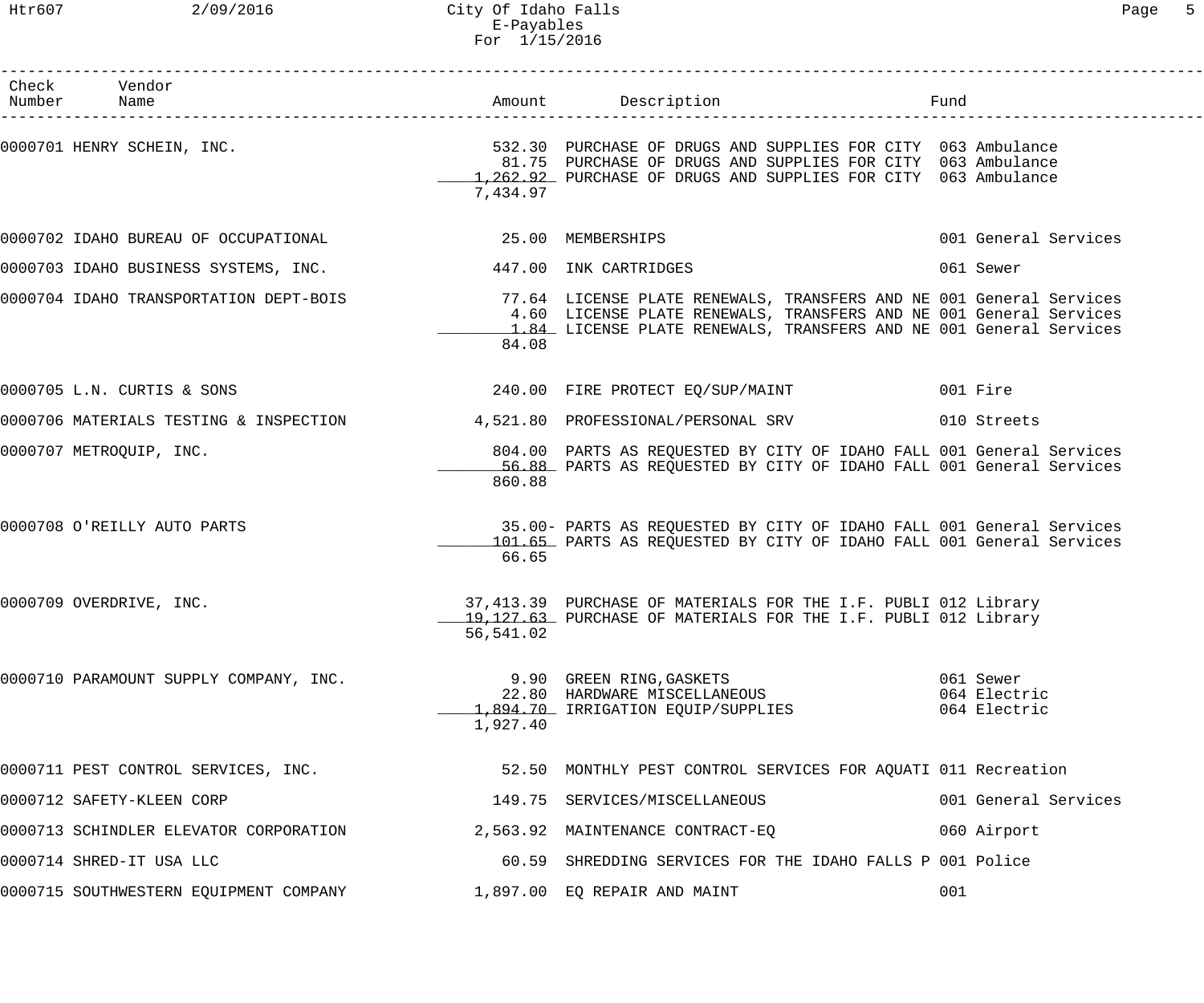## Htr607 2/09/2016 City Of Idaho Falls Page 6 E-Payables For 1/15/2016

| Check Vendor<br>Number Name                                    |          | Amount Description Description Fund                                                                                                                                                                                                          |                         |
|----------------------------------------------------------------|----------|----------------------------------------------------------------------------------------------------------------------------------------------------------------------------------------------------------------------------------------------|-------------------------|
|                                                                |          | 0000716 SPRAGUE PEST SOLUTIONS 600 165.00 PEST CONTROL SERVICES AS REQUESTED BY TH 001 Parks                                                                                                                                                 |                         |
| 0000717 STAN'S PAINT CLINIC, INC.                              | 1,039.73 | 37.31 PAINTING-EQUIP & PRODUCTS 064 Electric                                                                                                                                                                                                 |                         |
| 0000718 THOMSON REUTERS WEST                                   |          | 654.50 MEMBERSHIPS                                                                                                                                                                                                                           | 001 Planning & Building |
|                                                                | 2,059.84 | 0000719 WESTERN STATES RENTAL STORE 1,161.90 VEHICLE AND EQUIP. MAINT. 2001 General Services<br>132.14 PARTS AS REQUESTED BY CITY OF IDAHO FALL 001 General Services<br>765.80 PARTS AS REQUESTED BY CITY OF IDAHO FALL 001 General Services |                         |
| 0000720 WOVO IDENTITY SOLUTIONS, LLC 68.00 AIRPORT MAINTENANCE |          |                                                                                                                                                                                                                                              | 060 Airport             |
| 0000721 ZEE MEDICAL, INC.                                      |          | 25.56 BANDAGES, EYE WASH, BURN G                                                                                                                                                                                                             | 001 Parks               |
| 0000722 ZIP PRINT                                              |          | 3.25 PHOTOCOPIES AND POSTERS AS NEEDED BY AQU 011 Recreation                                                                                                                                                                                 |                         |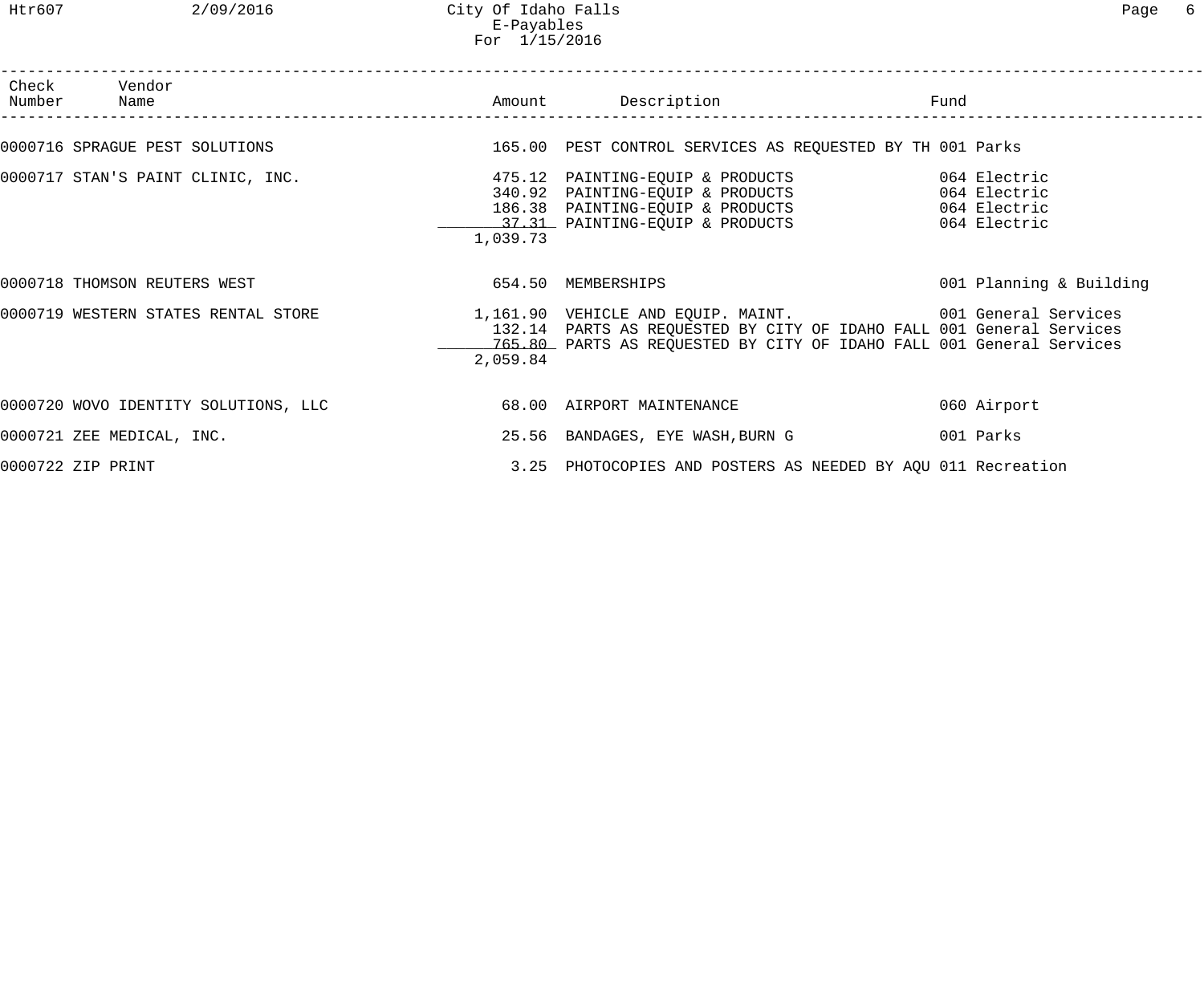Htr607 2/09/2016 City Of Idaho Falls Page 7 E-Payables For 1/22/2016

| Check Vendor<br>Number Name            |        |                                                                                                                                                                                                        | Fund |                                                                                                                  |
|----------------------------------------|--------|--------------------------------------------------------------------------------------------------------------------------------------------------------------------------------------------------------|------|------------------------------------------------------------------------------------------------------------------|
|                                        |        |                                                                                                                                                                                                        |      | 012 Library                                                                                                      |
|                                        | 209.00 | 0000724 AUTO TRIM DESIGN / TRIM LINE 10.00 PARTS AND MINOR SUBLET REPAIRS AS REQUES 001 General Services<br>199.00 SEAT COVERS GMC SIERRA 25 060 Airport                                               |      |                                                                                                                  |
| 0000725 BATTERIES PLUS                 | 345.90 |                                                                                                                                                                                                        |      | 064 Electric                                                                                                     |
|                                        | 366.95 | 0000726 BEARING & INDUSTRIAL SALES INC 281.00 PARTS AS REQUESTED BY CITY OF IDAHO FALL 001 General Services 281.00 PARTS AS REQUESTED BY CITY OF IDAHO FALL 001 General Services                       |      |                                                                                                                  |
| 0000727 BMC WEST BUILDING MATERIALS    |        | 79.89 FITTINGS PER INV                                                                                                                                                                                 |      | 061 Water                                                                                                        |
|                                        | 609.40 | 0000728 BONNEVILLE INDUSTRIAL SUPPLY 570.00 ELECTRICAL EQUIP/SUPPLIES 061 Water<br>39.40 MISCELLANEOUS PURCHASES AS REQUIRED BY S 061 Sewer                                                            |      |                                                                                                                  |
| 0000729 CAL RANCH STORES               | 309.88 | 101.96 FEED/BEDDING (ANIMALS)<br>9.99 MENS GLOVES<br>19.99 MENS DEERSKING GLOVES<br>59.99 MENS JACKET<br>36.99 MENS JEANS<br>44.99 MENS UNLINED PANTS<br>27.99 MENS CARPENTER JEANS<br>7.98 DRILL BITS |      | 001 Parks<br>060 Airport<br>060 Airport<br>060 Airport<br>060 Airport<br>060 Airport<br>060 Airport<br>061 Water |
| 0000730 DEMCO, INC.                    |        | 1,084.16 MISCELLANEOUS PRODUCTS                                                                                                                                                                        |      | 012 Library                                                                                                      |
| 0000731 DYNA SYSTEMS                   | 928.01 | 250.09 HARDWARE MISCELLANEOUS<br>183.46 HARDWARE MISCELLANEOUS<br>132.60 HARDWARE MISCELLANEOUS<br>144.86 HARDWARE MISCELLANEOUS<br>210.54 HARDWARE MISCELLANEOUS<br>6.46 HARDWARE MISCELLANEOUS       |      | 064 Electric<br>064 Electric<br>064 Electric<br>064 Electric<br>064 Electric<br>064 Electric                     |
| 0000732 EDGE CONSTRUCTION SUPPLY, INC. | 252.67 | 16.46 STANLEY 160Z BALL PEIN HA<br>47.60 FIREPOWER SMP-41 HAND TOR<br>18.04 TRUBO MOPR-1 MAP RPO FUEL<br>170.57 LOUISVILLE LADDER 16' F G                                                              |      | 061 Water<br>061 Water<br>061 Water<br>061 Water                                                                 |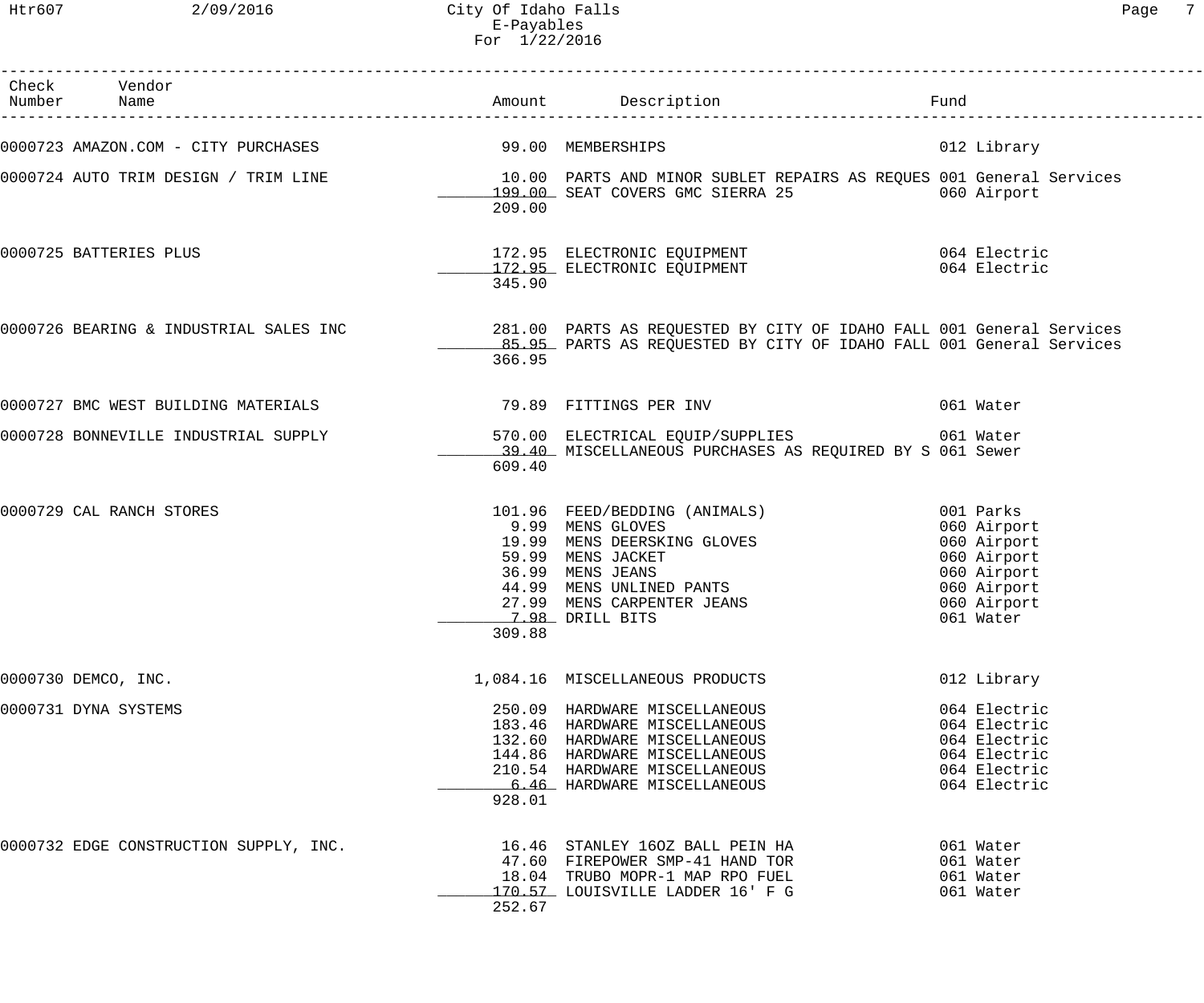| Number Name | Check Vendor                                                                                                                                                                                                                                                                                                                                                                           |                    |                                                                                                                                                                                                                                                                                                                                                                                                                                                                                                                                                                                                                                                             |                                                                                                                                                                                                                                                |
|-------------|----------------------------------------------------------------------------------------------------------------------------------------------------------------------------------------------------------------------------------------------------------------------------------------------------------------------------------------------------------------------------------------|--------------------|-------------------------------------------------------------------------------------------------------------------------------------------------------------------------------------------------------------------------------------------------------------------------------------------------------------------------------------------------------------------------------------------------------------------------------------------------------------------------------------------------------------------------------------------------------------------------------------------------------------------------------------------------------------|------------------------------------------------------------------------------------------------------------------------------------------------------------------------------------------------------------------------------------------------|
|             |                                                                                                                                                                                                                                                                                                                                                                                        |                    |                                                                                                                                                                                                                                                                                                                                                                                                                                                                                                                                                                                                                                                             |                                                                                                                                                                                                                                                |
|             | 0000733 EVCO HOUSE OF HOSE - IDAHO 107.43 PARTS AS REQUESTED BY CITY OF IDAHO FALL 001 General Services                                                                                                                                                                                                                                                                                | 454.61             | 50.40 PARTS AS REQUESTED BY CITY OF IDAHO FALL 001 General Services<br>53.22 PARTS AS REQUESTED BY CITY OF IDAHO FALL 001 General Services<br>2.11 PARTS AS REQUESTED BY CITY OF IDAHO FALL 001 General Services<br>24.39 PARTS AS REQUESTED BY CITY OF IDAHO FALL 001 General Services<br>153.28 PARTS AS REQUESTED BY CITY OF IDAHO FALL 001 General Services<br>16.75 PARTS AS REQUESTED BY CITY OF IDAHO FALL 001 General Services<br>25.05 PARTS AS REQUESTED BY CITY OF IDAHO FALL 001 General Services<br>10.68 PARTS AS REQUESTED BY CITY OF IDAHO FALL 001 General Services<br>11.30 PARTS AS REQUESTED BY CITY OF IDAHO FALL 001 General Services |                                                                                                                                                                                                                                                |
|             | $\begin{tabular}{c c c c} \texttt{0000734 FALLS PLUMBING SUPPLY, INC.} & \begin{tabular}{c} 7.94 & 1 X1 X 1/2 GALV TFE & 061 Water \\ .72 & 1/2 X 1 1/2 GALV NIPPLE & 061 Water \\ 104.72 & 3/8 & 1/2 & 3/4 & 1 CRIMP TOOL & 061 Water \\ 6.72 & 1/4 & PT BLLUS MOMSTER PIPE & 061 Water \\ 6.74 & 1 PEEUS MOMSTER PIPE & 061 Water \\ 6.74 & 1 PEEUS NOMSTR PIPE & 061 Water \\ 6.74$ | 179.25             |                                                                                                                                                                                                                                                                                                                                                                                                                                                                                                                                                                                                                                                             |                                                                                                                                                                                                                                                |
|             | 0000735 FIRST STREET WELDING, INC.                                                                                                                                                                                                                                                                                                                                                     | 1,161.63           | 31.48 PARTS AND MINOR SUBLET REPAIRS AS REQUES 001 General Services<br>595.87 PARTS AND MINOR SUBLET REPAIRS AS REQUES 001 General Services<br>95.68 PARTS AND MINOR SUBLET REPAIRS AS REQUES 001 General Services<br>438.60 PARTS AND MINOR SUBLET REPAIRS AS REQUES 001 General Services                                                                                                                                                                                                                                                                                                                                                                  |                                                                                                                                                                                                                                                |
|             | 0000736 IDAHO BUSINESS SYSTEMS, INC.                                                                                                                                                                                                                                                                                                                                                   | 129.75<br>1,267.90 | 67.00 MAINTENANCE CONTRACT-EQ<br>67.00 MAINTENANCE CONTRACT-EO<br>36.00 MAINTENANCE CONTRACT-EO<br>67.00 MAINTENANCE CONTRACT-EQ<br>67.00 MAINTENANCE CONTRACT-EQ<br>63.75 MAINTENANCE CONTRACT-EQ<br>67.00 MAINTENANCE CONTRACT-EQ<br>MAINTENANCE CONTRACT-EQ<br>107.00 MAINTENANCE CONTRACT-EQ<br>184.49 MAINTENANCE CONTRACT-EQ<br>68.00 MAINTENANCE CONTRACT-EQ<br>114.00 MAINTENANCE CONTRACT-EQ<br>148.91 MAINTENANCE CONTRACT-EQ<br>81.00 MAINTENANCE CONTRACT-EQ                                                                                                                                                                                    | 001 Cemeteries<br>001 Parks<br>001 Police<br>001 General Services<br>001 General Services<br>001 General Services<br>001 General Services<br>001 Non Departmental<br>001 Fire<br>001 Parks<br>061 Sewer<br>061 Sewer<br>061 Sewer<br>061 Water |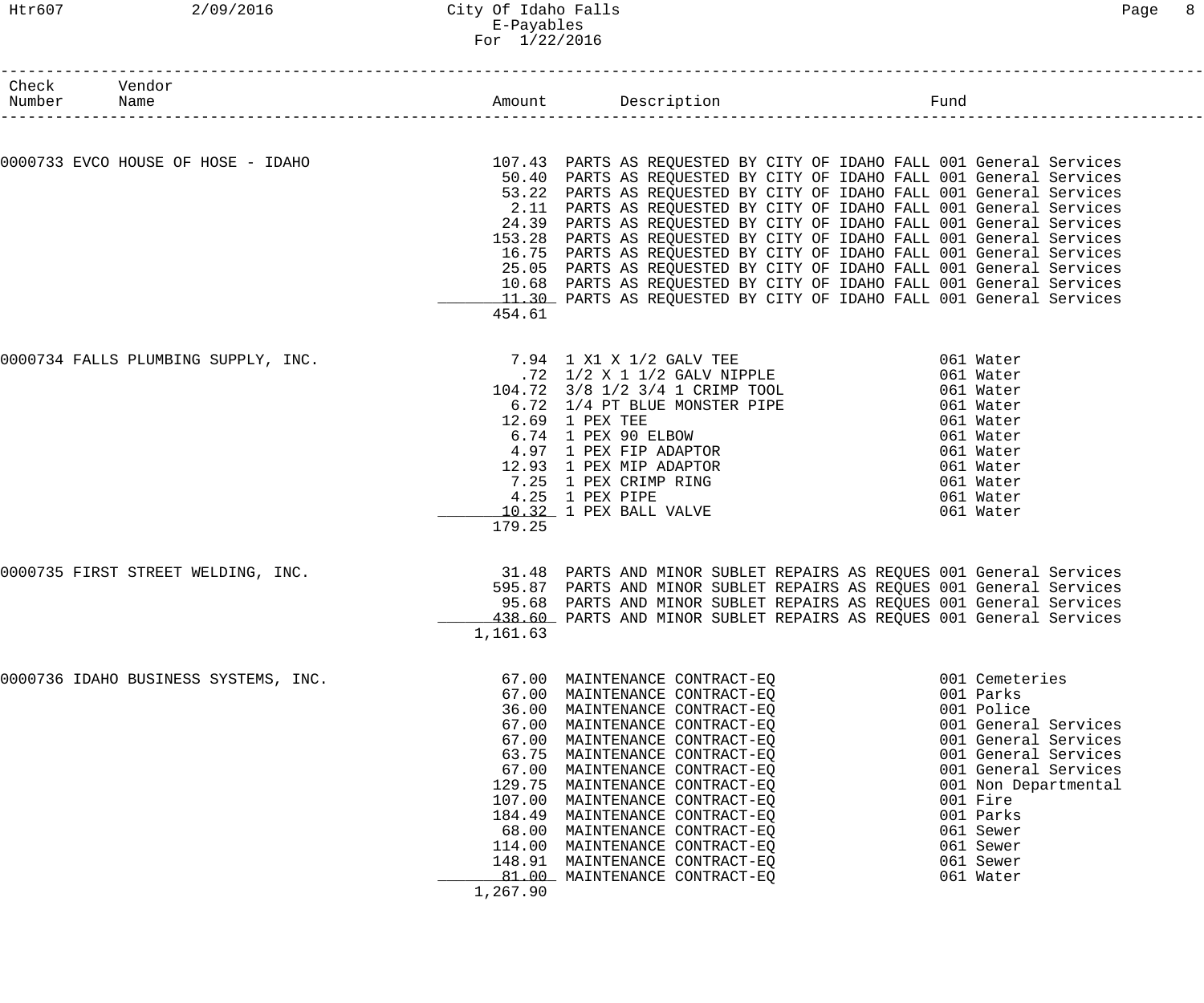Htr607 2/09/2016 City Of Idaho Falls Page 9 E-Payables For 1/22/2016

| Check Vendor<br>Number Name                                                                       |          | Amount Description                                                                                                                           | Fund                                                       |
|---------------------------------------------------------------------------------------------------|----------|----------------------------------------------------------------------------------------------------------------------------------------------|------------------------------------------------------------|
|                                                                                                   |          |                                                                                                                                              |                                                            |
| 0000737 JOHNSTONE SUPPLY, IDAHO FALLS DBA 155.25 9616 MOTOR                                       |          |                                                                                                                                              | 061 Sewer                                                  |
| 0000738 NATIONAL FIRE PROTECTION ASSOC                                                            | 475.00   | 300.00 MEMBERSHIPS<br>175.00 MEMBERSHIPS                                                                                                     | 001 Fire<br>001 Fire                                       |
| 0000739 NORTH AMERICAN COLLECTIONS                                                                |          | 705.90 COLLECTIONS/DEC 2015                                                                                                                  | 063 Ambulance                                              |
| 0000740 OMNI SECURITY SYSTEMS, INC.                                                               | 787.50   | 150.00 AIRPORT MAINTENANCE<br>637.50 AIRPORT MAINTENANCE                                                                                     | 060 Airport<br>060 Airport                                 |
| 0000741 PEST CONTROL SERVICES, INC. 48.00 INTERIOR RODENT CONTROL AT TAUTPHAUS PAR 011 Recreation |          |                                                                                                                                              |                                                            |
| 0000742 PIONEER EQUIPMENT COMPANY                                                                 | 283.52   | 151.22 PARTS AND MINOR SUBLET REPAIRS AS REQUES 001 General Services<br>132.30 PARTS AND MINOR SUBLET REPAIRS AS REQUES 001 General Services |                                                            |
|                                                                                                   |          |                                                                                                                                              | 001 Police                                                 |
| 0000744 SAFETY SUPPLY & SIGN CO., INC. 2,238.00 SAFETY EQUIPMENT                                  |          |                                                                                                                                              | 001 Planning & Building                                    |
| 0000745 VALLEY GLASS CORPORATION                                                                  | 5,028.97 | 4,760.50 WEATHERIZATION/WILLIAMS<br>268.47 WEATHERIZATION/AUSTIN                                                                             | 015 Elect Light Public Purp<br>015 Elect Light Public Purp |
| 0000746 WACKERLI AUTO CENTER                                                                      | 260.20   | 22.44 PARTS AS REQUESTED BY CITY OF IDAHO FALL 001 General Services<br>237.76 PARTS AS REQUESTED BY CITY OF IDAHO FALL 001 General Services  |                                                            |
| 0000747 WESTERN STATES RENTAL STORE                                                               |          | 239.88 PARTS AS REQUESTED BY CITY OF IDAHO FALL 001 General Services                                                                         |                                                            |
| 0000748 ZIP PRINT                                                                                 |          | 93.75 PHOTOCOPIES AND POSTERS AS NEEDED BY AQU 011 Recreation                                                                                |                                                            |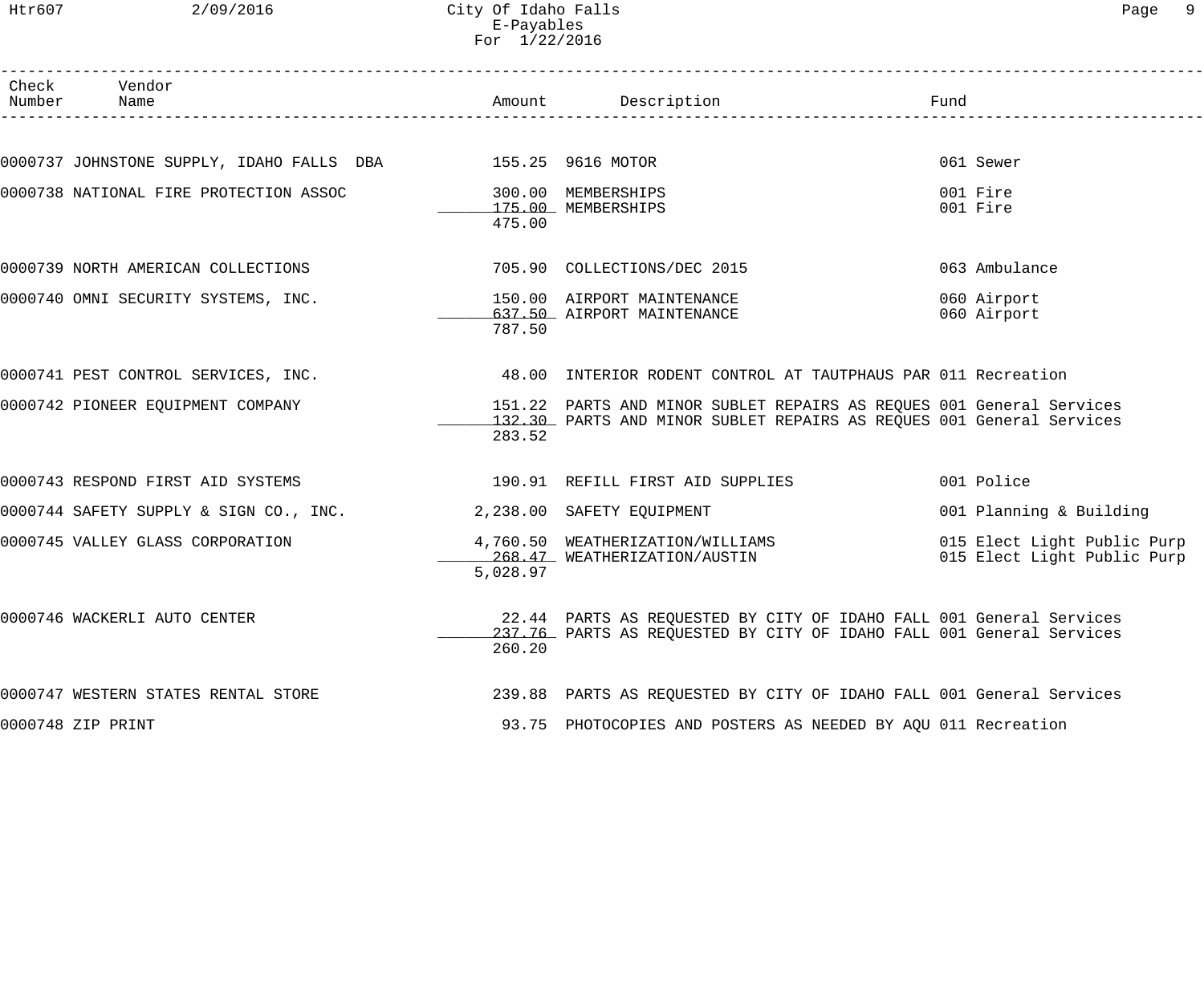| Check Vendor<br>Number Name                                                                                                                                                                           |          |                                                                                                                                                                                                                                                                                                                                                                                                                                                                                                                                                                                   |            |              |
|-------------------------------------------------------------------------------------------------------------------------------------------------------------------------------------------------------|----------|-----------------------------------------------------------------------------------------------------------------------------------------------------------------------------------------------------------------------------------------------------------------------------------------------------------------------------------------------------------------------------------------------------------------------------------------------------------------------------------------------------------------------------------------------------------------------------------|------------|--------------|
| 0000749 A-1 RENTAL, INC. THE SALE SERIES AND TORT-A-POTTY SERVICE FOR SAND CREEK GOLF 018 Golf Courses                                                                                                |          |                                                                                                                                                                                                                                                                                                                                                                                                                                                                                                                                                                                   |            |              |
| 0000750 ALL AMERICAN SPORTS 30 10 27.00 WHISTLES LANYARDS STOPWAT 6 27.00 11 Recreation                                                                                                               |          |                                                                                                                                                                                                                                                                                                                                                                                                                                                                                                                                                                                   |            |              |
| 0000751 AMERICAN DIVERSITY BUSINESS 600 924.00 OFFICE SUPPLIES, GENERAL 601 Finance                                                                                                                   |          |                                                                                                                                                                                                                                                                                                                                                                                                                                                                                                                                                                                   |            |              |
| 0000752 BATTERIES PLUS                                                                                                                                                                                | 725.00   | 507.50 EQ REPAIR AND MAINT<br>217.50 EQ REPAIR AND MAINT                                                                                                                                                                                                                                                                                                                                                                                                                                                                                                                          | 001<br>001 |              |
| 0000753 BEARING & INDUSTRIAL SALES INC 46.28 PARTS AS REQUESTED BY CITY OF IDAHO FALL 001 General Services                                                                                            |          |                                                                                                                                                                                                                                                                                                                                                                                                                                                                                                                                                                                   |            |              |
| 0000754 CAL RANCH STORES                                                                                                                                                                              | 890.12   | 29.94 MISCELLANEOUS SUPPLIES AS REQUESTED BY P 001 Parks<br>30.84 MISCELLANEOUS SUPPLIES AS REQUESTED BY P 001 Parks<br>636.00 POLICE EQUIP & SUPPLIES 636.00 Police<br>84.95 NURSE ALL MILK REPLACER. 601 Parks<br>19.99 MILKHOUSE UTILITY HEATER 061 Water<br>39.98 HEATER 061 Water<br>21.53 CABLE FOR TRAILER 062 Sanitation<br>26.89 FASTENERS, TEES, ELBOW 064 Electric                                                                                                                                                                                                     |            |              |
| 0000755 CHIEF SUPPLY CORPORATION 902.34 POLICE EQUIP & SUPPLIES<br>001 Police 18.91 POLICE EQUIP & SUPPLIES<br>414.82 POLICE EQUIP & SUPPLIES 001 Police<br>214.18 POLICE EQUIP & SUPPLIES 001 Police | 1,550.25 |                                                                                                                                                                                                                                                                                                                                                                                                                                                                                                                                                                                   |            |              |
| 0000756 CLASSIC TRUCK COLLISION CENTER 1,680.00 ACCIDENT REPAIRS, FLEET 001 General Services                                                                                                          |          |                                                                                                                                                                                                                                                                                                                                                                                                                                                                                                                                                                                   |            |              |
| 0000757 CULLIGAN WATER CONDITIONING                                                                                                                                                                   | 56.90    | 17.00 WATER SOFTENER RENTAL AND SALT FOR THE Z 001 Parks<br>19.90 WATER SOFTENER RENTAL AND SALT FOR THE Z 001 Parks<br>20.00 WATER SOFTENER RENTAL FOR SAND CREEK GOL 018 Golf Courses                                                                                                                                                                                                                                                                                                                                                                                           |            |              |
| 0000758 DYNA SYSTEMS                                                                                                                                                                                  |          | 655.07 AIRPORT MAINTENANCE                                                                                                                                                                                                                                                                                                                                                                                                                                                                                                                                                        |            | 060 Airport  |
| 0000759 ELECTRIC MOTOR SERVICE COMPANY                                                                                                                                                                |          | 122.09 MOTORS / ENGINES                                                                                                                                                                                                                                                                                                                                                                                                                                                                                                                                                           |            | 064 Electric |
| 0000760 EVCO HOUSE OF HOSE - IDAHO                                                                                                                                                                    |          | 34.53 PARTS AS REQUESTED BY CITY OF IDAHO FALL 001 General Services<br>1.84 PARTS AS REQUESTED BY CITY OF IDAHO FALL 001 General Services<br>14.40 PARTS AS REQUESTED BY CITY OF IDAHO FALL 001 General Services<br>.90 PARTS AS REQUESTED BY CITY OF IDAHO FALL 001 General Services<br>13.06 PARTS AS REQUESTED BY CITY OF IDAHO FALL 001 General Services<br>46.90 PARTS AS REQUESTED BY CITY OF IDAHO FALL 001 General Services<br>11.25 PARTS AS REQUESTED BY CITY OF IDAHO FALL 001 General Services<br>35.85 PARTS AS REQUESTED BY CITY OF IDAHO FALL 001 General Services |            |              |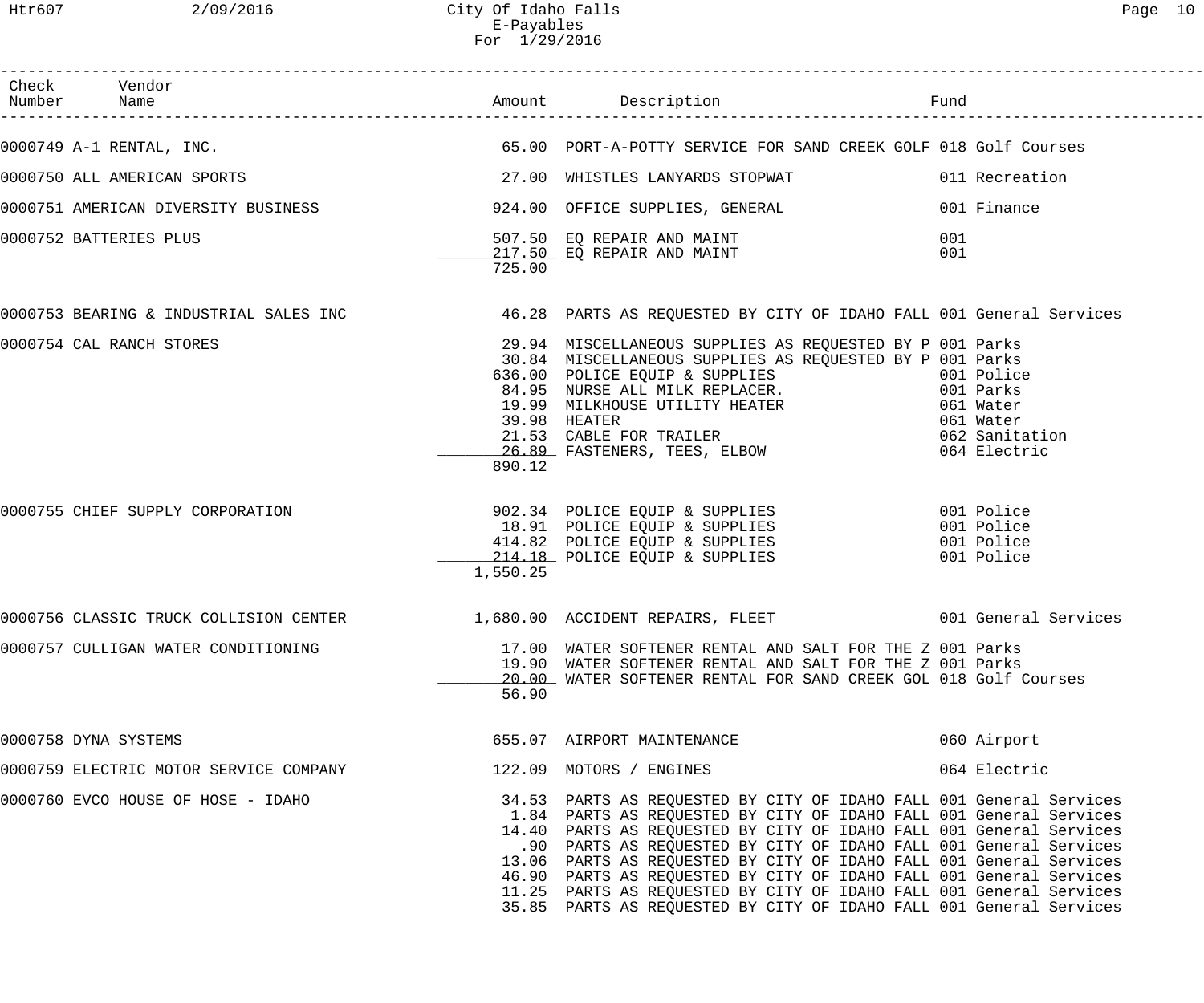Htr607 2/09/2016 City Of Idaho Falls Page 11 E-Payables For 1/29/2016

| Check Vendor<br>Number Name                         |           | Amount Description                                                                                                                                                                                                                                                       | Fund                                                                                                                              |
|-----------------------------------------------------|-----------|--------------------------------------------------------------------------------------------------------------------------------------------------------------------------------------------------------------------------------------------------------------------------|-----------------------------------------------------------------------------------------------------------------------------------|
|                                                     | 158.73    |                                                                                                                                                                                                                                                                          |                                                                                                                                   |
|                                                     | 1,064.64  |                                                                                                                                                                                                                                                                          |                                                                                                                                   |
| 0000762 FIRST STREET WELDING, INC.                  | 1,185.84  | 392.80 PARTS AND MINOR SUBLET REPAIRS AS REQUES 001 General Services<br>143.94 PARTS AND MINOR SUBLET REPAIRS AS REQUES 001 General Services<br>49.10 PARTS AND MINOR SUBLET REPAIRS AS REQUES 001 General Services<br>600.00 BUILDING SUP/REPR/MAINT. 600.00 Sanitation |                                                                                                                                   |
| 0000763 INKED WEAR LLC                              | 3,207.66  | 1,598.25 T-SHIRTS FOR SWIM TEAMS FOR THE AQUATIC 011 Recreation<br>1,609.41 CLOTHING & APPAREL 011 Recreation                                                                                                                                                            |                                                                                                                                   |
| 0000764 INT'L CODE COUNCIL, INC. 240.00 MEMBERSHIPS |           |                                                                                                                                                                                                                                                                          | 001 Planning & Building                                                                                                           |
| 0000765 KENWORTH SALES COMPANY, INC.                | 476.04    | 823.90 PARTS AS REQUESTED BY CITY OF IDAHO FALL 001 General Services<br>347.86- PARTS AS REQUESTED BY CITY OF IDAHO FALL 001 General Services                                                                                                                            |                                                                                                                                   |
| 0000766 KONE, INC.                                  | 852.00    | 696.00 SERVICES/MISCELLANEOUS 696.00 2064 Electric<br>156.00 SERVICES/MISCELLANEOUS                                                                                                                                                                                      | 064 Electric                                                                                                                      |
| 0000767 L.N. CURTIS & SONS                          | 1,918.12  | 783.12 ELECTRONIC EQUIPMENT<br>935.00 FIRE DEPARTMENT MISC.<br>200.00 FREIGHT                                                                                                                                                                                            | 001 Fire<br>001 Fire<br>001 Fire                                                                                                  |
| 0000768 METROQUIP, INC.                             | 17,439.72 | 7,315.88 EQ REPAIR AND MAINT<br>5,323.30 EQ REPAIR AND MAINT<br>516.16 FREIGHT<br>1,516.87 EQ REPAIR AND MAINT<br>75.00 FREIGHT<br>2,692.51 SEWER DEPARTMENT                                                                                                             | 001 General Services<br>001 General Services<br>001 General Services<br>001 General Services<br>001 General Services<br>061 Sewer |
| 0000769 MWI VETERINARY SUPPLY COMPANY               | 60.58     | 8.00 VETERINARY SUPPLIES FOR TAUTPHAUS PARK Z 001 Parks<br>52.58 VETERINARY SUPPLIES FOR TAUTPHAUS PARK Z 001 Parks                                                                                                                                                      |                                                                                                                                   |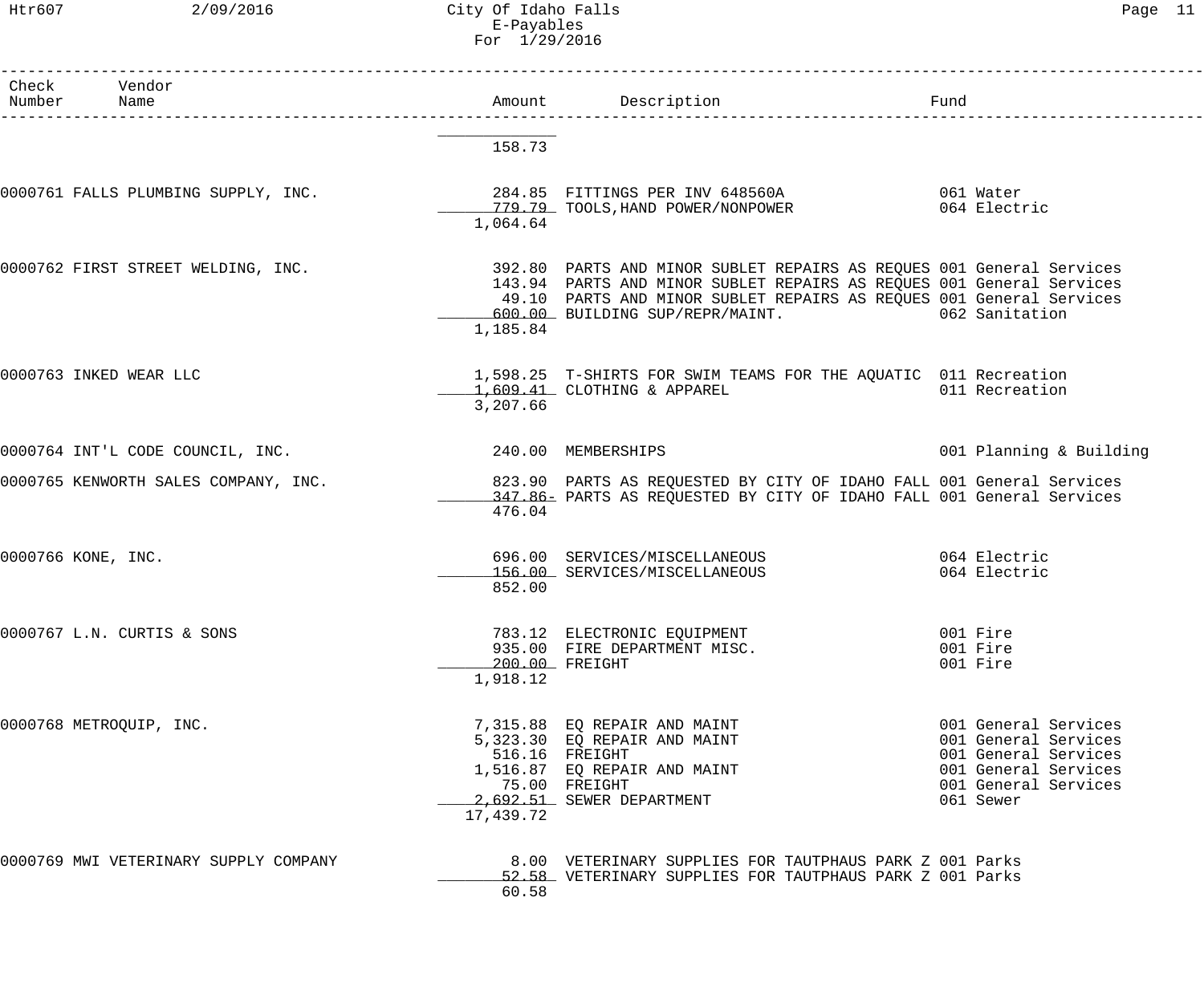Htr607 2/09/2016 City Of Idaho Falls Page 12 E-Payables For 1/29/2016

| Check Vendor<br>Number Name                                       |                            | Amount Description                                                                                                                                                                                                | Fund                                                                                         |
|-------------------------------------------------------------------|----------------------------|-------------------------------------------------------------------------------------------------------------------------------------------------------------------------------------------------------------------|----------------------------------------------------------------------------------------------|
|                                                                   |                            |                                                                                                                                                                                                                   |                                                                                              |
| 0000770 NATIONAL FIRE PROTECTION ASSOC 175.00 MEMBERSHIPS         |                            |                                                                                                                                                                                                                   | 001 Planning & Building                                                                      |
| 0000771 O'REILLY AUTO PARTS                                       | 70.97                      | 29.99 FLOOR MATS<br>10.99 WHEEL BRUSH<br>29.99 FLOOR MATS FOR SURVEY VEH                                                                                                                                          | 001 Public Works Engineering<br>001 Public Works Engineering<br>001 Public Works Engineering |
|                                                                   |                            | 0000772 OMNI SECURITY SYSTEMS, INC. 187.50 FIRE PROTECT EQ/SUP/MAINT 664 Electric                                                                                                                                 |                                                                                              |
| 0000773 PEST CONTROL SERVICES, INC.                               |                            | 95.00 PEST CONTROL SERVICE AS REQUESTED BY BLD 001 General Services                                                                                                                                               |                                                                                              |
| 0000774 PIONEER EQUIPMENT COMPANY                                 |                            | 77.50 PARTS AND MINOR SUBLET REPAIRS AS REQUES 001 General Services                                                                                                                                               |                                                                                              |
| 0000775 PRIORITY DISPATCH CORPORATION 1,185.00 TRAINING-PERSONNEL |                            |                                                                                                                                                                                                                   | 063 Ambulance                                                                                |
| 0000776 PROTECTIVE EQUIPMENT TESTING                              |                            | 703.90 SAFETY EQUIPMENT                                                                                                                                                                                           | 064 Electric                                                                                 |
| 0000777 RESPOND FIRST AID SYSTEMS                                 |                            | 316.23 SAFETY EQUIPMENT                                                                                                                                                                                           | 060 Airport                                                                                  |
| 0000778 SIGN PRO                                                  | 1,871.16 SIGNS<br>2,246.16 | 375.00 AIRPORT MAINTENANCE                                                                                                                                                                                        | 060 Airport<br>060 Airport                                                                   |
| 0000779 THOMSON REUTERS WEST                                      | 705.90                     | 599.98 MONTHLY WESTLAW SUBSCRIPTION AND BOOKS F 001 City Prosecuting Attorney<br>105.92 MONTHLY WESTLAW SUBSCRIPTION AND BOOKS F 001 City Prosecuting Attorney                                                    |                                                                                              |
| 0000780 WACKERLI AUTO CENTER                                      | 130.85                     | 18.16 PARTS AS REQUESTED BY CITY OF IDAHO FALL 001 General Services<br>5.89 PARTS AS REQUESTED BY CITY OF IDAHO FALL 001 General Services<br>106.80 PARTS AS REQUESTED BY CITY OF IDAHO FALL 001 General Services |                                                                                              |
| 0000781 ZEE MEDICAL, INC.                                         |                            | 61.05 FIRST AID SUPPLIES                                                                                                                                                                                          | 001 General Services                                                                         |
| 0000782 ZIP PRINT                                                 | 256.05                     | 252.00 90# LETTER INDEX STOCK<br>4.05 PHOTOCOPIES AND POSTERS AS NEEDED BY AQU 011 Recreation                                                                                                                     | 001 Finance                                                                                  |
| 0000783 2M COMPANY, INC.                                          |                            | 614.43 REPAIRS AND SUPPLIES AS REQUESTED BY PAR 001 Parks                                                                                                                                                         |                                                                                              |